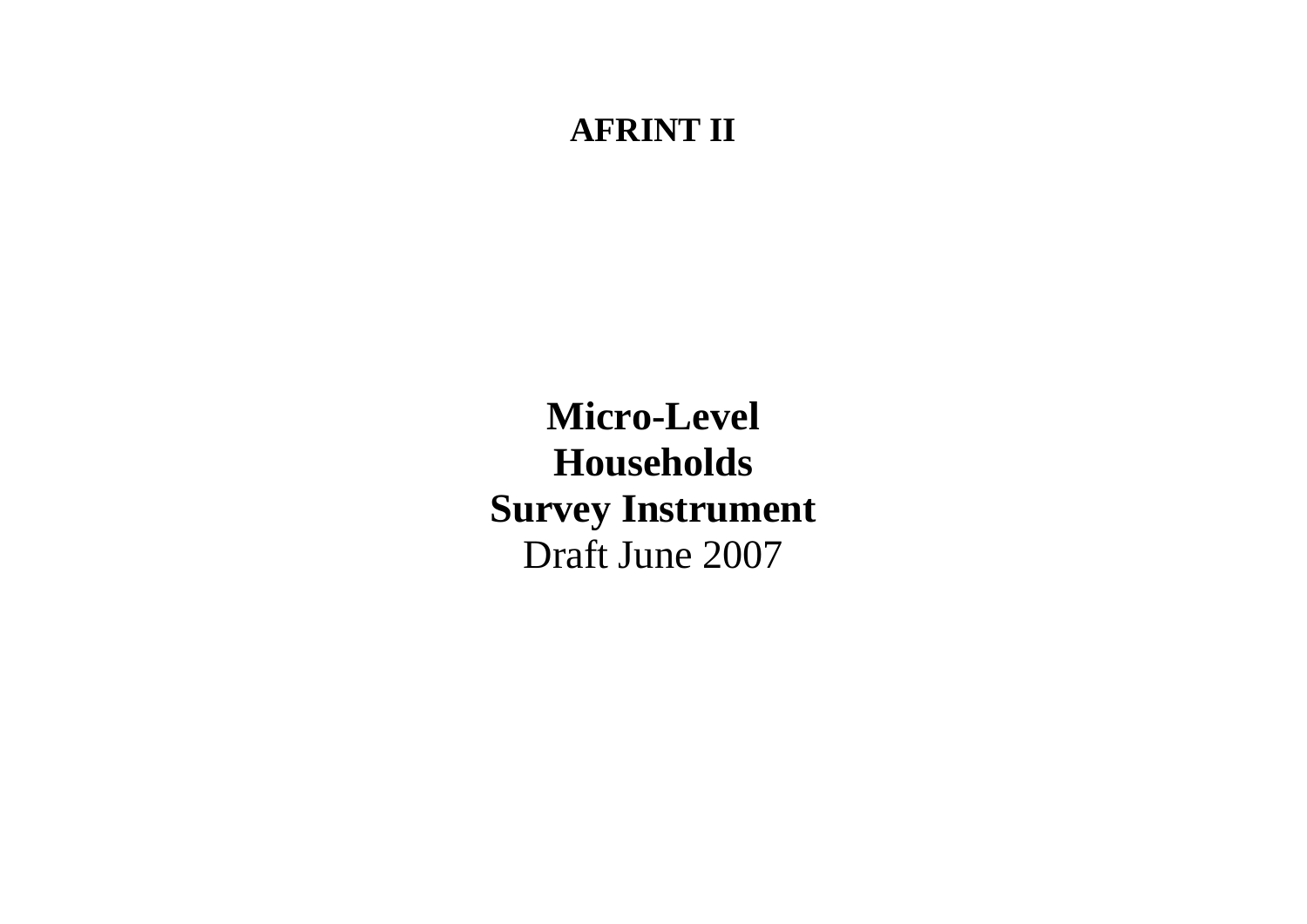## **Contents**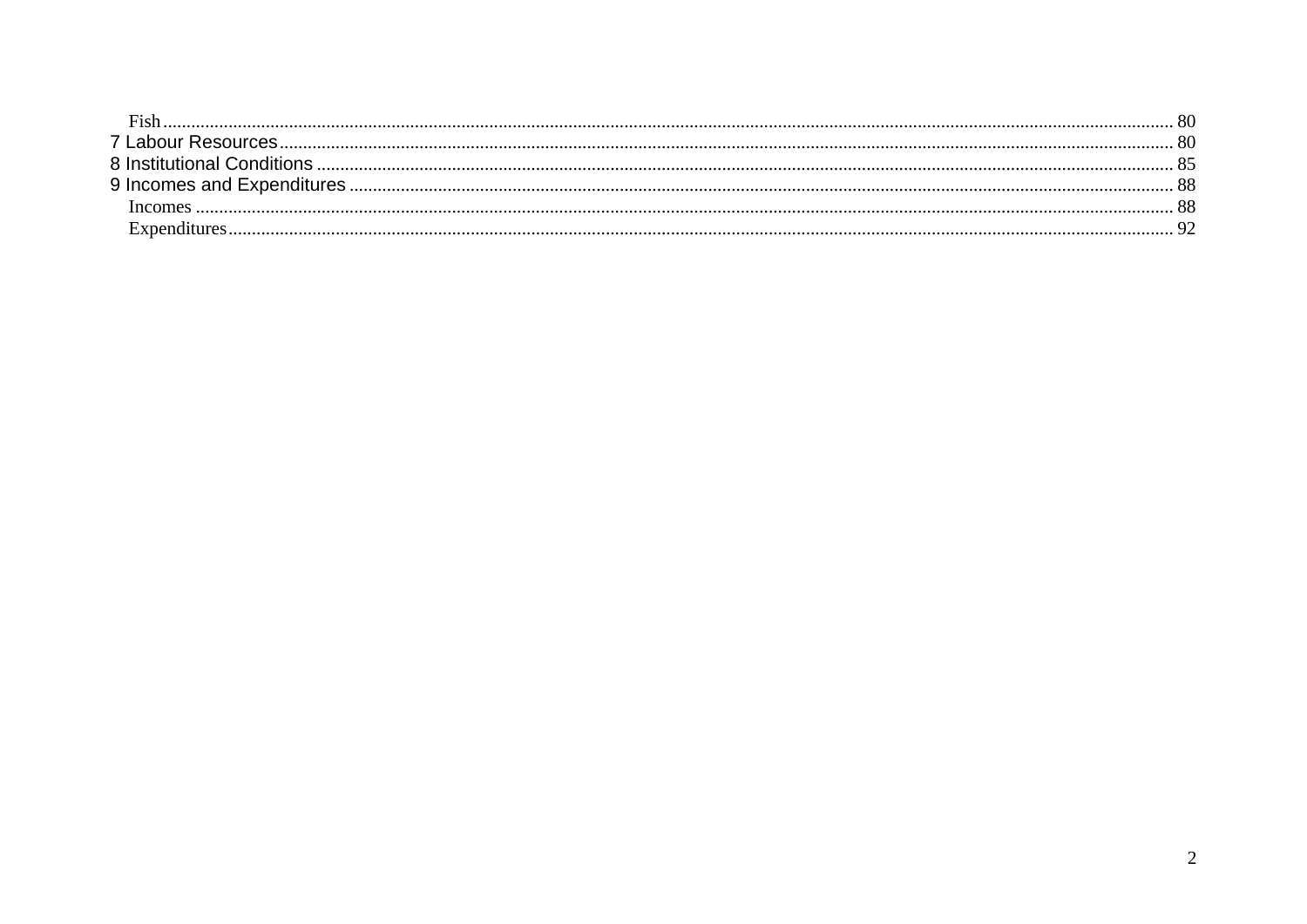## **M = see manual for explanation**

**Questions are addressed to the farm manager/farm decision maker who should preferably be the respondent.** 

**Throughout use -9 for 'Don't know, Information missing' and -8 for 'Uncodable information' (for further explanation, see manual)** 

| <b>Core</b><br>var.no | Variable label                                   | F/A  | <b>Variable values</b>                                                                                                                          | Skip-rules, information etc. |
|-----------------------|--------------------------------------------------|------|-------------------------------------------------------------------------------------------------------------------------------------------------|------------------------------|
|                       | 1 Household Demographic and                      |      |                                                                                                                                                 |                              |
|                       | <b>Socio-Economic Characteristics</b>            |      |                                                                                                                                                 |                              |
| d001                  | (c001)<br>Country                                | F1.0 | Ethiopia=1, Ghana=2, Kenya=3, Malawi=4,<br>$Nigeniz = 5$ , Tanzania=6, Uganda=7,<br>Zambia=8; Mozambique=9                                      |                              |
| d002<br>M             | Region (c002)                                    | F2.0 | 2 digits. The first digit is the country code (see<br>d001). Codes 11-19 reserved for Ethiopia, 21-<br>29 for Ghana, 31-39 for Kenya, etc.      |                              |
| d003                  | Full name of village (c004)                      | A40  | 3 digits. The first digit is the country code (see<br>d001). Codes 101-199 reserved for Ethiopia,<br>201-299 for Ghana, 301-399 for Kenya, etc. |                              |
| d004<br>M             | New village number                               | F3.0 |                                                                                                                                                 |                              |
| d005                  | For Afrint I villages: Old village number (c003) | F3.0 |                                                                                                                                                 |                              |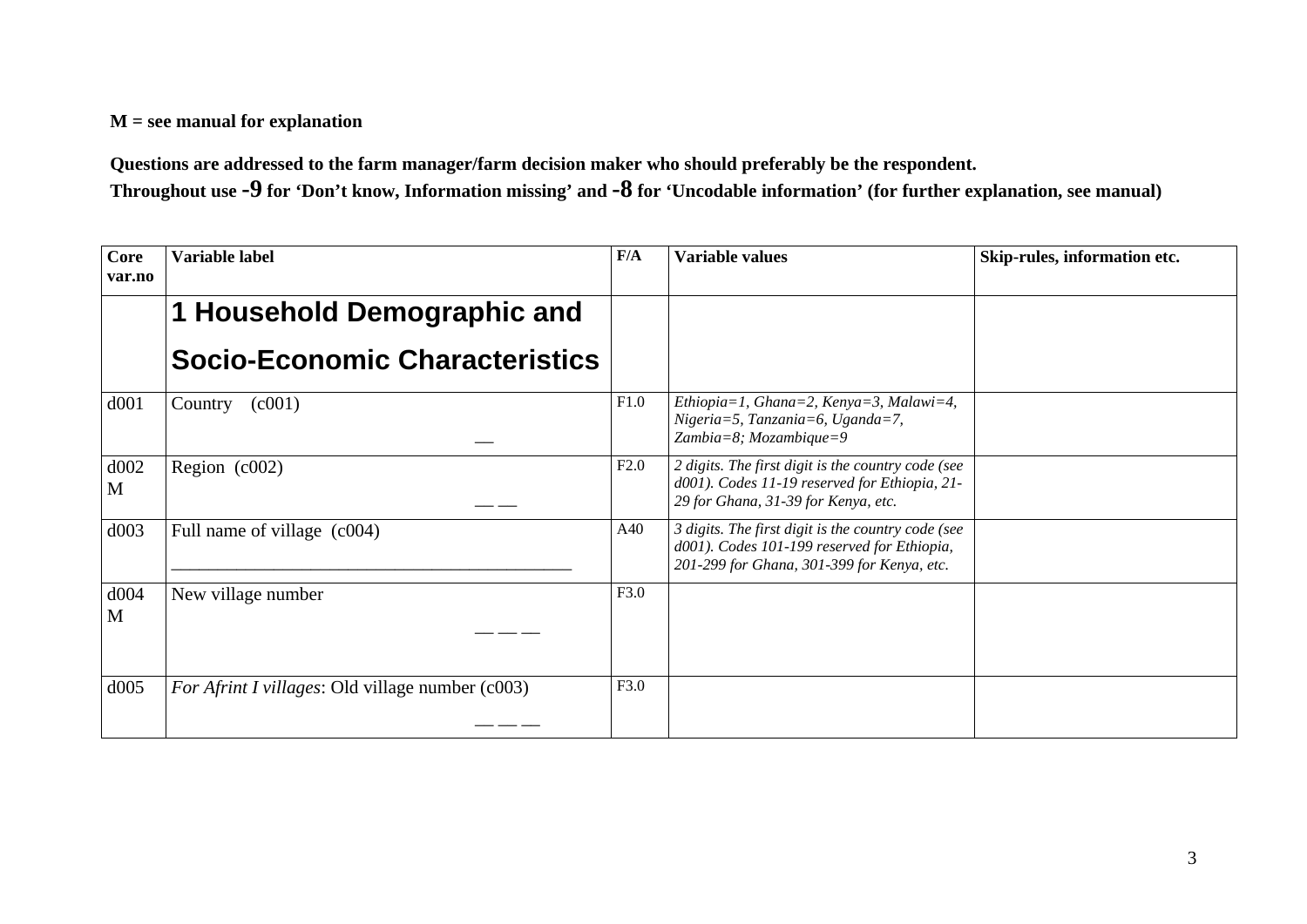| d006<br>M | New household number                                                                                     | F4.0 | 4 digits. The first digit is the country code (see<br>d001). Codes 1001-1999 reserved for Ethiopia,<br>2001-2999 for Ghana, 3001-3999 for Kenya,<br>etc.                     | All households should be granted a new<br>number.                                                              |
|-----------|----------------------------------------------------------------------------------------------------------|------|------------------------------------------------------------------------------------------------------------------------------------------------------------------------------|----------------------------------------------------------------------------------------------------------------|
| d007      | For reinterviewed Afrint I households:                                                                   | F4.0 |                                                                                                                                                                              |                                                                                                                |
|           | Old household number (c107)                                                                              |      |                                                                                                                                                                              |                                                                                                                |
| d008      | For interviewer: Estimate the distance from the<br>household to the village centre                       | F2.0 |                                                                                                                                                                              | The village centre has been defined in<br>the village diagnostics.                                             |
|           | km                                                                                                       |      |                                                                                                                                                                              |                                                                                                                |
| d009      | For reinterviewed Afrint I households to answer:<br>Is the head of household the same person as in 2002? | F1.0 | $yes=1, no=0$                                                                                                                                                                | If 'yes', compare with your household<br>list so that the name of the household<br>head is the same as in 2002 |
| d010      | Name of head of household (c108)                                                                         | A40  |                                                                                                                                                                              |                                                                                                                |
| d011<br>M | For Afrint III: Address particulars needed to relocate<br>household:                                     | A80  |                                                                                                                                                                              | This data should be collected for future<br>needs.                                                             |
| d012<br>M | For interviewer: Sub-sample                                                                              | F1.0 | $I = 'A$ frint I sample, re-interviewed<br>household', $2 =$ 'Sample of descendants of<br>Afrint I households', $3 =$ 'Sample of immigrant<br>households', $9 = 'Attention'$ | If $d012$ eq 1 skip to $d019$<br>If $d012$ eq 2 skip to $d014$<br>If $d012$ eq 3 skip to $d017$                |
| d013      | For interviewer: Reason for attrition                                                                    | F1.0 | $I = 'A$ frint I household ceased to exist with no<br>surviving members', $2 = 'A$ frint I household,<br>could not be traced'                                                |                                                                                                                |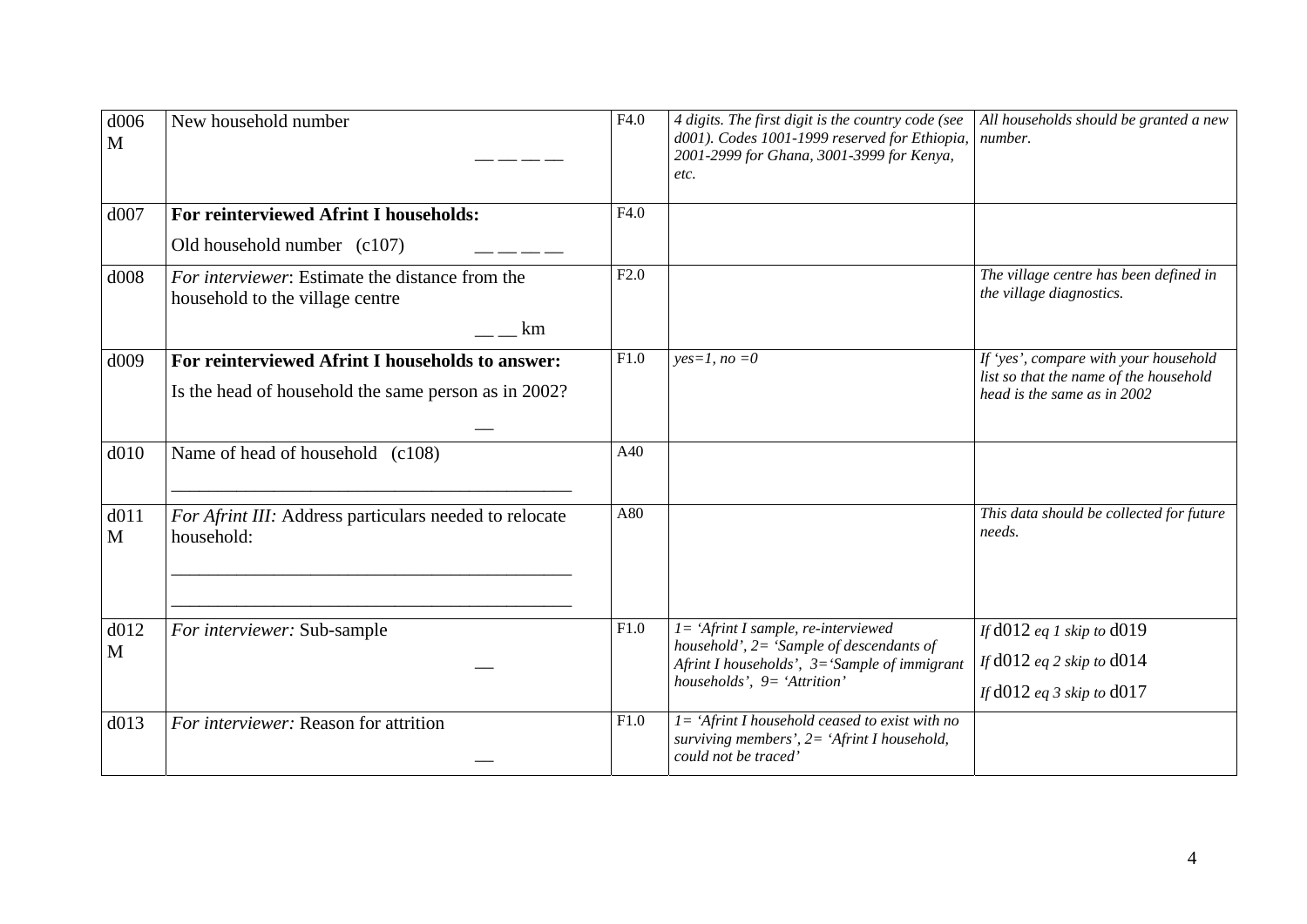| d014      | If household is descendant of Afrint I household:<br>How many descendant households are there from the<br>original household?<br>Number of descendant households: | F2.0 |                                                                                                                                                |                                                                                                              |
|-----------|-------------------------------------------------------------------------------------------------------------------------------------------------------------------|------|------------------------------------------------------------------------------------------------------------------------------------------------|--------------------------------------------------------------------------------------------------------------|
| d015      | Number of descendant households who remain in the<br>village:                                                                                                     | F1.0 |                                                                                                                                                | If $\theta$ , skip to d018                                                                                   |
| d016      | Of the above households: How many remain active in<br>farming?                                                                                                    | F1.0 |                                                                                                                                                | Go to d018                                                                                                   |
| d017<br>M | If household immigrated to the village:<br>Where did you come from?                                                                                               | F1.0 | $I = Within 'region', 2 = From another 'region'$<br>(as defined in the manual $v002$ ), $3=U$ rban<br>area                                     |                                                                                                              |
| d018<br>M | Only for newly sampled households to answer:<br>Reference year: year when farm household was formed,<br>farm unit established etc. (c116)                         | F4.0 | Interviewer is to select reference year, for<br>example year of marriage of household head,<br>when respondent became the farm manager<br>etc. | Go to d020                                                                                                   |
| d019      | For reinterviewed Afrint I households to answer:<br>Is the farm manager the same person as in 2002?                                                               | F1.0 | $yes = 1, no = 0$                                                                                                                              | If 'yes', compare with your household<br>list so that the name of the farm<br>manager is the same as in 2002 |
| d020<br>M | Name of farm manager (c109)                                                                                                                                       | A40  |                                                                                                                                                | For interviewer: Be sure to get the de<br>facto farm manager. Consider gender<br>aspects!                    |
| d021<br>M | Respondent? (c110)                                                                                                                                                | F1.0 | $1 = Farm$ manager, $2 =$ spouse of farm<br>manager, $3 =$ grown up child, $4 =$ relative,<br>5=parent of farm manager, $6$ = other            |                                                                                                              |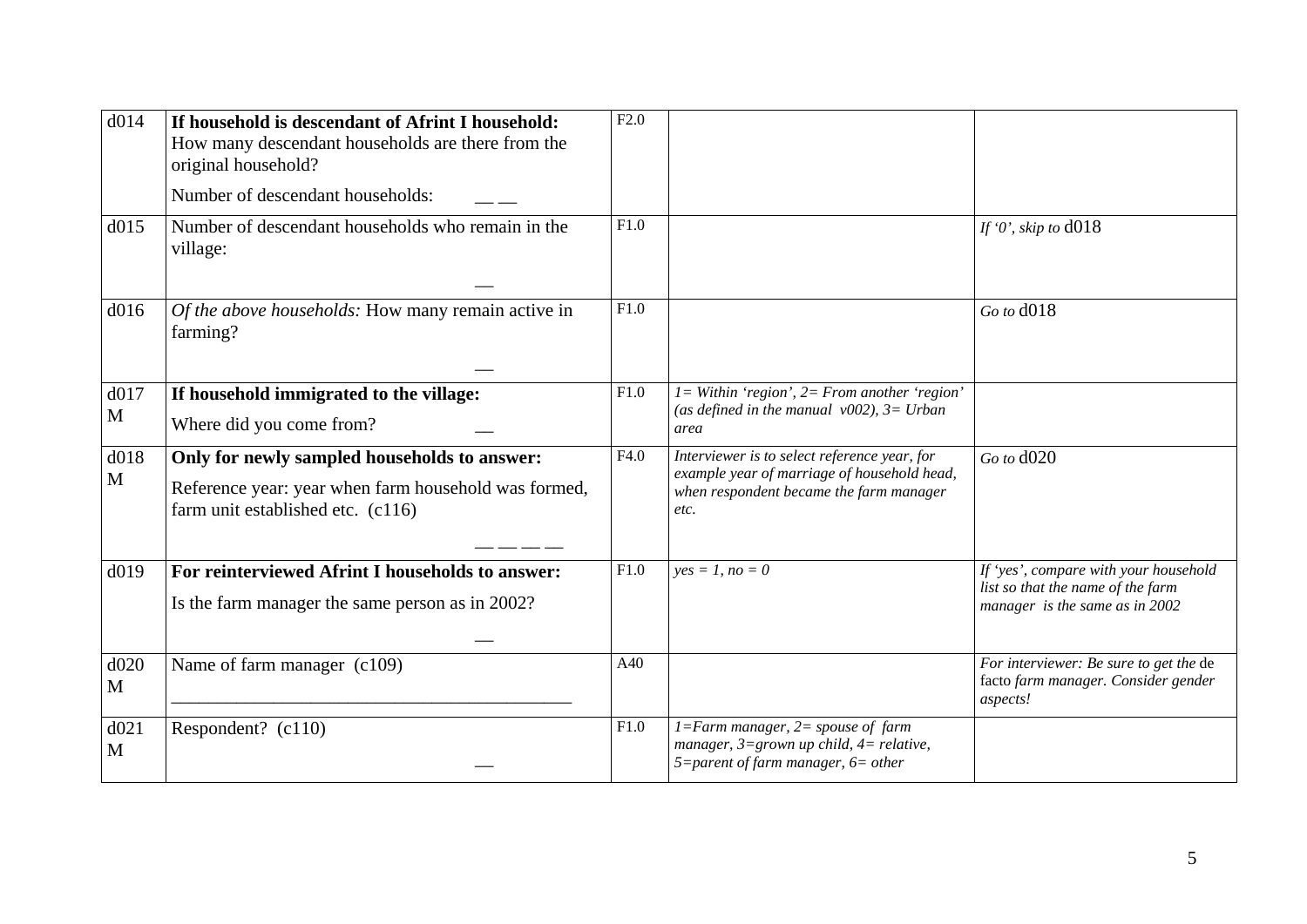| d022<br>$\mathbf{M}$ | Household type (c111)                             | F1.0 | $1 = Nuclear$ , $2 = Extended$ , $3 = Polygamous$ , $4 =$<br>De jure female headed (widow, never married,<br>divorced), $5 = De$ facto female headed<br>(husband absent), $6 = Not$ yet married males               |                                                              |
|----------------------|---------------------------------------------------|------|---------------------------------------------------------------------------------------------------------------------------------------------------------------------------------------------------------------------|--------------------------------------------------------------|
| d023                 | Sex of head of household (c112)                   | F1.0 | $Male = 1, female = 2$                                                                                                                                                                                              |                                                              |
| d024                 | Sex of farm manager<br>(c113)                     | F1.0 | $Male = 1, female = 2$                                                                                                                                                                                              |                                                              |
| d025                 | Age of head of household (c114)<br>$\equiv$ years | F2.0 |                                                                                                                                                                                                                     |                                                              |
| d026                 | Age of farm manager (c115)<br>years               | F2.0 |                                                                                                                                                                                                                     |                                                              |
| d027                 | Ethnicity of head of household                    | F4.0 | The first three digits should be the new village<br>number (d004) while the last digit should be<br>the ethnic group $(1-6)$ . Cf. the village<br>diagnostics ( $v029-v034$ ) where these codes are<br>established. |                                                              |
| d028                 | Educational level of farm manager? (c117)         | F2.0 | total years in school                                                                                                                                                                                               |                                                              |
|                      | $\equiv$ years                                    |      |                                                                                                                                                                                                                     |                                                              |
|                      | 2 Farm and Crop Management                        |      |                                                                                                                                                                                                                     | Ethiopia to add wheat and teff;<br>Uganda to add banana etc. |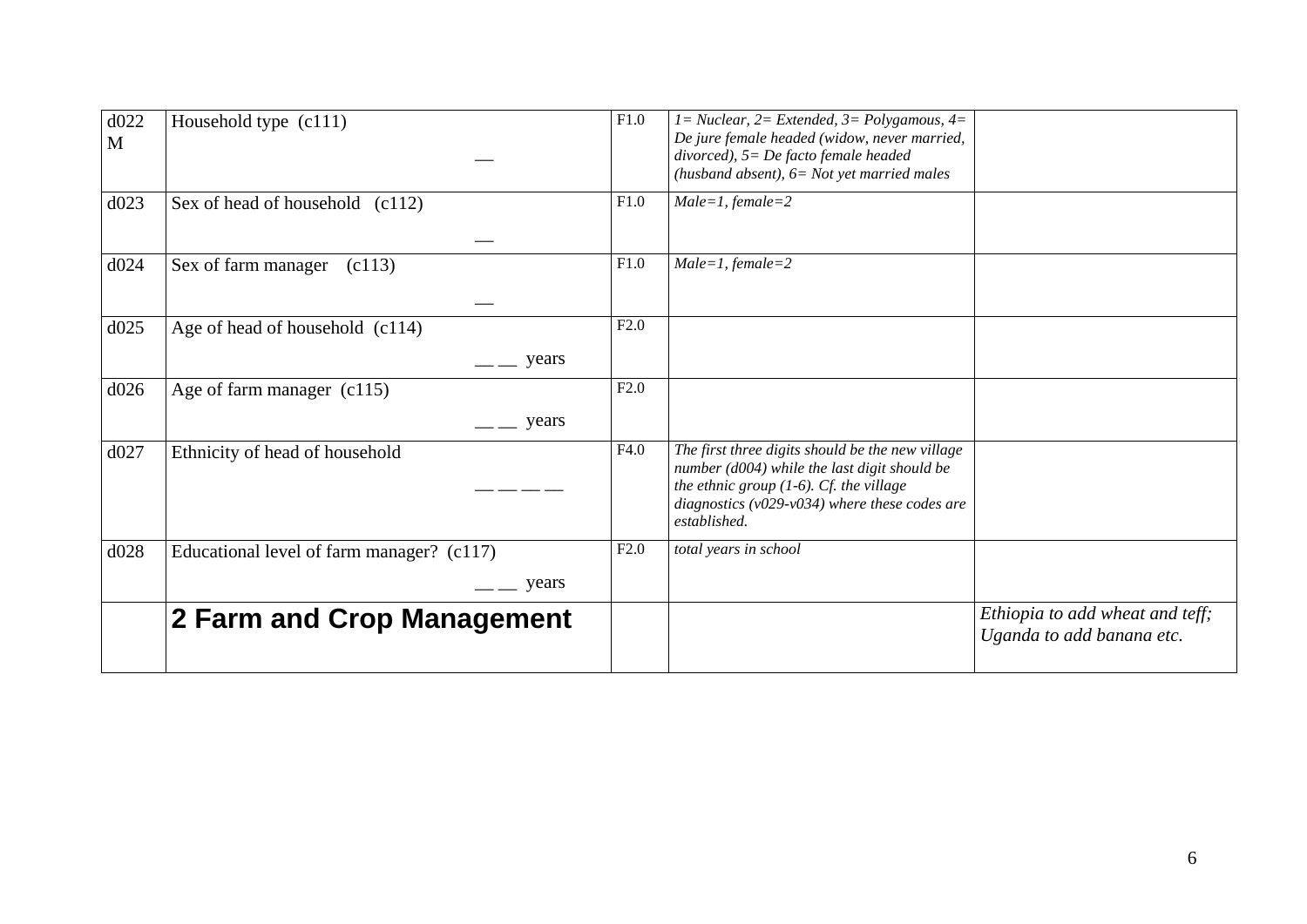| $\overline{M}$ | Which crops did you grow last season (consider all your                                             | F1.0 | $yes=1, no=0$ |  |
|----------------|-----------------------------------------------------------------------------------------------------|------|---------------|--|
|                | plots)?                                                                                             |      |               |  |
|                |                                                                                                     |      |               |  |
| d029           | Maize $(c118)$                                                                                      |      |               |  |
| d030           | Cassava (c119)                                                                                      |      |               |  |
| d031           | Sorghum (c120)                                                                                      |      |               |  |
| d032           | Rice $(c121)$                                                                                       |      |               |  |
| d033           | Other food crops and vegetables $(c122)$ __                                                         |      |               |  |
| d034           | Cash crops, non-food crops (c123)                                                                   |      |               |  |
|                | Which crops did you grow during the season before the<br>most recent one (consider all your plots)? | F1.0 | $yes=1, no=0$ |  |
| d035           | Maize                                                                                               |      |               |  |
| d036           | Cassava                                                                                             |      |               |  |
| d037           | Sorghum                                                                                             |      |               |  |
| d038           | Rice                                                                                                |      |               |  |
| d039           | Other food crops and vegetables                                                                     |      |               |  |
| d040           | Cash crops, non-food crops                                                                          |      |               |  |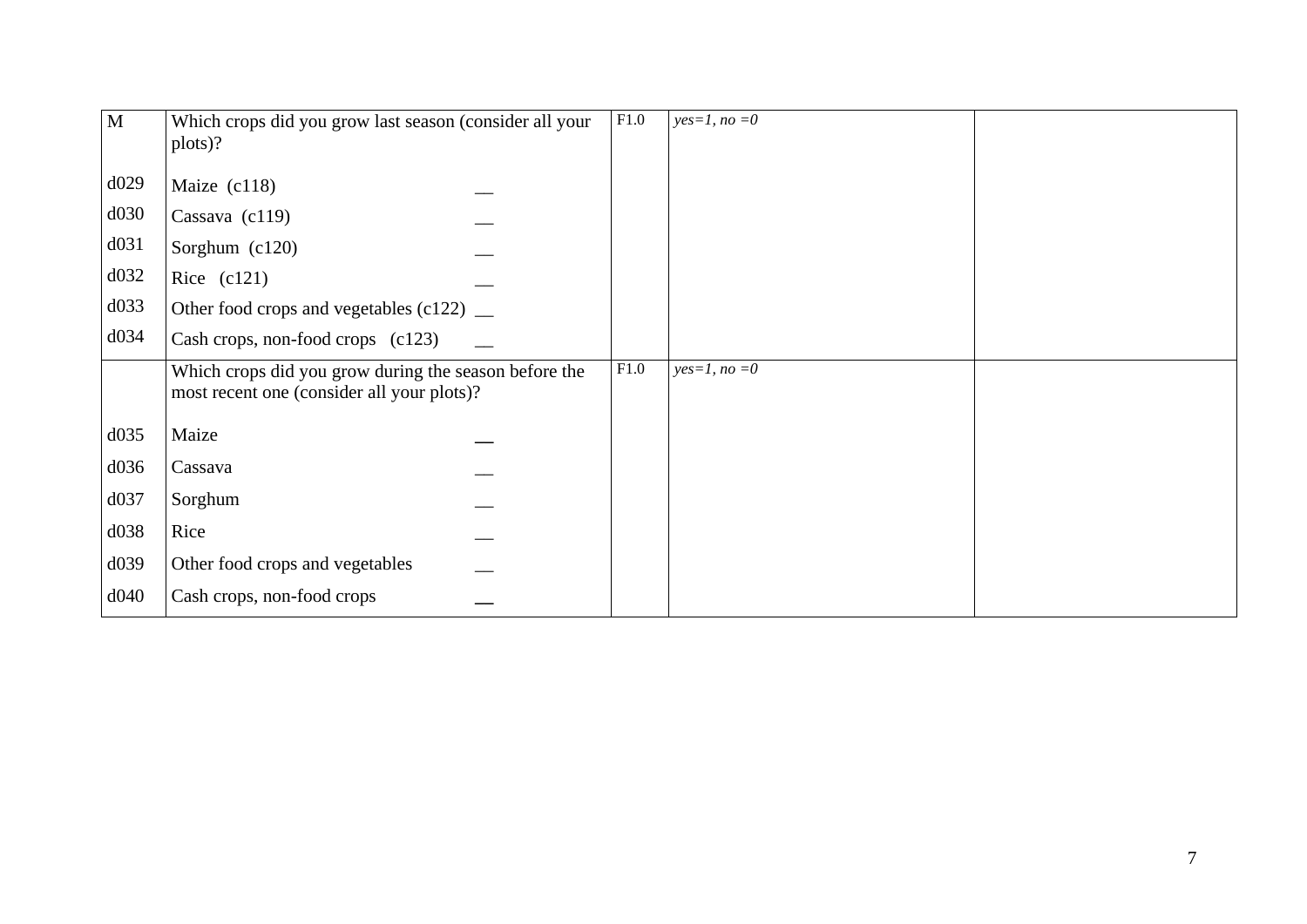| $\overline{M}$ | Only for newly sampled households to answer:                                                                          | $\overline{F1.0}$ | $yes=1, no=0$ |                                                                              |
|----------------|-----------------------------------------------------------------------------------------------------------------------|-------------------|---------------|------------------------------------------------------------------------------|
|                | Which crops did you grow at the time when this<br>household was formed (reference year) (consider all your<br>plots)? |                   |               |                                                                              |
| d041           | Maize $(c124)$                                                                                                        |                   |               |                                                                              |
| d042           | Cassava $(c125)$                                                                                                      |                   |               |                                                                              |
| d043           | Sorghum (c126)                                                                                                        |                   |               |                                                                              |
| d044           | Rice $(c127)$                                                                                                         |                   |               |                                                                              |
| d045           | Other food crops and vegetables (c128) __                                                                             |                   |               |                                                                              |
| d046           | Cash crops, non-food crops (129)                                                                                      |                   |               |                                                                              |
| M              | Which crops did you grow in 2002 (consider all your<br>plots)?                                                        | F1.0              | $yes=1, no=0$ |                                                                              |
| d047           | Maize                                                                                                                 |                   |               |                                                                              |
| d048           | Cassava                                                                                                               |                   |               |                                                                              |
| d049           | Sorghum                                                                                                               |                   |               |                                                                              |
| d050           | Rice                                                                                                                  |                   |               |                                                                              |
| d051           | Other food crops and vegetables                                                                                       |                   |               |                                                                              |
| d052           | Cash crops, non-food crops                                                                                            |                   |               |                                                                              |
|                | <b>Abandoned crops:</b>                                                                                               |                   |               | For interviewer: Compare crops grown<br>last season with crops grown in 2002 |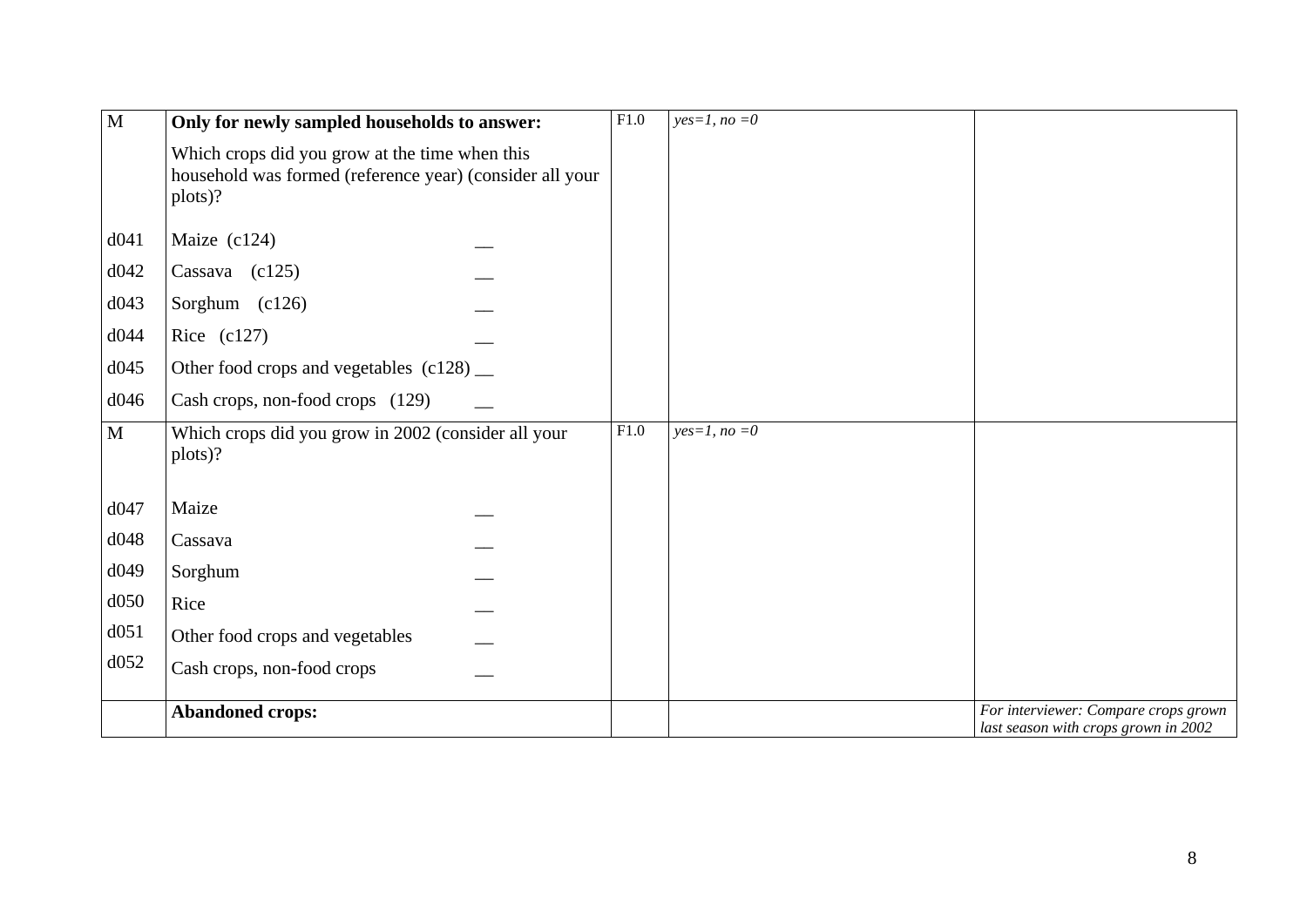| d053 | If maize grown in 2002 but not in last season: What is the              | F1.0 | $1 =$ 'Mainly economic reasons, profitability               |                                      |
|------|-------------------------------------------------------------------------|------|-------------------------------------------------------------|--------------------------------------|
| M    | main reason you abandoned maize?                                        |      | etc.<br>$2 =$ 'Mainly agronomic reasons, did not grow       |                                      |
|      |                                                                         |      | well etc.'                                                  |                                      |
|      |                                                                         |      | $3 =$ 'Mainly labour reasons, shortage of labour            |                                      |
|      |                                                                         |      | etc.                                                        |                                      |
| d054 | If cassava grown in 2002 but not in last season: What is                | F1.0 | $I = 'Mainly economic reasons, profitability$               |                                      |
| M    | the main reason you abandoned cassava?                                  |      | etc.                                                        |                                      |
|      |                                                                         |      | $2 =$ 'Mainly agronomic reasons, did not grow               |                                      |
|      |                                                                         |      | well etc.'                                                  |                                      |
|      |                                                                         |      | $3 =$ 'Mainly labour reasons, shortage of labour<br>etc.    |                                      |
| d055 | If sorghum grown in 2002 but not in last season: What is $ F1.0\rangle$ |      | $I =$ 'Mainly economic reasons, profitability               |                                      |
| M    | the <i>main</i> reason you abandoned sorghum?                           |      | etc.'                                                       |                                      |
|      |                                                                         |      | $2 =$ 'Mainly agronomic reasons, did not grow               |                                      |
|      |                                                                         |      | well etc.'                                                  |                                      |
|      |                                                                         |      | $3 =$ 'Mainly labour reasons, shortage of labour            |                                      |
|      |                                                                         |      | etc.                                                        |                                      |
| d056 | If rice grown in 2002 but not in last season: What is the               | F1.0 | $1 =$ 'Mainly economic reasons, profitability               |                                      |
| M    | main reason you abandoned rice?                                         |      | etc.                                                        |                                      |
|      |                                                                         |      | $2 =$ 'Mainly agronomic reasons, did not grow<br>well etc.' |                                      |
|      |                                                                         |      | $3 =$ 'Mainly labour reasons, shortage of labour            |                                      |
|      |                                                                         |      | etc.                                                        |                                      |
| d057 | If other food crops and vegetables grown in 2002 but not                | F1.0 | $1 =$ 'Mainly economic reasons, profitability               |                                      |
| M    | in last season: What is the main reason you abandoned                   |      | etc.                                                        |                                      |
|      | other food crops and vegetables?                                        |      | $2 =$ 'Mainly agronomic reasons, did not grow               |                                      |
|      |                                                                         |      | well etc.'                                                  |                                      |
|      |                                                                         |      | $3 =$ 'Mainly labour reasons, shortage of labour            |                                      |
| d058 |                                                                         | F1.0 | etc.<br>$1 =$ 'Mainly economic reasons, profitability       |                                      |
|      | If cash crops, non-food crops grown in 2002 but not in                  |      | etc.                                                        |                                      |
| M    | last season: What is the main reason you abandoned cash                 |      | $2 =$ 'Mainly agronomic reasons, did not grow               |                                      |
|      | crops, non-food crops?                                                  |      | well etc.'                                                  |                                      |
|      |                                                                         |      | $3 =$ 'Mainly labour reasons, shortage of labour            |                                      |
|      |                                                                         |      | etc.                                                        |                                      |
|      | <b>Adopted crops:</b>                                                   |      |                                                             | For interviewer: Compare crops grown |
|      |                                                                         |      |                                                             | last season with crops grown in 2002 |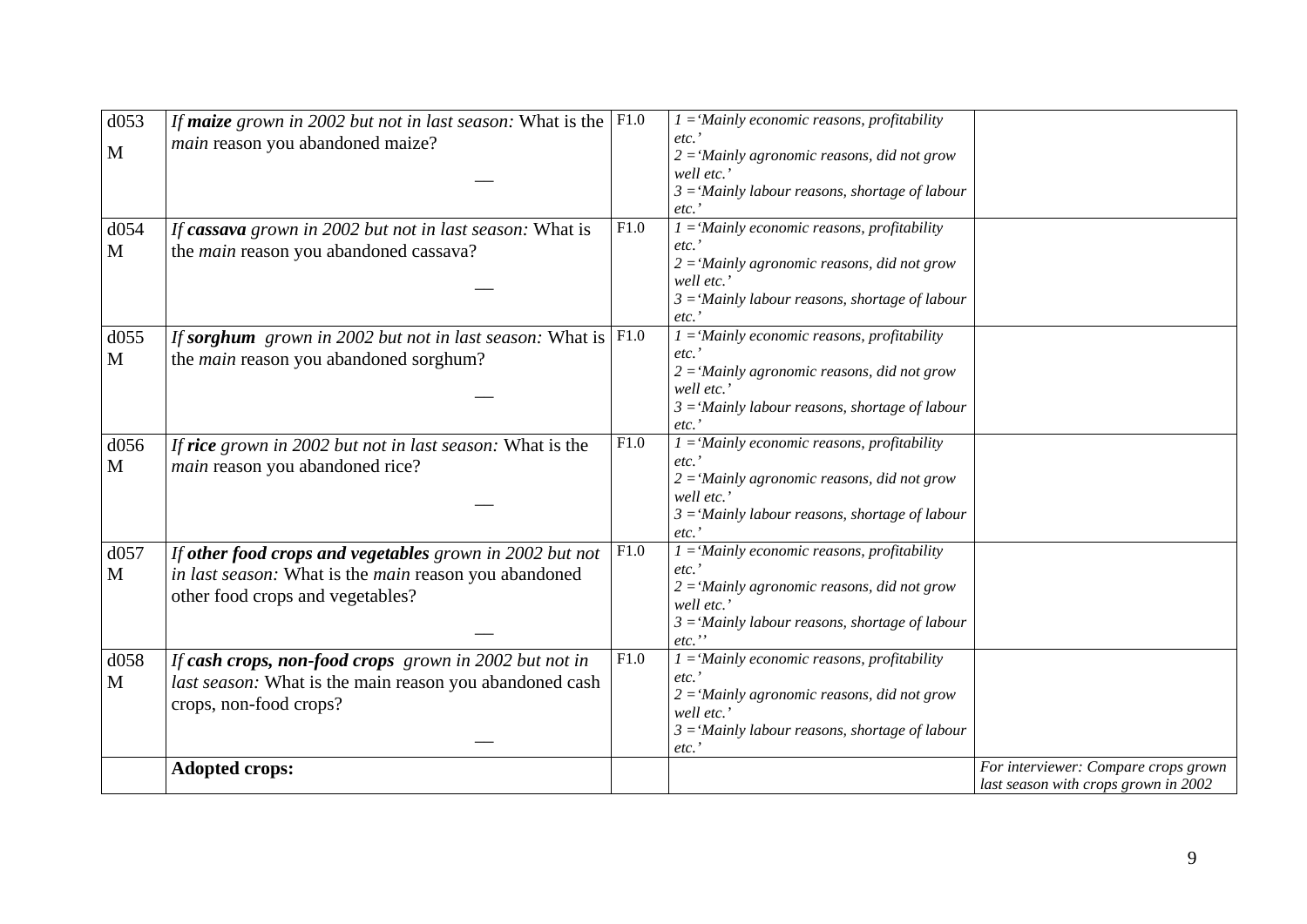| d059             | If maize grown last season but not in 2002: What is the         | F1.0 | $1 =$ 'Mainly economic reasons, profitability            |  |
|------------------|-----------------------------------------------------------------|------|----------------------------------------------------------|--|
|                  | main reason you started cultivating maize?                      |      | etc.                                                     |  |
| M                |                                                                 |      | $2 =$ 'Mainly agronomic reasons, grows well,             |  |
|                  |                                                                 |      | higher yields etc.'                                      |  |
|                  |                                                                 |      | $3 =$ 'Mainly labour reasons, labour-saving etc.'        |  |
| d <sub>060</sub> | If cassava grown last season but not in 2002: What is the       | F1.0 | $1 =$ 'Mainly economic reasons, profitability            |  |
| M                | main reason you started cultivating cassava?                    |      | $etc.$ '                                                 |  |
|                  |                                                                 |      | $2 =$ 'Mainly agronomic reasons, grows well,             |  |
|                  |                                                                 |      | higher yields etc.'                                      |  |
|                  |                                                                 |      | $3 =$ 'Mainly labour reasons, labour-saving etc.'        |  |
| d061             | If sorghum grown last season but not in 2002: What is           | F1.0 | $1 = 'Mainly economic reasons, profitability$            |  |
| M                | the <i>main</i> reason you started cultivating sorghum?         |      | $etc.$ '                                                 |  |
|                  |                                                                 |      | $2 =$ 'Mainly agronomic reasons, grows well,             |  |
|                  |                                                                 |      | higher yields etc.'                                      |  |
|                  |                                                                 |      | $3 =$ 'Mainly labour reasons, labour-saving etc.'        |  |
| d062             | If rice grown last season but not in 2002: What is the          | F1.0 | $1 =$ 'Mainly economic reasons, profitability            |  |
| M                | <i>main</i> reason you started cultivating rice?                |      | etc.                                                     |  |
|                  |                                                                 |      | $2 =$ 'Mainly agronomic reasons, grows well,             |  |
|                  |                                                                 |      | higher yields etc.'                                      |  |
|                  |                                                                 |      | $3 =$ 'Mainly labour reasons, labour-saving etc.'        |  |
| d063             | If other food crops and vegetables grown last season but        | F1.0 | $\overline{I}$ = 'Mainly economic reasons, profitability |  |
| M                | not in 2002: What is the main reason you started                |      | etc.                                                     |  |
|                  | cultivating other food crops and vegetables?                    |      | $2 =$ 'Mainly agronomic reasons, grows well,             |  |
|                  |                                                                 |      | higher yields etc.'                                      |  |
|                  |                                                                 |      | $3 =$ 'Mainly labour reasons, labour-saving etc.'        |  |
| d064             | If cash crops, non-food crops grown last season but not         | F1.0 | $1 =$ 'Mainly economic reasons, profitability            |  |
| M                | in 2002. What is the <i>main</i> reason you started cultivating |      | etc.                                                     |  |
|                  |                                                                 |      | $2 =$ 'Mainly agronomic reasons, grows well,             |  |
|                  | cash crops, non-food crops?                                     |      | higher yields etc.'                                      |  |
|                  |                                                                 |      | $3 =$ 'Mainly labour reasons, labour-saving etc.'        |  |
|                  |                                                                 |      |                                                          |  |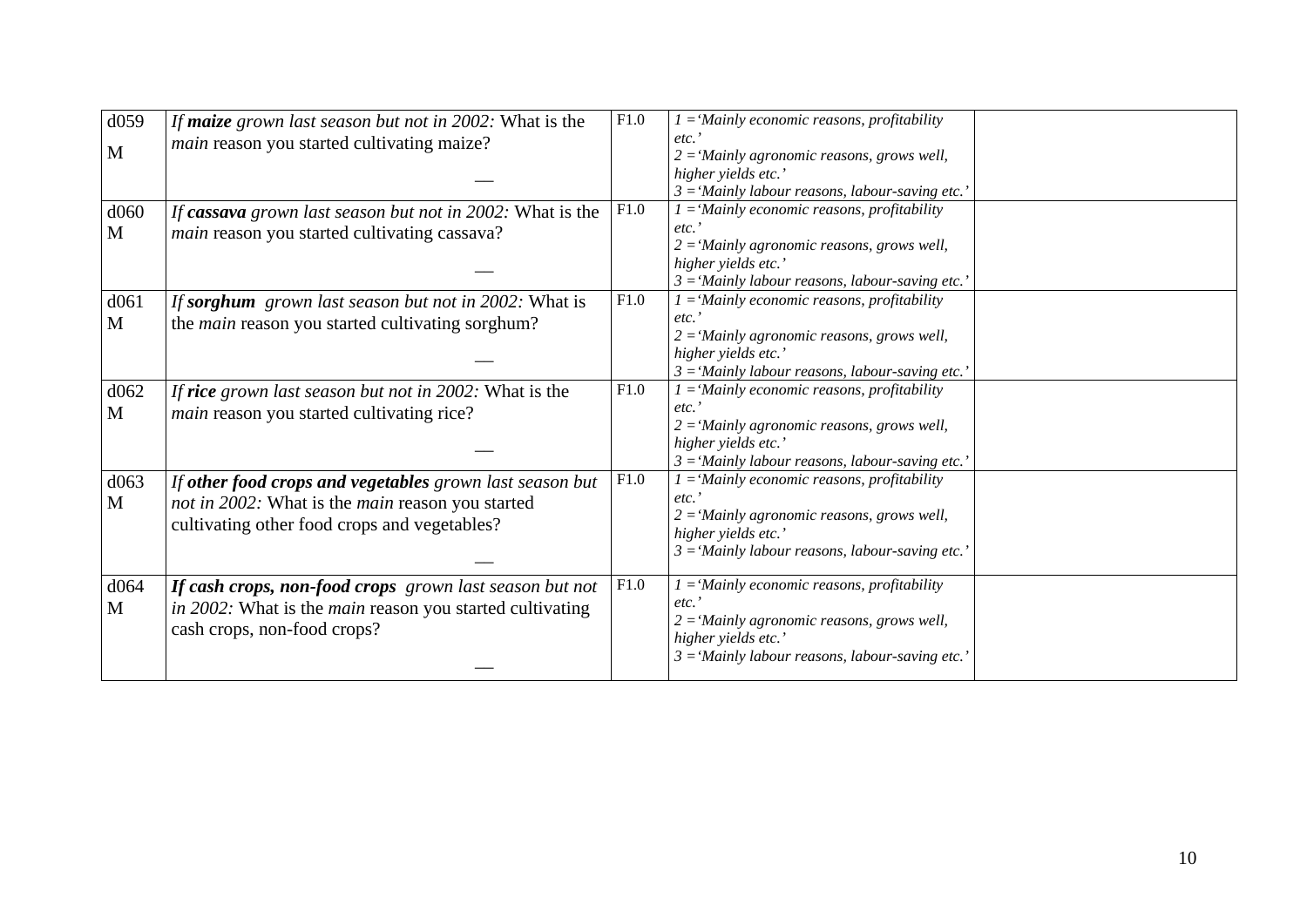| <b>Maize</b>                                                                                                                                                                                                                                                                                                                                                                                                                                                                           |  |                                                                                                                                                                         |
|----------------------------------------------------------------------------------------------------------------------------------------------------------------------------------------------------------------------------------------------------------------------------------------------------------------------------------------------------------------------------------------------------------------------------------------------------------------------------------------|--|-------------------------------------------------------------------------------------------------------------------------------------------------------------------------|
| 3 Crops                                                                                                                                                                                                                                                                                                                                                                                                                                                                                |  |                                                                                                                                                                         |
| 4.<br><b>FOR NEWLY SAMPLED HOUSEHOLDS: All staple</b><br>crops sections should be covered even if the crops are not<br>currently grown, since we need to collect retrospective<br><b>data</b> on the situation $1$ ) when the household was formed,<br>and $2$ ) in 2002. However, this means there will be a lot of<br>questions that are not applicable. Skip those where<br>appropriate and answer the retrospective ones (see the<br>control variables for further specification). |  |                                                                                                                                                                         |
| <b>FOR AFRINT I HOUSEHOLDS: Only those crops</b><br>sections should be covered that correspond to the crops<br>most recently grown (d029-d034). Fill in the following<br>relevant information. Skip the sections for non-applicable<br>crops. OBS! the "Rural – Urban and Rural – Rural<br>Linkages" section. When completed, continue to section                                                                                                                                      |  | Also see control variables x001 (maize),<br>$x002$ (cassava), $x003$ (sorghum) and<br>$x004$ (rice), $x005$ (other food crops and<br>vegetables) and x006 (cash crops). |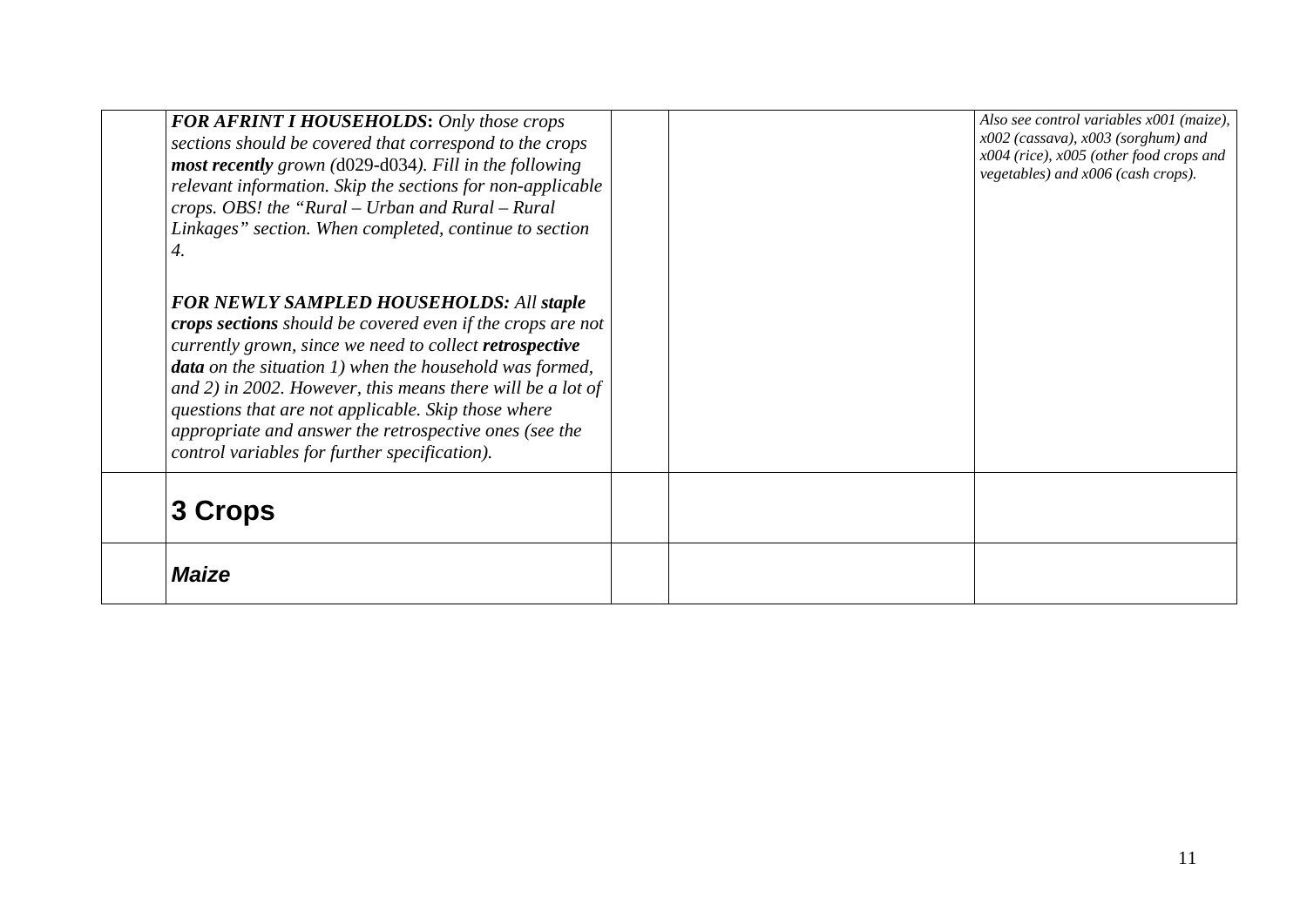|           | <b>Control variable: x001</b><br>For interviewer: Did this household grow maize last<br>season or not, and is this a reinterviewed household or<br>not? | F1.0 | $1 = 'Grew$ maize, old household',<br>$2 = 'Grew$ maize, new household',<br>$3 = 'Did not grow maize, old household'.$<br>$4 = 'Did not grow maize, new household'$ | If $x001$ eq 1, go to $d065$ (maize).<br>Answer d065-d072, d074-d077,<br>d079-d109, d124-d134, d139-<br>d142.<br><i>If x001 eq 2, go to d065 (maize).</i><br>Answer all questions.<br>If $x001$ eq 3, go to $x002$ /d143<br>(cassava).<br><i>If x001 eq 4, answer</i> $d110-d123$ ,<br>d135, d139, then go to $x002$ /d143<br>(cassava). |
|-----------|---------------------------------------------------------------------------------------------------------------------------------------------------------|------|---------------------------------------------------------------------------------------------------------------------------------------------------------------------|------------------------------------------------------------------------------------------------------------------------------------------------------------------------------------------------------------------------------------------------------------------------------------------------------------------------------------------|
|           | Maize, area                                                                                                                                             |      |                                                                                                                                                                     |                                                                                                                                                                                                                                                                                                                                          |
| d065<br>M | During the most recent season, did you grow maize in<br>pure stand only or was your maize mixed with other<br>crops? $(c130)$                           | F1.0 | $l = pure$ stand only<br>$2$ = intercropped                                                                                                                         |                                                                                                                                                                                                                                                                                                                                          |
| d066      | Was any portion of the land under maize irrigated? (c132)                                                                                               | F1.0 | $yes=1, no=0$                                                                                                                                                       | If 'no', skip to d068                                                                                                                                                                                                                                                                                                                    |
| d067      | If irrigated, did you take more than one maize crop per<br>year? (c133)                                                                                 | F1.0 | $yes=1, no=0$                                                                                                                                                       |                                                                                                                                                                                                                                                                                                                                          |
| d068      | In addition to maize, what was the land used for? (c134)                                                                                                | F1.0 | $0=$ no specific use<br>$l =$ for other crops<br>$2 = for$ grazing<br>$3=$ other uses                                                                               |                                                                                                                                                                                                                                                                                                                                          |
| d069      | If the land was used for other crops after harvest, which<br>crops?                                                                                     | F1.0 | $l = other food crops$<br>$2 = vegetables$<br>$3=other$                                                                                                             |                                                                                                                                                                                                                                                                                                                                          |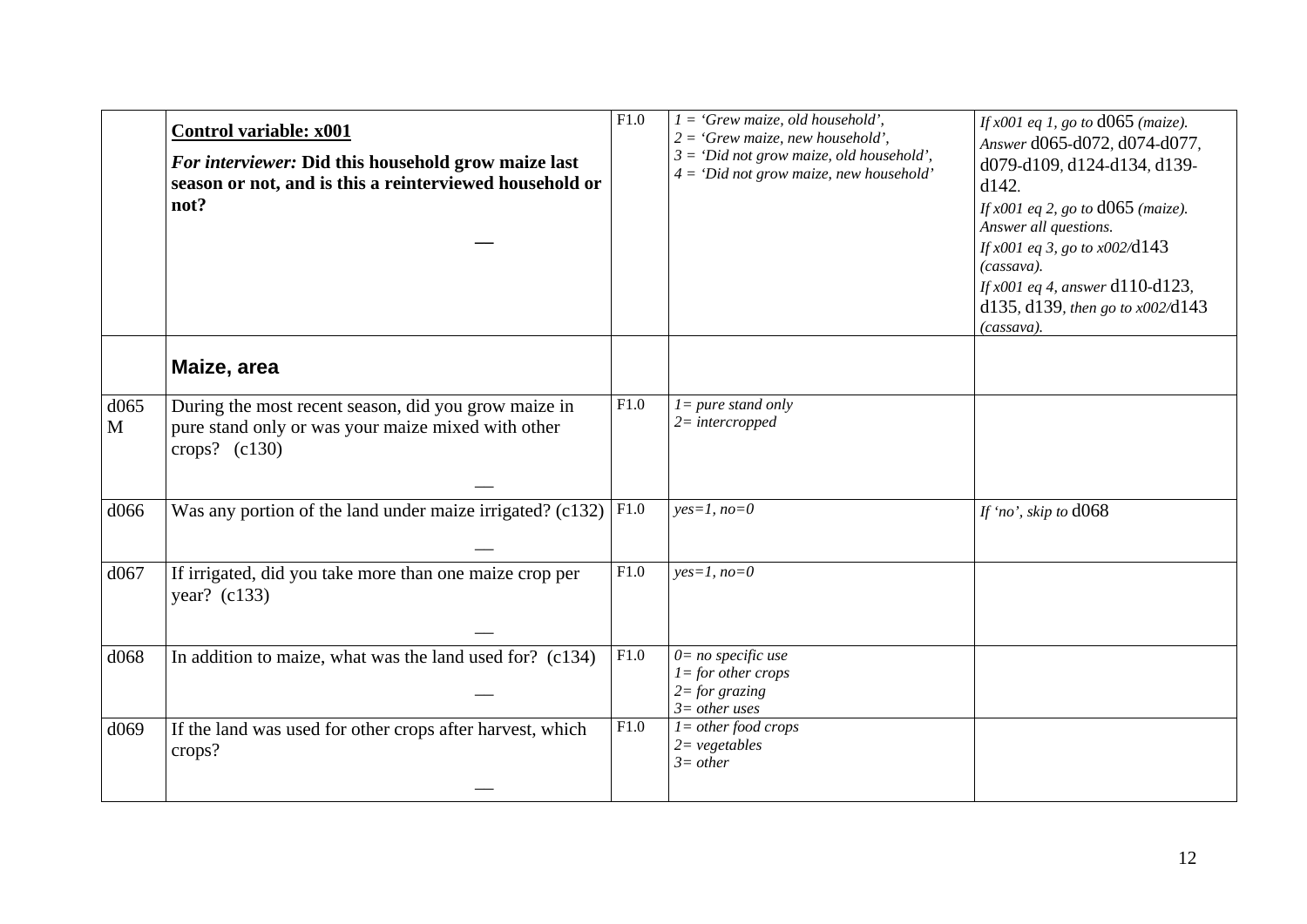|              | If maize is mixed with other crops $(d065)$ , ask respondent<br>to estimate the size of the land under which maize would<br>occur as pure stand.                                                                                                                                                                    |      |                                                                                        |  |
|--------------|---------------------------------------------------------------------------------------------------------------------------------------------------------------------------------------------------------------------------------------------------------------------------------------------------------------------|------|----------------------------------------------------------------------------------------|--|
| $\mathbf{M}$ | What was the area under maize (pure stand equivalent)<br>leading up to your most recent harvest?                                                                                                                                                                                                                    | F5.2 | Express in local unit and then recalculate into<br>hectares after the interview/survey |  |
|              | $\frac{1}{2}$ $\frac{1}{2}$ $\frac{1}{2}$ $\frac{1}{2}$ $\frac{1}{2}$ $\frac{1}{2}$ $\frac{1}{2}$ $\frac{1}{2}$ $\frac{1}{2}$ $\frac{1}{2}$ $\frac{1}{2}$ $\frac{1}{2}$ $\frac{1}{2}$ $\frac{1}{2}$ $\frac{1}{2}$ $\frac{1}{2}$ $\frac{1}{2}$ $\frac{1}{2}$ $\frac{1}{2}$ $\frac{1}{2}$ $\frac{1}{2}$ $\frac{1}{2}$ |      |                                                                                        |  |
|              |                                                                                                                                                                                                                                                                                                                     |      |                                                                                        |  |
|              | Recalculation:                                                                                                                                                                                                                                                                                                      |      |                                                                                        |  |
| d070         | $\frac{1}{2}$ - $\frac{1}{2}$ ha (c135)                                                                                                                                                                                                                                                                             |      |                                                                                        |  |
| $\mathbf{M}$ | What was the area under maize (pure stand equivalent)<br>during the season before the most recent one?                                                                                                                                                                                                              | F5.2 | Express in local unit and then recalculate into<br>hectares after the interview/survey |  |
|              | <i>discription is local unit</i>                                                                                                                                                                                                                                                                                    |      |                                                                                        |  |
|              | Recalculation:                                                                                                                                                                                                                                                                                                      |      |                                                                                        |  |
| d071         | $\frac{1}{2}$ - $\frac{1}{2}$ - $\frac{1}{2}$ ha (c136)                                                                                                                                                                                                                                                             |      |                                                                                        |  |
| M            | What was the area under maize (pure stand equivalent)<br>two seasons before the most recent one?                                                                                                                                                                                                                    | F5.2 | Express in local unit and then recalculate into<br>hectares after the interview/survey |  |
|              | $-- -- local unit$                                                                                                                                                                                                                                                                                                  |      |                                                                                        |  |
|              | Recalculation:                                                                                                                                                                                                                                                                                                      |      |                                                                                        |  |
| d072         | $=-\frac{1}{2}$ – ha (c137)                                                                                                                                                                                                                                                                                         |      |                                                                                        |  |
| d073         | Only for newly sampled households to answer:                                                                                                                                                                                                                                                                        | F1.0 | $0 =$ did not grow maize at that time<br>$l = area decreased since then$               |  |
|              | What was the size of the land under maize in the most                                                                                                                                                                                                                                                               |      | $2=$ area unchanged                                                                    |  |
|              | recent season, compared to when the household was                                                                                                                                                                                                                                                                   |      | $3=$ area increased since then                                                         |  |
|              | formed (reference year d018)? (c138)                                                                                                                                                                                                                                                                                |      |                                                                                        |  |
|              |                                                                                                                                                                                                                                                                                                                     |      |                                                                                        |  |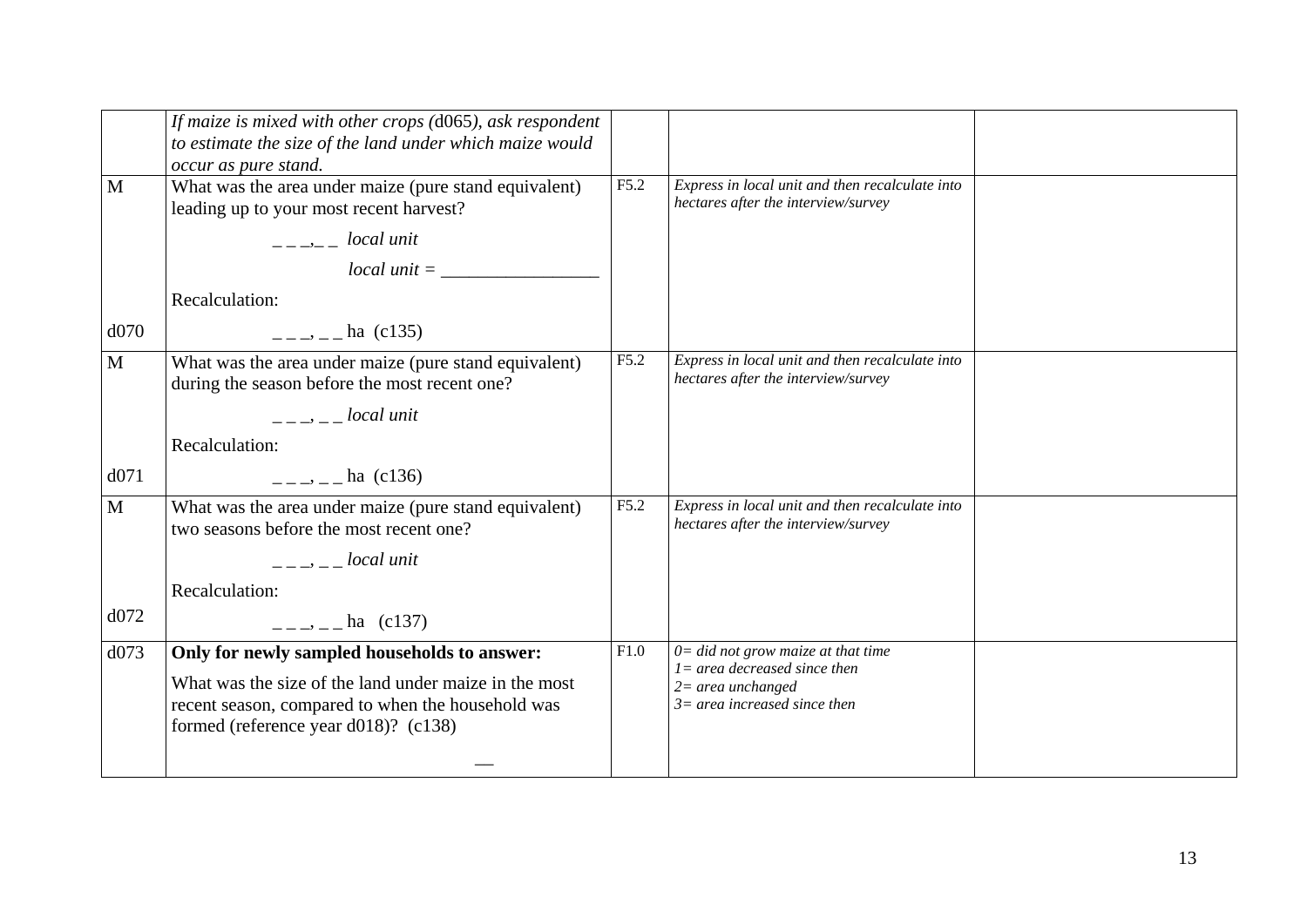| d074                 | What was the average size of the land under maize in the<br>most recent season as compared to 2002?                                                                                                                                                   | F1.0 | $0 =$ did not grow maize in 2002<br>$I = area decreased since then$<br>$2=$ area unchanged<br>$3=$ area increased since then  |                                                                                                                                                                             |
|----------------------|-------------------------------------------------------------------------------------------------------------------------------------------------------------------------------------------------------------------------------------------------------|------|-------------------------------------------------------------------------------------------------------------------------------|-----------------------------------------------------------------------------------------------------------------------------------------------------------------------------|
|                      | Maize, production (grain)                                                                                                                                                                                                                             |      |                                                                                                                               |                                                                                                                                                                             |
| $\mathbf{M}$<br>d075 | What was the total production of maize (grain) after your<br>most recent harvest?<br>$\frac{1}{2}$ = $\frac{1}{2}$ bags (or other local unit)<br>$-$ - $-$ kg (c139)                                                                                  | F6.0 | Express in bags or other local unit, then<br>recalculate into kg after the interview/survey.                                  | Include the amount of green or<br>premature maize harvested; grain<br>equivalent;<br>if double cropping due to irrigation<br>include total production over the last<br>year |
| M<br>d076            | What was the total production of maize during the harvest<br>before the most recent one?<br>$\frac{1}{2}$ = $\frac{1}{2}$ bags (or other local unit)                                                                                                  | F6.0 | Express in bags or other local unit, then<br>recalculate into kg after the interview/survey.                                  |                                                                                                                                                                             |
| $\mathbf{M}$<br>d077 | $-$ - $-$ - $\frac{1}{2}$ (c140)<br>What was the total production of maize two seasons ago?<br>$\frac{1}{2}$ – $\frac{1}{2}$ bags (or other local unit)<br>$-$ - $-$ kg (c141)                                                                        | F6.0 | Express in bags or other local unit, then<br>recalculate into kg after the interview/survey.                                  |                                                                                                                                                                             |
| d078<br>$\mathbf{M}$ | Only for newly sampled households to answer:<br>Do you get more or less maize from a given size of land<br>(e.g. one acre) today, compared to at the time when your<br>household was formed, i.e. have the yields increased or<br>decreased? $(c142)$ | F1.0 | $0 =$ did not grow maize at that time<br>$1 =$ yields have decreased<br>$2 =$ yields unchanged<br>$3 =$ yields have increased |                                                                                                                                                                             |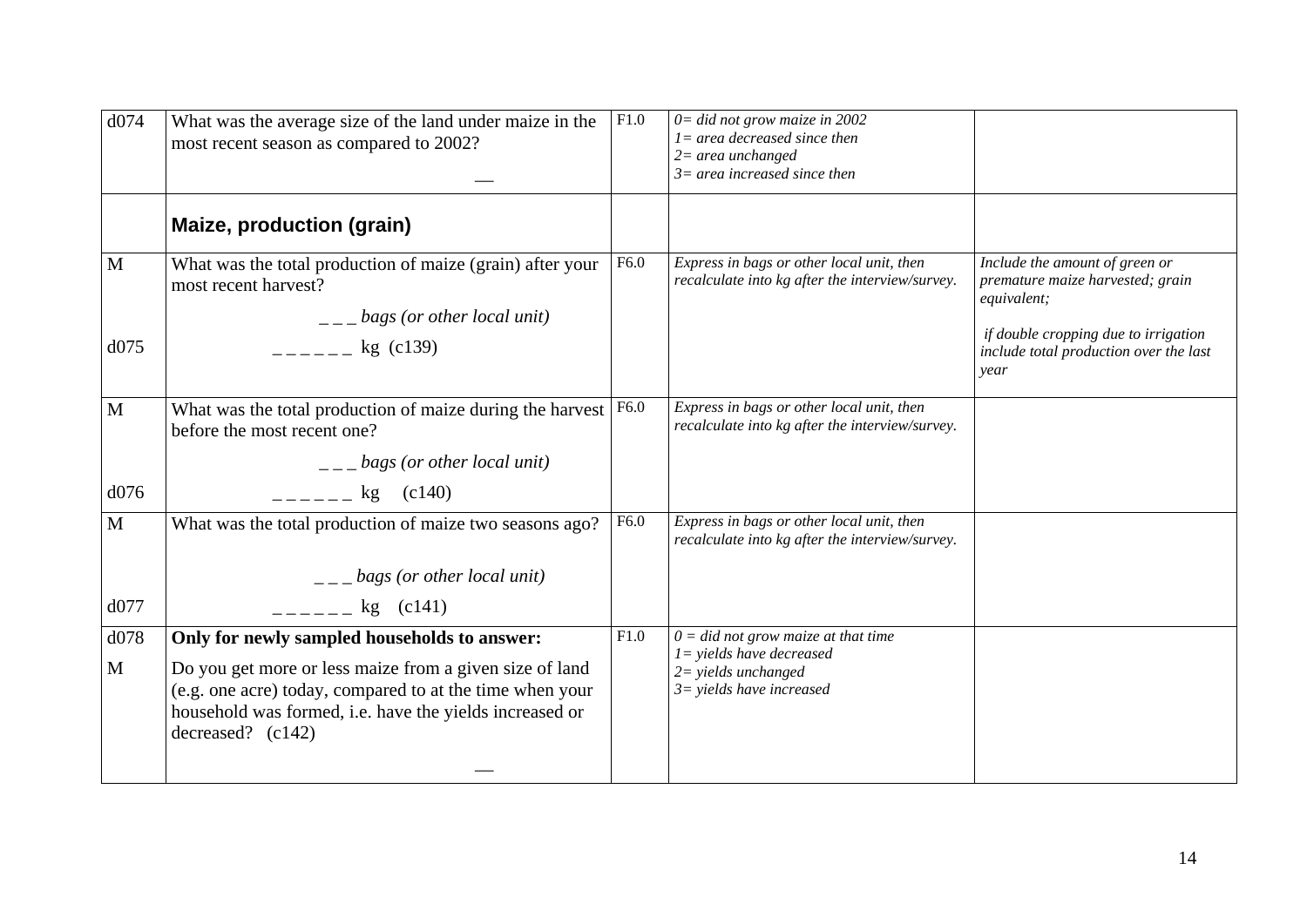| d079<br>M    | Do you get more or less maize from a given size of land<br>(e.g. one acre) today, compared to in 2002, i.e. have the<br>yields increased or decreased? | F1.0 | $0 =$ did not grow maize in $\overline{2002}$<br>$1 =$ yields have decreased<br>$2 =$ yields unchanged<br>$3 =$ yields have increased |                                                                                  |
|--------------|--------------------------------------------------------------------------------------------------------------------------------------------------------|------|---------------------------------------------------------------------------------------------------------------------------------------|----------------------------------------------------------------------------------|
| $\mathbf{M}$ | How much of the total output of maize (d075) following<br>the most recent season was used for:                                                         | F6.0 | Express in local units (bags etc.), recalculate<br>into kg after the survey                                                           | include the amount of green or<br>premature maize harvested; grain<br>equivalent |
|              | 1. Home consumption (c143)<br>$   bags$                                                                                                                |      |                                                                                                                                       |                                                                                  |
| d080         | $     \frac{kg}{g}$                                                                                                                                    |      |                                                                                                                                       |                                                                                  |
|              | 2. Payment for hired labour (c144)<br>$=-\frac{bag}{g}$                                                                                                |      |                                                                                                                                       |                                                                                  |
| d081         | $     \frac{kg}{g}$                                                                                                                                    |      |                                                                                                                                       |                                                                                  |
|              | 3. Sale (c145)<br>$---$ bags                                                                                                                           |      |                                                                                                                                       |                                                                                  |
| d082         | $   \log$                                                                                                                                              |      |                                                                                                                                       |                                                                                  |
|              | 4. Other uses (seed, animal feed,                                                                                                                      |      |                                                                                                                                       |                                                                                  |
|              | brewing, gifts, storage losses etc.) (c146) $\qquad \qquad \_ \_ \_ \_ \, bags$                                                                        |      |                                                                                                                                       |                                                                                  |
| d083         | $     \frac{kg}{g}$                                                                                                                                    |      |                                                                                                                                       |                                                                                  |
|              | Total (c.f. d075)<br>$\frac{1}{2}$ - $\frac{1}{2}$ bags                                                                                                |      |                                                                                                                                       |                                                                                  |
| d084         | $     \log$                                                                                                                                            |      |                                                                                                                                       |                                                                                  |
| d085         | How much of the work involved in the production of                                                                                                     | F3.0 |                                                                                                                                       | If 100%, then skip to d088                                                       |
| M            | maize does the farm manager alone carry out?                                                                                                           |      |                                                                                                                                       |                                                                                  |
|              |                                                                                                                                                        |      |                                                                                                                                       |                                                                                  |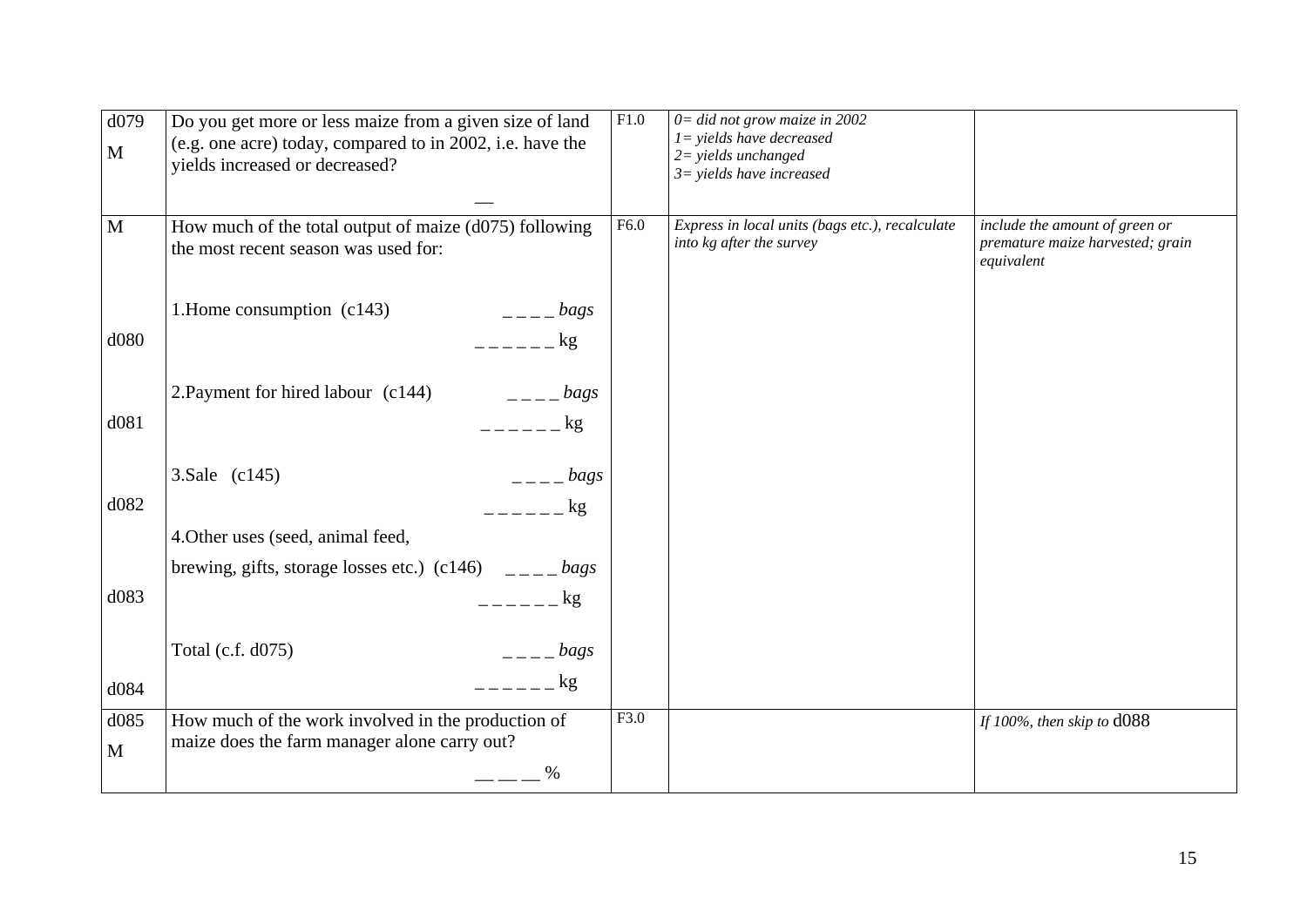| $\overline{M}$<br>d086<br>d087 | Who else is involved in the production of maize? Rank<br>the two most important persons:<br>Person no. 1 involved:<br>Person no. 2 involved:       | F1.0 | $0 = Nobody$ else<br>$I = Spouse of farm manager$<br>$2=$ Other male member of the household<br>$3=$ Other female member of the household                                            |  |
|--------------------------------|----------------------------------------------------------------------------------------------------------------------------------------------------|------|--------------------------------------------------------------------------------------------------------------------------------------------------------------------------------------|--|
|                                | Maize, technology & inputs                                                                                                                         |      |                                                                                                                                                                                      |  |
|                                | Maize, technology & inputs – most recent season                                                                                                    |      |                                                                                                                                                                                      |  |
| d088                           | During the most recent season, what portion of the total<br>land planted with maize was irrigated? (c147)                                          | F1.0 | $0 = none$<br>$l = 1/4$<br>$2 = 1/2$<br>$3 = 3/4$<br>$4 =$ all or nearly all                                                                                                         |  |
| d089<br>M                      | During the most recent season, what was the main variety<br>of maize planted? $(c148)$                                                             | F1.0 | $l = traditional$<br>$2 =$ improved variety (OPV, composites)<br>$3 = hybrid$                                                                                                        |  |
| d090                           | How did you acquire (get hold of) the maize seed you<br>used in the most recent season?                                                            | F1.0 | $1 = own stock$<br>$2 = other farmers or neighborhoods$<br>$3 = purchased$ in the market<br>$4 = received$ or purchased from extension<br>agents, NGOs or other formal organizations |  |
| $\mathbf{M}$                   | During the most recent season, how much money did you<br>spend on artificial fertiliser for maize?<br>$\frac{1}{2}$ – $\frac{1}{2}$ local currency | F4.0 | Indicate in local currency but recalculate into<br>USD after the survey                                                                                                              |  |
| d091                           | USD                                                                                                                                                |      |                                                                                                                                                                                      |  |
| d092                           | What was the amount of chemical fertilizer used on maize $ F1.0\rangle$<br>in the most recent season as compared to 2002?                          |      | $0 = No$ fertiliser applied in 2002<br>$1 =$ Amount decreased since then<br>$2 =$ Amount unchanged<br>$3 =$ Amount increased since then                                              |  |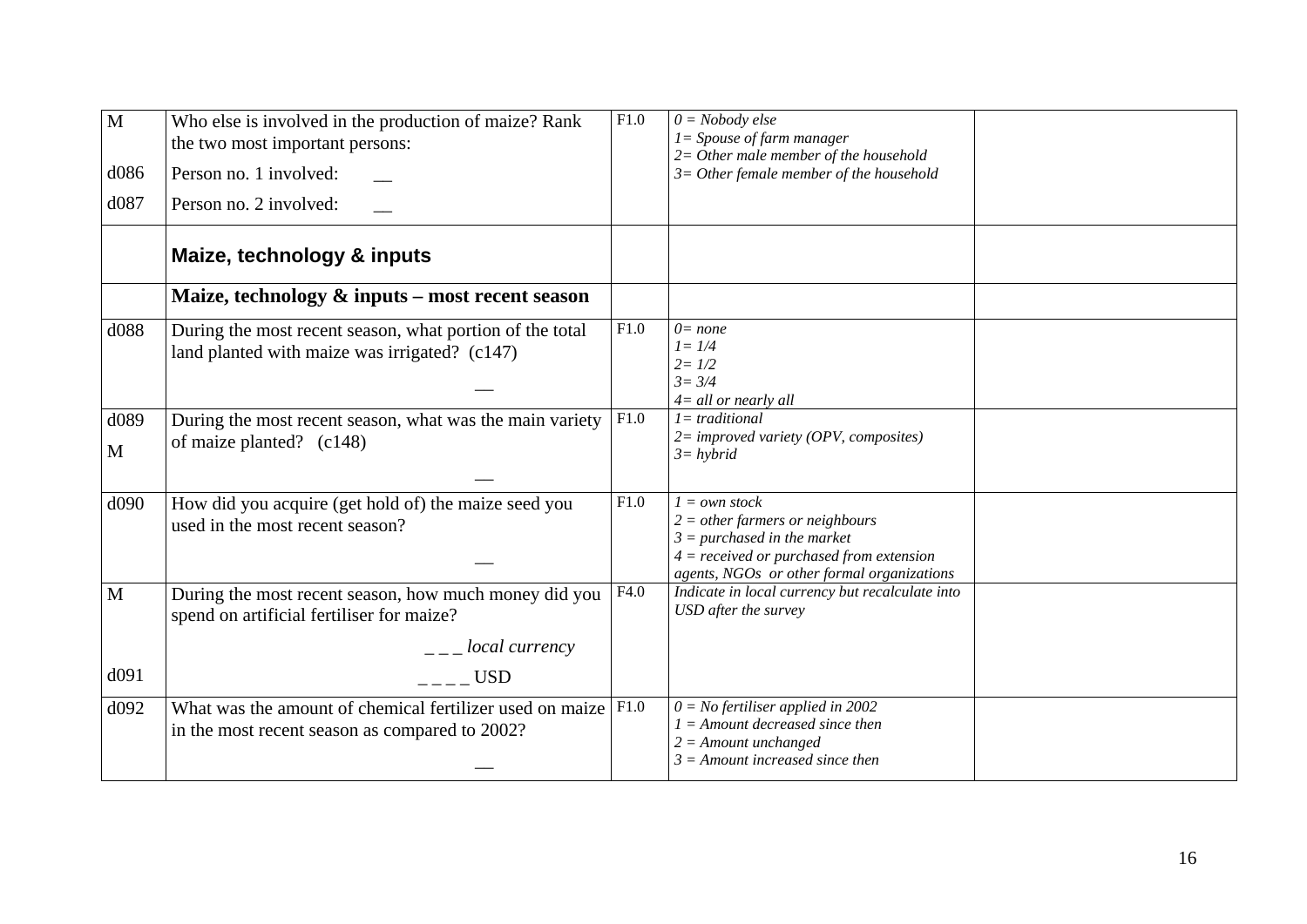| d093     | During the most recent season, were pesticides applied on $ F1.0\rangle$                          |      | $ves=1, no=0$                                                                                     |  |
|----------|---------------------------------------------------------------------------------------------------|------|---------------------------------------------------------------------------------------------------|--|
|          | growing maize crop? $(c150)$                                                                      |      |                                                                                                   |  |
|          |                                                                                                   |      |                                                                                                   |  |
| $\log_4$ | During the most recent season, what was your main<br>method of land preparation for maize? (c151) | F1.0 | $l = hoe$ cultivation<br>$2 = \alpha$ <i>sen ploughing</i><br>$3=$ tractor ploughing<br>$4=other$ |  |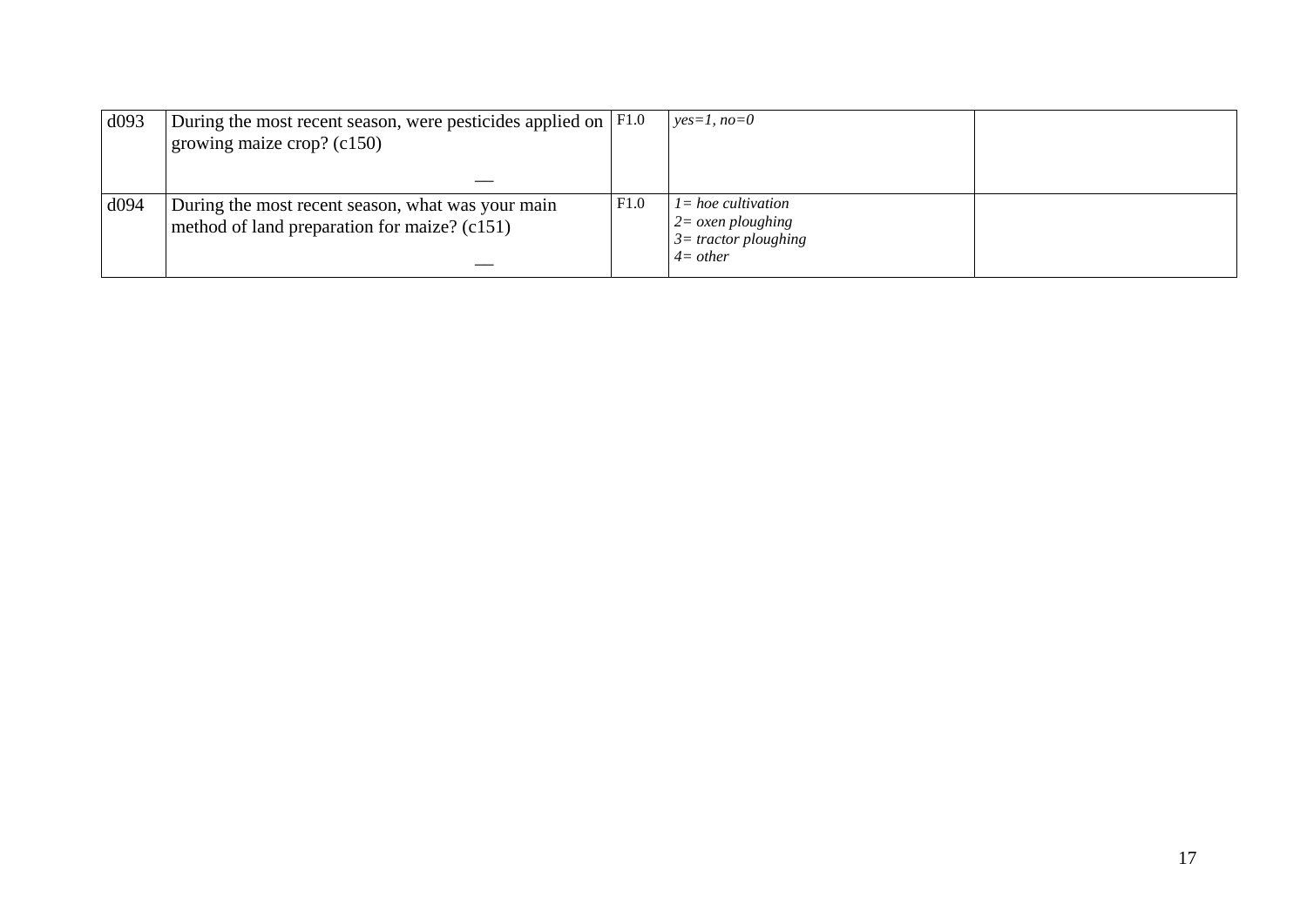| $\mathbf{M}$ | Maize fields: During the most recent season, did you<br>use/apply?                | F1.0 | $yes=1, no=0$ |  |
|--------------|-----------------------------------------------------------------------------------|------|---------------|--|
| d095         | Crop rotation (c152)                                                              |      |               |  |
| d096         | Intercropping                                                                     |      |               |  |
| d097         | Intercropping with nitrogen fixing crops (beans, legumes)<br>$etc.)$ $(c153)$     |      |               |  |
| d098         | Fallowing (c154)                                                                  |      |               |  |
| d099         | Improved fallowing                                                                |      |               |  |
| d100         | Animal manure (c155)                                                              |      |               |  |
| d101         | Zero or minimum tillage (cf. c156)                                                |      |               |  |
| d102         | Breaking the hard pan (cf. c156)                                                  |      |               |  |
| d103         | Green manure/compost/residue incorporation (c157)_                                |      |               |  |
| d104         | Soil and water conservation (level bunds,<br>grass strips, terracing etc.) (c158) |      |               |  |
| d105         | Improved planting practices                                                       |      |               |  |
| d106         | Integrated (Soil) Nutrient Management (INM) _                                     |      |               |  |
| d107         | Integrated Pest Management (IPM)                                                  |      |               |  |
| d108         | Agroforestry                                                                      |      |               |  |
| d109         | Pesticides/herbicides                                                             |      |               |  |
|              | Only for newly sampled households to answer:                                      |      |               |  |
|              | Maize, technology $\&$ inputs – when the household                                |      |               |  |
|              | was formed (reference year)                                                       |      |               |  |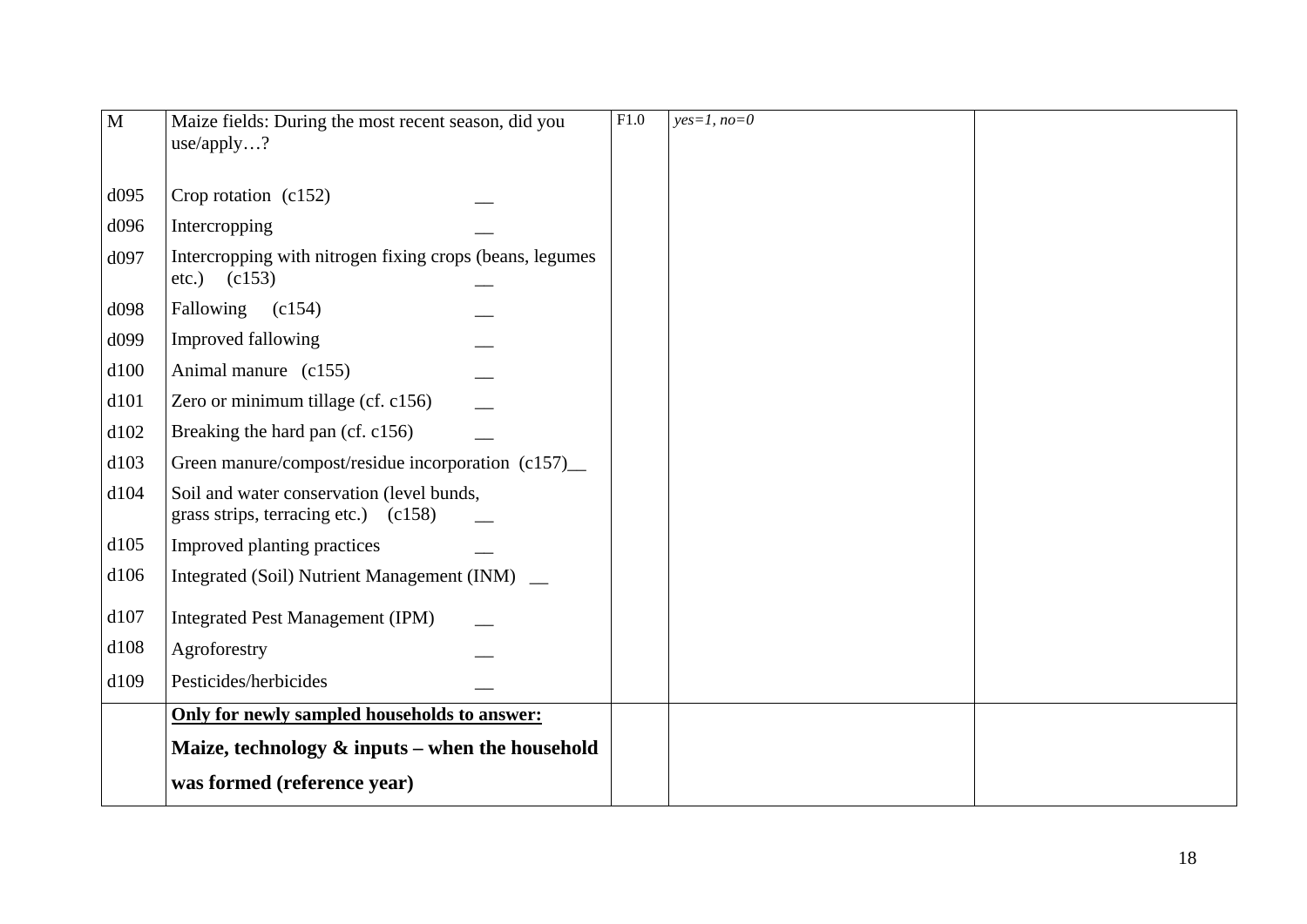| d110      | When your household was formed, did you grow maize?<br>(c159)                                                          | F1.0 | $yes=1, no=0$                                                                                                                                | If 'no', skip to d124 |
|-----------|------------------------------------------------------------------------------------------------------------------------|------|----------------------------------------------------------------------------------------------------------------------------------------------|-----------------------|
|           |                                                                                                                        |      |                                                                                                                                              |                       |
| d111      | At the time when this household was formed, what<br>proportion of the land planted with maize was irrigated?<br>(c160) | F1.0 | $0 = none$<br>$l = 1/4$<br>$2 = 1/2$<br>$3 = 3/4$<br>$4 =$ all or nearly all                                                                 |                       |
| d112<br>M | At the time when this household was formed, what was<br>the main variety of maize planted? (161)                       | F1.0 | $l = traditional$<br>$2 =$ improved variety (OPV, composites)<br>$3 = hybrid$                                                                |                       |
| d113      | Do you use more or less chemical fertilizer on maize<br>today as compared to when this household was formed?<br>(c162) | F1.0 | $0 = No$ fertiliser applied at that time<br>$1 =$ Amount decreased since then<br>$2 =$ Amount unchanged<br>$3 =$ Amount increased since then |                       |
| d114      | Were pesticides applied on growing maize crop at that<br>time? $(c163)$                                                | F1.0 | $yes=1, no=0$                                                                                                                                |                       |
| d115      | At the time when your household was formed, what was<br>your main method of land preparation for maize? (c164)         | F1.0 | $l = hoe$ cultivation<br>$2 = \alpha$ <i>sen ploughing</i><br>$3$ = tractor ploughing<br>$4=other$                                           |                       |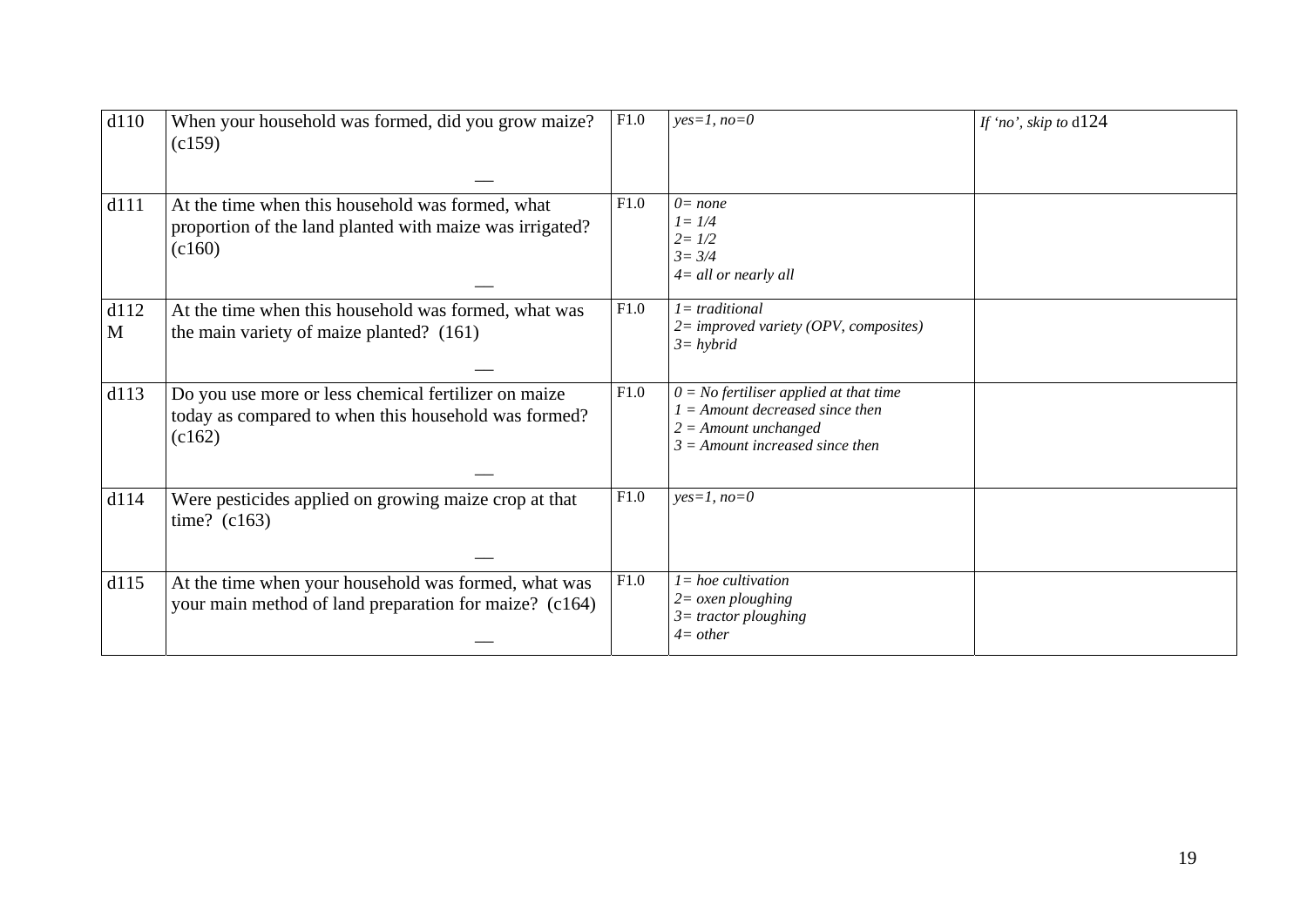|                                                      | Maize fields: Did you at that time use/apply?                                                                                                                                                                                                                                  | F1.0 | $yes=1, no=0$                                                                              |                                                                                                   |
|------------------------------------------------------|--------------------------------------------------------------------------------------------------------------------------------------------------------------------------------------------------------------------------------------------------------------------------------|------|--------------------------------------------------------------------------------------------|---------------------------------------------------------------------------------------------------|
| d116<br>d117<br>d118<br>d119<br>d120<br>d121<br>d122 | Crop rotation (c165)<br>Intercropping with nitrogen fixing crops (beans, legumes)<br>$etc.)$ $(c166)$<br>Fallowing (c167)<br>Animal manure (c168)<br>Conservation tillage (cf. c169)<br>Breaking the hard pan (cf. c169)<br>Green manure/compost/residue incorporation (c170)_ |      |                                                                                            |                                                                                                   |
| d123                                                 | Soil and water conservation (level bunds, grass strips,<br>terracing etc.) $(c171)$                                                                                                                                                                                            |      |                                                                                            |                                                                                                   |
|                                                      | <b>Maize marketing conditions</b>                                                                                                                                                                                                                                              |      |                                                                                            |                                                                                                   |
|                                                      | Maize marketing conditions, most recent harvest                                                                                                                                                                                                                                |      |                                                                                            |                                                                                                   |
| d124                                                 | Did you sell or do you intend to sell any maize following<br>your most recent harvest? (c175)                                                                                                                                                                                  | F1.0 | $yes=1, no=0$                                                                              | If 'no', skip to $d131$                                                                           |
| $\mathbf{M}$<br>d125                                 | What was the total amount of maize sold (or is planned to<br>be sold) after the most recent harvest? (c.f. d082)<br>$  bags$<br>(c176)<br>kg                                                                                                                                   | F6.0 | Express in local units (bags etc.), then<br>recalculate into kg after the interview/survey | The sales should not exceed reported<br>production $(d075)$ .<br>The amount should equal $d082$ . |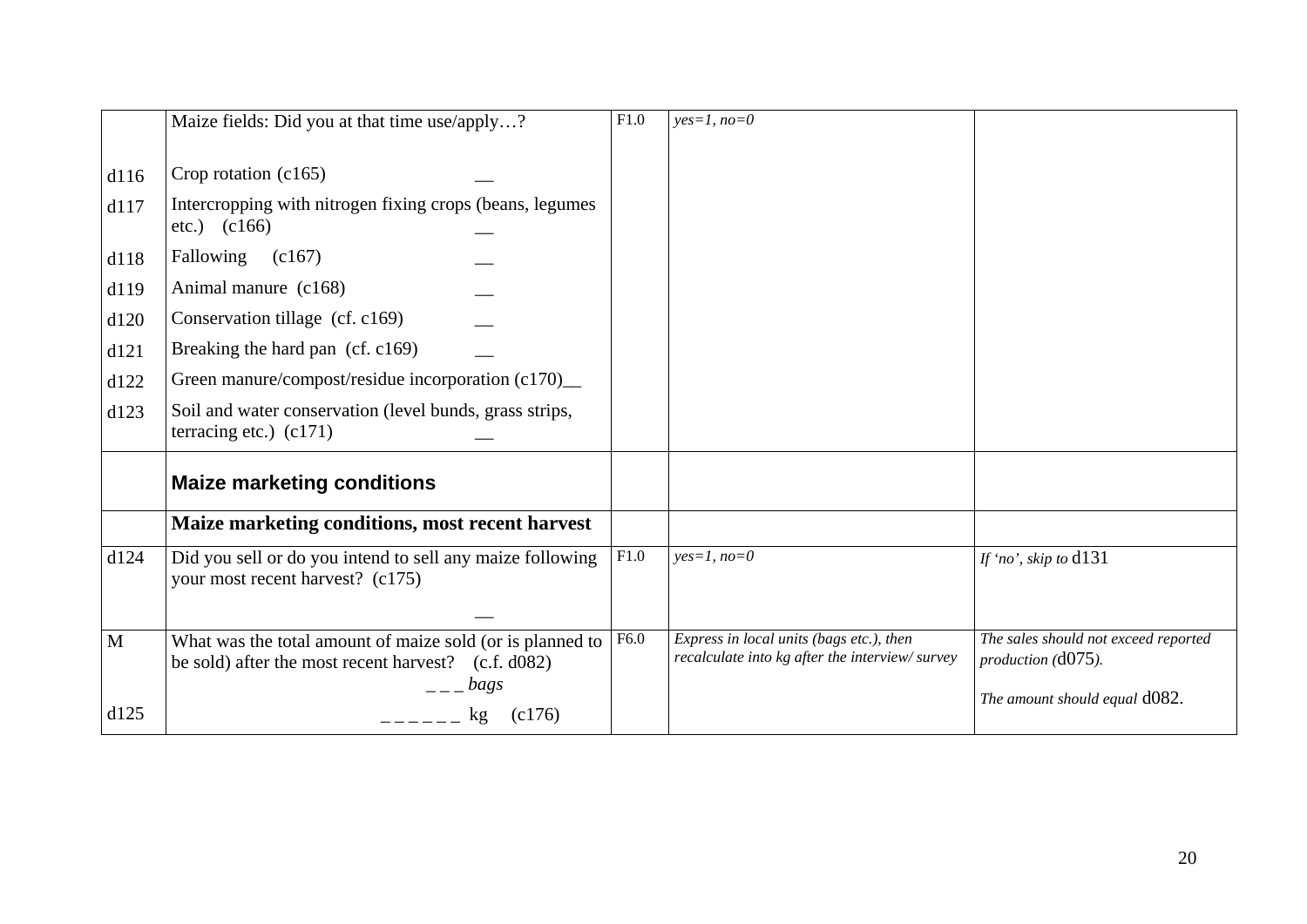| $\mathbf{M}$         | What was (is) the lowest price for maize you received<br>following the most recent harvest?<br>$\frac{1}{2}$ = $\frac{1}{2}$ local currency/100 kg | F5.2 | indicate in local currency per 100 kg but<br>recalculate into fixed USD after survey                                                                                                                                                     |                         |
|----------------------|----------------------------------------------------------------------------------------------------------------------------------------------------|------|------------------------------------------------------------------------------------------------------------------------------------------------------------------------------------------------------------------------------------------|-------------------------|
| d126                 | $=-$ , $-$ USD/100 kg (c177)                                                                                                                       |      |                                                                                                                                                                                                                                          |                         |
| $\mathbf{M}$         | What was (is) the highest price you received following<br>the most recent harvest?                                                                 | F5.2 | indicate in local currency per 100 kg but<br>recalculate into fixed USD after survey                                                                                                                                                     |                         |
|                      | $\_{local \, currency/100 \, kg}$                                                                                                                  |      |                                                                                                                                                                                                                                          |                         |
| d127                 | $=-$ , $=-$ USD/100 kg (c178)                                                                                                                      |      |                                                                                                                                                                                                                                          |                         |
| $\mathbf{M}$<br>d128 | Did the traders pay a lower price for some of your<br>produce due to post-harvest quality deterioration?                                           | F1.0 | $0 = no$<br>$1 = yes$ , for some of my produce<br>$2 = yes$ , for most of my produce                                                                                                                                                     |                         |
| d129                 | What is your main market outlet/crop depot for maize?<br>(c180)                                                                                    | F1.0 | $l = At farm$ gate, $2 = In$ the village market, $3 =$<br>In market outside the village, $4 = Through$<br>outgrower scheme, 5= State marketing board,<br>$6 = NGO$ or donor project, $7 = Farmers'$<br>groups or organization, $8=Other$ |                         |
| d130                 | Do you grow maize on the basis of a pre-arranged<br>contract with a private trader? (c181)                                                         | F1.0 | $yes=1, no=0$                                                                                                                                                                                                                            |                         |
|                      | Maize marketing, the harvest before the most                                                                                                       |      |                                                                                                                                                                                                                                          |                         |
|                      | recent one                                                                                                                                         |      |                                                                                                                                                                                                                                          |                         |
| d131                 | Did you sell any maize after the harvest before the most<br>recent one? $(c182)$                                                                   | F1.0 | $yes=1, no=0$                                                                                                                                                                                                                            | If 'no', skip to $d133$ |
|                      |                                                                                                                                                    |      |                                                                                                                                                                                                                                          |                         |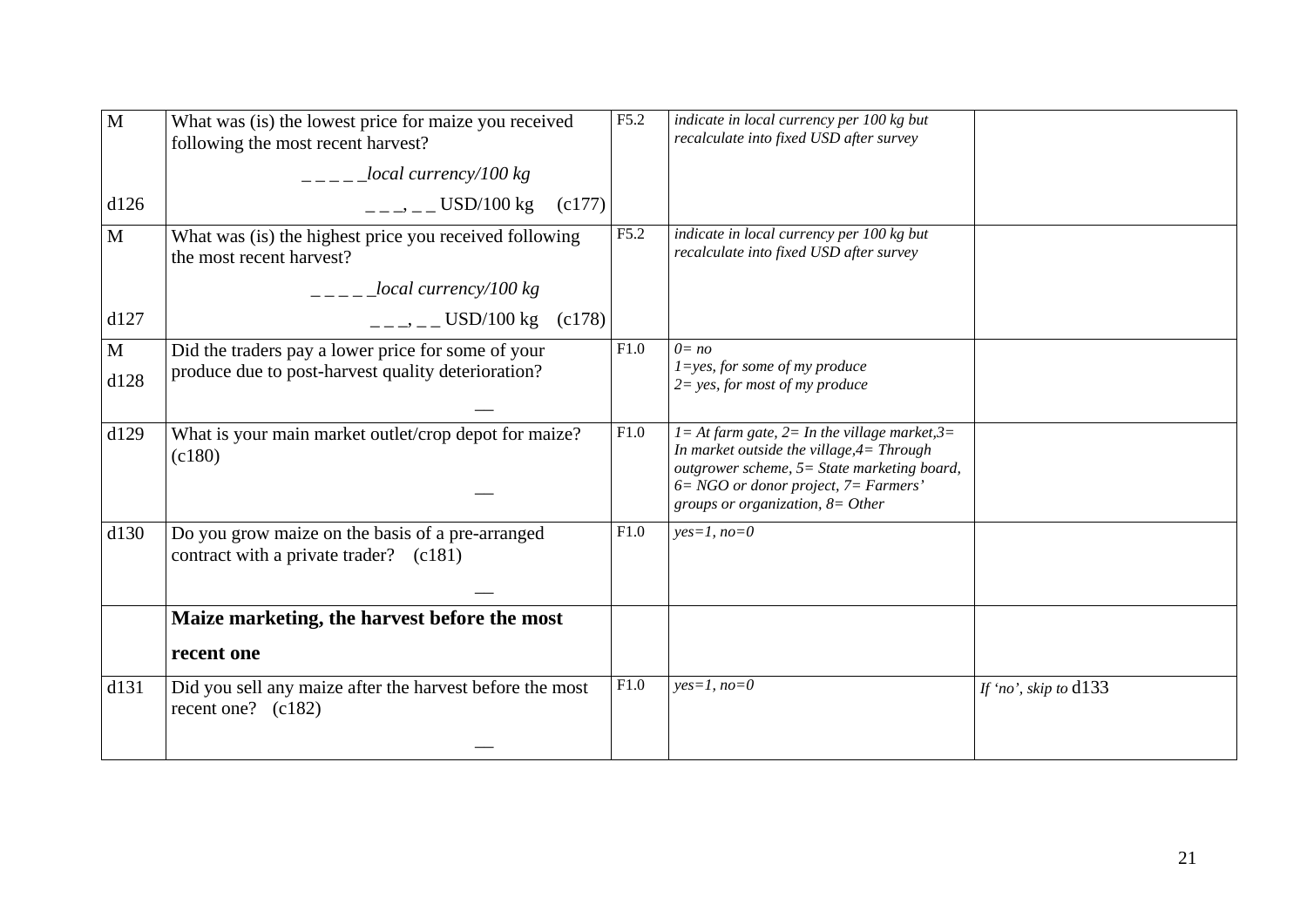| d132 | What was the total amount of maize sold?<br>$  bags$<br>$    \frac{1}{2}$ (c183)                                        | F6.0 | Express in local units (bags etc.), then<br>recalculate into kg after the interview/survey    | The sales should not exceed reported<br>$production (d076)$ .                                   |
|------|-------------------------------------------------------------------------------------------------------------------------|------|-----------------------------------------------------------------------------------------------|-------------------------------------------------------------------------------------------------|
|      | Maize marketing, two harvests before the most                                                                           |      |                                                                                               |                                                                                                 |
|      | recent one                                                                                                              |      |                                                                                               |                                                                                                 |
| d133 | Did you sell any maize after the harvest two seasons<br>before the most recent one? (c184)                              | F1.0 | $yes=1, no=0$                                                                                 | If 'no', skip to $d135$ if newly sampled<br>household and skip to d139 if Afrint I<br>household |
|      | What was the total amount of maize sold two seasons<br>ago?<br>$  bags$                                                 | F6.0 | Express in local units (bags etc.), then<br>recalculate into kg after the interview/survey    | The sales should not exceed reported<br>production (d077).                                      |
| d134 | $=-$ kg<br>(c185)                                                                                                       |      |                                                                                               |                                                                                                 |
|      | Only for newly sampled households to answer:<br>Maize marketing conditions at the time when the<br>household was formed |      |                                                                                               |                                                                                                 |
| d135 | Did you sell any maize at the time when this household<br>was formed? $(c186)$                                          | F1.0 | $yes = 1, no = 0$                                                                             | If 'no', skip to $d139$                                                                         |
| d136 | Since you formed your farm/household, how has the<br>amount of maize you sell changed? (c187)                           | F1.0 | $l = less \, maize \, sold \, now$<br>$2 = no$ significant change<br>$3=$ more maize sold now |                                                                                                 |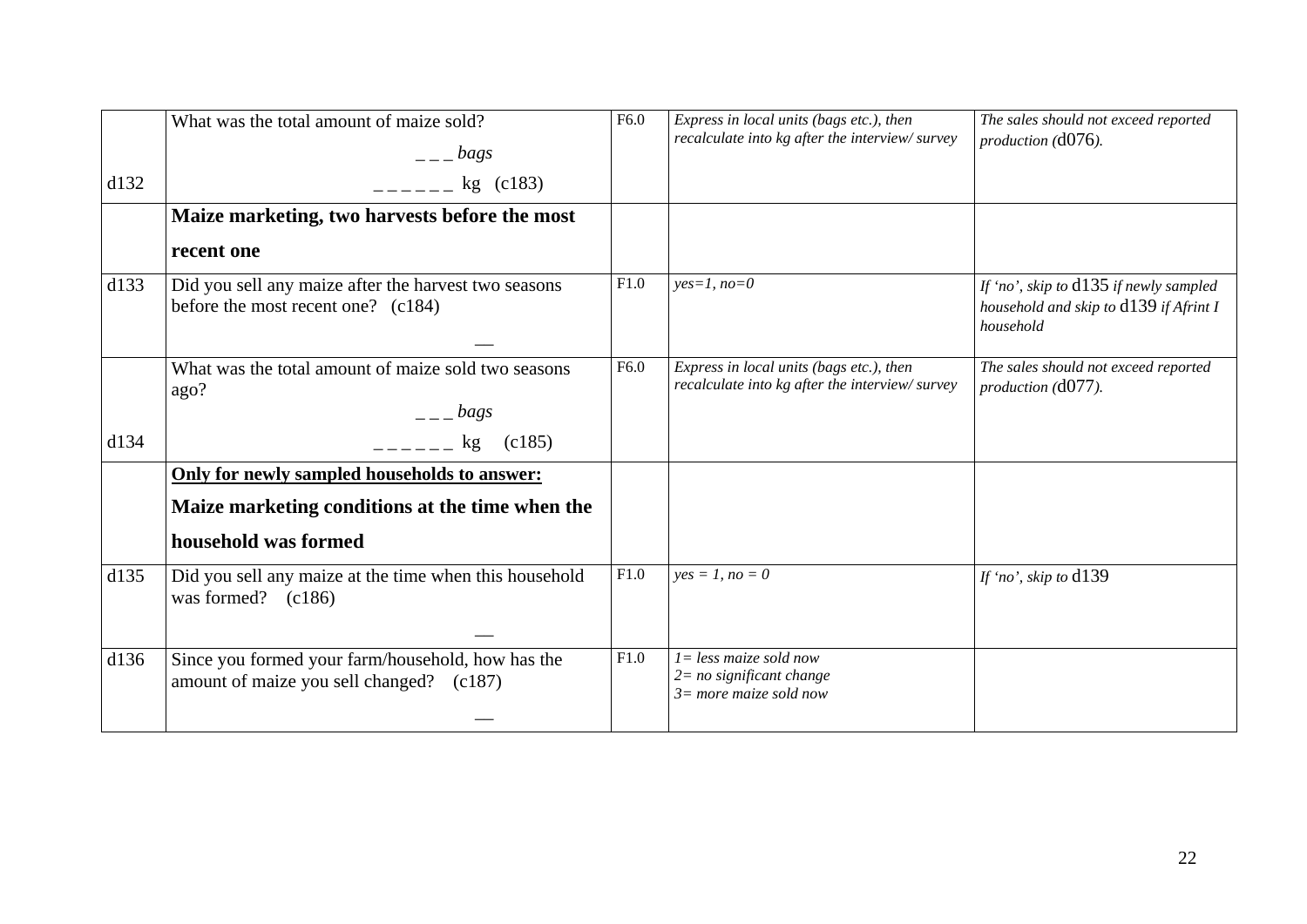| d137 | Is the price you receive for maize better or worse today as<br>compared to when the household was formed? (c188) | F1.0 | 1= worse price today (price has decreased)<br>$2 = no$ significant price change<br>$3$ = better price today (price has increased)   |                         |
|------|------------------------------------------------------------------------------------------------------------------|------|-------------------------------------------------------------------------------------------------------------------------------------|-------------------------|
| d138 | In your view, how has access to market outlets for maize<br>changed since you formed your household? (c189)      | F1.0 | $l = market access$ is worse now<br>$2=$ market access unchanged<br>$3=$ market access is better now                                |                         |
|      | Maize marketing conditions - in relation to 2002                                                                 |      |                                                                                                                                     |                         |
| d139 | Did you sell any maize after the harvest in 2002?                                                                | F1.0 | $yes=1, no=0$                                                                                                                       | If 'no', skip to $d143$ |
| d140 | Since 2002, how has the amount of maize you sell<br>changed?                                                     | F1.0 | $l = less \, maize \, sold \, now$<br>$2 = no$ significant change<br>$3=$ more maize sold now                                       |                         |
| d141 | Is the price you receive for maize better or worse today as<br>compared to in 2002?                              | F1.0 | $l = worse$ price today (price has decreased)<br>$2=$ no significant price change<br>$3$ = better price today (price has increased) |                         |
| d142 | In your view, how has access to market outlets for maize<br>changed since 2002?                                  | F1.0 | $l =$ market access is worse now<br>$2=$ market access unchanged<br>$3=$ market access is better now                                |                         |
|      | Cassava                                                                                                          |      |                                                                                                                                     |                         |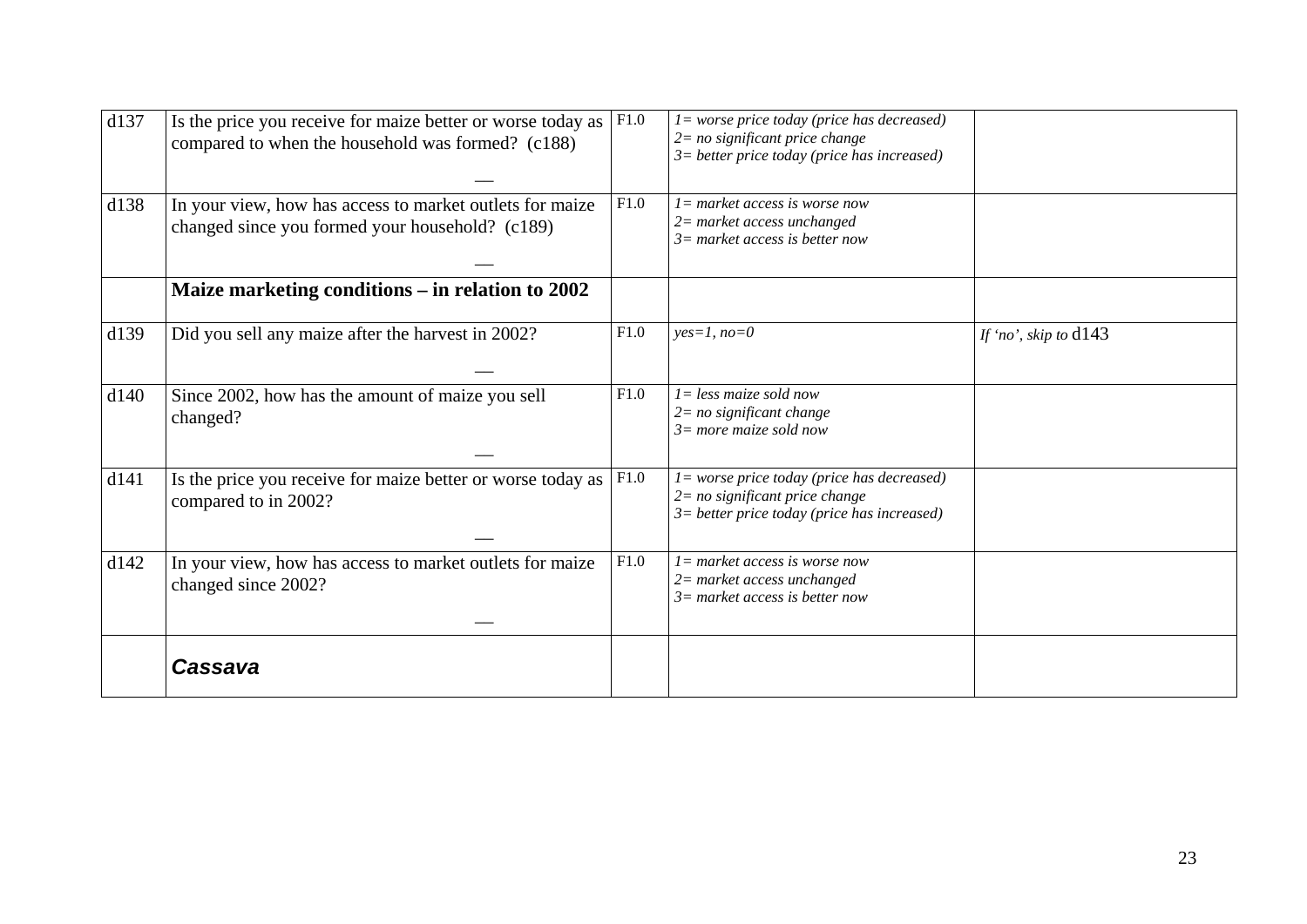|           | Control variable: x002<br>For interviewer: Did this household grow cassava last<br>season or not, and is this a reinterviewed household or<br>not?                                                                                                                                                                                                                                                                                                 | F1.0 | $1 = 'Grew$ cassava, old household',<br>$2 = 'Grew$ cassava, new household',<br>$3 = 'Did$ not grow cassava, old household',<br>$4 = 'Did not grow cassava, new household'$ | If $x002$ eq 1, go to $d143$ (cassava).<br>Answer d143-d146, d148, d150-<br>d179, d192-d203, d208-d211.<br>If $x002$ eq 2, go to $d143$ (cassava).<br>Answer all questions.<br>If $x002$ eq 3, go to $x003/\text{d}212$<br>$(sorghum)$ .<br><i>If</i> $x002$ eq 4, answer d180-d191,<br>d204, d208, then go to $x003$ /d212<br>(sorghum) |
|-----------|----------------------------------------------------------------------------------------------------------------------------------------------------------------------------------------------------------------------------------------------------------------------------------------------------------------------------------------------------------------------------------------------------------------------------------------------------|------|-----------------------------------------------------------------------------------------------------------------------------------------------------------------------------|------------------------------------------------------------------------------------------------------------------------------------------------------------------------------------------------------------------------------------------------------------------------------------------------------------------------------------------|
|           | Cassava, area                                                                                                                                                                                                                                                                                                                                                                                                                                      |      |                                                                                                                                                                             |                                                                                                                                                                                                                                                                                                                                          |
| d143<br>M | Do you grow cassava in pure stand or mixed with other<br>crops? $(c195)$                                                                                                                                                                                                                                                                                                                                                                           | F1.0 | $l = pure$ stand only<br>$2=$ intercropped                                                                                                                                  |                                                                                                                                                                                                                                                                                                                                          |
|           | If cassava is mixed with other crops (d143), ask<br>respondent to estimate the size of the land under which<br>cassava would occur as pure stand.                                                                                                                                                                                                                                                                                                  |      |                                                                                                                                                                             |                                                                                                                                                                                                                                                                                                                                          |
| M         | What has been your average area under cassava (pure<br>stand equivalent) during the past year?<br>$\frac{1}{2}$ = $\frac{1}{2}$ = $\frac{1}{2}$   $\frac{1}{2}$   $\frac{1}{2}$   $\frac{1}{2}$   $\frac{1}{2}$   $\frac{1}{2}$   $\frac{1}{2}$   $\frac{1}{2}$   $\frac{1}{2}$   $\frac{1}{2}$   $\frac{1}{2}$   $\frac{1}{2}$   $\frac{1}{2}$   $\frac{1}{2}$   $\frac{1}{2}$   $\frac{1}{2}$   $\frac{1$<br>$local unit = \_$<br>Recalculation: | F5.2 | Express in local unit and then recalculate into<br>hectares after the interview/survey                                                                                      |                                                                                                                                                                                                                                                                                                                                          |
| d144      | (c197)<br>$-- A$                                                                                                                                                                                                                                                                                                                                                                                                                                   |      |                                                                                                                                                                             |                                                                                                                                                                                                                                                                                                                                          |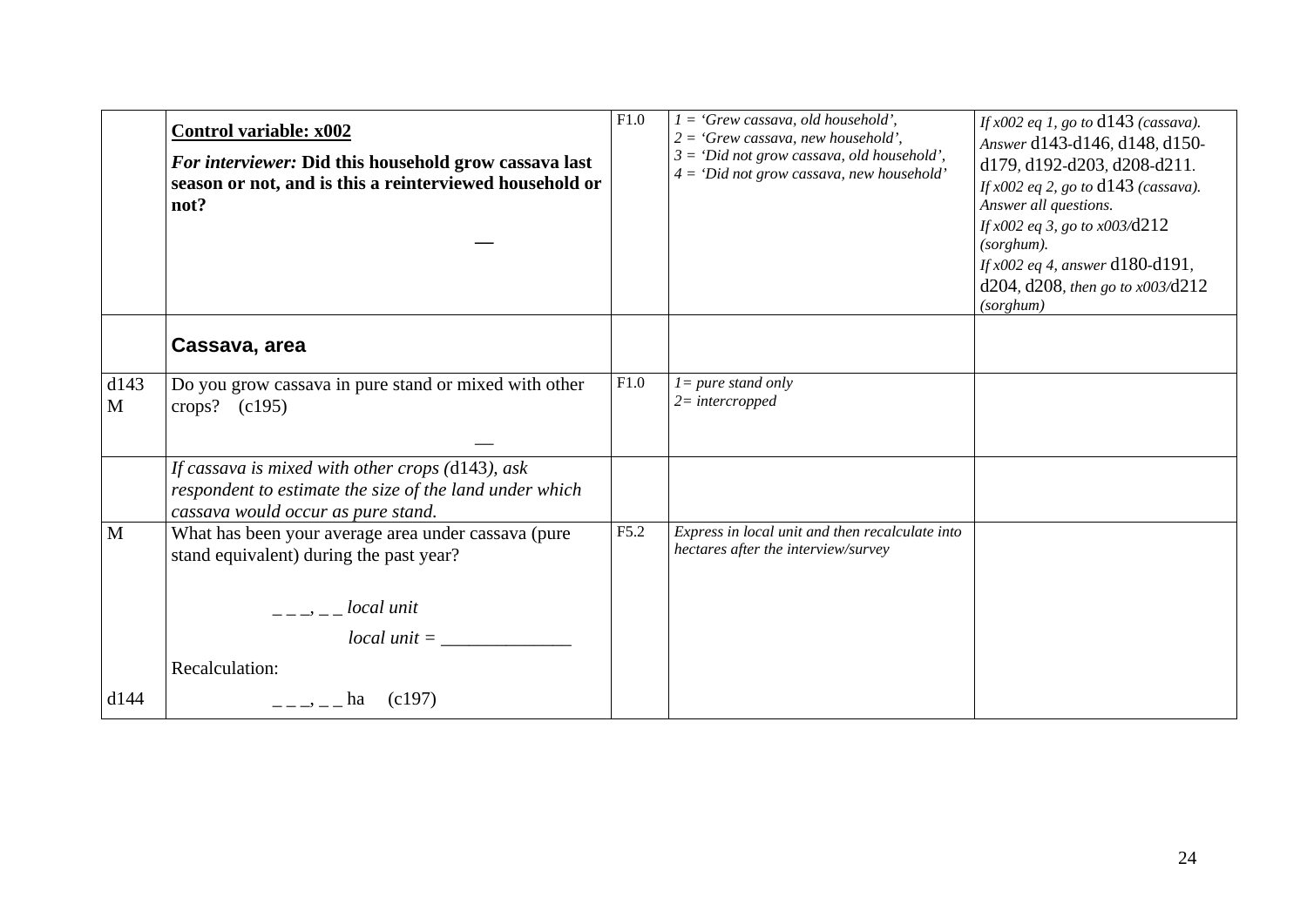| M            | What was the average area under cassava (pure stand<br>equivalent) the year before last?<br>$\frac{1}{2}$ $\frac{1}{2}$ $\frac{1}{2}$ $\frac{1}{2}$ $\frac{1}{2}$ $\frac{1}{2}$ $\frac{1}{2}$ $\frac{1}{2}$ $\frac{1}{2}$ $\frac{1}{2}$ $\frac{1}{2}$ $\frac{1}{2}$ $\frac{1}{2}$ $\frac{1}{2}$ $\frac{1}{2}$ $\frac{1}{2}$ $\frac{1}{2}$ $\frac{1}{2}$ $\frac{1}{2}$ $\frac{1}{2}$ $\frac{1}{2}$ $\frac{1}{2}$<br>Recalculation | F5.2 | Express in local unit and then recalculate into<br>hectares after the survey                                                        |  |
|--------------|----------------------------------------------------------------------------------------------------------------------------------------------------------------------------------------------------------------------------------------------------------------------------------------------------------------------------------------------------------------------------------------------------------------------------------|------|-------------------------------------------------------------------------------------------------------------------------------------|--|
| d145         | $=-\frac{1}{2}$ – ha (c198)                                                                                                                                                                                                                                                                                                                                                                                                      |      |                                                                                                                                     |  |
| $\mathbf{M}$ | What was the area under cassava (pure stand equivalent)<br>two years ago?                                                                                                                                                                                                                                                                                                                                                        | F5.2 | Express in local unit and then recalculate into<br>hectares after the survey                                                        |  |
|              | $\frac{1}{2}$ $\frac{1}{2}$ $\frac{1}{2}$ $\frac{1}{2}$ $\frac{1}{2}$ $\frac{1}{2}$ $\frac{1}{2}$ $\frac{1}{2}$ $\frac{1}{2}$ $\frac{1}{2}$ $\frac{1}{2}$ $\frac{1}{2}$ $\frac{1}{2}$ $\frac{1}{2}$ $\frac{1}{2}$ $\frac{1}{2}$ $\frac{1}{2}$ $\frac{1}{2}$ $\frac{1}{2}$ $\frac{1}{2}$ $\frac{1}{2}$ $\frac{1}{2}$                                                                                                              |      |                                                                                                                                     |  |
|              | Recalculation:                                                                                                                                                                                                                                                                                                                                                                                                                   |      |                                                                                                                                     |  |
| d146         | $=-\frac{1}{2}$ , $-\frac{1}{2}$ ha (c199)                                                                                                                                                                                                                                                                                                                                                                                       |      |                                                                                                                                     |  |
| d147         | Only for newly sampled households to answer:<br>What was the size of the land under cassava in the most<br>recent season, compared to when the household was<br>formed (reference year d018)? $(c200)$                                                                                                                                                                                                                           | F1.0 | $0 =$ did not grow cassava at that time<br>$l =$ area decreased since then<br>$2=$ area unchanged<br>$3=$ area increased since then |  |
| d148         | What was the average size of the land under cassava in<br>the most recent season as compared to 2002?                                                                                                                                                                                                                                                                                                                            | F1.0 | $0 =$ did not grow cassava in 2002<br>$l = area decreased since then$<br>$2$ = area unchanged<br>$3=$ area increased since then     |  |
|              | <b>Cassava, production</b>                                                                                                                                                                                                                                                                                                                                                                                                       |      |                                                                                                                                     |  |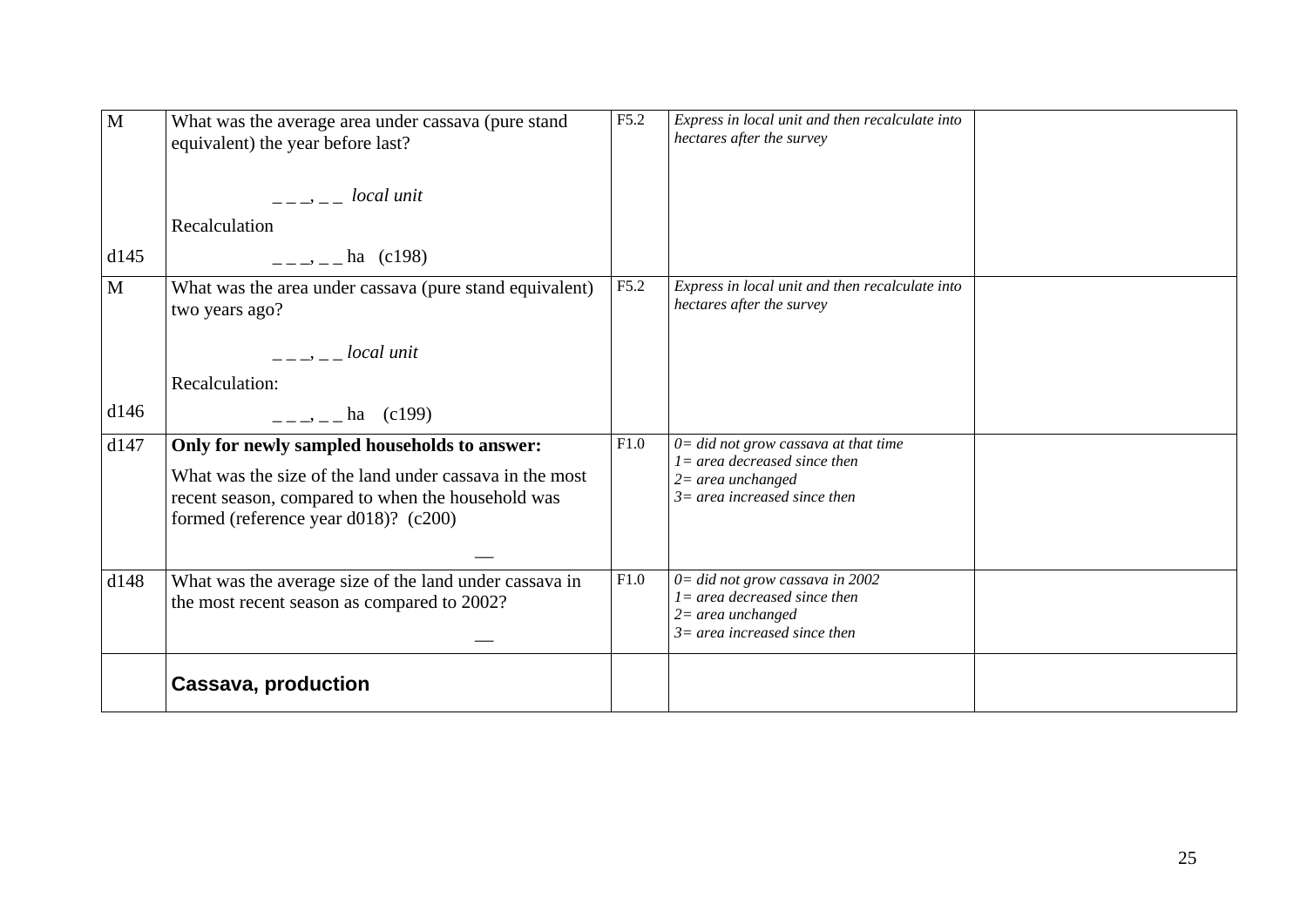| $\mathbf{M}$<br>d149                         | Only for newly sampled households to answer:<br>Do you get more or less cassava from a given size of land<br>(e.g. one acre) today, compared to at the time when your<br>household was formed, i.e. have the yields increased or<br>decreased? $(c208)$ | F1.0 | $0 =$ did not grow cassava at that time<br>$1 =$ yields have decreased<br>$2 =$ yields unchanged<br>$3 =$ yields have increased                                                                                                 |                              |
|----------------------------------------------|---------------------------------------------------------------------------------------------------------------------------------------------------------------------------------------------------------------------------------------------------------|------|---------------------------------------------------------------------------------------------------------------------------------------------------------------------------------------------------------------------------------|------------------------------|
| $\mathbf M$<br>d150                          | Do you get more or less cassava from a given size of land<br>(e.g. one acre) today, compared to in 2002, i.e. have the<br>yields increased or decreased?                                                                                                | F1.0 | $0 =$ did not grow cassava in 2002<br>$1 =$ yields have decreased<br>$2 =$ yields unchanged<br>$3 =$ yields have increased                                                                                                      |                              |
| $\mathbf{M}$<br>d151<br>d152<br>d153<br>d154 | What was the cassava output during last season used for?<br>Rank after importance.<br>1. Home consumption<br>2. Payment for hired labour_<br>3.Sale<br>4. Other uses (seed, animal feed, brewing, gifts, storage<br>losses etc.)                        | F1.0 | $0 =$ cassava was not used for this purpose<br>$1 = most$ cassava was used for this purpose,<br>i.e. most important use<br>$2 = second most important use$<br>$3 = third$ most important use<br>$4 =$ fourth most important use |                              |
| d155<br>M                                    | How much of the work involved in the production of<br>cassava does the farm manager alone carry out?<br>$\%$                                                                                                                                            | F3.0 |                                                                                                                                                                                                                                 | If 100%, then skip to $d158$ |
| $\mathbf{M}$<br>d156<br>d157                 | Who else is involved in the production of cassava? Rank<br>the two most important persons:<br>Person no. 1 involved:<br>Person no. 2 involved:                                                                                                          | F1.0 | $0 = Nobody$ else<br>$1 = Spouse of farm manager$<br>$2=$ Other male member of the household<br>$3=$ Other female member of the household                                                                                       |                              |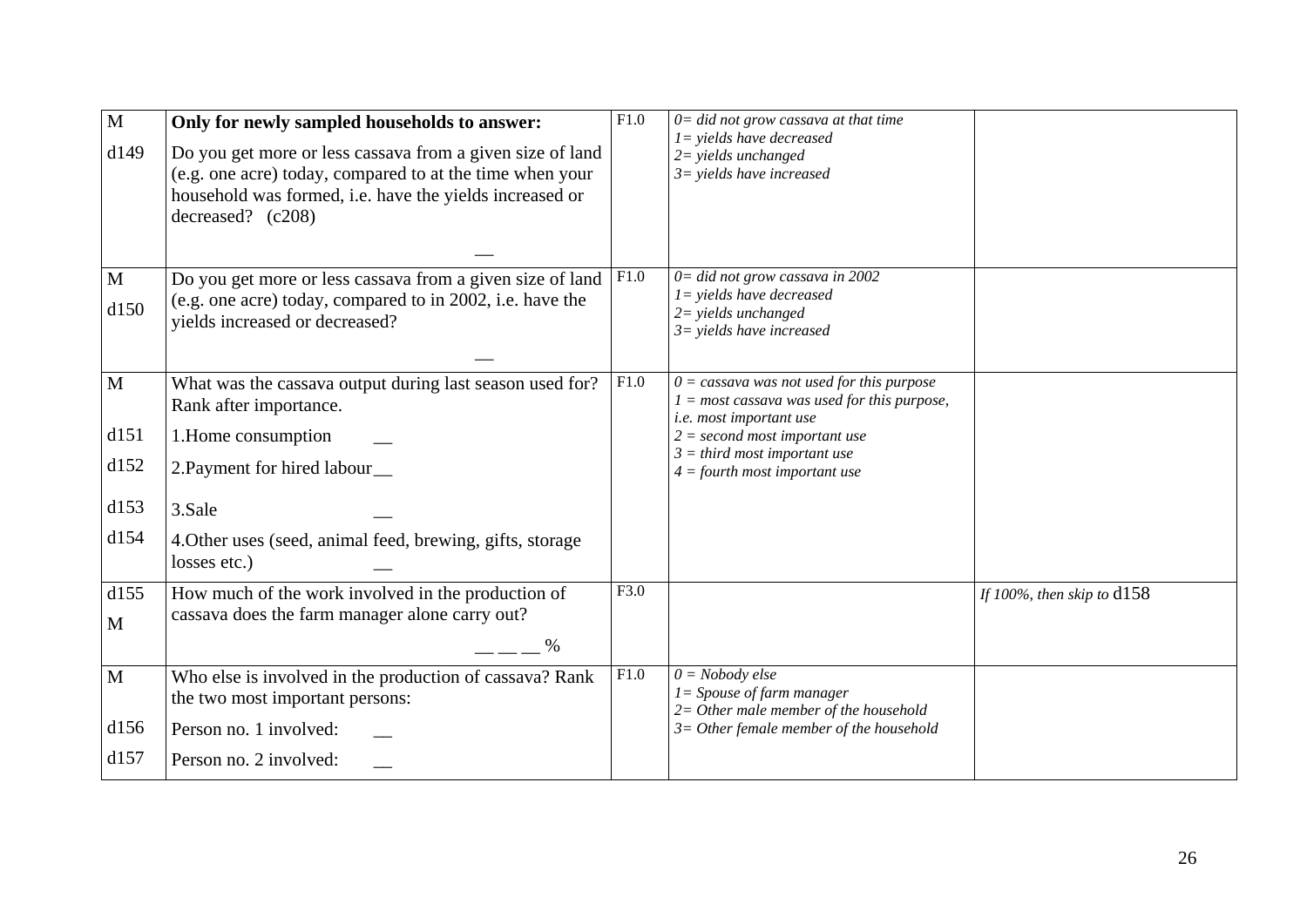|              | Cassava, technology & inputs                                                                                                                                                                                                                                                                                                                                                                                                |      |                                                                                                                                         |  |
|--------------|-----------------------------------------------------------------------------------------------------------------------------------------------------------------------------------------------------------------------------------------------------------------------------------------------------------------------------------------------------------------------------------------------------------------------------|------|-----------------------------------------------------------------------------------------------------------------------------------------|--|
|              | Cassava, technology $\&$ inputs – most recent                                                                                                                                                                                                                                                                                                                                                                               |      |                                                                                                                                         |  |
|              | season                                                                                                                                                                                                                                                                                                                                                                                                                      |      |                                                                                                                                         |  |
| d158         | Are you using any new cassava varieties today as<br>compared to when the household was established?                                                                                                                                                                                                                                                                                                                         | F1.0 | $yes=1, no=0$                                                                                                                           |  |
| d159         | Are you using any new cassava varieties today as<br>compared to what your parents were using?                                                                                                                                                                                                                                                                                                                               | F1.0 | $yes=1, no=0$                                                                                                                           |  |
| d160         | Have you ever purchased or received stem-cuttings from<br>a formal agency or from an NGO?                                                                                                                                                                                                                                                                                                                                   | F1.0 | $yes=1, no=0$                                                                                                                           |  |
| $\mathbf{M}$ | During the most recent season, how much money did you<br>spend on artificial fertiliser for cassava?<br>$\frac{1}{2}$ $\frac{1}{2}$ $\frac{1}{2}$ $\frac{1}{2}$ $\frac{1}{2}$ $\frac{1}{2}$ $\frac{1}{2}$ $\frac{1}{2}$ $\frac{1}{2}$ $\frac{1}{2}$ $\frac{1}{2}$ $\frac{1}{2}$ $\frac{1}{2}$ $\frac{1}{2}$ $\frac{1}{2}$ $\frac{1}{2}$ $\frac{1}{2}$ $\frac{1}{2}$ $\frac{1}{2}$ $\frac{1}{2}$ $\frac{1}{2}$ $\frac{1}{2}$ | F4.0 | Indicate in local currency but recalculate into<br>USD after the survey                                                                 |  |
| d161         | <b>USD</b>                                                                                                                                                                                                                                                                                                                                                                                                                  |      |                                                                                                                                         |  |
| d162         | What was the amount of chemical fertilizer used on<br>cassava in the most recent season as compared to 2002?                                                                                                                                                                                                                                                                                                                | F1.0 | $0 = No$ fertiliser applied in 2002<br>$1 =$ Amount decreased since then<br>$2 =$ Amount unchanged<br>$3 =$ Amount increased since then |  |
| d163         | During the most recent season, were pesticides applied on<br>cassava?<br>(c211)                                                                                                                                                                                                                                                                                                                                             | F1.0 | $yes=1, no=0$                                                                                                                           |  |
|              |                                                                                                                                                                                                                                                                                                                                                                                                                             |      |                                                                                                                                         |  |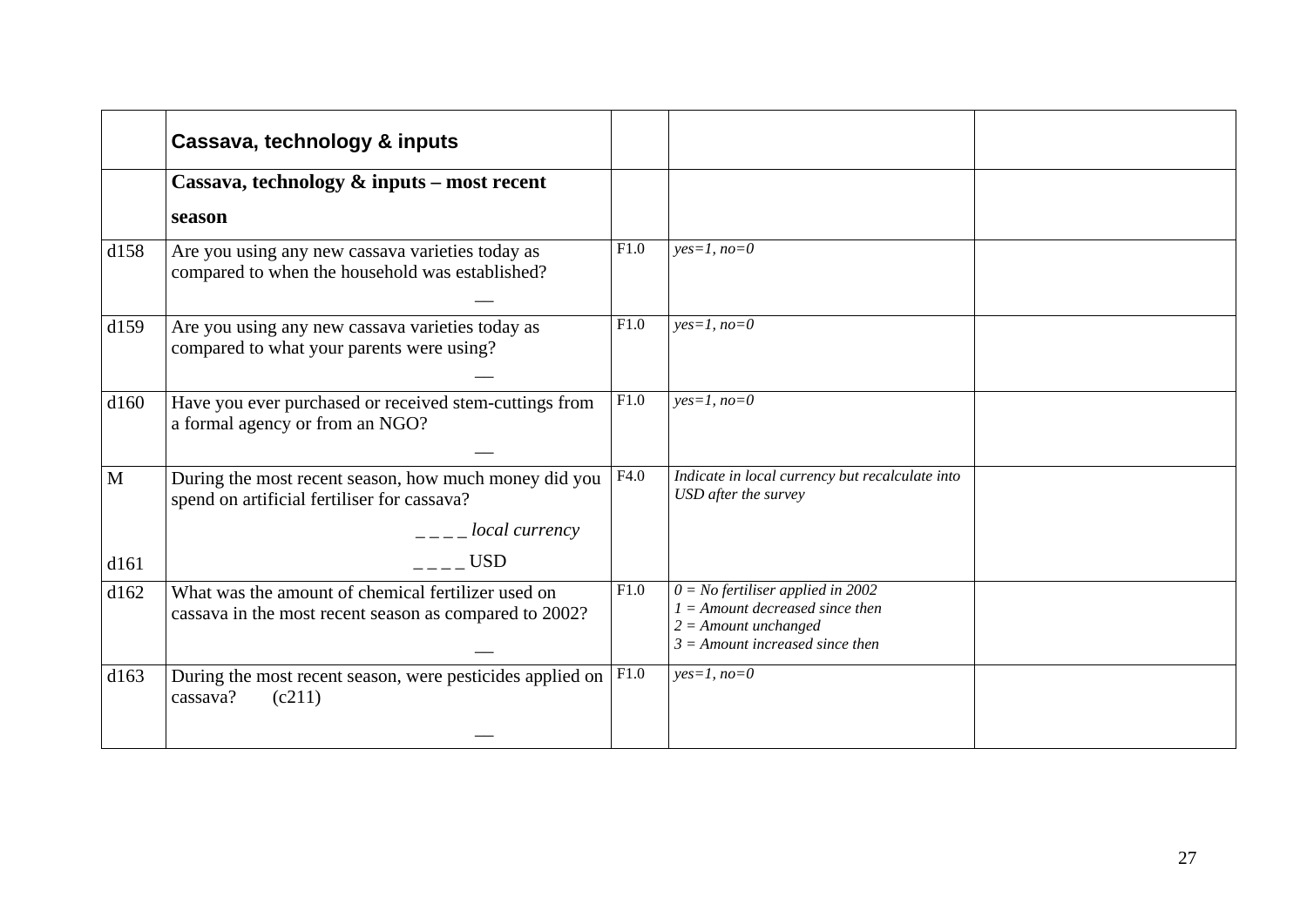|                                         | F1.0                                                                                                                                                                                                                                                                                                                                                                      | $l = hoe$ <i>cultivation</i><br>$2 = \alpha$ <i>sen ploughing</i><br>$3$ = tractor ploughing<br>$4=other$ |  |
|-----------------------------------------|---------------------------------------------------------------------------------------------------------------------------------------------------------------------------------------------------------------------------------------------------------------------------------------------------------------------------------------------------------------------------|-----------------------------------------------------------------------------------------------------------|--|
|                                         | F1.0                                                                                                                                                                                                                                                                                                                                                                      | $yes=1, no=0$                                                                                             |  |
| Crop rotation $(c213)$                  |                                                                                                                                                                                                                                                                                                                                                                           |                                                                                                           |  |
| Intercropping                           |                                                                                                                                                                                                                                                                                                                                                                           |                                                                                                           |  |
| (c214)                                  |                                                                                                                                                                                                                                                                                                                                                                           |                                                                                                           |  |
| Fallowing (c215)                        |                                                                                                                                                                                                                                                                                                                                                                           |                                                                                                           |  |
| Improved fallowing                      |                                                                                                                                                                                                                                                                                                                                                                           |                                                                                                           |  |
| Animal manure (c216)                    |                                                                                                                                                                                                                                                                                                                                                                           |                                                                                                           |  |
| Zero or minimum tillage (cf. c217)      |                                                                                                                                                                                                                                                                                                                                                                           |                                                                                                           |  |
| Breaking the hard pan (cf. c217)        |                                                                                                                                                                                                                                                                                                                                                                           |                                                                                                           |  |
|                                         |                                                                                                                                                                                                                                                                                                                                                                           |                                                                                                           |  |
| grass strips, terracing etc.)<br>(c219) |                                                                                                                                                                                                                                                                                                                                                                           |                                                                                                           |  |
| Improved planting practices             |                                                                                                                                                                                                                                                                                                                                                                           |                                                                                                           |  |
|                                         |                                                                                                                                                                                                                                                                                                                                                                           |                                                                                                           |  |
| <b>Integrated Pest Management (IPM)</b> |                                                                                                                                                                                                                                                                                                                                                                           |                                                                                                           |  |
| Agroforestry                            |                                                                                                                                                                                                                                                                                                                                                                           |                                                                                                           |  |
| Pesticides/herbicides                   |                                                                                                                                                                                                                                                                                                                                                                           |                                                                                                           |  |
|                                         | During the most recent season, what was your main<br>method of land preparation for cassava? (c212)<br>Cassava fields: During last year did you use/apply?<br>Intercropping with nitrogen fixing crops (beans etc.)<br>Green manure/compost/residue incorporation (c218) __<br>Soil and water conservation (level bunds,<br>Integrated (Soil) Nutrient Management (INM) _ |                                                                                                           |  |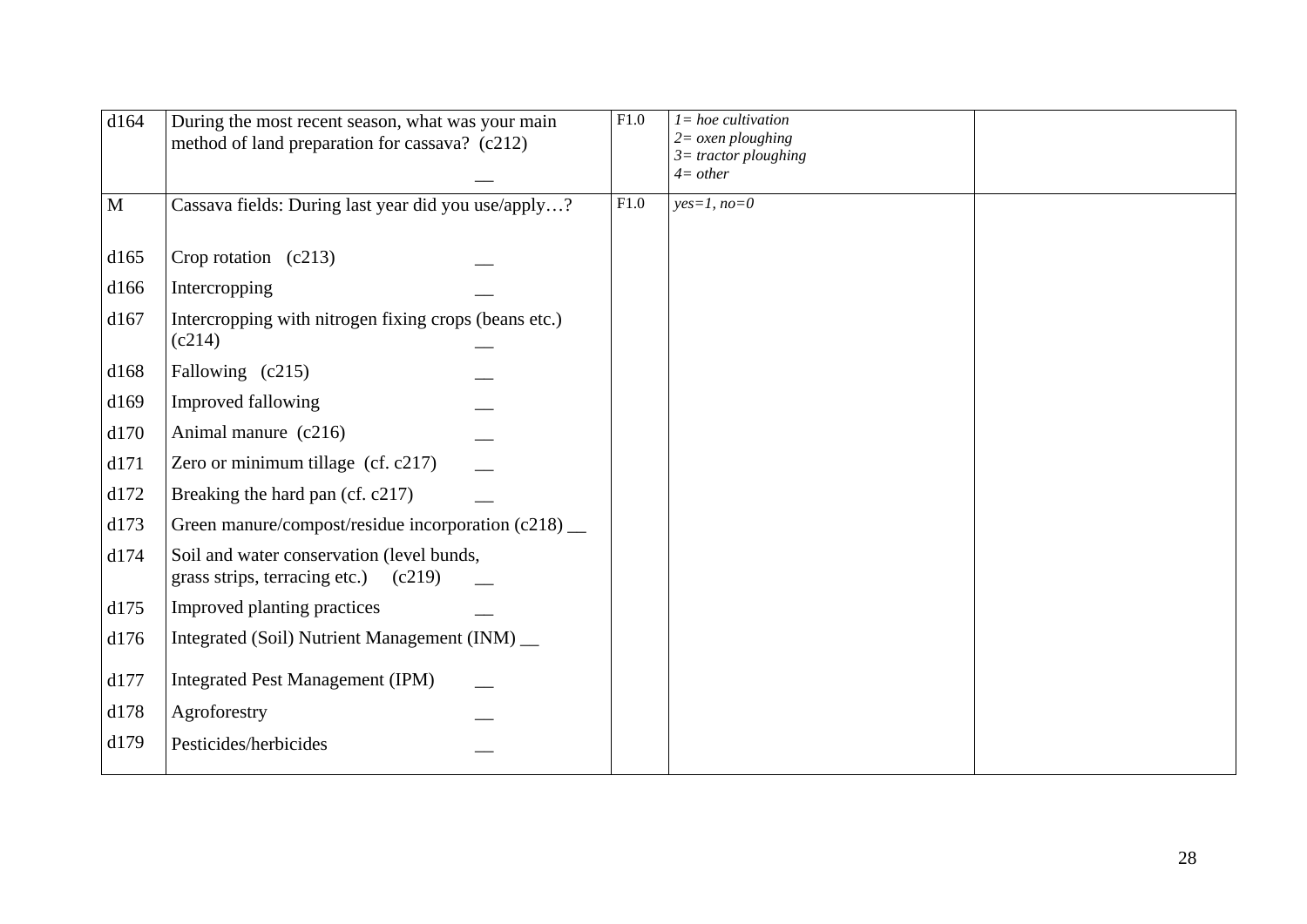|      | Only for newly sampled households to answer:<br>Cassava, technology $\&$ inputs – when the<br>household was formed       |      |                                                                                                                                              |                         |
|------|--------------------------------------------------------------------------------------------------------------------------|------|----------------------------------------------------------------------------------------------------------------------------------------------|-------------------------|
| d180 | When your household was formed, did you grow<br>cassava? $(c220)$                                                        | F1.0 | $yes=1, no=0$                                                                                                                                | If 'no', skip to $d192$ |
| d181 | Do you use more or less chemical fertilizer on cassava<br>today as compared to when this household was formed?<br>(c222) | F1.0 | $0 = No$ fertiliser applied at that time<br>$1 =$ Amount decreased since then<br>$2 =$ Amount unchanged<br>$3 =$ Amount increased since then |                         |
| d182 | Were pesticides applied on cassava at that time? (c223)                                                                  | F1.0 | $yes=1, no=0$                                                                                                                                |                         |
| d183 | At the time when your household was formed, what was<br>your main method of land preparation for cassava?<br>(c224)      | F1.0 | $l = hoe$ <i>cultivation</i><br>$2 = \alpha$ <i>zen ploughing</i><br>$3=$ tractor ploughing<br>$4=other$                                     |                         |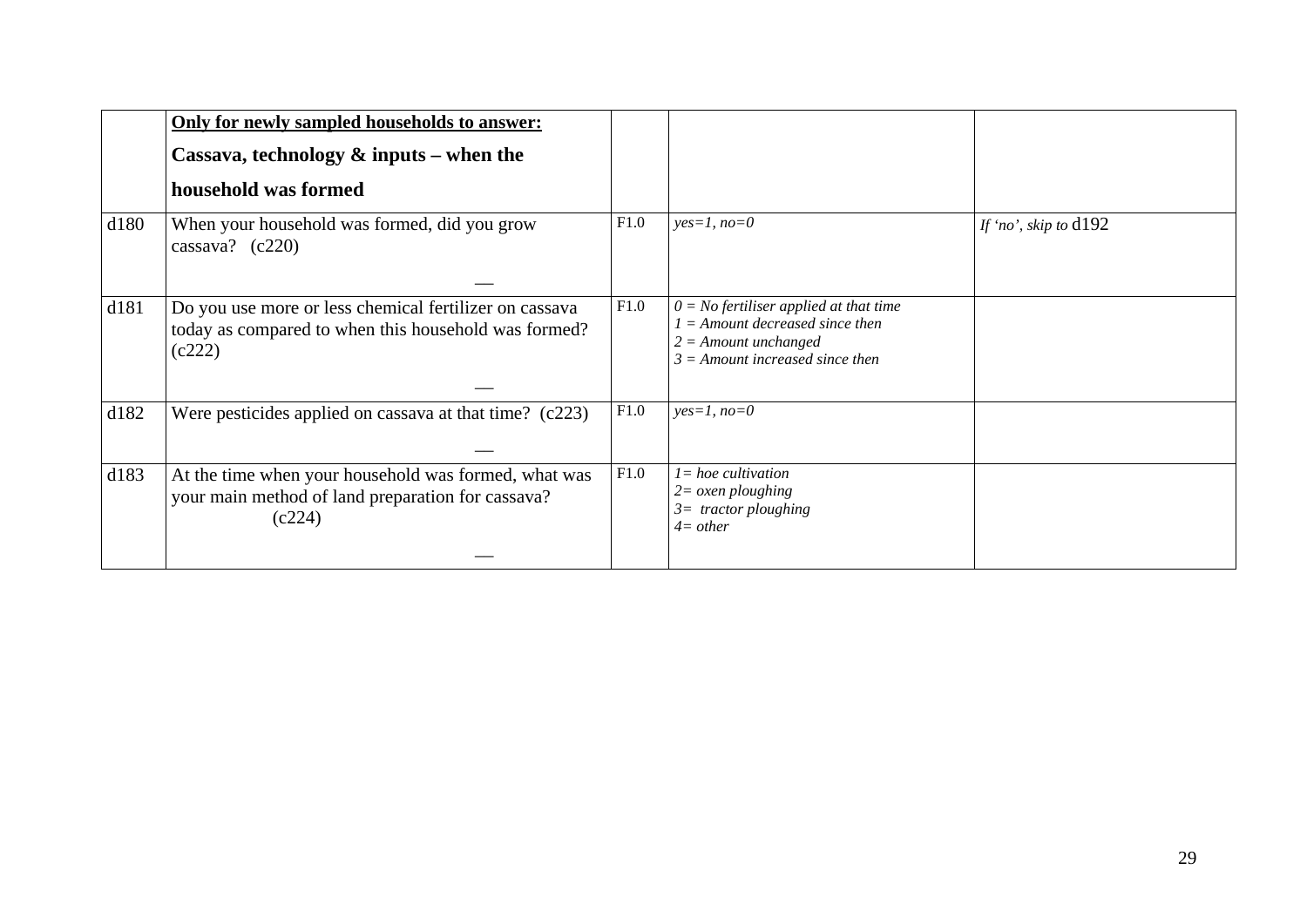|           | Cassava fields: Did you at that time use/apply?                                                    | F1.0 | $yes=1, no=0$                                                      |                         |
|-----------|----------------------------------------------------------------------------------------------------|------|--------------------------------------------------------------------|-------------------------|
| d184      | Crop rotation $(c225)$                                                                             |      |                                                                    |                         |
| d185      | Intercropping with nitrogen fixing crops (beans etc.)<br>(c226)                                    |      |                                                                    |                         |
| d186      | Fallowing (c227)                                                                                   |      |                                                                    |                         |
| d187      | Animal manure (c228)                                                                               |      |                                                                    |                         |
| d188      | Conservation tillage (cf. c229)                                                                    |      |                                                                    |                         |
| d189      | Breaking the hard pan (cf. c229)                                                                   |      |                                                                    |                         |
| d190      | Green manure/compost/residue incorporation (c230) _                                                |      |                                                                    |                         |
| d191      | Soil and water conservation (level bunds, grass strips,<br>terracing etc.) $(c231)$                |      |                                                                    |                         |
|           | <b>Cassava marketing conditions</b>                                                                |      |                                                                    |                         |
|           | Cassava marketing conditions, the most recent                                                      |      |                                                                    |                         |
|           | year                                                                                               |      |                                                                    |                         |
| d192      | Did you sell any cassava in the course of the past year<br>counting from today?<br>(c235)          | F1.0 | $yes=1, no=0$                                                      | If 'no', skip to $d200$ |
| d193<br>M | Was cassava mainly sold as tubers or in processed form<br>(e.g. flour, gari, chips etc.)? $(c236)$ | F1.0 | $I =$ Mainly sold as tubers<br>$2 =$ Mainly sold in processed form |                         |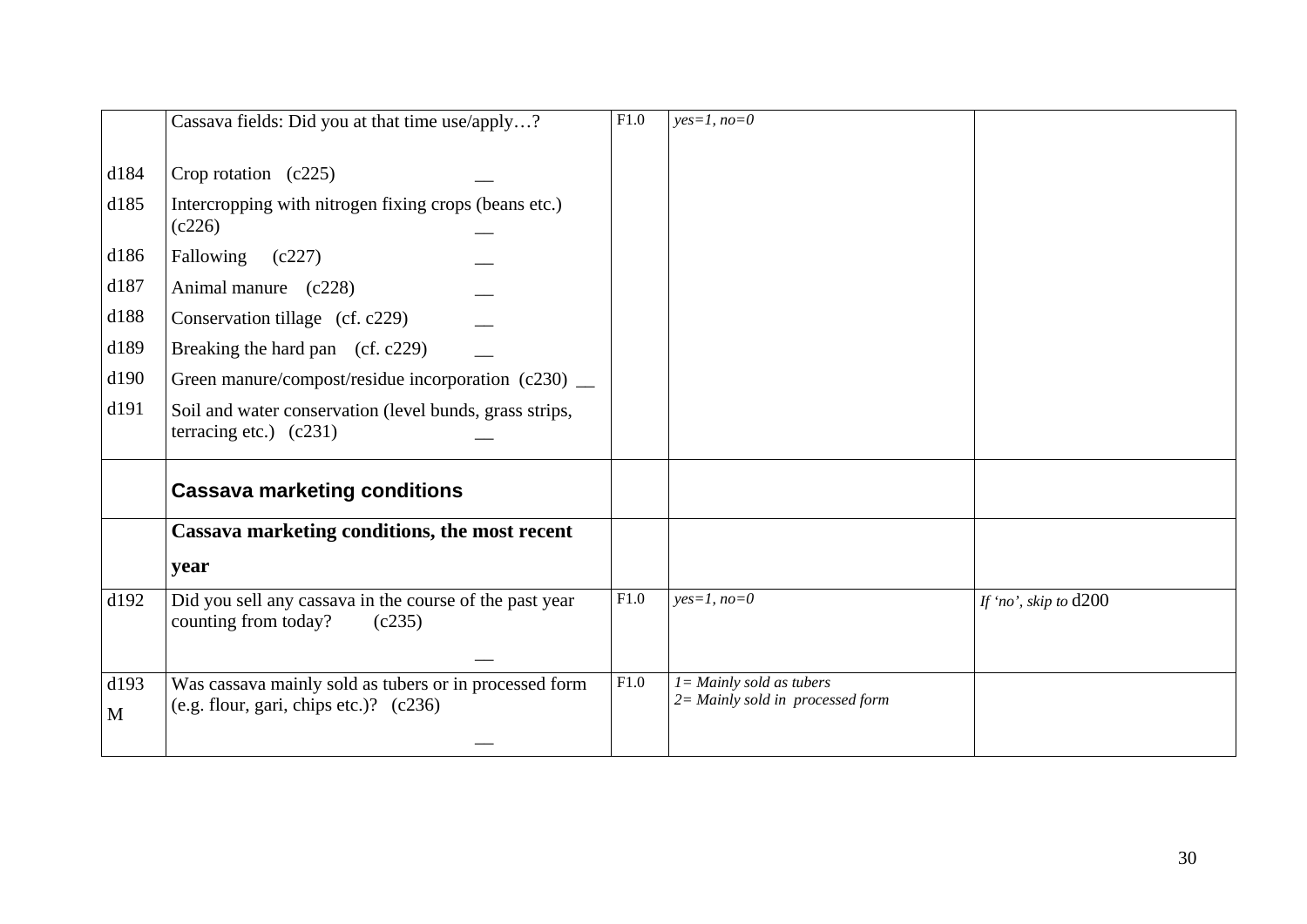| M            | What was the total amount of cassava (tubers equivalents)<br>sold during this period?        | F6.0 | Express in local units (bags etc.), then<br>recalculate into kg after the interview/survey.                                    | Recalculate processed cassava into raw<br>equivalents. |
|--------------|----------------------------------------------------------------------------------------------|------|--------------------------------------------------------------------------------------------------------------------------------|--------------------------------------------------------|
|              | $  \log s$                                                                                   |      |                                                                                                                                |                                                        |
| d194         | $-$ - $-$ kg (c237)                                                                          |      |                                                                                                                                |                                                        |
| $\mathbf{M}$ | What was (is) the lowest price you received during this<br>period for tubers?                | F5.2 | indicate in local currency per 100 kg but<br>recalculate into fixed USD after interview                                        |                                                        |
|              | $\frac{1}{2}$ - $\frac{1}{2}$ local currency/100 kg                                          |      |                                                                                                                                |                                                        |
| d195         | $---, ---USD/100$ kg (c238)                                                                  |      |                                                                                                                                |                                                        |
| $\mathbf{M}$ | What was (is) the highest price you received during this<br>period for tubers?               | F5.2 | indicate in local currency per 100 kg but<br>recalculate into fixed USD after survey                                           |                                                        |
|              | $\frac{1}{2}$ _ _ _ _ local currency/100 kg                                                  |      |                                                                                                                                |                                                        |
| d196         | $=-$ , $=-$ USD/100 kg (c239)                                                                |      |                                                                                                                                |                                                        |
| $\mathbf{M}$ | Did the traders pay a lower price for some of your                                           | F1.0 | $0 = no$<br>$l = yes$ , for some of my produce                                                                                 |                                                        |
| d197         | produce due to post-harvest quality deterioration?                                           |      | $2 = yes$ , for most of my produce                                                                                             |                                                        |
| d198         | What is your main market outlet for cassava? (c241)                                          | F1.0 | $I = At farm gate, 2 = In the village market, 3 =$<br>In market outside the village, $4=Through$                               |                                                        |
|              |                                                                                              |      | outgrower scheme, 5= State marketing board,<br>$6 = NGO$ or donor project, $7 = Farmers'$<br>groups or organization, $8=Other$ |                                                        |
| d199         | Do you grow cassava on the basis of a pre-arranged<br>contract with a private trader? (c242) | F1.0 | $yes=1, no=0$                                                                                                                  |                                                        |
|              |                                                                                              |      |                                                                                                                                |                                                        |
|              | Cassava marketing, the year before last                                                      |      |                                                                                                                                |                                                        |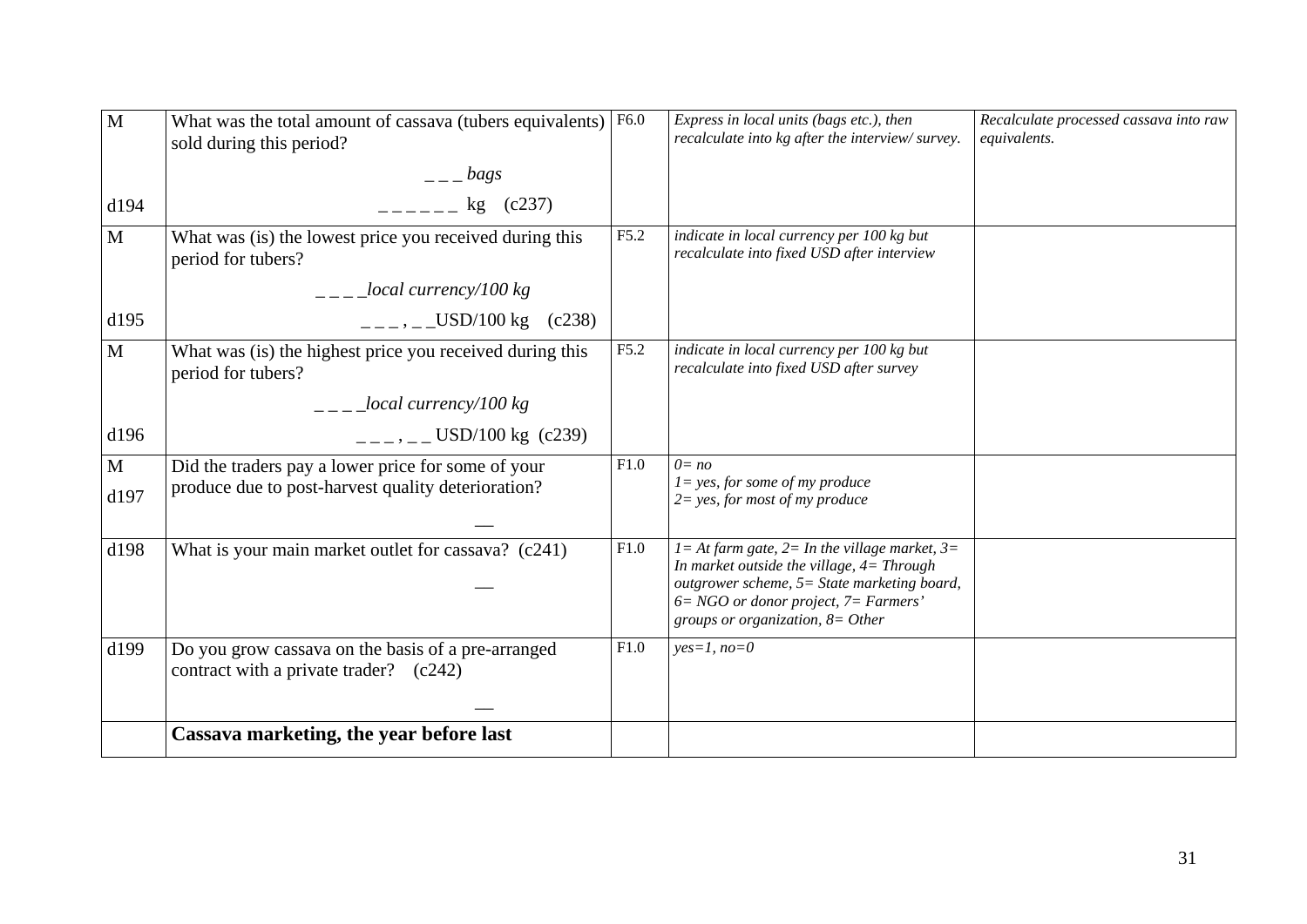| d200 | Did you sell any cassava during the year before the last<br>year?                                  | F1.0 | $yes=1, no=0$                                                                              | If 'no', skip to $d202$ |
|------|----------------------------------------------------------------------------------------------------|------|--------------------------------------------------------------------------------------------|-------------------------|
|      | What was the total amount of unprocessed cassava (tubers<br>equivalents) sold during this period?  | F6.0 | Express in local units (bags etc.), then<br>recalculate into kg after the interview/survey |                         |
|      | $  bags$                                                                                           |      |                                                                                            |                         |
| d201 | $-$ - - - - $\log$ (c244)                                                                          |      |                                                                                            |                         |
|      | Cassava marketing, two years ago                                                                   |      |                                                                                            |                         |
| d202 | Did you sell any cassava two years ago?                                                            | F1.0 | $yes=1, no=0$                                                                              | If 'no', skip to $d204$ |
|      | What was the total amount of unprocessed cassava (tubers<br>equivalents) sold during this period?  | F6.0 | Express in local units (bags etc.), then<br>recalculate into kg after the interview/survey |                         |
|      | $  \log s$                                                                                         |      |                                                                                            |                         |
| d203 | kg (c246)                                                                                          |      |                                                                                            |                         |
|      | Only for newly sampled households to answer:                                                       |      |                                                                                            |                         |
|      | Cassava marketing conditions, when the                                                             |      |                                                                                            |                         |
|      | household was formed                                                                               |      |                                                                                            |                         |
| d204 | Did you sell cassava at the time when the household was<br>formed?<br>(c247)                       | F1.0 | $yes=1, no=0$                                                                              | If 'no', skip to $d208$ |
| d205 | Since you formed your farm/household, how has the<br>amount of cassava you sell changed?<br>(c248) | F1.0 | $1 = less$ cassava sold now<br>$2 = no$ significant change<br>$3=$ more cassava sold now   |                         |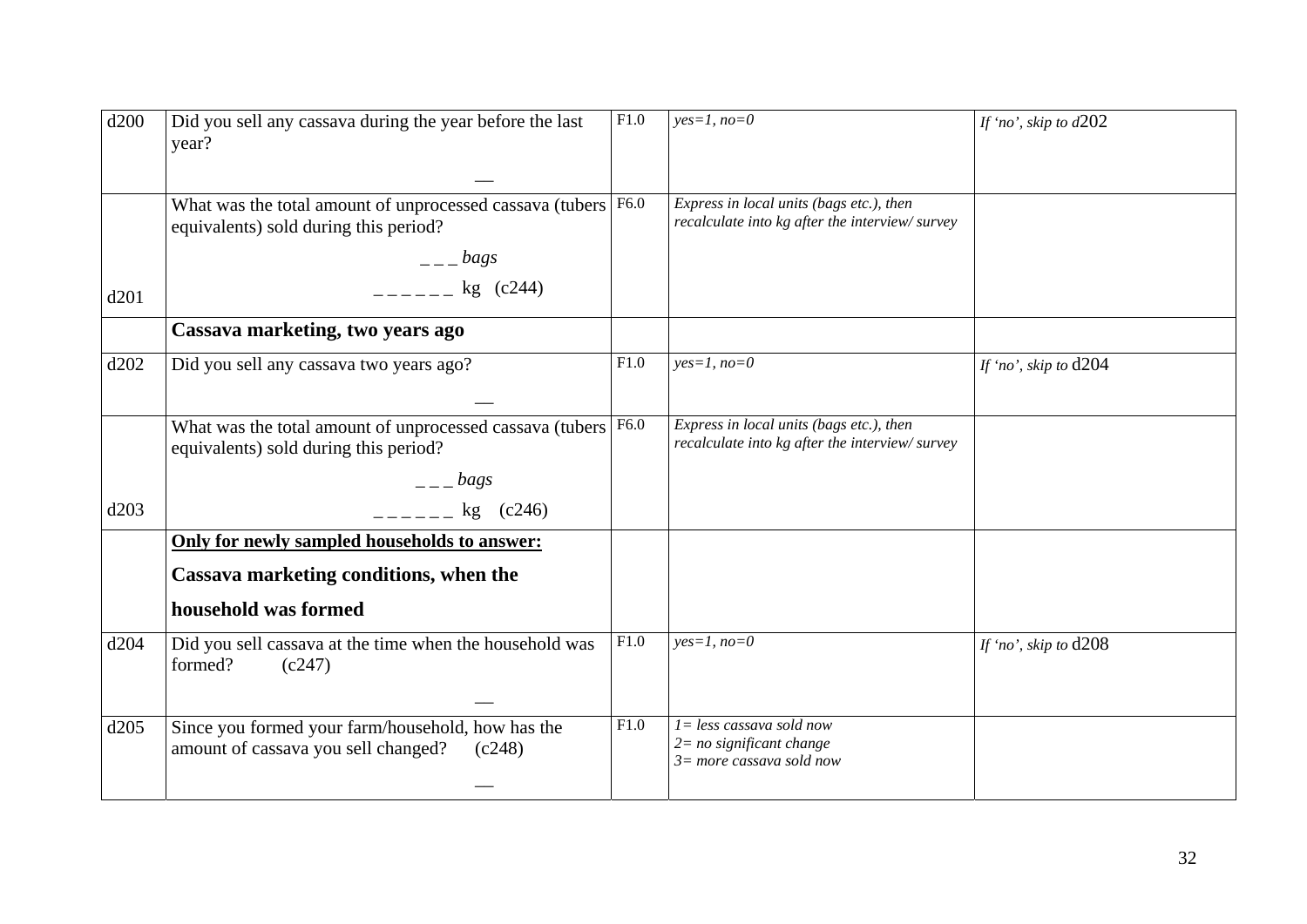| d206 | Is the price you receive for unprocessed cassava (tubers)<br>better or worse today as compared to when the household<br>was formed? $(c249)$ | F1.0 | $l = worse\ price\ today\ (price\ has\ decreased)$<br>$2=$ no significant price change<br>$3=$ better price today (price has increased) |                         |
|------|----------------------------------------------------------------------------------------------------------------------------------------------|------|-----------------------------------------------------------------------------------------------------------------------------------------|-------------------------|
| d207 | In your view, how has access to market outlets for<br>cassava changed since you formed your household?<br>(c250)                             | F1.0 | $l = market access$ is worse now<br>$2$ = market access unchanged<br>$3=$ market access is better now                                   |                         |
|      | Cassava marketing conditions - in relation to 2002                                                                                           |      |                                                                                                                                         |                         |
| d208 | Did you sell any cassava in 2002?                                                                                                            | F1.0 | $yes=1, no=0$                                                                                                                           | if 'no', skip to $d212$ |
| d209 | Since 2002, how has the amount of cassava you sell<br>changed?                                                                               | F1.0 | $I = less$ cassava sold now<br>$2 = no$ significant change<br>$3=$ more cassava sold now                                                |                         |
| d210 | Is the price you receive for unprocessed cassava (tubers)<br>better or worse today as compared to in 2002?                                   | F1.0 | $l = worse price today (price has decreased)$<br>$2 = no$ significant price change<br>$3$ = better price today (price has increased)    |                         |
| d211 | In your view, how has access to market outlets for<br>cassava changed since 2002?                                                            | F1.0 | $l =$ market access is worse now<br>$2$ = market access unchanged<br>$3=$ market access is better now                                   |                         |
|      | <b>Sorghum</b>                                                                                                                               |      |                                                                                                                                         |                         |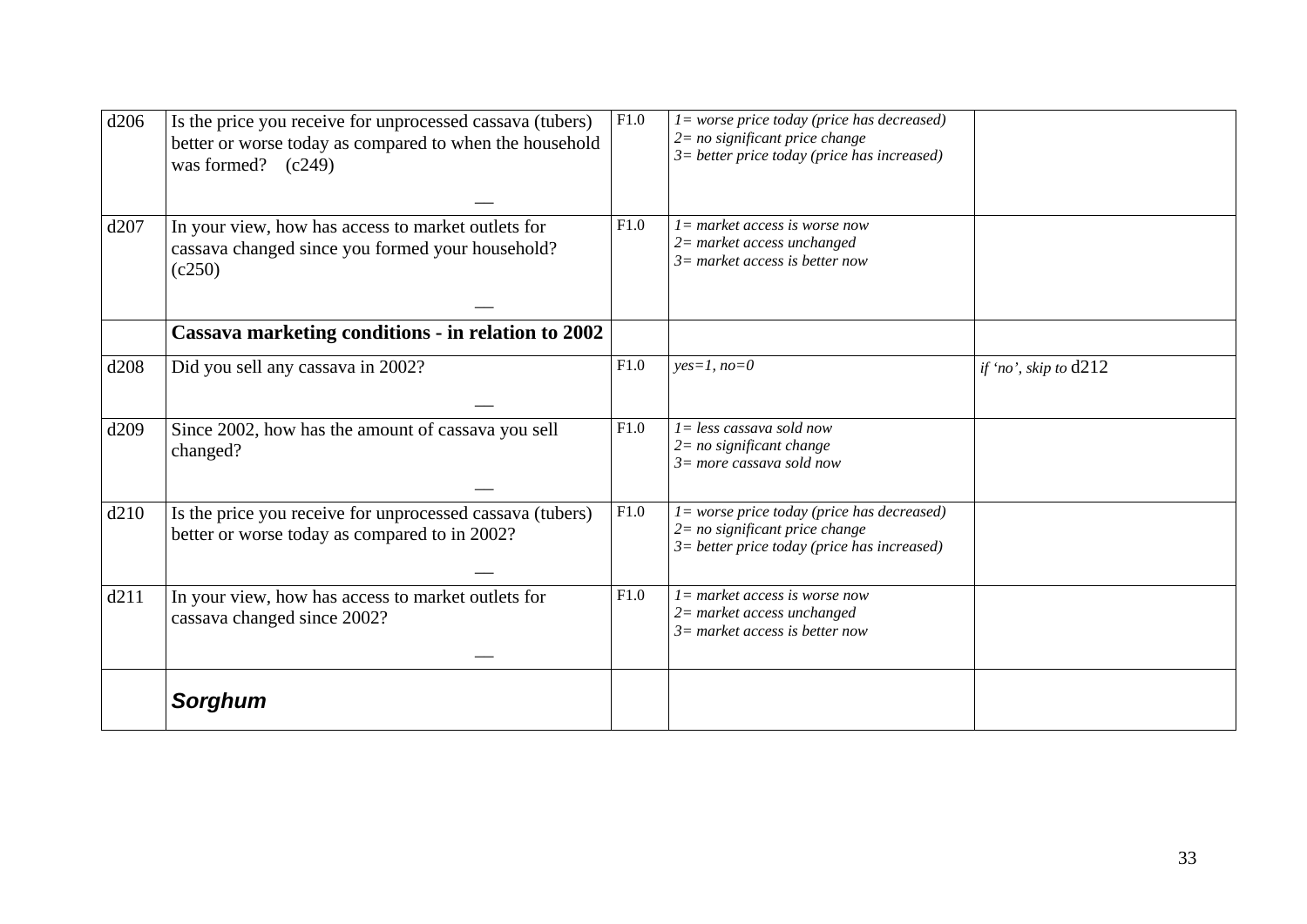|                      | <b>Control variable: x003</b><br>For interviewer: Did this household grow sorghum last<br>season or not, and is this a reinterviewed household or<br>not? | F1.0              | $I = 'Grew \, sorghum, old \, household'.$<br>$2 = 'Grew \, sorghum, new \, household'.$<br>$3 = 'Did not grow sorghum, old household'.$<br>$4 = 'Did not grow sorghum, new household'$ | If $x003$ eq 1, go to $d212$ (sorghum).<br>Answer d212-d219, d221-d224,<br>d226-d256, d271-d281, d286-<br>d289.<br>If $x003$ eq 2, go to $d212$ (sorghum).<br>Answer all questions.<br>If $x003$ eq 3, go to $x004$ /d290 (rice).<br>If x003 eq 4, answer 257-d270, d282,<br>$d286$ , then go to $x004/d290$ (rice) |
|----------------------|-----------------------------------------------------------------------------------------------------------------------------------------------------------|-------------------|-----------------------------------------------------------------------------------------------------------------------------------------------------------------------------------------|---------------------------------------------------------------------------------------------------------------------------------------------------------------------------------------------------------------------------------------------------------------------------------------------------------------------|
|                      | Sorghum, area                                                                                                                                             |                   |                                                                                                                                                                                         |                                                                                                                                                                                                                                                                                                                     |
| d212<br>$\mathbf{M}$ | During the most recent season, did you grow sorghum in<br>pure stand only or do you have sorghum fields mixed<br>with other crops? $(c256)$               | F1.0              | $l = pure$ stand only<br>$2=$ intercropped                                                                                                                                              |                                                                                                                                                                                                                                                                                                                     |
| d213                 | During the most recent season, was the land under<br>sorghum irrigated? (c258)                                                                            | F1.0              | $yes=1, no=0$                                                                                                                                                                           | If 'no', skip to $d215$                                                                                                                                                                                                                                                                                             |
| d214                 | If irrigated, did you take more than one crop of sorghum<br>per year?<br>(c259)                                                                           | $\overline{F1.0}$ | $yes=1, no=0$                                                                                                                                                                           |                                                                                                                                                                                                                                                                                                                     |
| d215                 | If only one sorghum crop was taken, what was the land<br>used for after the sorghum? (c260)                                                               | F1.0              | $0=$ no specific use<br>$l =$ for other crops<br>$2 = for$ grazing<br>$3=$ other uses                                                                                                   |                                                                                                                                                                                                                                                                                                                     |
| d216                 | If the land was used for other crops after harvest, which<br>crops? $(c261)$                                                                              | F1.0              | $l = other food crops$<br>$2 = vegetables$<br>$3=other$                                                                                                                                 |                                                                                                                                                                                                                                                                                                                     |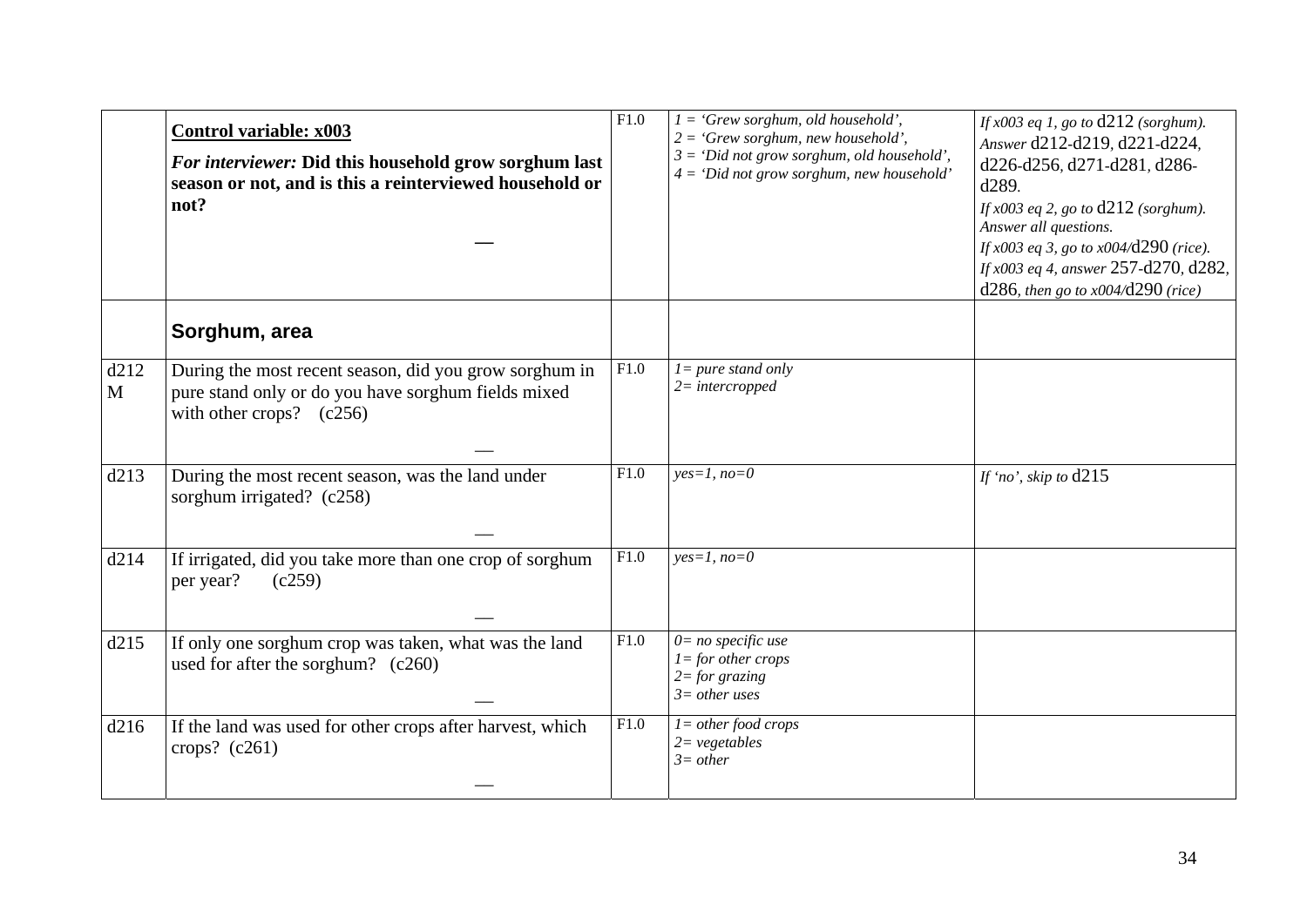|              | If sorghum is mixed with other crops $(d212)$ , ask<br>respondent to estimate the size of the land under which<br>sorghum would occur as pure stand:                                                                                                                                                      |      |                                                                              |  |
|--------------|-----------------------------------------------------------------------------------------------------------------------------------------------------------------------------------------------------------------------------------------------------------------------------------------------------------|------|------------------------------------------------------------------------------|--|
| M            | What was the area under sorghum (pure stand equivalent)<br>leading up to your most recent harvest?                                                                                                                                                                                                        | F5.2 | Express in local unit and then recalculate into<br>hectares after the survey |  |
|              | $-- local unit$                                                                                                                                                                                                                                                                                           |      |                                                                              |  |
|              |                                                                                                                                                                                                                                                                                                           |      |                                                                              |  |
|              | Recalculation:                                                                                                                                                                                                                                                                                            |      |                                                                              |  |
| d217         | $=-\frac{1}{2}$ – ha (c262)                                                                                                                                                                                                                                                                               |      |                                                                              |  |
| M            | What was the area under sorghum (pure stand equivalent)<br>during the season before the most recent one?                                                                                                                                                                                                  | F5.2 | Express in local unit and then recalculate into<br>hectares after the survey |  |
|              | <i>docal unit</i>                                                                                                                                                                                                                                                                                         |      |                                                                              |  |
|              | Recalculation:                                                                                                                                                                                                                                                                                            |      |                                                                              |  |
| d218         | $=-\frac{1}{2}$ – ha (c263)                                                                                                                                                                                                                                                                               |      |                                                                              |  |
| $\mathbf{M}$ | What was the area under sorghum (pure stand equivalent)<br>two seasons before the most recent one?                                                                                                                                                                                                        | F5.2 | Express in local unit and then recalculate into<br>hectares after the survey |  |
|              | $\frac{1}{2}$ = $\frac{1}{2}$ = $\frac{1}{2}$   $\frac{1}{2}$   $\frac{1}{2}$   $\frac{1}{2}$   $\frac{1}{2}$   $\frac{1}{2}$   $\frac{1}{2}$   $\frac{1}{2}$   $\frac{1}{2}$   $\frac{1}{2}$   $\frac{1}{2}$   $\frac{1}{2}$   $\frac{1}{2}$   $\frac{1}{2}$   $\frac{1}{2}$   $\frac{1}{2}$   $\frac{1$ |      |                                                                              |  |
|              | Recalculation:                                                                                                                                                                                                                                                                                            |      |                                                                              |  |
| d219         | $=-\frac{1}{2}$ – $\frac{1}{2}$ ha (c264)                                                                                                                                                                                                                                                                 |      |                                                                              |  |
| d220         | Only for newly sampled households to answer:                                                                                                                                                                                                                                                              | F1.0 | $0 =$ did not grow sorghum at that time<br>$l = area decreased since then$   |  |
|              | What was the size of the land under sorghum in the most                                                                                                                                                                                                                                                   |      | $2=$ area unchanged                                                          |  |
|              | recent season, compared to when the household was<br>formed (reference year d018)? $(c265)$                                                                                                                                                                                                               |      | $3=$ area increased since then                                               |  |
|              |                                                                                                                                                                                                                                                                                                           |      |                                                                              |  |
|              |                                                                                                                                                                                                                                                                                                           |      |                                                                              |  |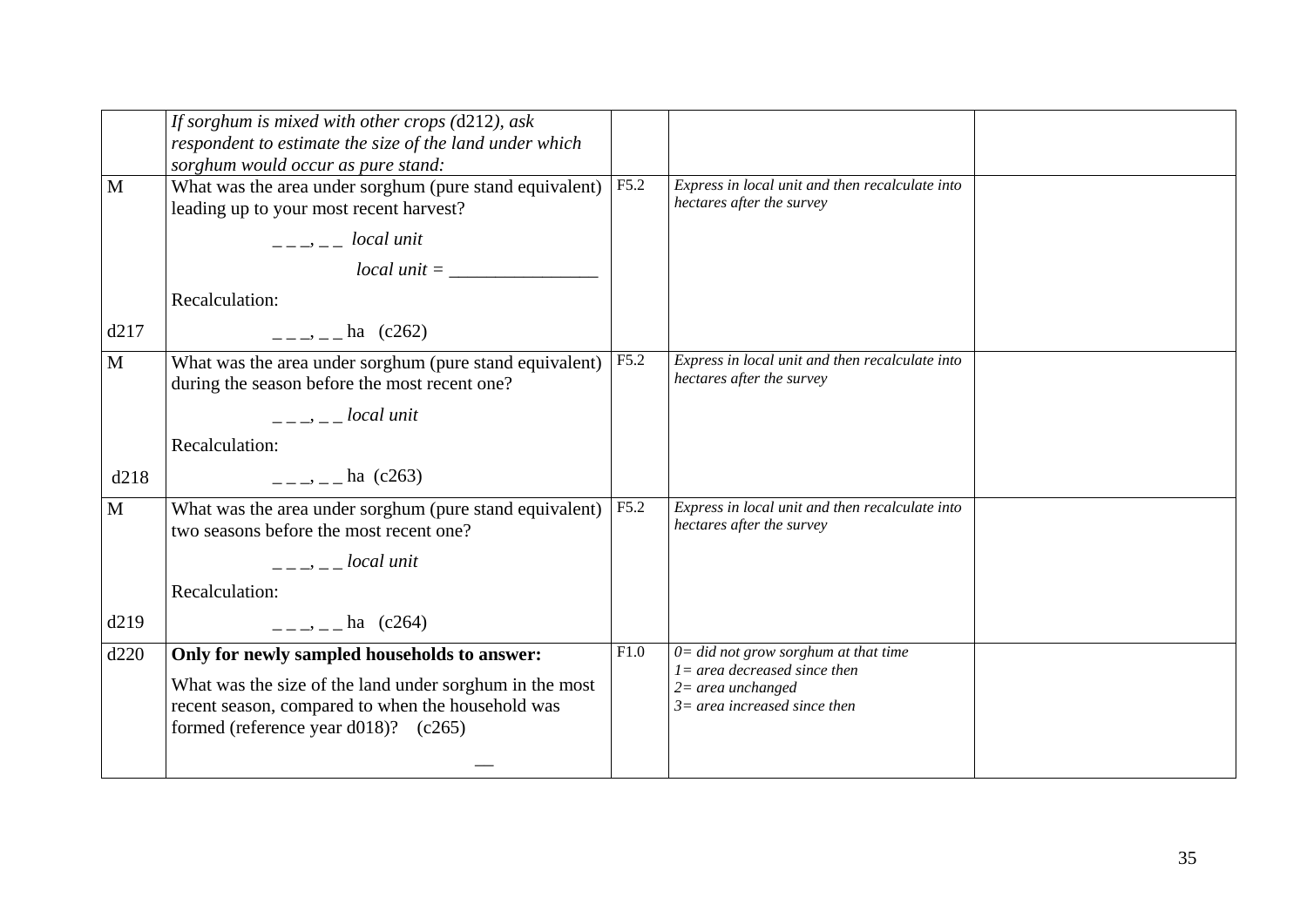| d221         | What was the average size of the land under sorghum in<br>the most recent season as compared to 2002?                                                                                                                                                  | F1.0 | $0 =$ did not grow sorghum in 2002<br>$l = area decreased since then$<br>$2$ = area unchanged<br>$3=$ area increased since then |                                                                                         |
|--------------|--------------------------------------------------------------------------------------------------------------------------------------------------------------------------------------------------------------------------------------------------------|------|---------------------------------------------------------------------------------------------------------------------------------|-----------------------------------------------------------------------------------------|
|              | Sorghum, production (grain)                                                                                                                                                                                                                            |      |                                                                                                                                 |                                                                                         |
| $\mathbf{M}$ | What was the total production of sorghum (grain) after<br>your most recent harvest?<br>$\frac{1}{1}$ = $\frac{1}{2}$ bags (or other local unit)                                                                                                        | F6.0 | Express in bags or other local unit, then<br>recalculate into kg after the survey.                                              | If double cropping due to irrigation,<br>include total production over the last<br>vear |
| d222         | $-$ - $-$ - $-$ kg (c266)                                                                                                                                                                                                                              |      |                                                                                                                                 |                                                                                         |
| $\mathbf{M}$ | What was the total production of sorghum during the<br>harvest before the most recent one?                                                                                                                                                             | F6.0 | Express in bags or other local unit, then<br>recalculate into kg after the survey.                                              |                                                                                         |
|              | $\frac{1}{1}$ = $\frac{1}{2}$ bags (or other local unit)                                                                                                                                                                                               |      |                                                                                                                                 |                                                                                         |
| d223         | $=  \log$<br>(c267)                                                                                                                                                                                                                                    |      |                                                                                                                                 |                                                                                         |
| $\mathbf{M}$ | What was the total production of sorghum two seasons<br>ago?                                                                                                                                                                                           | F6.0 | Express in bags or other local unit, then<br>recalculate into kg after the survey.                                              |                                                                                         |
|              | $\frac{1}{2}$ – $\frac{1}{2}$ bags (or other local unit)                                                                                                                                                                                               |      |                                                                                                                                 |                                                                                         |
| d224         | (c268)<br>kg                                                                                                                                                                                                                                           |      |                                                                                                                                 |                                                                                         |
| M<br>d225    | Only for newly sampled households to answer:<br>At the time when your household was formed, did you get<br>more or less sorghum from a given size of land (e.g. one<br>acre) compared to now, i.e. have the yields increased or<br>decreased? $(c269)$ | F1.0 | $0 =$ did not grow sorghum at that time<br>$1 =$ yields have decreased<br>$2 =$ yields unchanged<br>$3$ = yields have increased |                                                                                         |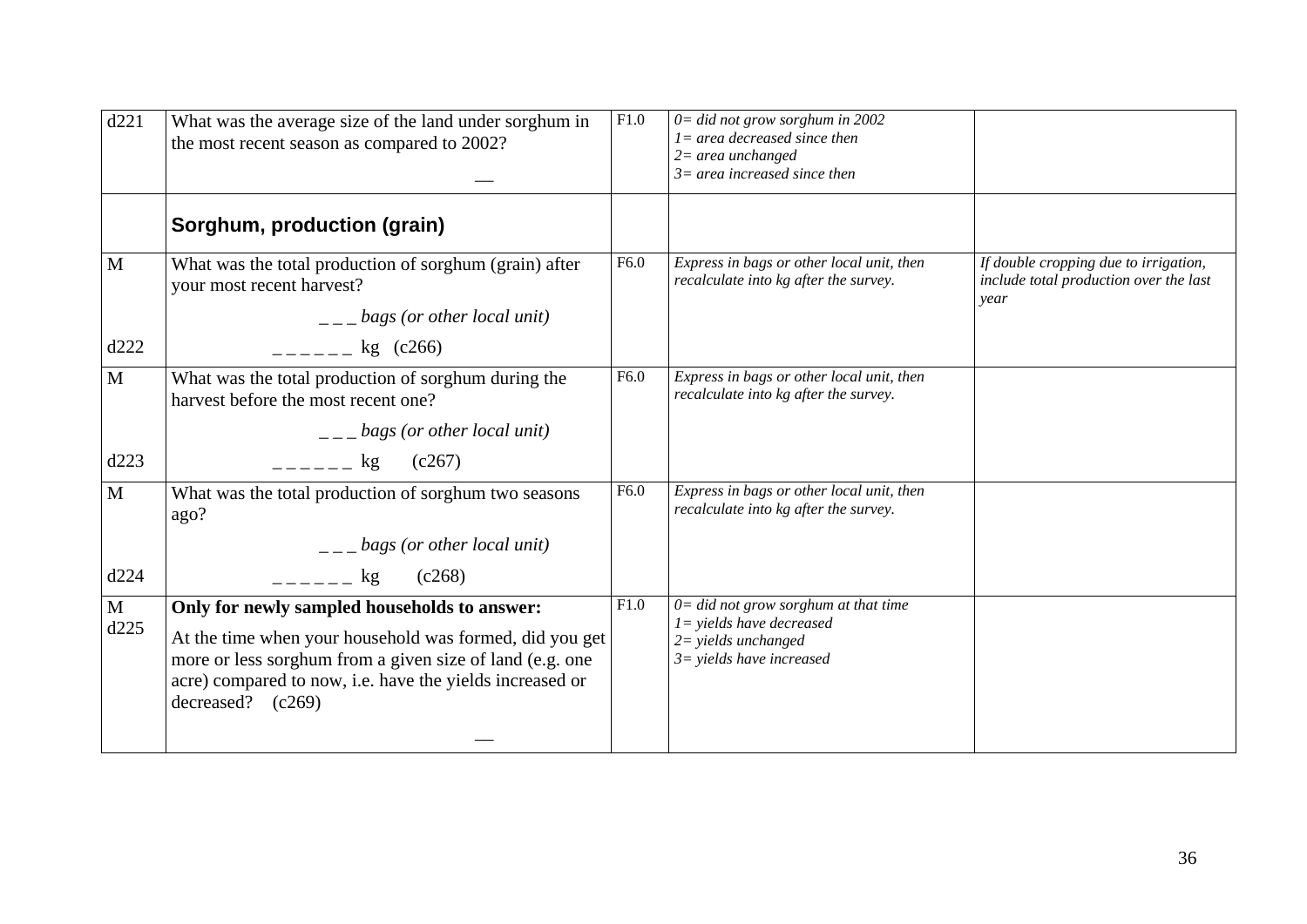| $\mathbf{M}$<br>d226 | In 2002, did you get more or less sorghum from a given<br>size of land (e.g. one acre) compared to now, i.e. have the<br>yields increased or decreased? | F1.0 | $0 =$ did not grow sorghum in 2002<br>$1 =$ yields have decreased<br>$2 =$ yields unchanged<br>$3$ = yields have increased |                              |
|----------------------|---------------------------------------------------------------------------------------------------------------------------------------------------------|------|----------------------------------------------------------------------------------------------------------------------------|------------------------------|
| $\mathbf{M}$         | How much of the total output of sorghum (d222)<br>following the most recent season was used for:                                                        | F6.0 | Express in local units (bags etc.), calculate<br>into kg after the survey                                                  |                              |
|                      | 1. Home consumption (c270)<br>$\frac{1}{2}$ = $\frac{1}{2}$ bags                                                                                        |      |                                                                                                                            |                              |
| d227                 |                                                                                                                                                         |      |                                                                                                                            |                              |
| d228                 | 2. Payment for hired labour (c271)<br>$   bags$<br>$     \log$                                                                                          |      |                                                                                                                            |                              |
| d229                 | 3.Sale (c272)<br>$   bags$<br>$  -$<br>kg                                                                                                               |      |                                                                                                                            |                              |
|                      | 4. Other uses (seed, animal feed,<br>brewing, gifts, storage losses etc.) (c273) $\qquad \qquad \qquad \_ \qquad \_ \_ \_ \_ \, bags$                   |      |                                                                                                                            |                              |
| d230                 | $     \frac{kg}{g}$                                                                                                                                     |      |                                                                                                                            |                              |
|                      | Total (c.f. d222)<br>$=-\frac{bags}{2}$                                                                                                                 |      |                                                                                                                            |                              |
| d231                 | kg                                                                                                                                                      |      |                                                                                                                            |                              |
| d232<br>M            | How much of the work involved in the production of<br>sorghum does the farm manager alone carry out?                                                    | F3.0 |                                                                                                                            | If 100%, then skip to $d235$ |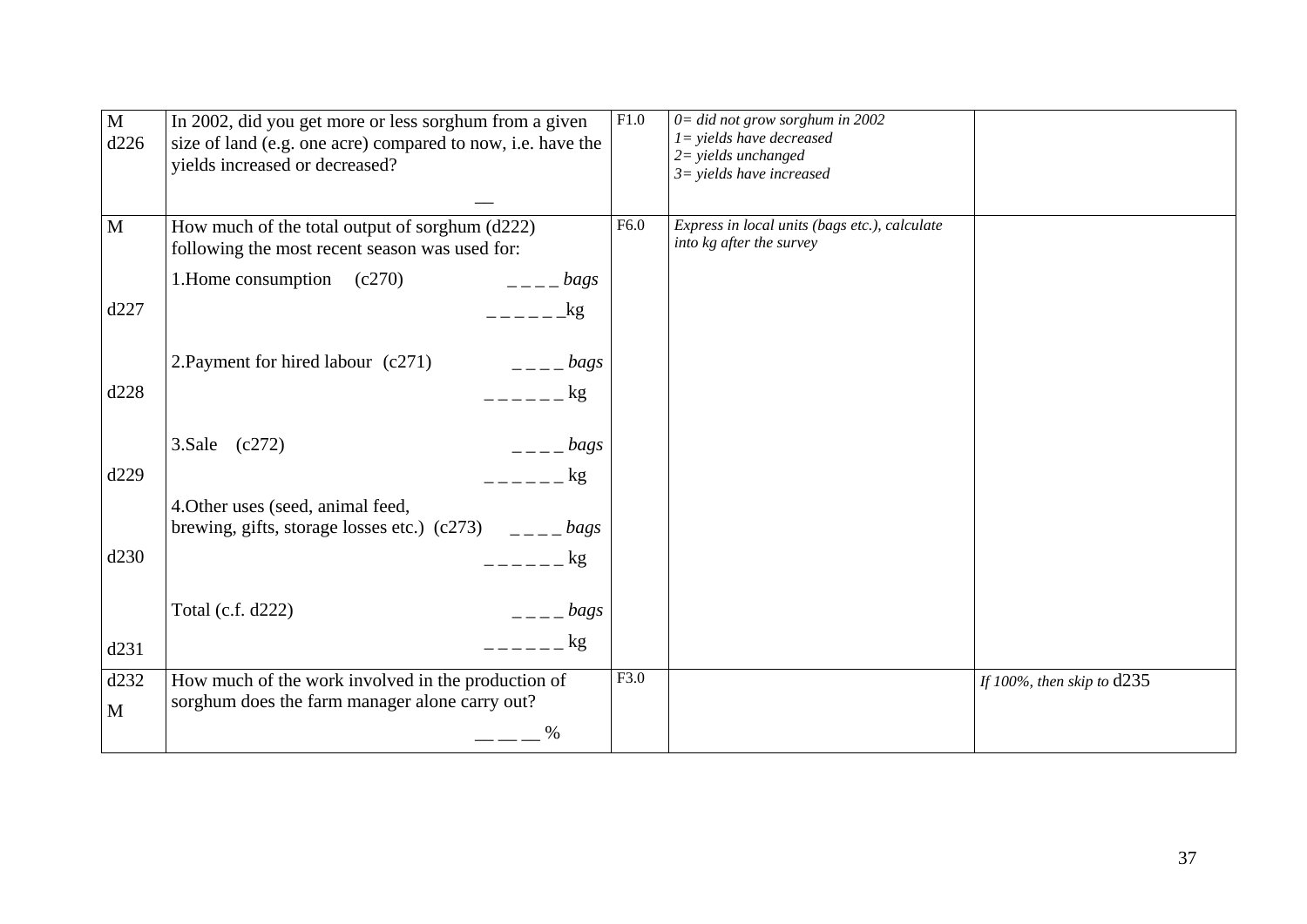| $\mathbf{M}$ | Who else is involved in the production of sorghum? Rank $ F1.0\rangle$<br>the two most important persons:   |      | $0 = Nobody$ else<br>$1 = Spouse of farm manager$<br>$2=$ Other male member of the household                                                                                         |  |
|--------------|-------------------------------------------------------------------------------------------------------------|------|--------------------------------------------------------------------------------------------------------------------------------------------------------------------------------------|--|
| d233         | Person no. 1 involved:                                                                                      |      | $3=$ Other female member of the household                                                                                                                                            |  |
| d234         | Person no. 2 involved:                                                                                      |      |                                                                                                                                                                                      |  |
|              | Sorghum, technology & inputs                                                                                |      |                                                                                                                                                                                      |  |
|              | Sorghum, technology $\&$ inputs – most recent                                                               |      |                                                                                                                                                                                      |  |
|              | season                                                                                                      |      |                                                                                                                                                                                      |  |
| d235         | During the most recent season, what portion of the total<br>land planted with sorghum was irrigated? (c274) | F1.0 | $0 = none$<br>$l = 1/4$<br>$2 = 1/2$<br>$3 = 3/4$<br>$4 =$ all or nearly all                                                                                                         |  |
| d236         | During the most recent season, what was the main variety<br>of sorghum planted? $(c275)$                    | F1.0 | $l = traditional$<br>$2 = improved\ variety$<br>$3 = hybrid$                                                                                                                         |  |
| d237         | How did you acquire (get hold of) the sorghum seed you<br>used in the most recent season?                   | F1.0 | $1 = own stock$<br>$2 = other farmers or neighborhoods$<br>$3 = purchased$ in the market<br>$4 = received$ or purchased from extension<br>agents, NGOs or other formal organizations |  |
| $\mathbf{M}$ | During the most recent season, how much money did you<br>spend on artificial fertiliser for sorghum?        | F4.0 | Indicate in local currency but recalculate into<br>USD after the survey                                                                                                              |  |
|              |                                                                                                             |      |                                                                                                                                                                                      |  |
| d238         | <b>USD</b>                                                                                                  |      |                                                                                                                                                                                      |  |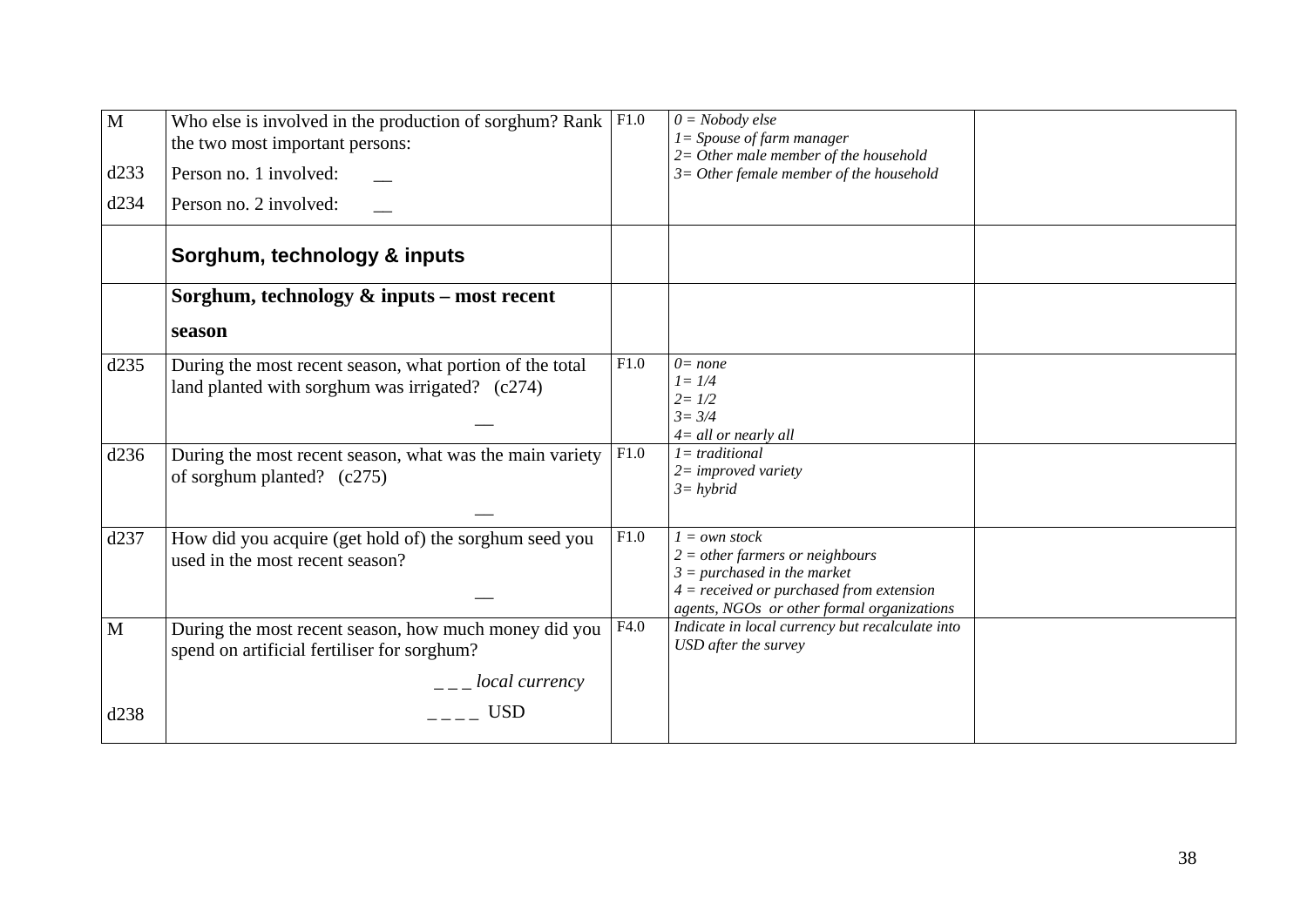| d239 | What was the amount of chemical fertilizer used on<br>sorghum in the most recent season as compared to 2002? | F1.0 | $0 = No$ fertiliser applied in 2002<br>$I =$ Amount decreased since then<br>$2 =$ Amount unchanged<br>$3 =$ Amount increased since then |  |
|------|--------------------------------------------------------------------------------------------------------------|------|-----------------------------------------------------------------------------------------------------------------------------------------|--|
| d240 | During the most recent season, were pesticides applied on  <br>growing sorghum crop? $(c277)$                | F1.0 | $yes=1, no=0$                                                                                                                           |  |
| d241 | During the most recent season, what was your main<br>method of land preparation for sorghum? (c278)          | F1.0 | $l = hoe$ cultivation<br>$2 = \alpha$ <i>zen ploughing</i><br>$3=$ tractor ploughing<br>$4=other$                                       |  |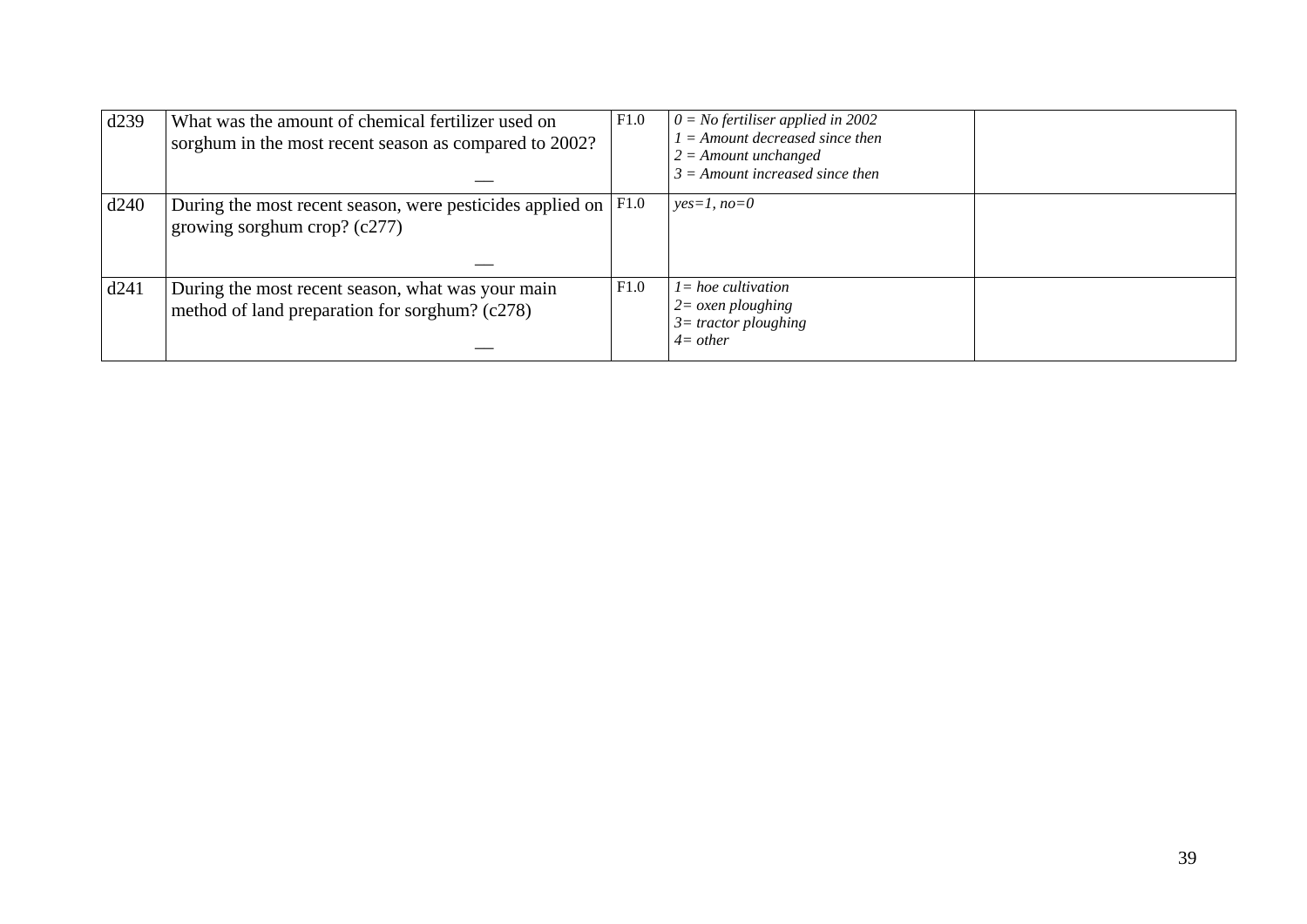| $\mathbf{M}$ | Sorghum fields: During the most recent season, did you<br>use/apply?                | F1.0 | $yes=1, no=0$ |  |
|--------------|-------------------------------------------------------------------------------------|------|---------------|--|
| d242         | Crop rotation $(c279)$                                                              |      |               |  |
| d243         | Intercropping                                                                       |      |               |  |
| d244         | Intercropping with nitrogen fixing crops (beans etc.)<br>(c280)                     |      |               |  |
| d245         | Fallowing<br>(c281)                                                                 |      |               |  |
| d246         | Improved fallowing                                                                  |      |               |  |
| d247         | Animal manure (c282)                                                                |      |               |  |
| d248         | Zero or minimum tillage (cf. c283)                                                  |      |               |  |
| d249         | Breaking the hard pan (cf. c283)                                                    |      |               |  |
| d250         | Green manure/compost/residue incorporation (c284)_                                  |      |               |  |
| d251         | Soil and water conservation (level bunds, grass strips,<br>terracing etc.) $(c285)$ |      |               |  |
| d252         | Improved planting practices                                                         |      |               |  |
| d253         | Integrated (Soil) Nutrient Management (INM) _                                       |      |               |  |
| d254         | <b>Integrated Pest Management (IPM)</b>                                             |      |               |  |
| d255         | Agroforestry                                                                        |      |               |  |
| d256         | Pesticides/herbicides                                                               |      |               |  |
|              | Only for newly sampled households to answer:                                        |      |               |  |
|              | Sorghum, technology $\&$ inputs – when the                                          |      |               |  |
|              | household was formed                                                                |      |               |  |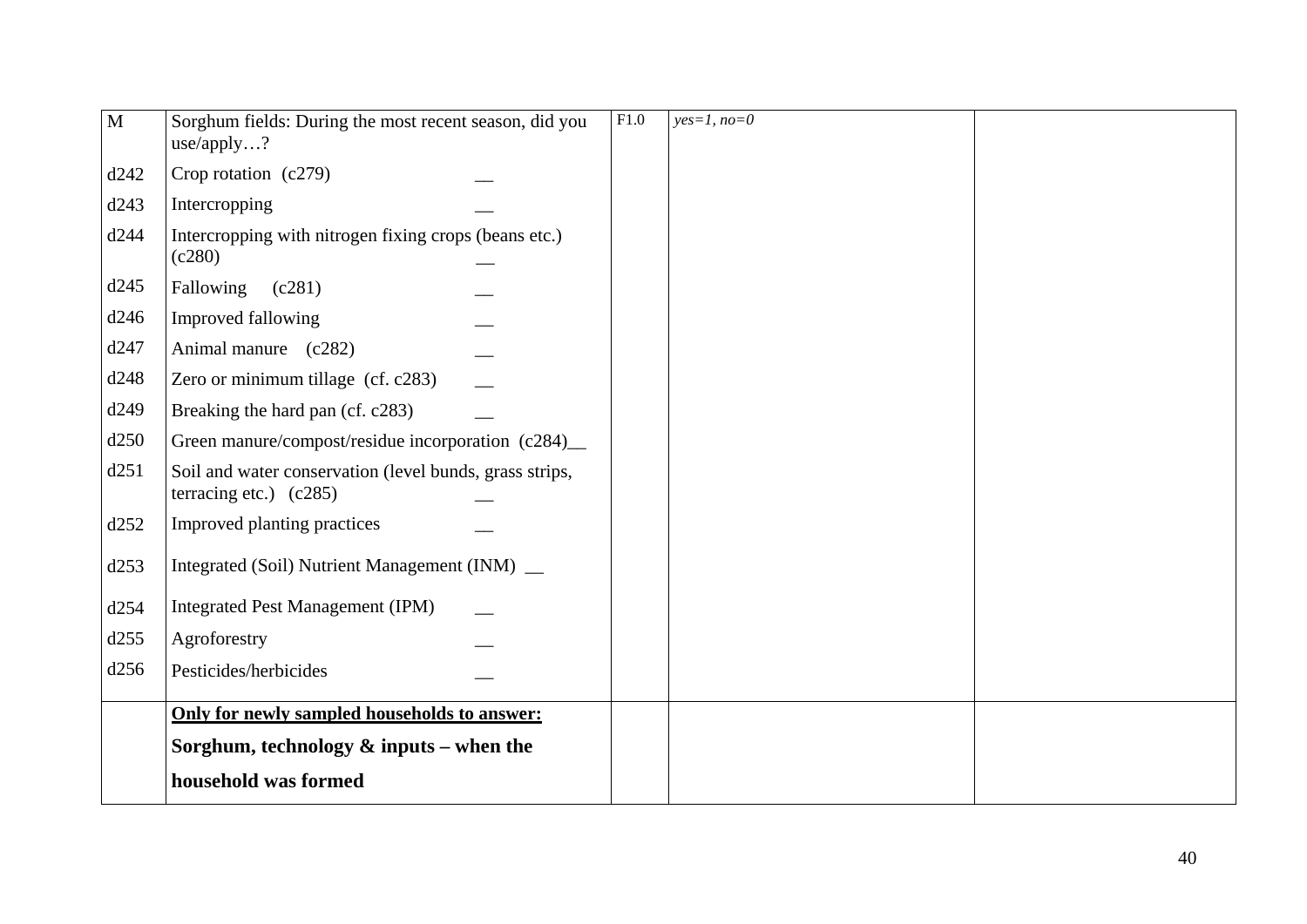| d257 | When your household was formed, did you grow<br>sorghum?<br>(c286)                                                          | F1.0 | $yes=1, no=0$                                                                                                                                | If 'no', skip to $d271$ |
|------|-----------------------------------------------------------------------------------------------------------------------------|------|----------------------------------------------------------------------------------------------------------------------------------------------|-------------------------|
| d258 | At the time when this household was formed, what<br>proportion of the land planted with sorghum was<br>irrigated?<br>(c287) | F1.0 | $0 = none$<br>$l = 1/4$<br>$2 = 1/2$<br>$3 = 3/4$<br>$4 =$ all or nearly all                                                                 |                         |
| d259 | At the time when this household was formed, what was<br>the main variety of sorghum planted?<br>(c288)                      | F1.0 | $l = traditional$<br>$2 = improved\ variety$<br>$3 = hybrid$                                                                                 |                         |
| d260 | Do you use more or less chemical fertilizer on sorghum<br>today as compared to when this household was formed?<br>(c289)    | F1.0 | $0 = No$ fertiliser applied at that time<br>$1 =$ Amount decreased since then<br>$2 =$ Amount unchanged<br>$3 =$ Amount increased since then |                         |
| d261 | Were pesticides applied on growing sorghum crop at that<br>time? $(c290)$                                                   | F1.0 | $yes=1, no=0$                                                                                                                                |                         |
| d262 | At the time when your household was formed, what was<br>your main method of land preparation for sorghum?<br>(c291)         | F1.0 | $l = hoe$ cultivation<br>$2 = \alpha$ <i>sen ploughing</i><br>$3 =$ tractor ploughing<br>$4=other$                                           |                         |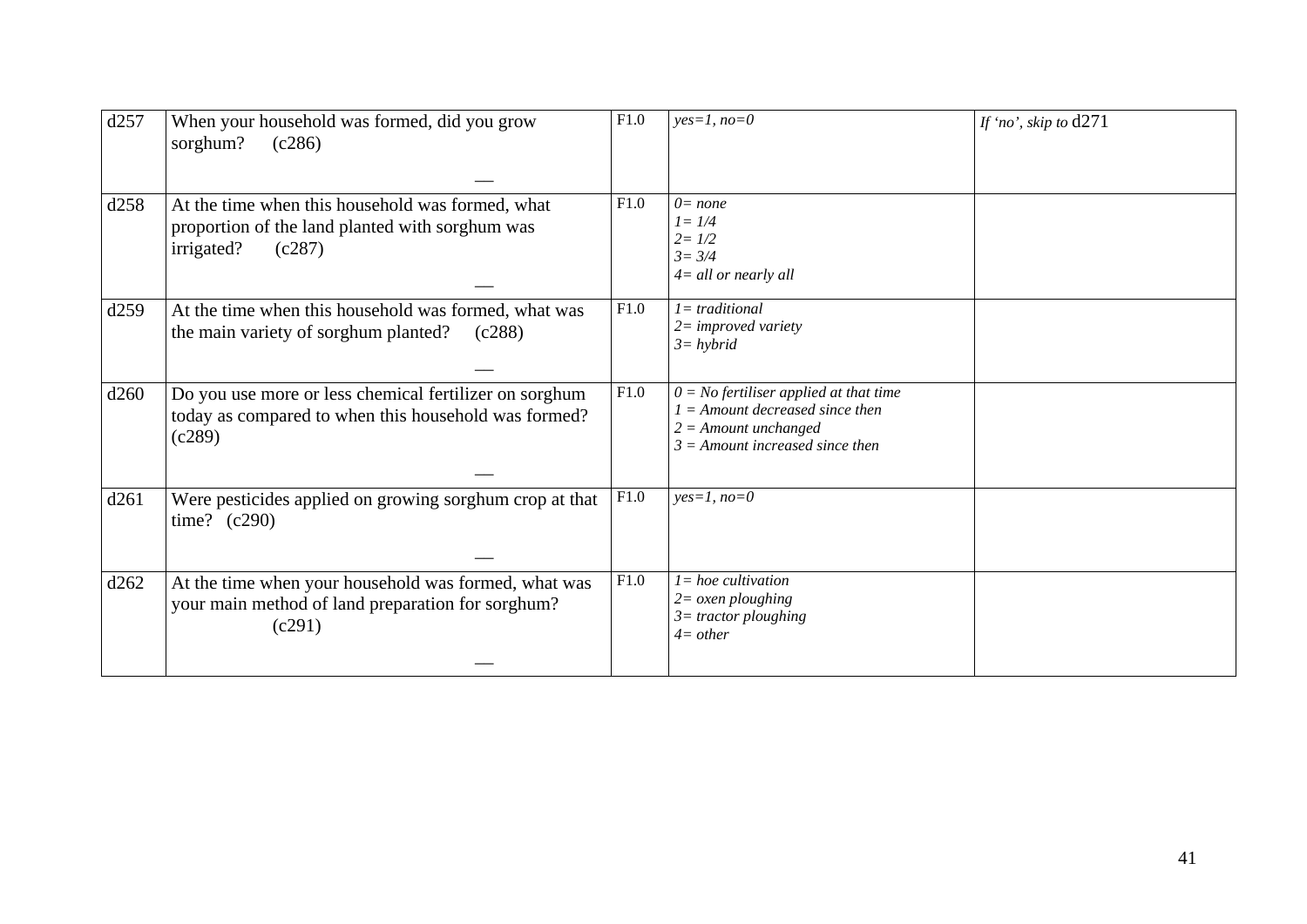|      | Sorghum fields: Did you at that time use/apply?                                                                       | F1.0 | $yes=1, no=0$                                                                    |                                                            |
|------|-----------------------------------------------------------------------------------------------------------------------|------|----------------------------------------------------------------------------------|------------------------------------------------------------|
| d263 | Crop rotation (c292)                                                                                                  |      |                                                                                  |                                                            |
| d264 | Intercropping with nitrogen fixing crops (beans etc.)<br>(c293)                                                       |      |                                                                                  |                                                            |
| d265 | Fallowing<br>(c294)                                                                                                   |      |                                                                                  |                                                            |
| d266 | Animal manure (c295)                                                                                                  |      |                                                                                  |                                                            |
| d267 | Conservation tillage (cf. c296)                                                                                       |      |                                                                                  |                                                            |
| d268 | Breaking the hard pan (cf. c296)                                                                                      |      |                                                                                  |                                                            |
| d269 | Green manure/compost/residue incorporation (c297) _                                                                   |      |                                                                                  |                                                            |
| d270 | Soil and water conservation (level bunds, grass strips,<br>terracing etc.) $(c298)$                                   |      |                                                                                  |                                                            |
|      | <b>Sorghum marketing conditions</b>                                                                                   |      |                                                                                  |                                                            |
|      | Sorghum marketing conditions, most recent                                                                             |      |                                                                                  |                                                            |
|      | harvest                                                                                                               |      |                                                                                  |                                                            |
| d271 | Did you sell or do you intend to sell any sorghum<br>following your most recent harvest?<br>(c302)                    | F1.0 | $yes=1, no=0$                                                                    | If 'no', skip to $d278$                                    |
| M    | What was the total amount of sorghum sold (or is planned $ F6.0\rangle$<br>to be sold) after the most recent harvest? |      | Express in local units (bags etc.), then<br>recalculate into kg after the survey | The sales should not exceed reported<br>production (d222). |
|      | $=-\log s$                                                                                                            |      |                                                                                  | The amount should equal d229.                              |
| d272 | kg (c303)                                                                                                             |      |                                                                                  |                                                            |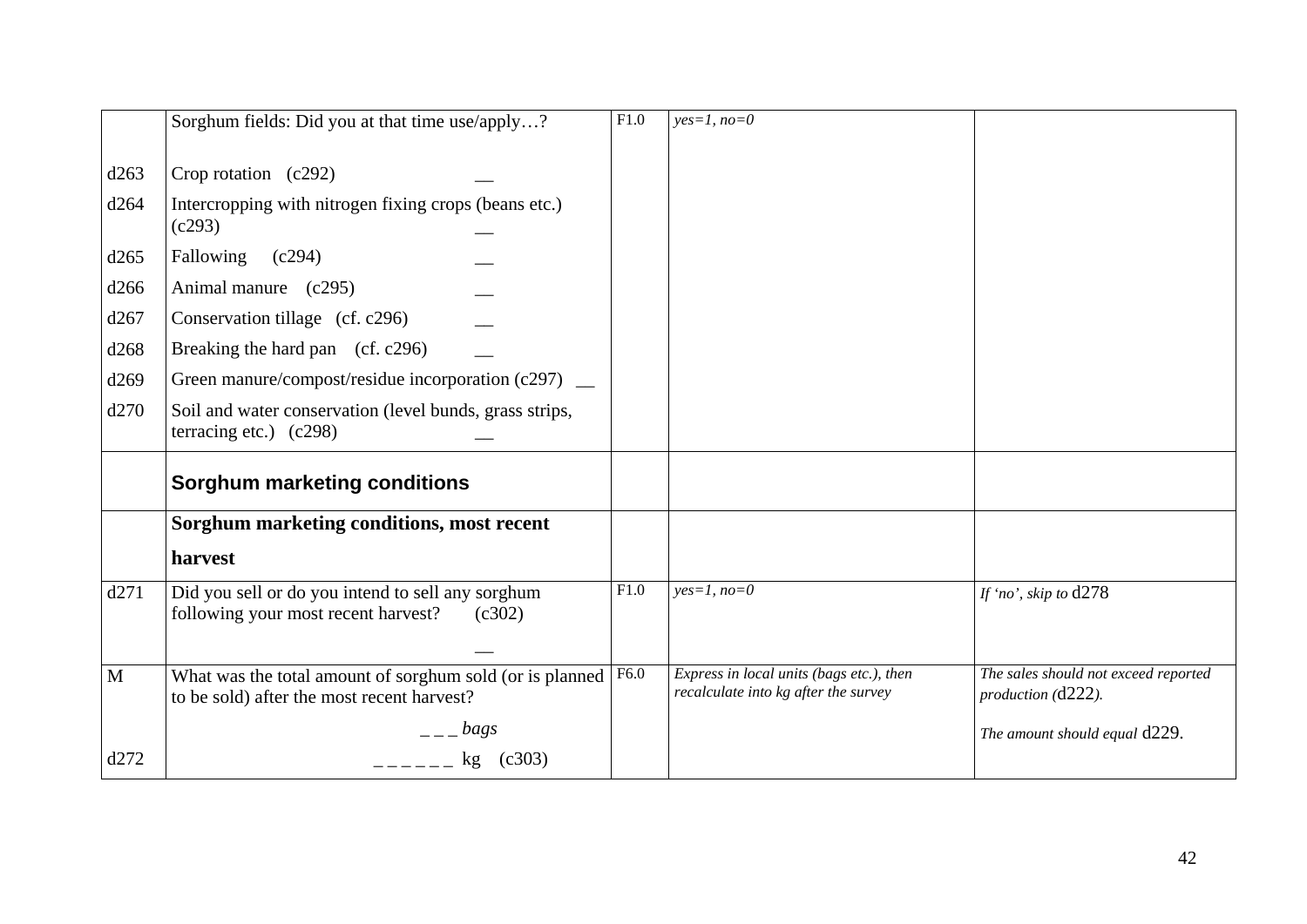| What was (is) the lowest price for sorghum you received<br>following the most recent harvest?<br>$\frac{1}{2}$ - $\frac{1}{2}$ local currency/100 kg<br>$---,---$ USD/100 kg (c304) | F5.2 | indicate in local currency per 100 kg but<br>recalculate into fixed USD after survey                                                                                                                                                    |                       |
|-------------------------------------------------------------------------------------------------------------------------------------------------------------------------------------|------|-----------------------------------------------------------------------------------------------------------------------------------------------------------------------------------------------------------------------------------------|-----------------------|
| What was (is) the highest price you received following<br>the most recent harvest?                                                                                                  | F5.2 | indicate in local currency per 100 kg but<br>recalculate into fixed USD after survey                                                                                                                                                    |                       |
| $\frac{1}{2}$ = $\frac{1}{2}$ local currency/100 kg<br>$\mu_{--}$ , $\mu_{--}$ USD/100 kg (c305)                                                                                    |      |                                                                                                                                                                                                                                         |                       |
| Did the traders pay a lower price for some of your<br>produce due to post-harvest quality deterioration?                                                                            | F1.0 | $0 = no$<br>$1 = yes$ , for some of my produce<br>$2 = yes$ , for most of my produce                                                                                                                                                    |                       |
| What is your main market outlet/crop depot for sorghum?<br>(c307)                                                                                                                   | F1.0 | $I = At$ farm gate, $2 = In$ the village market, $3 =$<br>In market outside the village, $4=$ Through<br>outgrower scheme, 5= State marketing board,<br>$6 = NGO$ or donor project, $7 = Farmers'$<br>groups or organization, $8=Other$ |                       |
| Do you grow sorghum on the basis of a pre-arranged<br>contract with a private trader? (c308)                                                                                        | F1.0 | $yes=1, no=0$                                                                                                                                                                                                                           |                       |
| Sorghum marketing, the harvest before the most                                                                                                                                      |      |                                                                                                                                                                                                                                         |                       |
| recent one                                                                                                                                                                          |      |                                                                                                                                                                                                                                         |                       |
| Did you sell any sorghum after the harvest before the<br>most recent one?<br>(c309)                                                                                                 | F1.0 | $yes=1, no=0$                                                                                                                                                                                                                           | If 'no', skip to d280 |
|                                                                                                                                                                                     |      |                                                                                                                                                                                                                                         |                       |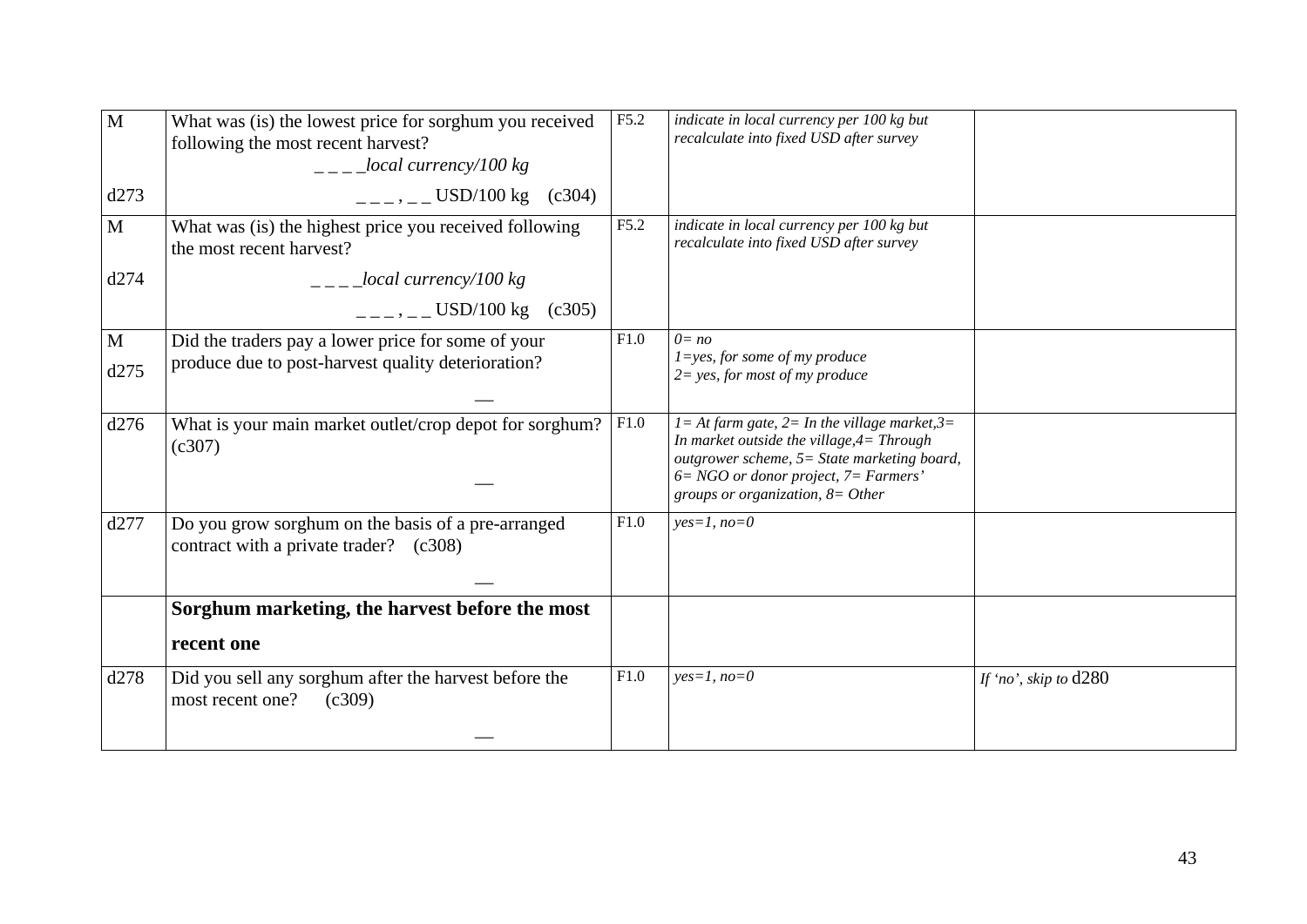|      | What was the total amount of sorghum sold?<br>$   bags$                                         | F6.0             | Express in local units (bags etc.), then<br>recalculate into kg after the survey         | The sales should not exceed reported<br>production (d223). |
|------|-------------------------------------------------------------------------------------------------|------------------|------------------------------------------------------------------------------------------|------------------------------------------------------------|
| d279 | $-- kg$ (c310)                                                                                  |                  |                                                                                          |                                                            |
|      | Sorghum marketing, two harvests before the most                                                 |                  |                                                                                          |                                                            |
|      | recent one                                                                                      |                  |                                                                                          |                                                            |
| d280 | Did you sell any sorghum after the harvest two seasons<br>before the most recent one? $(c311)$  | F1.0             | $yes=1, no=0$                                                                            | If 'no', skip to $d282$                                    |
|      |                                                                                                 |                  |                                                                                          |                                                            |
|      | What was the total amount of sorghum sold two seasons<br>ago?                                   | F <sub>6.0</sub> | Express in local units (bags etc.), then<br>recalculate into kg after the survey         | The sales should not exceed reported<br>production (d224). |
|      | $=-\frac{bags}{a}$                                                                              |                  |                                                                                          |                                                            |
| d281 | (c312)<br>$\frac{1}{2}$ kg                                                                      |                  |                                                                                          |                                                            |
|      | Only for newly sampled households to answer:                                                    |                  |                                                                                          |                                                            |
|      | Sorghum marketing conditions, at the time when                                                  |                  |                                                                                          |                                                            |
|      | the household was formed                                                                        |                  |                                                                                          |                                                            |
| d282 | Did you sell any sorghum at the time when this household $ F1.0\rangle$<br>was formed? (c313)   |                  | $yes=1, no=0$                                                                            | If 'no', skip to $d286$                                    |
|      |                                                                                                 |                  |                                                                                          |                                                            |
| d283 | Since you formed your farm/household, how has the<br>amount of sorghum you sell changed? (c314) | F1.0             | $l = less$ sorghum sold now<br>$2 = no$ significant change<br>$3=$ more sorghum sold now |                                                            |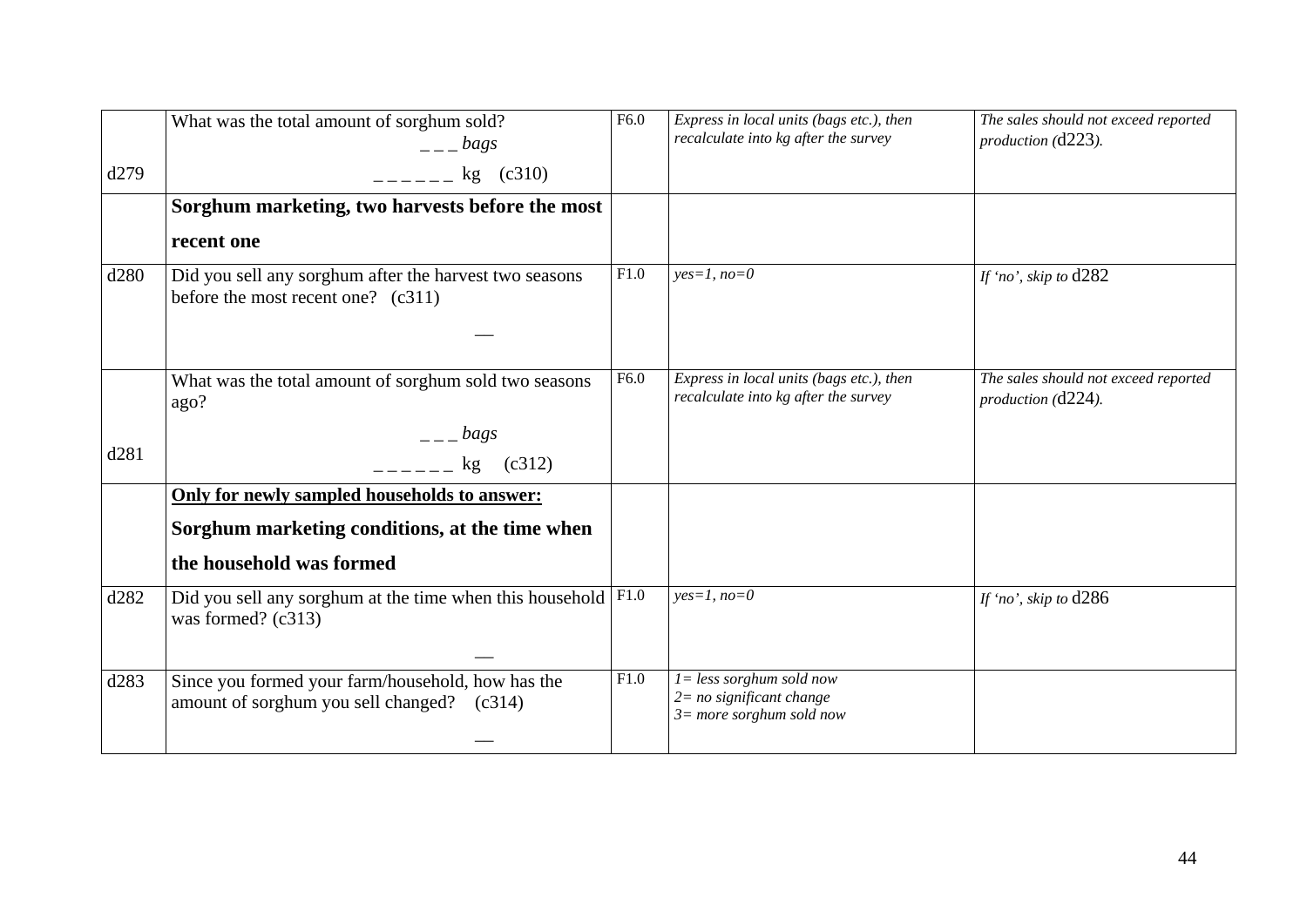| d284 | Is the price you receive for sorghum better or worse today<br>as compared to when the household was formed? (c315) | F1.0 | $l = worse$ price today (price has decreased)<br>$2=$ no significant price change<br>$3$ = better price today (price has increased) |                         |
|------|--------------------------------------------------------------------------------------------------------------------|------|-------------------------------------------------------------------------------------------------------------------------------------|-------------------------|
| d285 | In your view, how has access to market outlets for<br>sorghum changed since you formed your household?<br>(c316)   | F1.0 | $l =$ market access is worse now<br>$2$ = market access unchanged<br>$3=$ market access is better now                               |                         |
|      | Sorghum marketing conditions – in relation to                                                                      |      |                                                                                                                                     |                         |
|      | 2002                                                                                                               |      |                                                                                                                                     |                         |
| d286 | Did you sell any sorghum after the harvest in 2002?                                                                | F1.0 | $yes=1, no=0$                                                                                                                       | If 'no', skip to $d290$ |
| d287 | Since 2002, how has the amount of sorghum you sell<br>changed?                                                     | F1.0 | $1 = less$ sorghum sold now<br>$2 = no$ significant change<br>$3 = more$ sorghum sold now                                           |                         |
| d288 | Is the price you receive for sorghum better or worse today<br>as compared to in 2002?                              | F1.0 | $l = worse price today (price has decreased)$<br>$2=$ no significant price change<br>$3$ = better price today (price has increased) |                         |
| d289 | In your view, how has access to market outlets for<br>sorghum changed since 2002?                                  | F1.0 | $l =$ market access is worse now<br>$2$ = market access unchanged<br>$3=$ market access is better now                               |                         |
|      | <b>Rice</b>                                                                                                        |      |                                                                                                                                     |                         |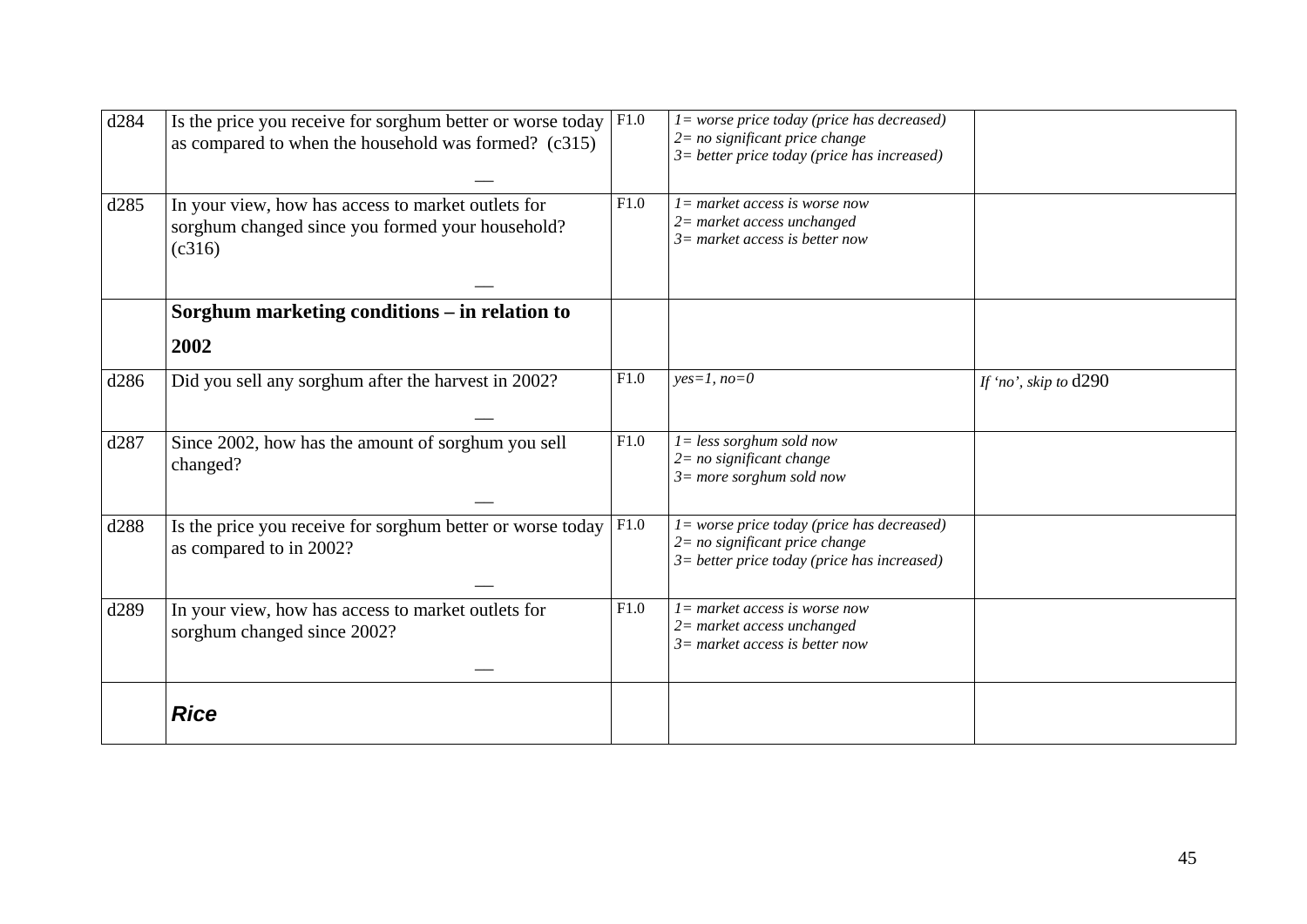|      | <b>Control variable: x004</b><br>For interviewer: Did this household grow rice last<br>season or not, and is this a reinterviewed household or<br>not? | F1.0 | $1 = 'Grew$ rice old household',<br>$2 = 'Grew$ rice, new household',<br>$3 = 'Did not grow rice, old household'.$<br>$4 = 'Did not grow rice, new household'$ | If $x004$ eq 1, go to $d290$ (rice). Answer<br>d290-d296, d298-d301, d303-<br>d336, d353-d363, d368-d371.<br>If $x004$ eq 2, go to $d290$ (rice). Answer<br>all questions.<br><i>If x004 eq 3, go to d372 (rural –</i><br>$urban$ ).<br>If x004 eq 4, answer 337-d352, d364,<br>d368, then go to d372 (rural –<br>$urban$ ) |
|------|--------------------------------------------------------------------------------------------------------------------------------------------------------|------|----------------------------------------------------------------------------------------------------------------------------------------------------------------|-----------------------------------------------------------------------------------------------------------------------------------------------------------------------------------------------------------------------------------------------------------------------------------------------------------------------------|
|      | Rice, area                                                                                                                                             |      |                                                                                                                                                                |                                                                                                                                                                                                                                                                                                                             |
| d290 | During the most recent season, was any of the land<br>planted with rice irrigated? (c323)                                                              | F1.0 | $yes=1, no=0$                                                                                                                                                  | If 'no', skip to $d292$                                                                                                                                                                                                                                                                                                     |
| d291 | If irrigated, did you take more than one rice crop per<br>year? $(c324)$                                                                               | F1.0 | $yes=1, no=0$                                                                                                                                                  |                                                                                                                                                                                                                                                                                                                             |
| d292 | In addition to rice, what was the land used for? $(c325)$                                                                                              | F1.0 | $0=$ no specific use<br>$1 =$ for other crops<br>$2 = for$ grazing<br>$3=$ other uses                                                                          |                                                                                                                                                                                                                                                                                                                             |
| d293 | If the irrigated land was used for other crops after harvest, $ F1.0\rangle$<br>which crops? $(c326)$                                                  |      | $l = other food crops$<br>$2 = vegetables$<br>$3=other$                                                                                                        |                                                                                                                                                                                                                                                                                                                             |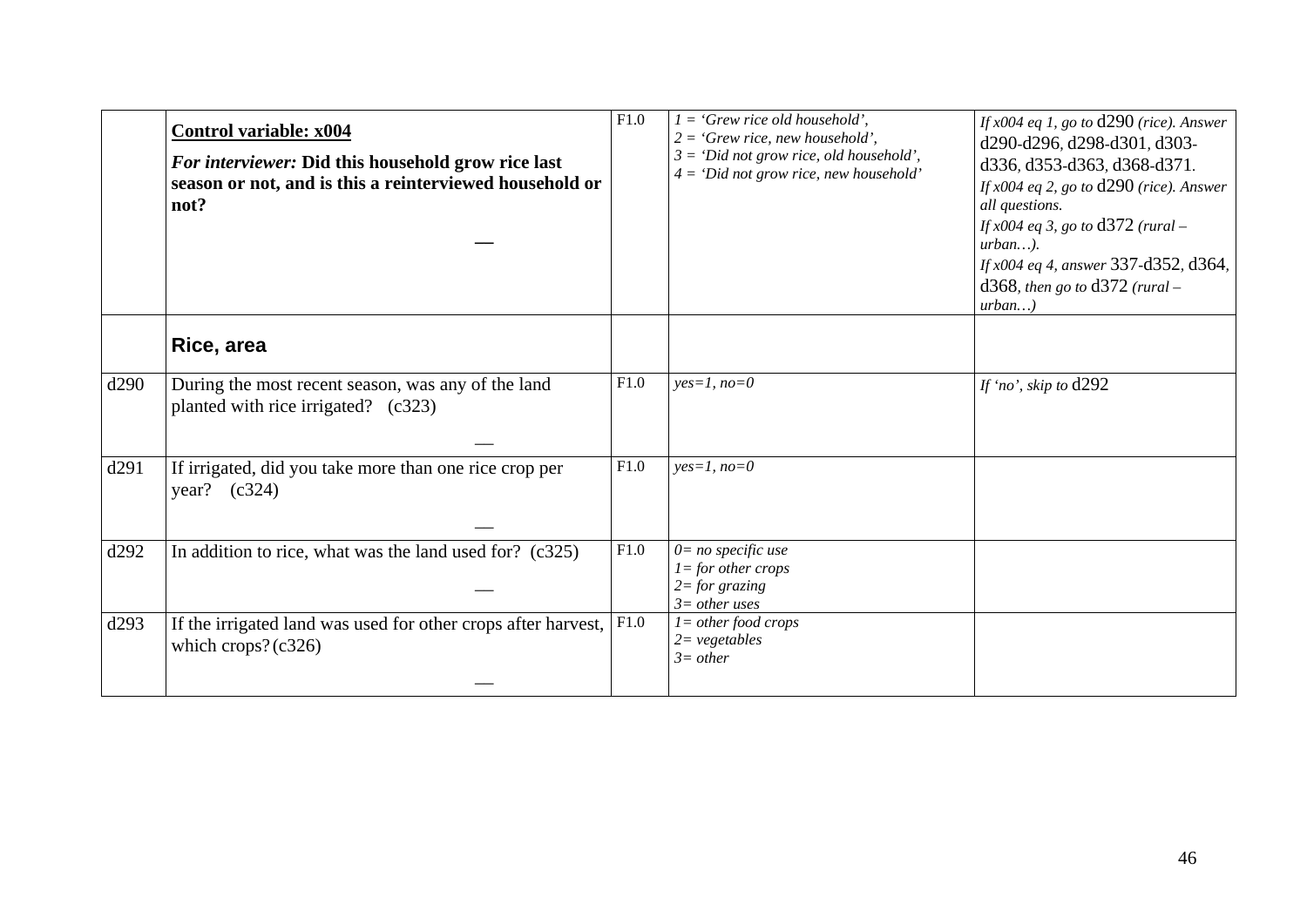| M            | What was the area under rice leading up to your most<br>recent harvest?<br>$---,---local unit$<br>$local unit =$<br>Recalculation:                                                                                                                                                                                                                                                                   | F5.2 | Express in local unit and then recalculate into<br>hectares after the survey                                                     |  |
|--------------|------------------------------------------------------------------------------------------------------------------------------------------------------------------------------------------------------------------------------------------------------------------------------------------------------------------------------------------------------------------------------------------------------|------|----------------------------------------------------------------------------------------------------------------------------------|--|
| d294         | $=-\frac{1}{2}$ – ha (c327)                                                                                                                                                                                                                                                                                                                                                                          |      |                                                                                                                                  |  |
| $\mathbf{M}$ | What was the area under rice during the season before the<br>most recent one?<br>$\frac{1}{2}$ $\frac{1}{2}$ $\frac{1}{2}$ $\frac{1}{2}$ $\frac{1}{2}$ $\frac{1}{2}$ $\frac{1}{2}$ $\frac{1}{2}$ $\frac{1}{2}$ $\frac{1}{2}$ $\frac{1}{2}$ $\frac{1}{2}$ $\frac{1}{2}$ $\frac{1}{2}$ $\frac{1}{2}$ $\frac{1}{2}$ $\frac{1}{2}$ $\frac{1}{2}$ $\frac{1}{2}$ $\frac{1}{2}$ $\frac{1}{2}$ $\frac{1}{2}$ | F5.2 | Express in local unit and then recalculate into<br>hectares after the survey                                                     |  |
| d295         | Recalculation:<br>$---,---$ ha (c328)                                                                                                                                                                                                                                                                                                                                                                |      |                                                                                                                                  |  |
| $\mathbf{M}$ | What was the area under rice two seasons before the most<br>recent one?                                                                                                                                                                                                                                                                                                                              | F5.2 | Express in local unit and then recalculate into<br>hectares after the survey                                                     |  |
|              | $-- Iocal unit$<br>Recalculation:                                                                                                                                                                                                                                                                                                                                                                    |      |                                                                                                                                  |  |
| d296         | $\frac{1}{2}$ - $\frac{1}{2}$ ha (c329)                                                                                                                                                                                                                                                                                                                                                              |      |                                                                                                                                  |  |
| d297         | Only for newly sampled households to answer:<br>What was the size of the land under rice in the most<br>recent season, compared to when the household was<br>formed (reference year d018)? (c330)                                                                                                                                                                                                    | F1.0 | $0 =$ did not grow rice at that time<br>$l = area decreased since then$<br>$2=$ area unchanged<br>$3=$ area increased since then |  |
| d298         | What was the average size of the land under rice in the<br>most recent season as compared to 2002?                                                                                                                                                                                                                                                                                                   | F1.0 | $0 =$ did not grow rice in 2002<br>$l = area decreased since then$<br>$2=area$ unchanged<br>$3=$ area increased since then       |  |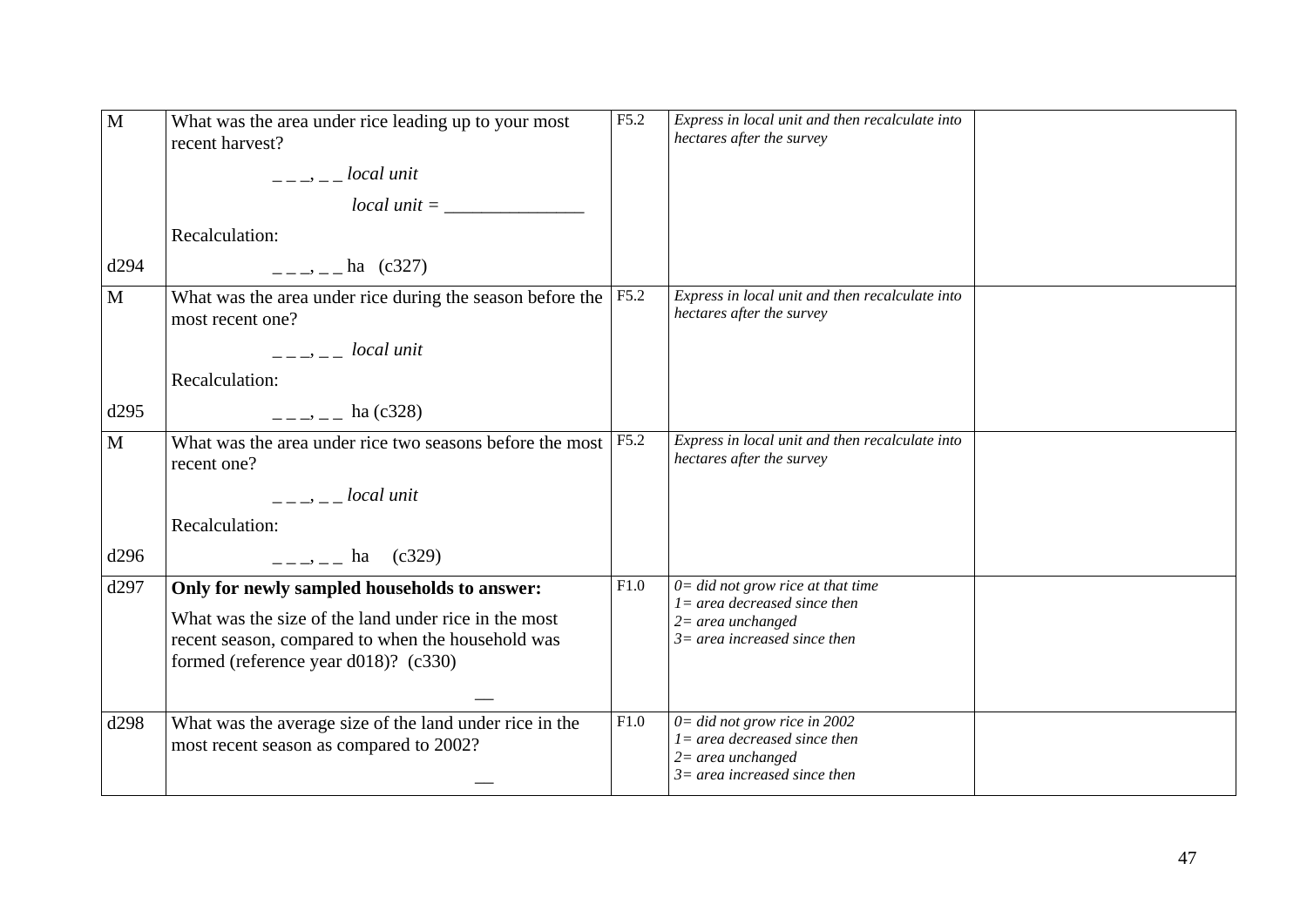|                      | Rice (paddy), production                                                                                                                                                                                                                           |      |                                                                                                                              |                                                                                         |
|----------------------|----------------------------------------------------------------------------------------------------------------------------------------------------------------------------------------------------------------------------------------------------|------|------------------------------------------------------------------------------------------------------------------------------|-----------------------------------------------------------------------------------------|
| M                    | What was the total production of paddy (grain) after your<br>most recent harvest/last year?                                                                                                                                                        | F6.0 | Express in bags or other local unit, then<br>recalculate into kg after the interview/survey.                                 | If double cropping due to irrigation<br>include total production over the last<br>year. |
|                      | $\frac{1}{1}$ - $\frac{1}{2}$ bags (or other local unit)                                                                                                                                                                                           |      |                                                                                                                              |                                                                                         |
| d299                 | $-$ - - - - $\log$ (c331)                                                                                                                                                                                                                          |      |                                                                                                                              |                                                                                         |
| $\mathbf{M}$         | What was the total production of paddy during the harvest   F6.0<br>before the most recent one?                                                                                                                                                    |      | Express in bags or other local unit, then<br>recalculate into kg after the survey.                                           |                                                                                         |
|                      | $\frac{1}{1}$ = $\frac{1}{2}$ bags (or other local unit)                                                                                                                                                                                           |      |                                                                                                                              |                                                                                         |
| d300                 | $=$ $=$ $=$ $ =$ $ \log$ (c332)                                                                                                                                                                                                                    |      |                                                                                                                              |                                                                                         |
| $\mathbf{M}$         | What was the total production of paddy two seasons ago?                                                                                                                                                                                            | F6.0 | Express in bags or other local unit, then<br>recalculate into kg after the survey.                                           |                                                                                         |
|                      | $\frac{1}{2}$ – $\frac{1}{2}$ bags (or other local unit)                                                                                                                                                                                           |      |                                                                                                                              |                                                                                         |
| d301                 | $\frac{1}{2}$ = $\frac{1}{2}$ = kg (c333)                                                                                                                                                                                                          |      |                                                                                                                              |                                                                                         |
| d302<br>$\mathbf{M}$ | Only for newly sampled households to answer:<br>At the time when your household was formed, did you get<br>more or less paddy from a given size of land (e.g. one<br>acre) compared to now, i.e. have the yields increased or<br>decreased? (c338) | F1.0 | $0 =$ did not grow rice at that time<br>$1 =$ yields have decreased<br>$2 = yields$ unchanged<br>$3 =$ yields have increased |                                                                                         |
| d303<br>M            | In 2002, did you get more or less paddy from a given size<br>of land (e.g. one acre) compared to now, i.e. have the<br>yields increased or decreased?                                                                                              | F1.0 | $0 =$ did not grow rice in 2002<br>$1 =$ yields have decreased<br>$2 =$ yields unchanged<br>$3 =$ yields have increased      |                                                                                         |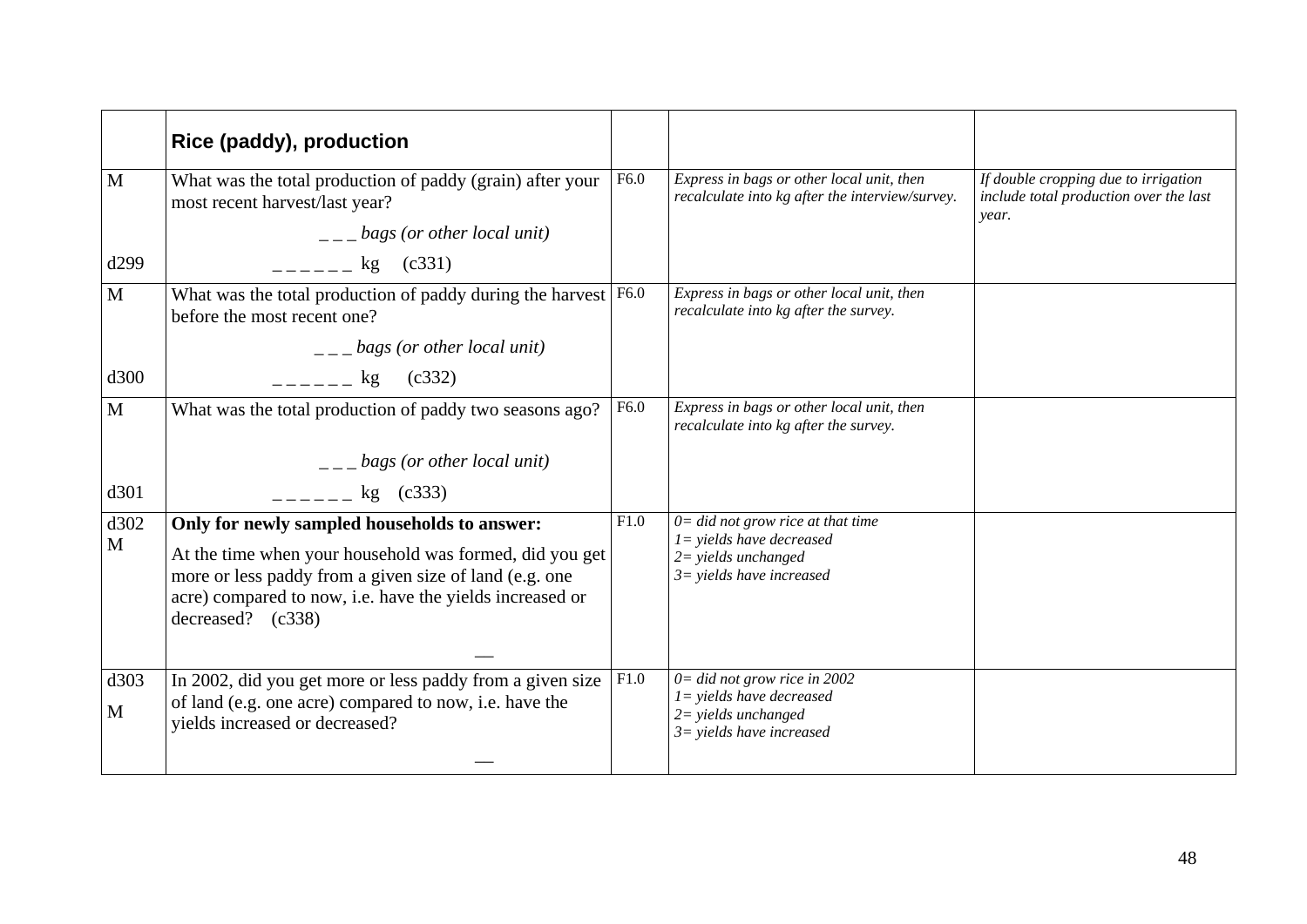| $\mathbf{M}$ | How much of the total output of paddy (d299) following<br>the most recent season was used for: | F6.0 | Express in local units (bags etc.), calculate<br>into kg after the survey                    |                              |
|--------------|------------------------------------------------------------------------------------------------|------|----------------------------------------------------------------------------------------------|------------------------------|
|              | 1. Home consumption<br>(c334)<br>$=-\frac{bags}{2}$                                            |      |                                                                                              |                              |
| d304         | $=   \log$                                                                                     |      |                                                                                              |                              |
|              | 2. Payment for hired labour (c335)<br>$---$ bags                                               |      |                                                                                              |                              |
| d305         | $=   \log$                                                                                     |      |                                                                                              |                              |
|              | (c336)<br>3.Sale<br>$=-\frac{bags}{2}$                                                         |      |                                                                                              |                              |
| d306         | $=-=-\frac{1}{2}$                                                                              |      |                                                                                              |                              |
|              | 4. Other uses (seed, animal feed,                                                              |      |                                                                                              |                              |
| d307         | kg                                                                                             |      |                                                                                              |                              |
|              | Total (c.f. d299)<br>$   bags$                                                                 |      |                                                                                              |                              |
| d308         | $=\frac{1}{2}$                                                                                 |      |                                                                                              |                              |
| d309         | How much of the work involved in the production of rice                                        | F3.0 |                                                                                              | If 100%, then skip to $d312$ |
| $\mathbf M$  | does the farm manager alone carry out?<br>$\%$                                                 |      |                                                                                              |                              |
| $\mathbf M$  | Who else is involved in the production of rice? Rank the<br>two most important persons:        | F1.0 | $0 = Nobody$ else<br>$I = Spouse of farm manager$<br>$2=$ Other male member of the household |                              |
| d310         | Person no. 1 involved:                                                                         |      | $3=$ Other female member of the household                                                    |                              |
| d311         | Person no. 2 involved:                                                                         |      |                                                                                              |                              |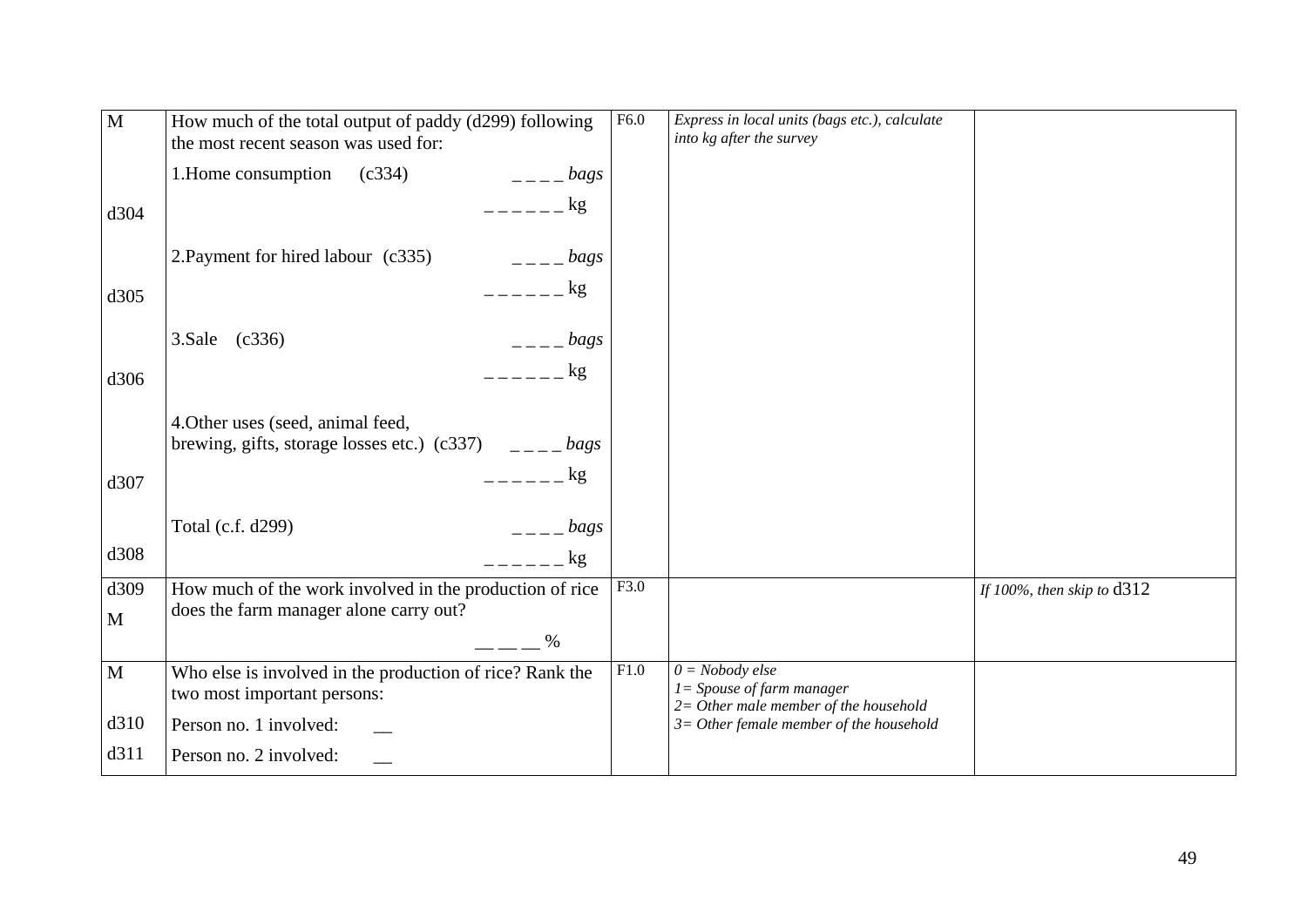|              | Rice, technology & inputs                                                                                      |      |                                                                                                                                                                                      |  |
|--------------|----------------------------------------------------------------------------------------------------------------|------|--------------------------------------------------------------------------------------------------------------------------------------------------------------------------------------|--|
|              | Rice, technology & inputs - most recent season                                                                 |      |                                                                                                                                                                                      |  |
|              | During the most recent season, what types of rice were<br>grown? Indicate the proportions (in per cent):       | F3.0 |                                                                                                                                                                                      |  |
| d312         | 1. Upland rice (rainfed) (c339) $\qquad \qquad \qquad = -2\%$                                                  |      |                                                                                                                                                                                      |  |
| d313         | $- - -$ %<br>2. Lowland rainfed rice (c340)                                                                    |      |                                                                                                                                                                                      |  |
| d314         | $- - -$ %<br>3. Lowland irrigated rice (c341)                                                                  |      |                                                                                                                                                                                      |  |
|              | 100 %<br>Total                                                                                                 |      |                                                                                                                                                                                      |  |
| d315         | During the most recent season, what was the <i>main</i> variety $ F1.0\rangle$<br>of rice planted? (c342)      |      | $1 = traditional$<br>$2 = improved$                                                                                                                                                  |  |
|              |                                                                                                                |      |                                                                                                                                                                                      |  |
| d316         | Did you plant any NERICA or NERICA descendants?                                                                | F1.0 | $yes = 1, no = 0$                                                                                                                                                                    |  |
| $\mathbf{M}$ |                                                                                                                |      |                                                                                                                                                                                      |  |
| d317         | How did you acquire (get hold of) the rice seed you used<br>in the most recent season?                         | F1.0 | $1 = own stock$<br>$2 = other farmers or neighborhoods$<br>$3 = purchased$ in the market<br>$4 = received$ or purchased from extension<br>agents, NGOs or other formal organizations |  |
| M            | During the most recent season, how much money did you $ F4.0\rangle$<br>spend on chemical fertiliser for rice? |      | Indicate in local currency but recalculate into<br>USD after the survey                                                                                                              |  |
|              | $\frac{1}{2}$ = $\frac{1}{2}$ local currency                                                                   |      |                                                                                                                                                                                      |  |
| d318         | <b>USD</b>                                                                                                     |      |                                                                                                                                                                                      |  |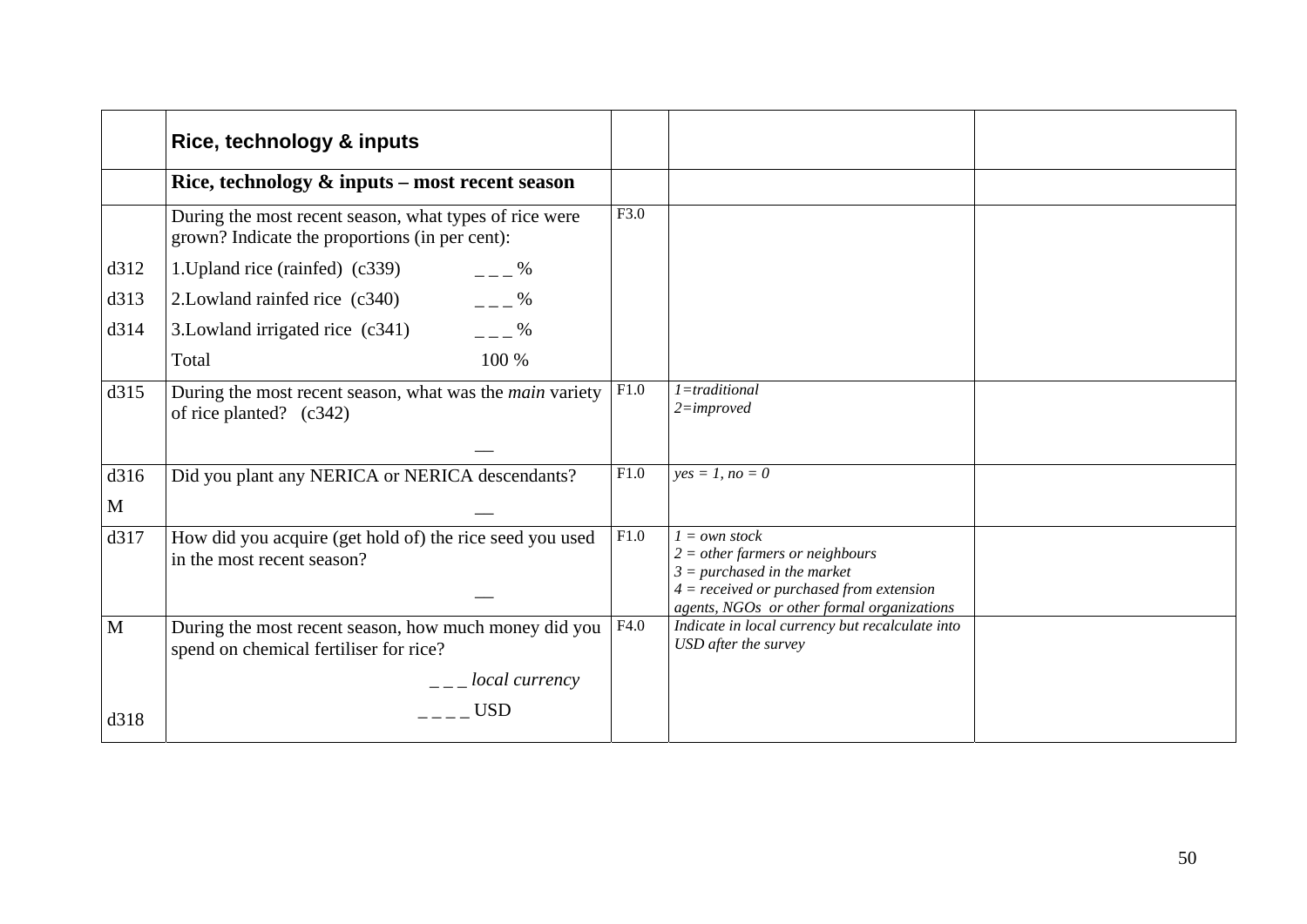| d319 | What was the amount of chemical fertilizer used on rice<br>in the most recent season as compared to 2002? | F1.0 | $0 = No$ fertiliser applied in 2002<br>$1 =$ Amount decreased since then<br>$2 =$ Amount unchanged<br>$3 =$ Amount increased since then |  |
|------|-----------------------------------------------------------------------------------------------------------|------|-----------------------------------------------------------------------------------------------------------------------------------------|--|
| d320 | During the most recent season, were pesticides applied on $ F1.0\rangle$<br>growing rice crop? $(c344)$   |      | $yes=1, no=0$                                                                                                                           |  |
| d321 | During the most recent season, what was your main<br>method of land preparation? (c345)                   | F1.0 | $l = hoe$ cultivation<br>$2 = \alpha$ <i>zen ploughing</i><br>$3=$ tractor ploughing<br>$4=other$                                       |  |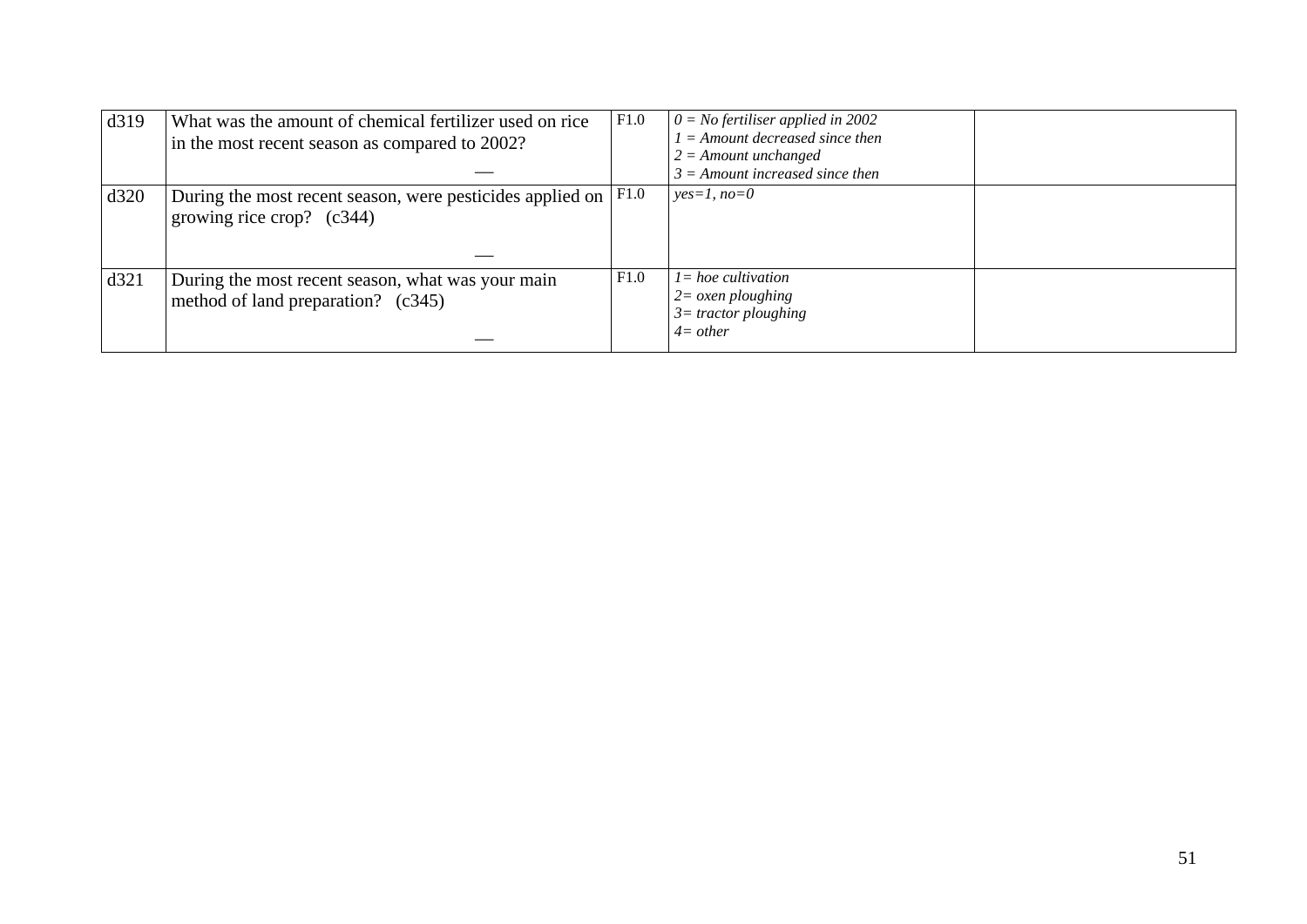| $\mathbf{M}$ | Rice fields: During the most recent season, did you<br>use/apply?                   | $\overline{F1.0}$ | $yes=1, no=0$ |  |
|--------------|-------------------------------------------------------------------------------------|-------------------|---------------|--|
| d322         | Crop rotation $(c346)$                                                              |                   |               |  |
| d323         | Intercropping                                                                       |                   |               |  |
| d324         | Intercropping with nitrogen fixing crops (beans etc.)<br>(c347)                     |                   |               |  |
| d325         | Fallowing<br>(c348)                                                                 |                   |               |  |
| d326         | Improved fallowing                                                                  |                   |               |  |
| d327         | Animal manure (c349)                                                                |                   |               |  |
| d328         | Zero or minimum tillage (cf. c350)                                                  |                   |               |  |
| d329         | Breaking the hard pan (cf. c350)                                                    |                   |               |  |
| d330         | Green manure/compost/residue incorporation (c351) __                                |                   |               |  |
| d331         | Soil and water conservation (level bunds, grass strips,<br>terracing etc.) $(c352)$ |                   |               |  |
| d332         | Improved planting practices                                                         |                   |               |  |
| d333         | Integrated (Soil) Nutrient Management (INM) _                                       |                   |               |  |
| d334         | Integrated Pest Management (IPM)                                                    |                   |               |  |
| d335         | Agroforestry                                                                        |                   |               |  |
| d336         | Pesticides/herbicides                                                               |                   |               |  |
|              | Only for newly sampled households to answer:                                        |                   |               |  |
|              | Rice, technology $\&$ inputs – when the household                                   |                   |               |  |
|              | was formed                                                                          |                   |               |  |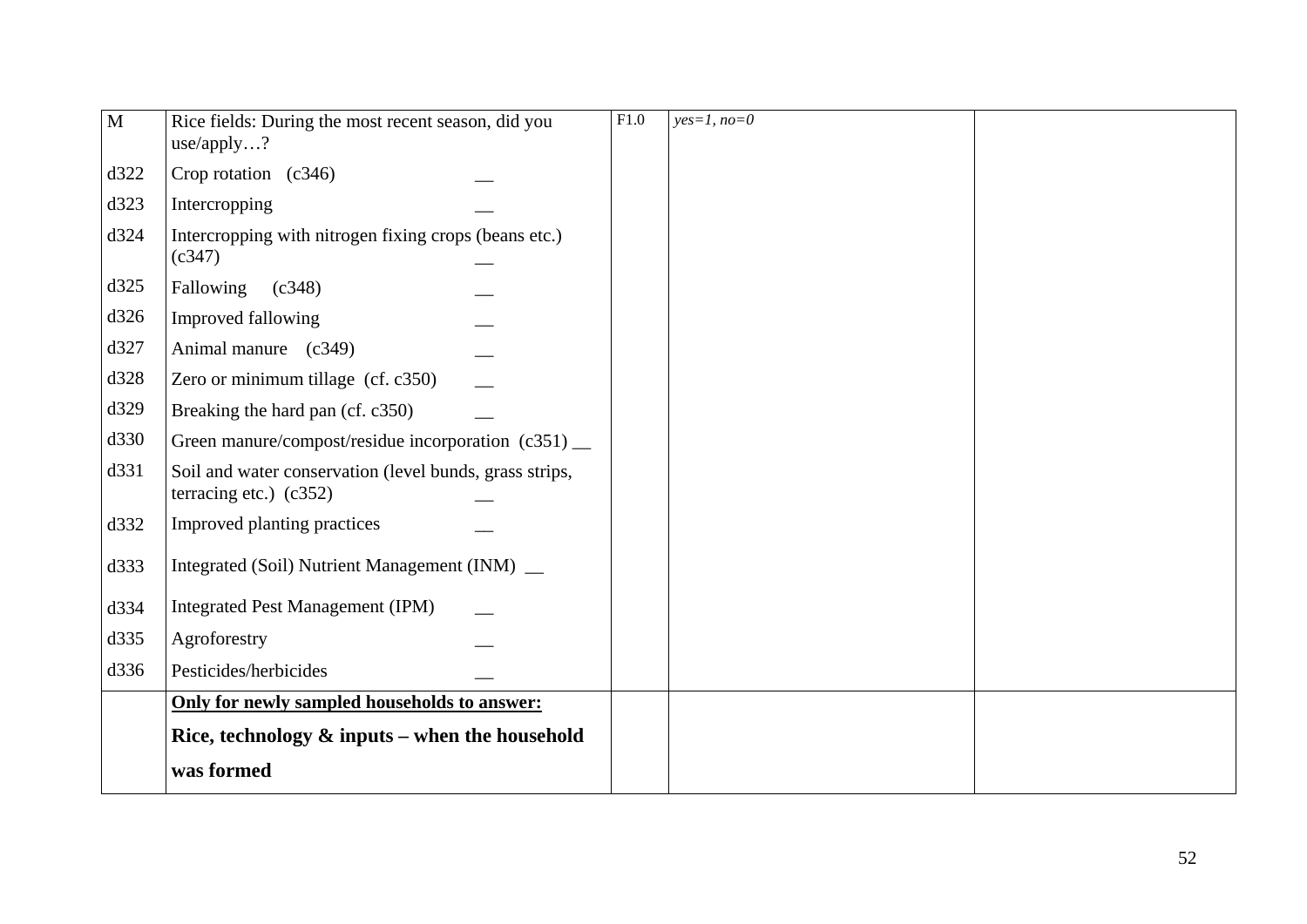| d337 | When your household was formed, did you grow rice?<br>(c353)                                                       | F1.0 | $yes=1, no=0$                                                                                                                                | If 'no', skip to d353 |
|------|--------------------------------------------------------------------------------------------------------------------|------|----------------------------------------------------------------------------------------------------------------------------------------------|-----------------------|
|      | When your household was formed, what types of rice<br>were grown? Indicate the proportions (in per cent):          | F3.0 |                                                                                                                                              |                       |
| d338 | 1. Upland rice (rainfed) (c354)<br>$- - \frac{9}{6}$                                                               |      |                                                                                                                                              |                       |
| d339 | $=-\frac{9}{6}$<br>2. Lowland rainfed rice (c355)                                                                  |      |                                                                                                                                              |                       |
| d340 | $= -\frac{9}{6}$<br>3. Lowland irrigated rice (c356)                                                               |      |                                                                                                                                              |                       |
|      | 100 %<br>Total                                                                                                     |      |                                                                                                                                              |                       |
| d341 | At that time, what was the <i>main</i> variety of rice planted?<br>(c357)                                          | F1.0 | 1=traditional<br>$2 = improved$                                                                                                              |                       |
| d342 | Do you use more or less chemical fertilizer on rice today<br>as compared to when this household was formed? (c358) | F1.0 | $0 = No$ fertiliser applied at that time<br>$1 =$ Amount decreased since then<br>$2 =$ Amount unchanged<br>$3 =$ Amount increased since then |                       |
| d343 | Were pesticides applied on growing rice crop at that<br>time? $(c359)$                                             | F1.0 | $yes=1, no=0$                                                                                                                                |                       |
| d344 | At the time when your household was formed, what was<br>your main method of land preparation? (c360)               | F1.0 | $l = hoe$ cultivation<br>$2 = \alpha$ <i>oxen ploughing</i><br>$3=$ tractor ploughing<br>$4=other$                                           |                       |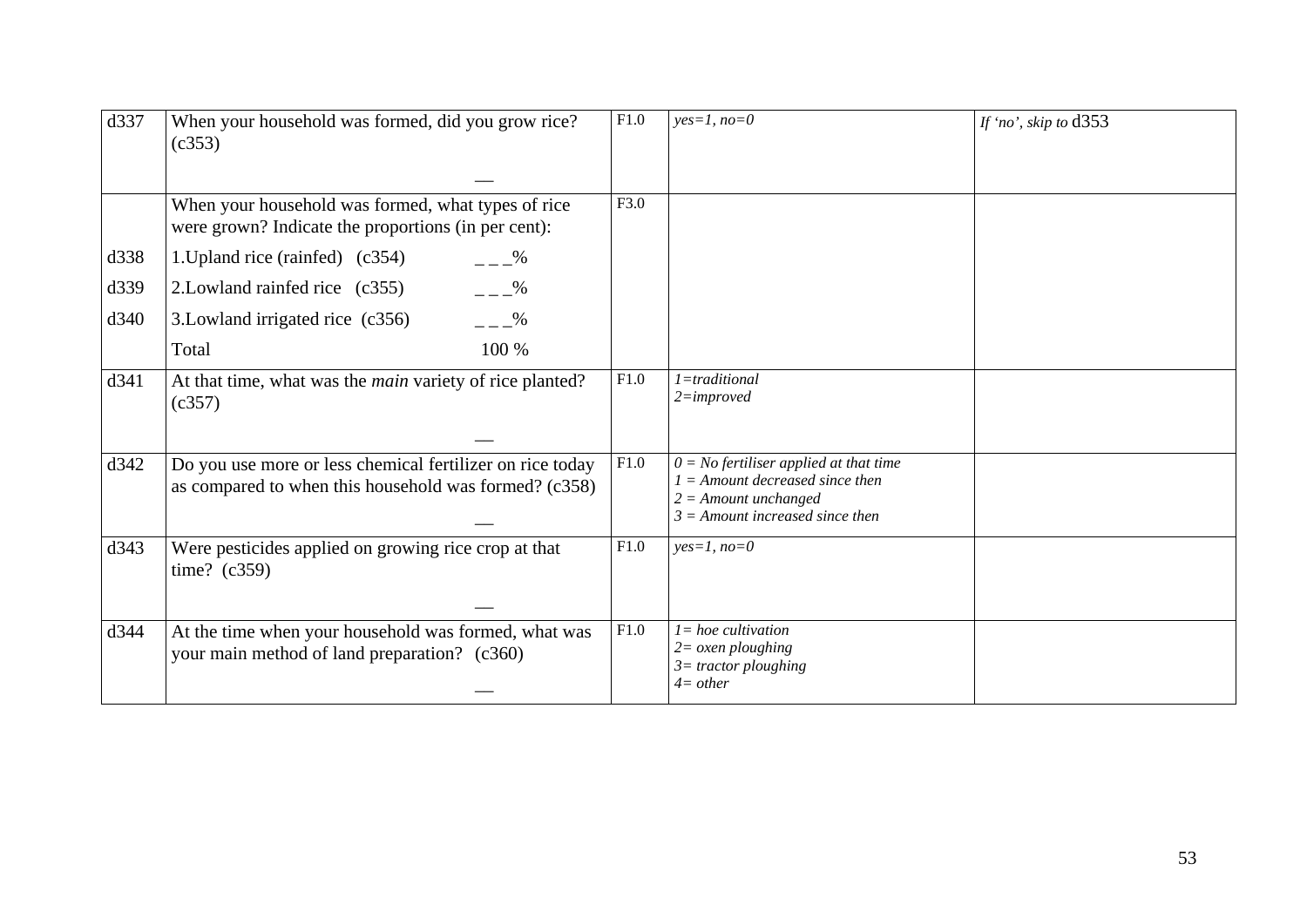|                                                              | Rice fields: Did you at that time use/apply?                                                                                                                                                                                                                                                                                                                    | F1.0 | $yes=1, no=0$                                                                    |                                                                                             |
|--------------------------------------------------------------|-----------------------------------------------------------------------------------------------------------------------------------------------------------------------------------------------------------------------------------------------------------------------------------------------------------------------------------------------------------------|------|----------------------------------------------------------------------------------|---------------------------------------------------------------------------------------------|
| d345<br>d346<br>d347<br>d348<br>d349<br>d350<br>d351<br>d352 | Crop rotation $(c361)$<br>Intercropping with nitrogen fixing crops (beans etc.)<br>(c362)<br>Fallowing<br>(c363)<br>Animal manure (c364)<br>Conservation tillage (cf. c365)<br>Breaking the hard pan (cf. c365)<br>Green manure/compost/residue incorporation $(c366)$ _<br>Soil and water conservation (level bunds, grass strips,<br>terracing etc.) $(c367)$ |      |                                                                                  |                                                                                             |
|                                                              | <b>Rice marketing conditions</b>                                                                                                                                                                                                                                                                                                                                |      |                                                                                  |                                                                                             |
|                                                              | Rice marketing conditions, most recent harvest                                                                                                                                                                                                                                                                                                                  |      |                                                                                  |                                                                                             |
| d353                                                         | Did you sell or do you intend to sell any paddy following<br>your most recent harvest? (c371)                                                                                                                                                                                                                                                                   | F1.0 | $yes=1, no=0$                                                                    | If 'no', skip to $d360$                                                                     |
| M<br>d354                                                    | What was the total amount of paddy sold (or is planned to $ F6.0\rangle$<br>be sold) after the most recent harvest?<br>$_{1}$ bags<br>$    -$ kg (c372)                                                                                                                                                                                                         |      | Express in local units (bags etc.), then<br>recalculate into kg after the survey | The sales should not exceed reported<br>production (d299).<br>The amount should equal d306. |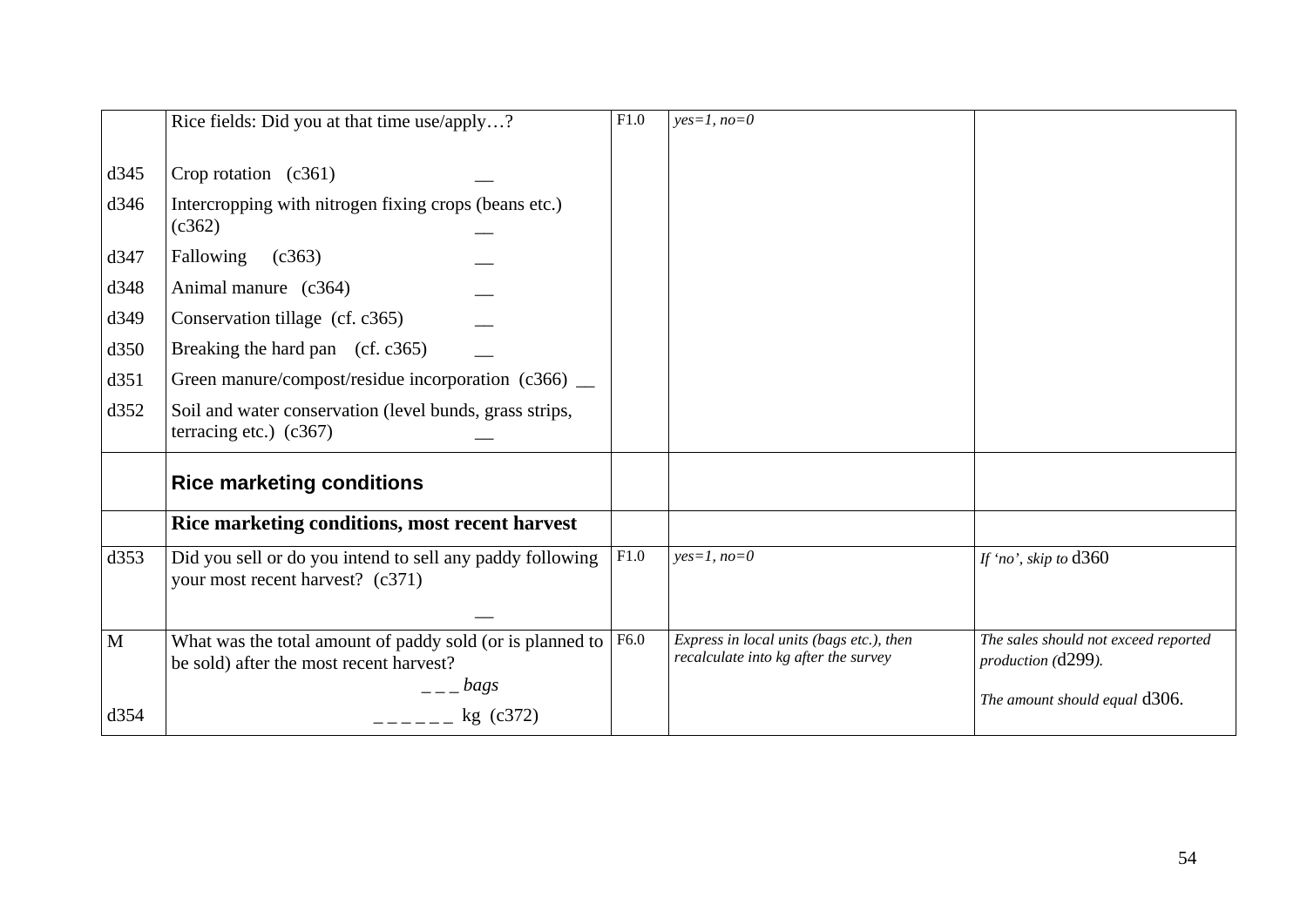| M<br>d355 | What was (is) the lowest price for paddy you received<br>following the most recent harvest?<br>$\frac{1}{2}$ - $\frac{1}{2}$ local currency/100 kg<br>$---, --- USD/100 kg$ (c373) | F5.2 | indicate in local currency per 100 kg but<br>recalculate into fixed USD after survey                                                                                                                                                |                         |
|-----------|------------------------------------------------------------------------------------------------------------------------------------------------------------------------------------|------|-------------------------------------------------------------------------------------------------------------------------------------------------------------------------------------------------------------------------------------|-------------------------|
| M         | What was (is) the highest price you received following<br>the most recent harvest?                                                                                                 | F5.2 | indicate in local currency per 100 kg but<br>recalculate into fixed USD after survey                                                                                                                                                |                         |
| d356      | $\frac{1}{2}$ - $\frac{1}{2}$ local currency/100 kg<br>$\mu = -$ , $\mu =$ USD/100 kg (c374)                                                                                       |      |                                                                                                                                                                                                                                     |                         |
| d357<br>M | Did the traders pay a lower price for some of your<br>produce due to post-harvest quality deterioration?                                                                           | F1.0 | $0 = no$<br>$l = yes$ , for some of my produce<br>$2 = yes$ , for most of my produce                                                                                                                                                |                         |
| d358      | What is your main market outlet/crop depot for rice?<br>(c376)                                                                                                                     | F1.0 | $l = At farm gate, 2 = In the village market, 3 =$<br>In market outside the village, $4=$ Through<br>outgrower scheme, 5= State marketing board,<br>$6 = NGO$ or donor project, $7 = Farmers'$<br>groups or organization, $8=Other$ |                         |
| d359      | Do you grow rice on the basis of a pre-arranged contract<br>with a private trader? $(c377)$                                                                                        | F1.0 | $yes=1, no=0$                                                                                                                                                                                                                       |                         |
|           | Rice marketing, the harvest before the most                                                                                                                                        |      |                                                                                                                                                                                                                                     |                         |
|           | recent one                                                                                                                                                                         |      |                                                                                                                                                                                                                                     |                         |
| d360      | Did you sell any paddy after the harvest before the most<br>recent one? $(c378)$                                                                                                   | F1.0 | $yes=1, no=0$                                                                                                                                                                                                                       | If 'no', skip to $d362$ |
|           |                                                                                                                                                                                    |      |                                                                                                                                                                                                                                     |                         |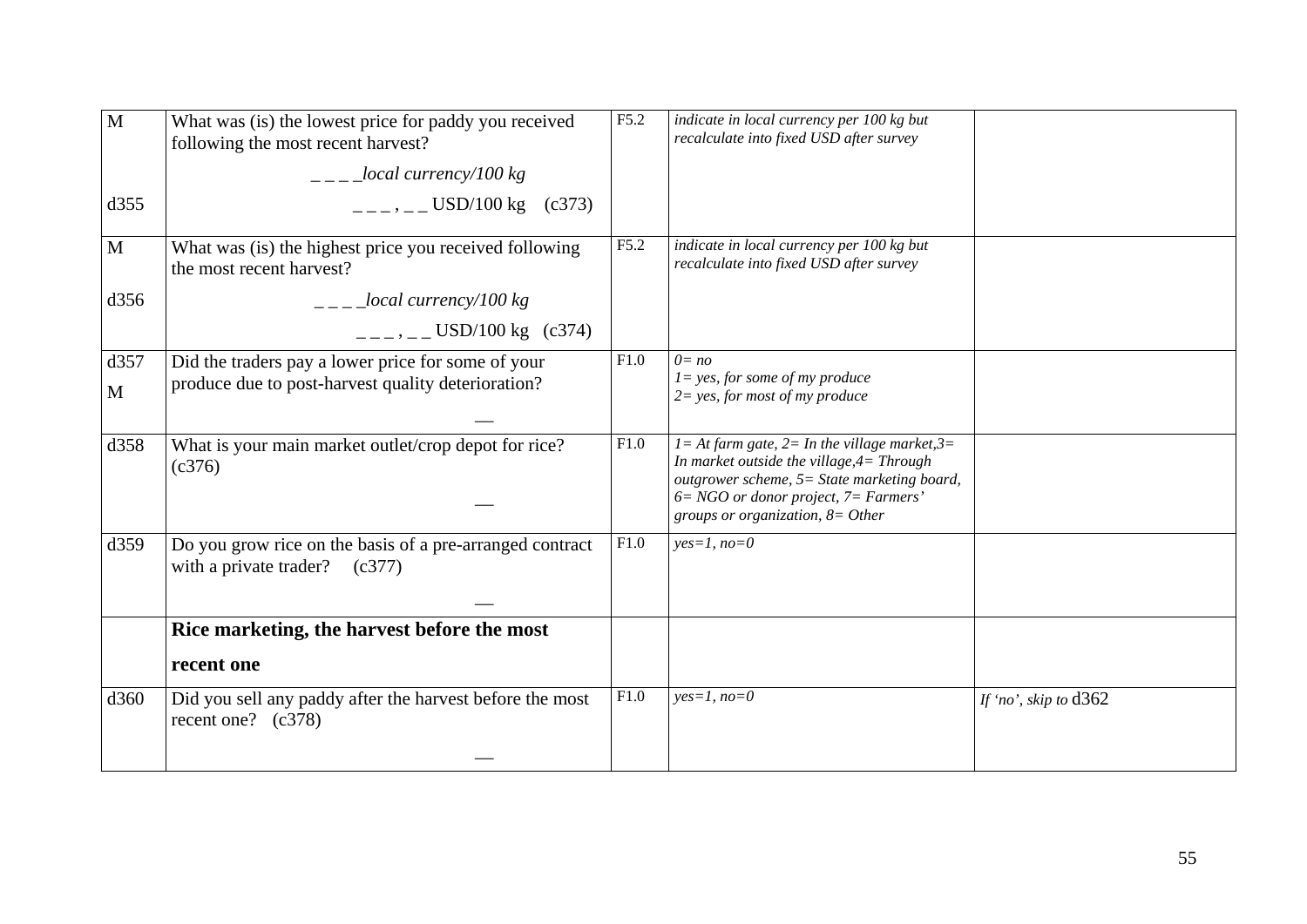|      | What was the total amount of paddy sold?<br>$=-\log s$                                           | F6.0 | Express in local units (bags etc.), then<br>recalculate into kg after the survey   | The sales should not exceed reported<br>production (d300). |
|------|--------------------------------------------------------------------------------------------------|------|------------------------------------------------------------------------------------|------------------------------------------------------------|
| d361 | $---$ kg (c379)                                                                                  |      |                                                                                    |                                                            |
|      | Rice marketing, two harvests before the most                                                     |      |                                                                                    |                                                            |
|      | recent one                                                                                       |      |                                                                                    |                                                            |
| d362 | Did you sell any paddy after the harvest two seasons<br>before the most recent one? (c380)       | F1.0 | $yes=1, no=0$                                                                      | If 'no', skip to d364                                      |
|      | What was the total amount of paddy sold two seasons<br>ago?                                      | F6.0 | Express in local units (bags etc.) then<br>recalculate into kg after the survey    | The sales should not exceed reported<br>production (d301). |
|      | $  bags$                                                                                         |      |                                                                                    |                                                            |
| d363 | $kg$ (c381)                                                                                      |      |                                                                                    |                                                            |
|      | Only for newly sampled households to answer:                                                     |      |                                                                                    |                                                            |
|      | Rice marketing conditions, at the time when the                                                  |      |                                                                                    |                                                            |
|      | household was formed                                                                             |      |                                                                                    |                                                            |
| d364 | Did you sell any paddy at the time when this household<br>was formed? $(c382)$                   | F1.0 | $yes=1, no=0$                                                                      | If 'no', skip to $d368$                                    |
|      |                                                                                                  |      |                                                                                    |                                                            |
| d365 | Since you formed your farm/household, how has the<br>amount of paddy you sell changed?<br>(c383) | F1.0 | $l = less rice sold now$<br>$2 = no$ significant change<br>$3=$ more rice sold now |                                                            |
|      |                                                                                                  |      |                                                                                    |                                                            |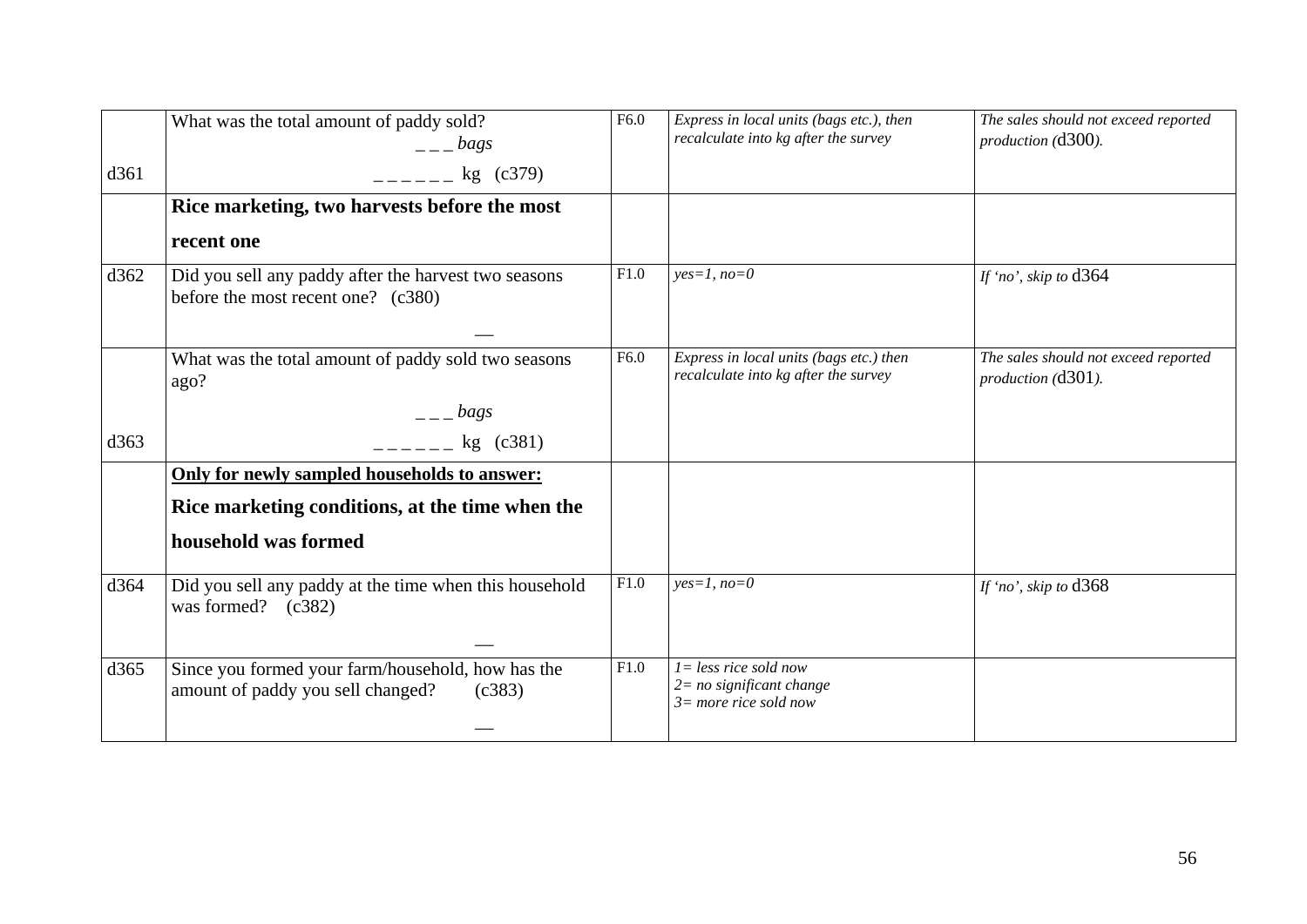| d366 | Is the price you receive for paddy better or worse today as<br>compared to when the household was formed? (c384) | F1.0 | $l = worse price today (price has decreased)$<br>$2=$ no significant price change<br>$3$ = better price today (price has increased) |                                                                        |
|------|------------------------------------------------------------------------------------------------------------------|------|-------------------------------------------------------------------------------------------------------------------------------------|------------------------------------------------------------------------|
| d367 | In your view, how has access to market outlets for paddy<br>changed since you formed your household? (c385)      | F1.0 | $l =$ market access is worse now<br>$2$ = market access unchanged<br>$3=$ market access is better now                               |                                                                        |
|      | Rice marketing conditions – in relation to 2002                                                                  |      |                                                                                                                                     |                                                                        |
| d368 | Did you sell any rice after the harvest in 2002?                                                                 | F1.0 | $yes=1, no=0$                                                                                                                       | If 'no', skip to $d372$                                                |
| d369 | Since 2002, how has the amount of paddy you sell<br>changed?                                                     | F1.0 | $I = less rice sold now$<br>$2=$ no significant change<br>$3=$ more rice sold now                                                   |                                                                        |
| d370 | Is the price you receive for paddy better or worse today as<br>compared to in 2002?                              | F1.0 | $l = worse price today (price has decreased)$<br>$2=$ no significant price change<br>$3$ = better price today (price has increased) |                                                                        |
| d371 | In your view, how has access to market outlets for paddy<br>changed since 2002?                                  | F1.0 | $l =$ market access is worse now<br>$2$ = market access unchanged<br>$3=$ market access is better now                               |                                                                        |
|      | <b>Rural - Urban and Rural - Rural Linkages</b><br>(staple crops)                                                |      |                                                                                                                                     | Wheat and teff to be added for<br>Ethiopia, bananas for Uganda<br>etc. |
| d372 | Do you send any staple crop (maize, cassava, sorghum,<br>rice) to relatives residing outside the village?        | F1.0 | $yes=1, no=0$                                                                                                                       | If 'no', skip to $d378$                                                |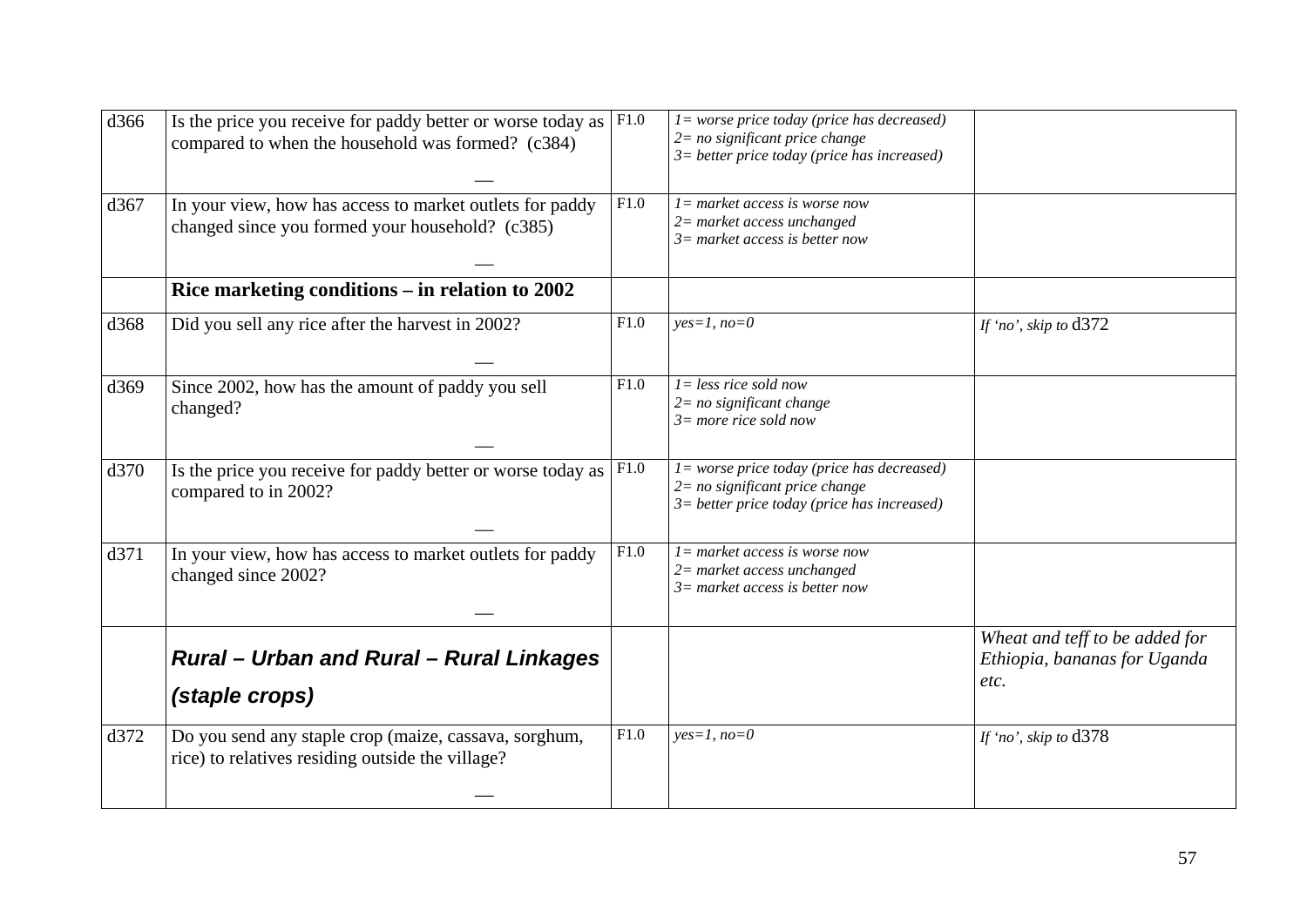| d373 | In a year, how much staples would you estimate that you<br>send?                | F4.0 | Express in bags or other local unit, then<br>recalculate into kg after the interview/survey. | The amounts should not exceed d083<br>$(maize)$ , $d230$ (sorghum) and $d307$ |
|------|---------------------------------------------------------------------------------|------|----------------------------------------------------------------------------------------------|-------------------------------------------------------------------------------|
|      | bags (or other local unit)<br>Maize, amount<br>per year                         |      |                                                                                              | (rice), respectively.                                                         |
| d374 | kg per year                                                                     |      |                                                                                              |                                                                               |
|      | bags (or other local unit)<br>Cassava, amount                                   |      |                                                                                              |                                                                               |
| d375 | $=-\frac{1}{2}$                                                                 |      |                                                                                              |                                                                               |
|      | bags (or other local unit)<br>Sorghum, amount                                   |      |                                                                                              |                                                                               |
| d376 | $=$ $\mathbf{kg}$                                                               |      |                                                                                              |                                                                               |
|      | bags (or other local unit)<br>Rice, amount                                      |      |                                                                                              |                                                                               |
| d377 | kg                                                                              |      |                                                                                              |                                                                               |
| d378 | Do your relatives from outside the village come to collect<br>staples from you? | F1.0 | $yes=1, no=0$                                                                                | If d378 eq '0' BUT d372 eq '1', then<br>skip to d384.                         |
|      |                                                                                 |      |                                                                                              | If d378 eq '0' AND d372 eq '0', then<br>skip to d397.                         |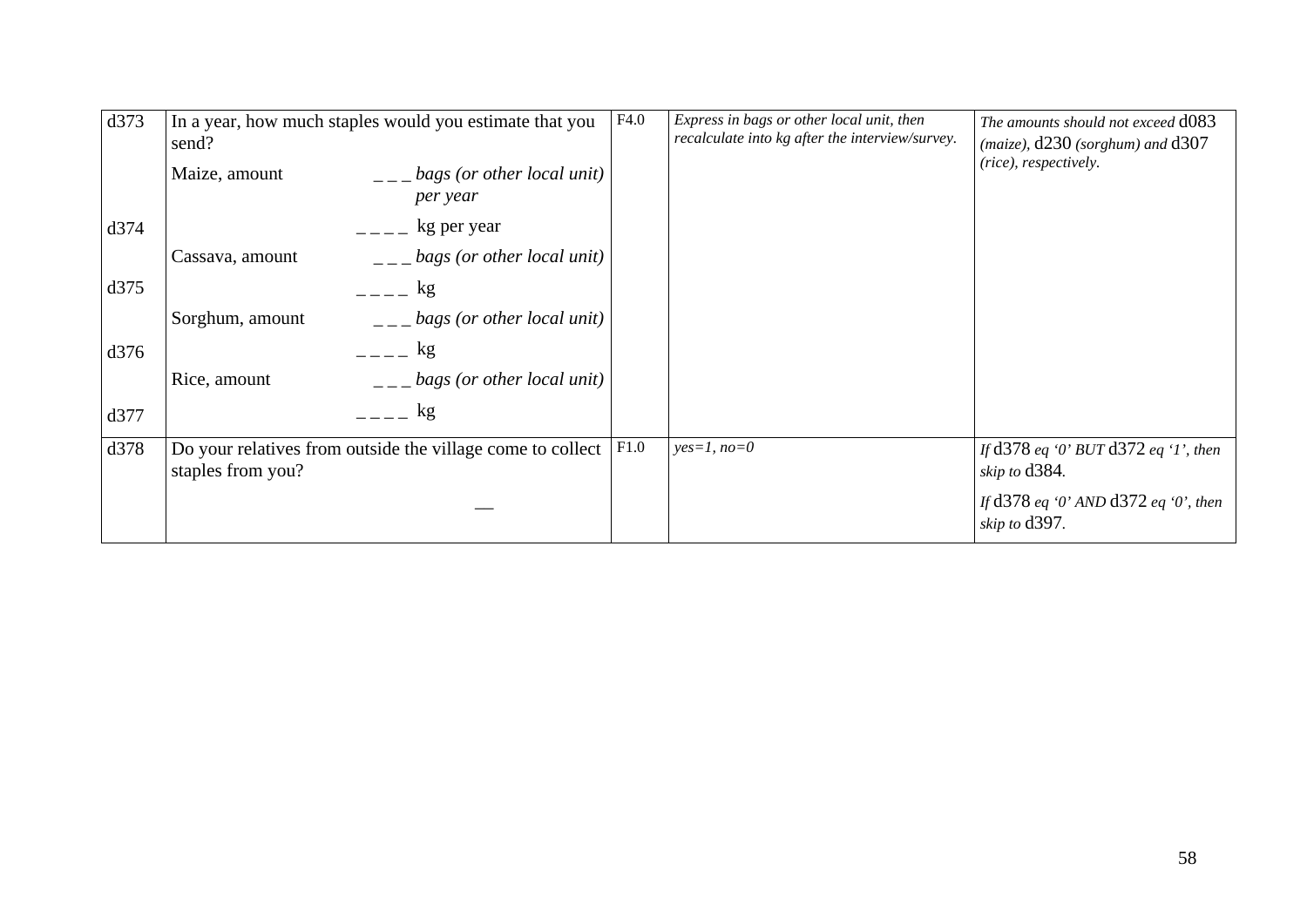| d379 | If yes, in a year, how much staples would you estimate<br>that they, in total, come to collect? |                                        | F4.0 | Express in bags or other local unit, then<br>recalculate into kg after the interview/survey. | The amounts should not exceed d083<br>$(maize), d230$ (sorghum) and $d307$ |
|------|-------------------------------------------------------------------------------------------------|----------------------------------------|------|----------------------------------------------------------------------------------------------|----------------------------------------------------------------------------|
|      | Maize, amount                                                                                   | bags (or other local unit)<br>per year |      |                                                                                              | (rice), respectively.                                                      |
| d380 |                                                                                                 | kg per year                            |      |                                                                                              |                                                                            |
|      | Cassava, amount                                                                                 | bags (or other local unit)             |      |                                                                                              |                                                                            |
| d381 |                                                                                                 | kg                                     |      |                                                                                              |                                                                            |
|      | Sorghum, amount                                                                                 | bags (or other local unit)             |      |                                                                                              |                                                                            |
| d382 |                                                                                                 | kg                                     |      |                                                                                              |                                                                            |
|      | Rice, amount                                                                                    | bags (or other local unit)             |      |                                                                                              |                                                                            |
| d383 |                                                                                                 | kg                                     |      |                                                                                              |                                                                            |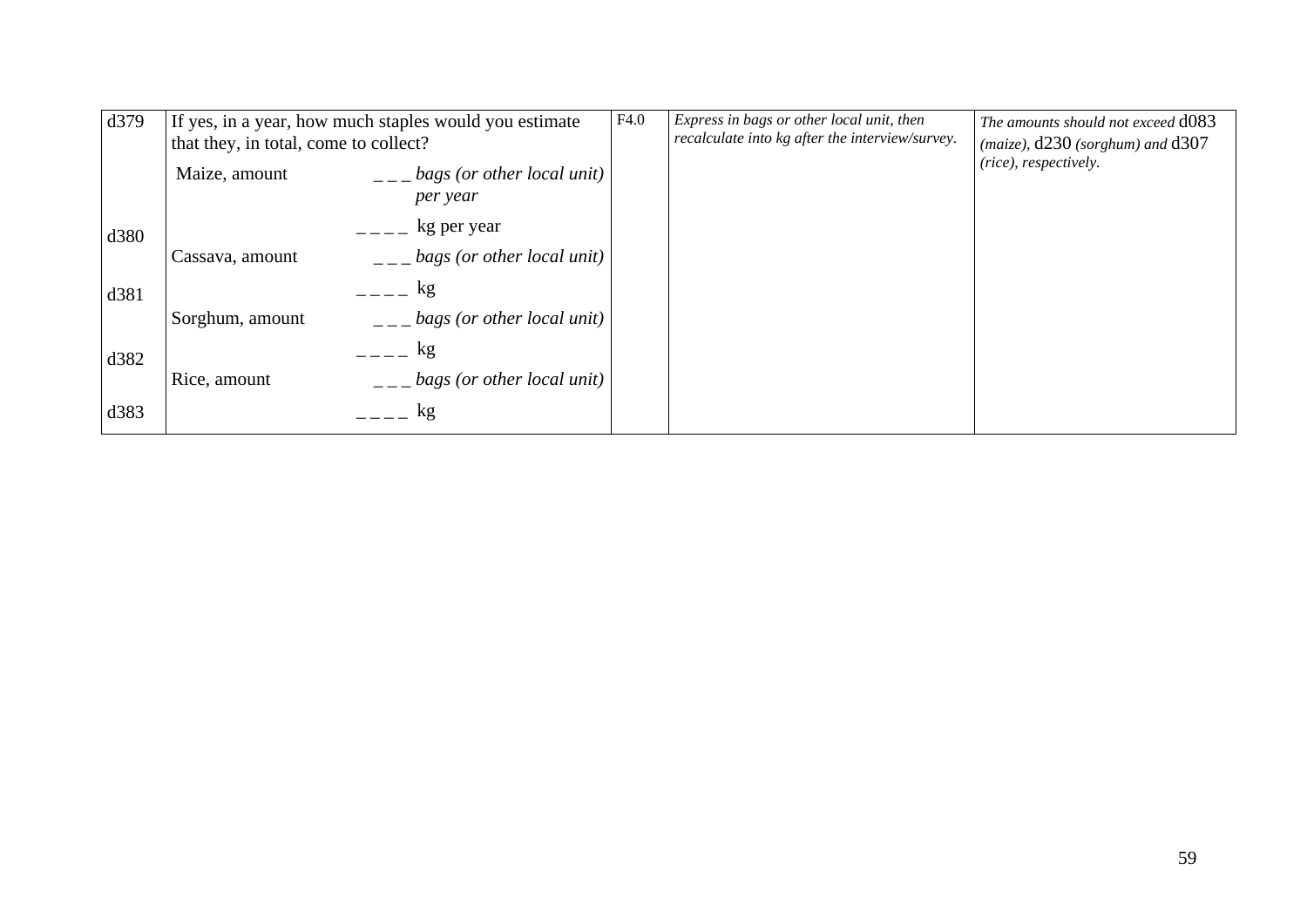| d384 | Summing up: How much staples in total would you<br>estimate that either your relatives collect or you send to<br>them in a year? |                                                                      | F4.0 | Express in bags or other local unit, then<br>recalculate into kg after the interview/survey. | The amounts should not exceed d083<br>(maize), d230 (sorghum) and d307<br>(rice), respectively.                       |
|------|----------------------------------------------------------------------------------------------------------------------------------|----------------------------------------------------------------------|------|----------------------------------------------------------------------------------------------|-----------------------------------------------------------------------------------------------------------------------|
|      | Maize, amount                                                                                                                    | $\frac{1}{1}$ = $\frac{1}{2}$ bags (or other local unit)<br>per year |      |                                                                                              | Cross-check the results with the data<br>collected above on amounts so that the<br>total amounts here correspond with |
| d385 |                                                                                                                                  | $---$ kg per year                                                    |      |                                                                                              | what they have sent to relatives $(d373)$                                                                             |
|      | Cassava, amount                                                                                                                  | $\frac{1}{1}$ = $\frac{1}{2}$ bags (or other local unit)             |      |                                                                                              | and what relatives have collected from<br>them (d379), respectively.                                                  |
| d386 |                                                                                                                                  | $=  \log$                                                            |      |                                                                                              |                                                                                                                       |
|      | Sorghum, amount                                                                                                                  | $\mu_{--}$ bags (or other local unit)                                |      |                                                                                              |                                                                                                                       |
| d387 |                                                                                                                                  | $   \mathbf{kg}$                                                     |      |                                                                                              |                                                                                                                       |
|      | Rice, amount                                                                                                                     | $\frac{1}{1}$ = $\frac{1}{2}$ bags (or other local unit)             |      |                                                                                              |                                                                                                                       |
| d388 |                                                                                                                                  | $   \mathop{\rm kg}$                                                 |      |                                                                                              |                                                                                                                       |
|      | Total, amount                                                                                                                    | $\frac{1}{1}$ = $\frac{1}{2}$ bags (or other local unit)             |      |                                                                                              |                                                                                                                       |
| d389 |                                                                                                                                  | $  -$ kg                                                             |      |                                                                                              |                                                                                                                       |
| d390 | come to collect staples from you, live?                                                                                          | Where do the relatives to whom you send staples, or who              | F1.0 | $yes=1, no=0$                                                                                |                                                                                                                       |
| d391 | neighbouring villages                                                                                                            |                                                                      |      |                                                                                              |                                                                                                                       |
| d392 | other rural areas                                                                                                                |                                                                      |      |                                                                                              |                                                                                                                       |
| d393 | towns in same district                                                                                                           |                                                                      |      |                                                                                              |                                                                                                                       |
| d394 | towns outside district                                                                                                           |                                                                      |      |                                                                                              |                                                                                                                       |
| d395 | major urban areas                                                                                                                |                                                                      |      |                                                                                              |                                                                                                                       |
| d396 | capital city                                                                                                                     |                                                                      |      |                                                                                              |                                                                                                                       |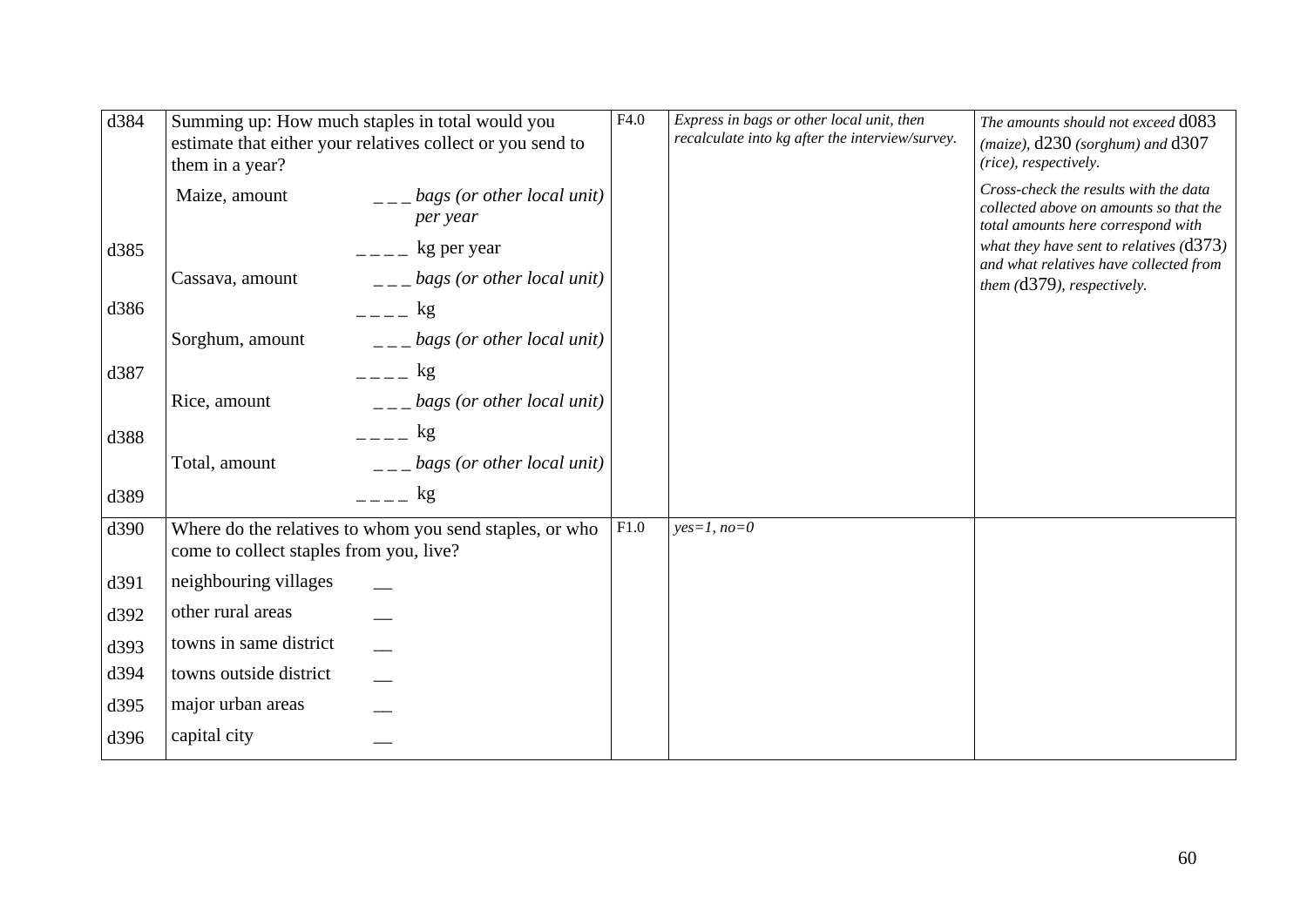| d397 | Do you send any other crops than staples or do your<br>relatives collect any other crops than staples when they<br>visit you?                                                                            | F1.0 | $yes=1, no=0$                                                                                                                                                                                                                                   |                                                                                                                                         |
|------|----------------------------------------------------------------------------------------------------------------------------------------------------------------------------------------------------------|------|-------------------------------------------------------------------------------------------------------------------------------------------------------------------------------------------------------------------------------------------------|-----------------------------------------------------------------------------------------------------------------------------------------|
|      | Other food crops and vegetables (for<br>local markets)                                                                                                                                                   |      |                                                                                                                                                                                                                                                 |                                                                                                                                         |
|      | Control variable: x005<br>For interviewer: Did this household grow any other<br>food crops and/or vegetables (for local markets) last<br>season or not, and is this a reinterviewed household or<br>not? | F1.0 | $1 = 'Grew other food crops/veys, old$<br>household',<br>$2 = 'Grew other food crops/veys, new$<br>household',<br>$3 = 'Did$ not grow other food crops/vegs, old<br>household',<br>$4 =$ 'Did not grow other food crops/vegs, new<br>household' | If $x005$ eq 1 or 2, go to $\frac{1398}{\text{other}}$<br>food crops/vegs).<br>If $x005$ eq 3 or 4, go to $x006$ /d438<br>(cash crops). |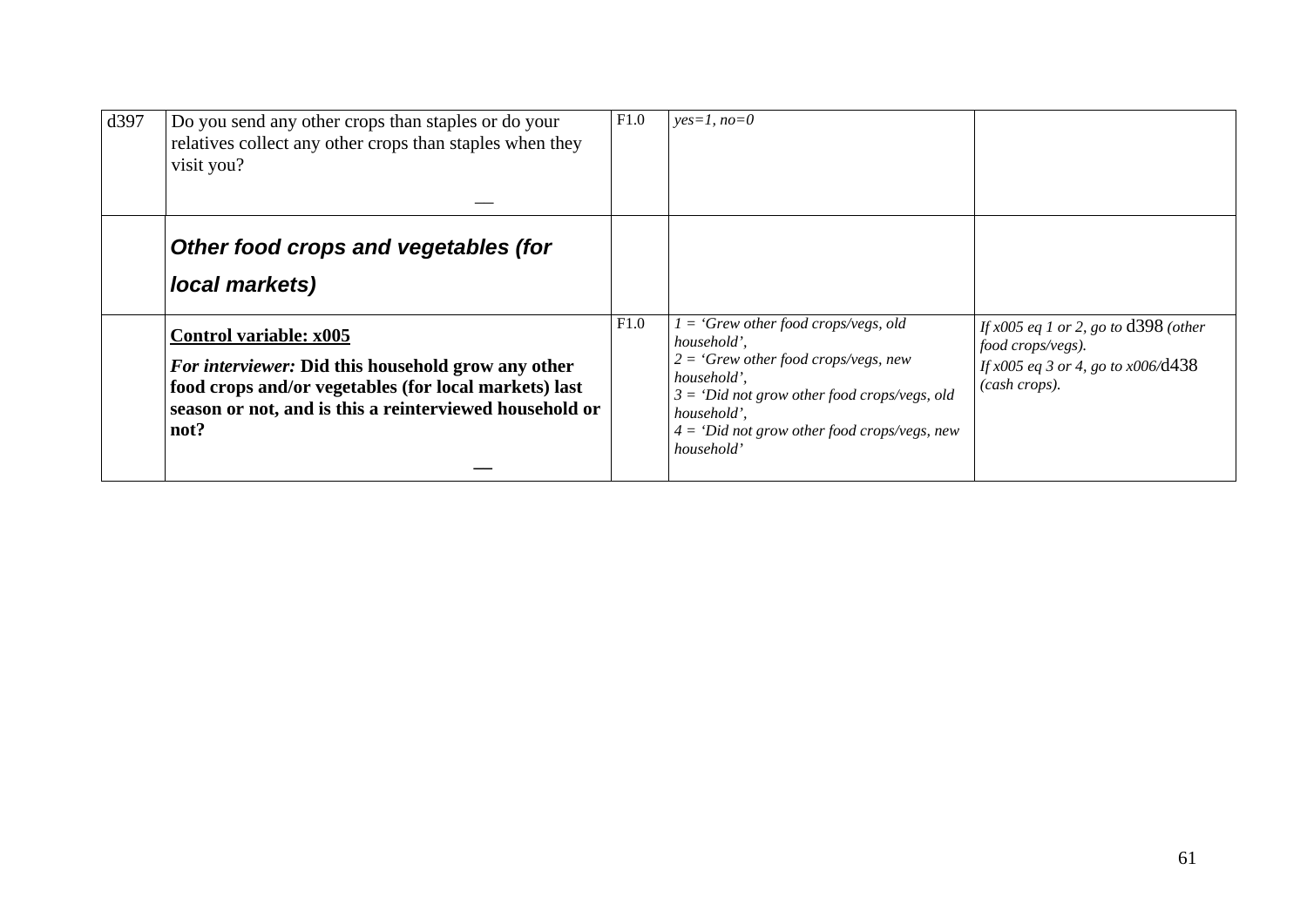| d398 | What other food crops and/or vegetables do you grow or<br>did grow in the most recent season? | F1.0 | $yes=1, no=0$ | If none of these crops are grown, skip<br>to $d438$ |
|------|-----------------------------------------------------------------------------------------------|------|---------------|-----------------------------------------------------|
| d399 | 1. Bananas $(c391)$                                                                           |      |               |                                                     |
| d400 | 2. Beans (c392)                                                                               |      |               |                                                     |
| d401 | 3. Peas (c393)                                                                                |      |               |                                                     |
| d402 | 4. Irish potatoes (c394)                                                                      |      |               |                                                     |
| d403 | 5. Sweet potatoes (c395)                                                                      |      |               |                                                     |
| d404 | 6. Millet (c396)                                                                              |      |               |                                                     |
| d405 | 7. Groundnuts (c397)                                                                          |      |               |                                                     |
| d406 | 8. Yams                                                                                       |      |               |                                                     |
| d407 | 9. Cocoyams                                                                                   |      |               |                                                     |
| d408 | 10. Vegetables for local markets (c398)                                                       |      |               |                                                     |
| d409 | 11. Fruits for local markets                                                                  |      |               |                                                     |
| d410 | 12. Other (c399)                                                                              |      |               |                                                     |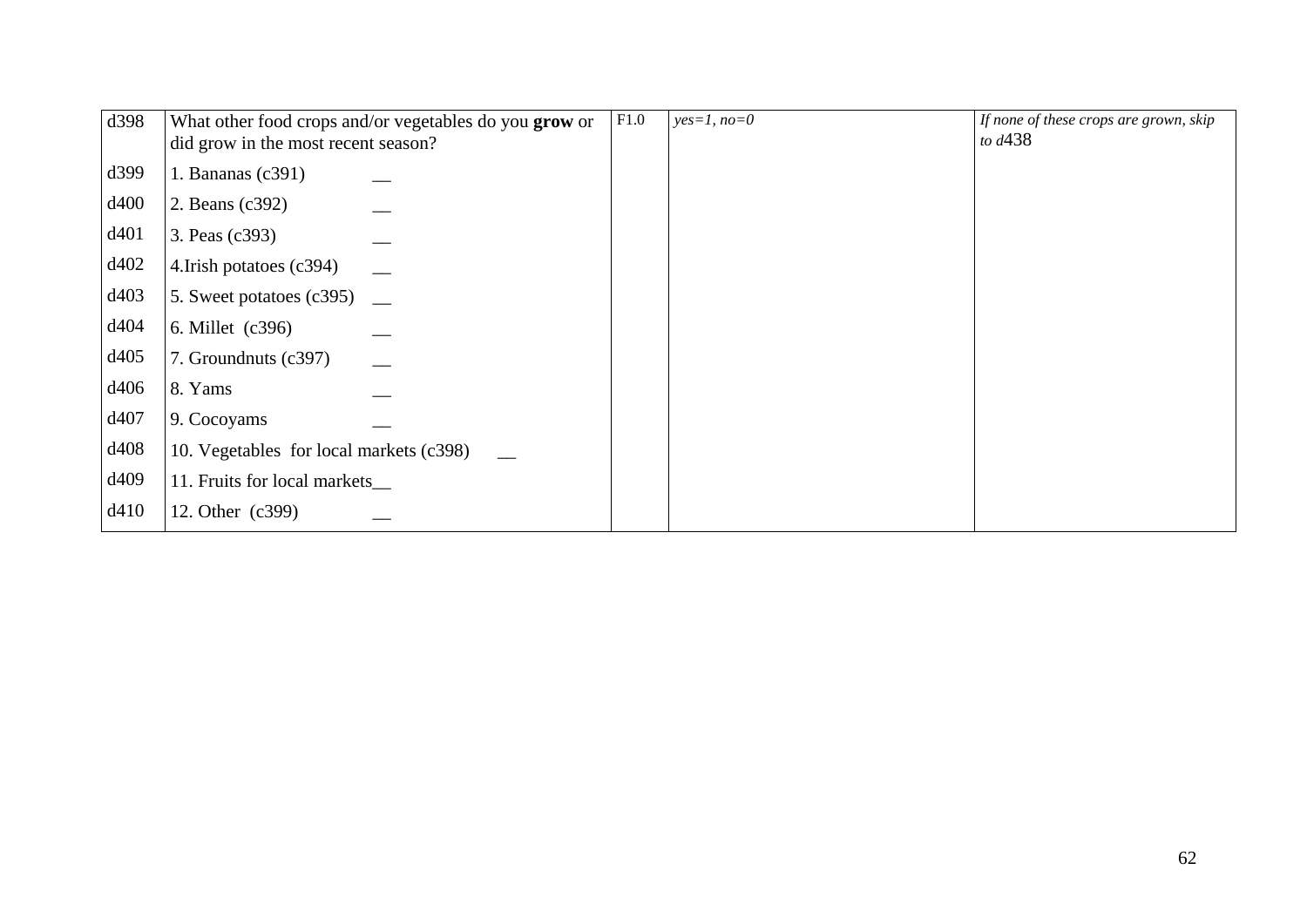|              | Which of these crops do/did you sell?                                                                             | F1.0 | $yes=1, no=0$                                                                          |  |
|--------------|-------------------------------------------------------------------------------------------------------------------|------|----------------------------------------------------------------------------------------|--|
| d411         | 1. Bananas $(c400)$                                                                                               |      |                                                                                        |  |
| d412         | 2. Beans (c401)                                                                                                   |      |                                                                                        |  |
| d413         | 3. Peas (c402)                                                                                                    |      |                                                                                        |  |
| d414         | 4. Irish potatoes (c403)                                                                                          |      |                                                                                        |  |
| d415         | 5. Sweet potatoes $(c404)$ $\_\_$                                                                                 |      |                                                                                        |  |
| d416         | 6. Millet (c405)                                                                                                  |      |                                                                                        |  |
| d417         | 7. Groundnuts (c406)                                                                                              |      |                                                                                        |  |
| d418         | 8. Yams                                                                                                           |      |                                                                                        |  |
| d419         | 9. Cocoyams                                                                                                       |      |                                                                                        |  |
| d420         | 10. Vegetables for local markets (c407) _                                                                         |      |                                                                                        |  |
| d421         | 11. Fruits for local markets_                                                                                     |      |                                                                                        |  |
| d422         | 12. Other (c408)                                                                                                  |      |                                                                                        |  |
| $\mathbf{M}$ | What was the total size of the land you devoted to the<br>crops (pure stand) mentioned in the most recent season? | F5.2 | Express in local unit and then recalculate into<br>hectares after the interview/survey |  |
|              | local unit                                                                                                        |      |                                                                                        |  |
|              | $local unit = \_$                                                                                                 |      |                                                                                        |  |
|              | Recalculation:                                                                                                    |      |                                                                                        |  |
| d423         | $---,---$ ha (c409)                                                                                               |      |                                                                                        |  |
|              | How much of this land was irrigated?                                                                              | F5.2 | Express in local unit and then recalculate into<br>hectares after the interview/survey |  |
|              | local unit                                                                                                        |      |                                                                                        |  |
|              | Recalculation:                                                                                                    |      |                                                                                        |  |
| d424         | $---,---$ ha (c410)                                                                                               |      |                                                                                        |  |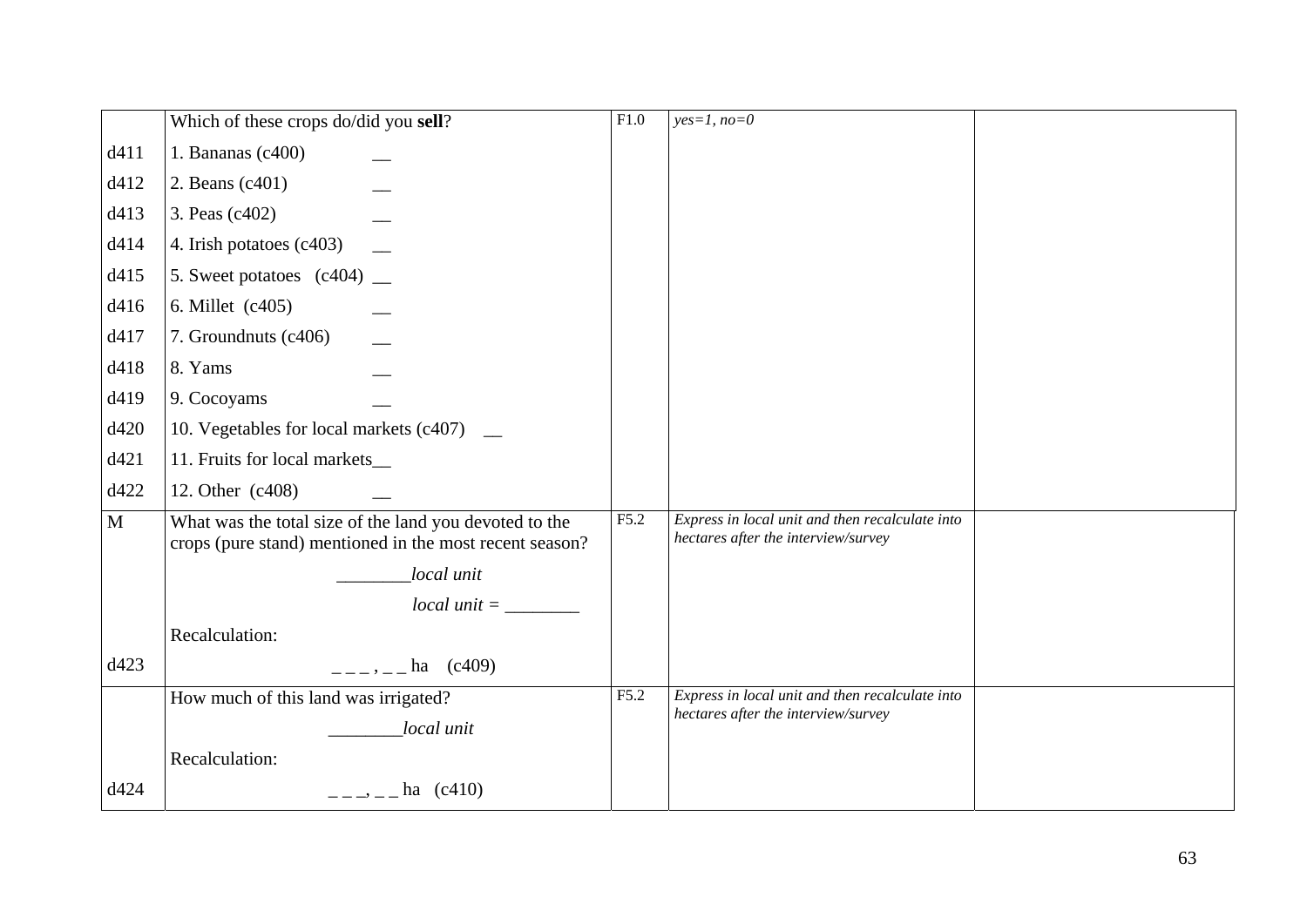| d425<br>$\mathbf{M}$ | During the most recent season, did you use chemical<br>fertiliser on any of these crops? (c411)                          | $\overline{F1.0}$ | $yes=1, no=0$                                                                                                                                     |                             |
|----------------------|--------------------------------------------------------------------------------------------------------------------------|-------------------|---------------------------------------------------------------------------------------------------------------------------------------------------|-----------------------------|
| d426                 | Was animal manure used? (c412)                                                                                           | F1.0              | $yes=1, no=0$                                                                                                                                     |                             |
| d427                 | Was green manure used? (c413)                                                                                            | F1.0              | $yes=1, no=0$                                                                                                                                     |                             |
| d428                 | Were pesticides applied? $(c414)$                                                                                        | F1.0              | $yes=1, no=0$                                                                                                                                     |                             |
| d429                 | Which one of the crops you sell is most profitable?<br>(c415)                                                            | F2.0              | Use codes given in d398<br>Bananas=1, beans=2 etc.<br>No crops are sold= $0$                                                                      | If '0', then skip to $d434$ |
| d430                 | Do you sell more or less of this crop today as compared to $ F1.0\rangle$<br>when you formed your farm/household? (c416) |                   | $0 = \text{crop not grown at that time}$<br>$l = less$ is sold now<br>$2 = no change$<br>$3=$ more is sold now                                    |                             |
| d431                 | In your view, how has the overall market access for this<br>crop changed since you formed your household? (c417)         | F1.0              | $0 = \text{crop not grown at that time}$<br>$l =$ market access is worse now<br>$2$ = market access unchanged<br>$3=$ market access is better now |                             |
| d432                 | Do you sell more or less of this crop today as compared to $ F1.0\rangle$<br>in 2002?                                    |                   | $0 =$ crop not grown in 2002<br>$l = less$ is sold now<br>$2=no$ change<br>$3=$ more is sold now                                                  |                             |
| d433                 | In your view, how has the overall market access for this<br>crop changed since 2002?                                     | F1.0              | $0 =$ crop not grown in 2002<br>$l =$ market access is worse now<br>$2$ = market access unchanged<br>$3=$ market access is better now             |                             |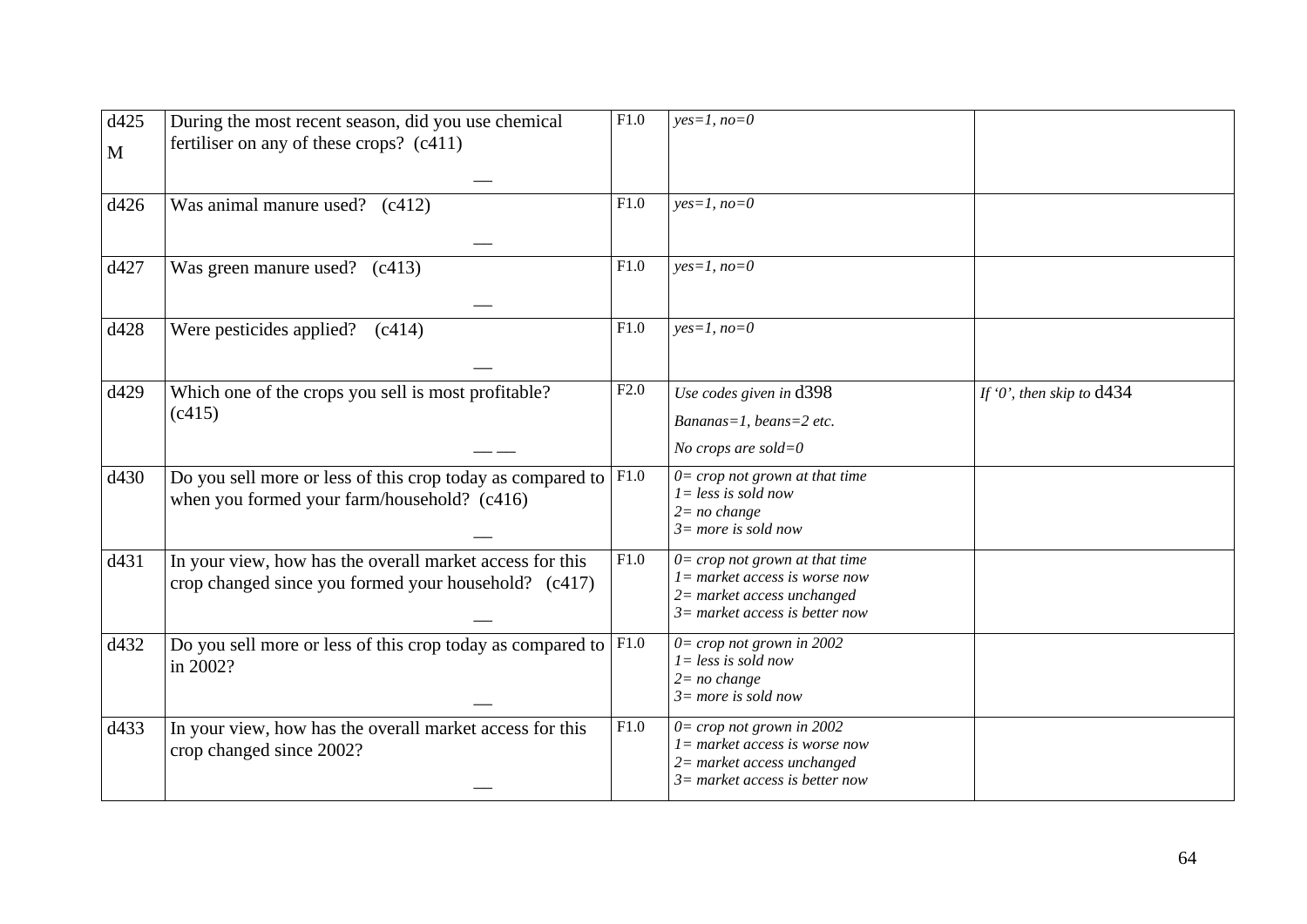| d434<br>M | How much of the work involved in the production of this<br>crop does the farm manager alone carry out?                                                                                                  | F3.0 |                                                                                                                                                                                       | If 100%, then skip to $d437$                                                                                                                                                                                         |
|-----------|---------------------------------------------------------------------------------------------------------------------------------------------------------------------------------------------------------|------|---------------------------------------------------------------------------------------------------------------------------------------------------------------------------------------|----------------------------------------------------------------------------------------------------------------------------------------------------------------------------------------------------------------------|
|           |                                                                                                                                                                                                         |      |                                                                                                                                                                                       |                                                                                                                                                                                                                      |
| M         | Who else is involved in the production of this crop? Rank<br>the two most important persons:                                                                                                            | F1.0 | $0 = Nobody$ else<br>$I = Spouse of farm manager$                                                                                                                                     |                                                                                                                                                                                                                      |
| d435      | Person no. 1 involved:                                                                                                                                                                                  |      | $2=$ Other male member of the household<br>$3=$ Other female member of the household                                                                                                  |                                                                                                                                                                                                                      |
| d436      | Person no. 2 involved:                                                                                                                                                                                  |      |                                                                                                                                                                                       |                                                                                                                                                                                                                      |
| d437      | Do you grow any of the crops mentioned (d398) on the<br>basis of a pre-arranged contract with a private trader?<br>(c418)                                                                               | F1.0 | $yes=1, no=0$                                                                                                                                                                         |                                                                                                                                                                                                                      |
|           | Non-food cash crops (wholly or partly for                                                                                                                                                               |      |                                                                                                                                                                                       |                                                                                                                                                                                                                      |
|           | export)                                                                                                                                                                                                 |      |                                                                                                                                                                                       |                                                                                                                                                                                                                      |
|           | <b>Control variable: x006</b><br>For interviewer: Did this household grow any non-food<br>cash crops (wholly or partly for export) last season or<br>not, and is this a reinterviewed household or not? | F1.0 | $=$ 'Grew cash crops, old household',<br>$2 = 'Grew$ cash crops, new household',<br>$3 = 'Did not grow cash crops, old household',$<br>$4 = 'Did not grow cash crops, new household'$ | If $x006$ eq 1, go to $d438$ (cash crops).<br>Answer d438-d465, d467-d468.<br>If $x006$ eq 2, go to $d438$ (cash crops).<br>Answer all questions.<br>If $x006$ eq 3 or 4, go to $d469$<br>(agricultural techniques). |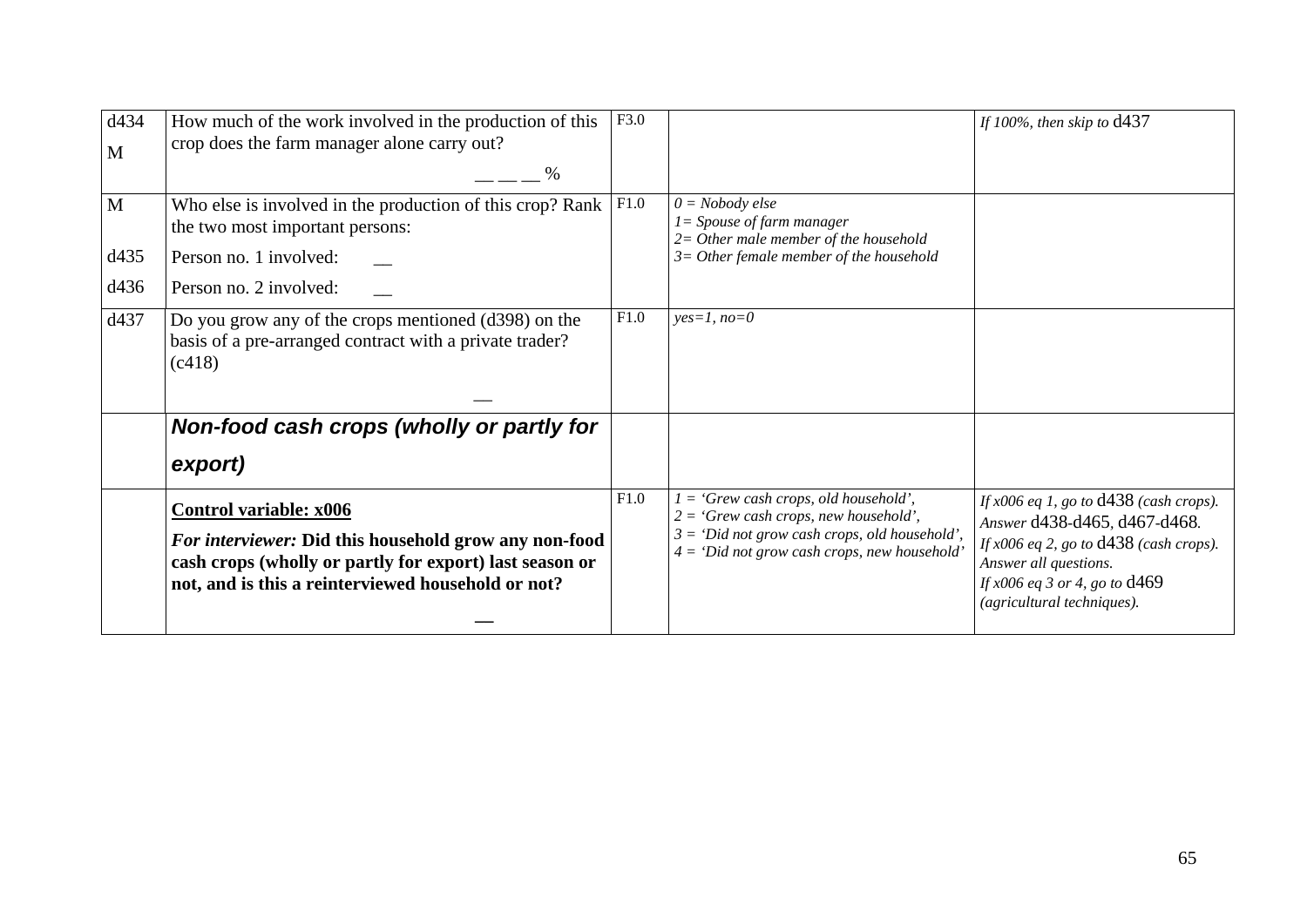|              | Which non-food cash crops do you currently grow or did<br>you grow during the most recent season? | F1.0 | $yes=1, no=0$                                                                          | If none of these crops are grown, skip<br>to d <sub>469</sub> |
|--------------|---------------------------------------------------------------------------------------------------|------|----------------------------------------------------------------------------------------|---------------------------------------------------------------|
| d438         | 1. Cotton $(c420)$                                                                                |      |                                                                                        |                                                               |
| d439         | 2. Sugar cane $(c421)$                                                                            |      |                                                                                        |                                                               |
| d440         | 3. Cashew nuts (c422)                                                                             |      |                                                                                        |                                                               |
| d441         | $4$ .Cocoa (c423)                                                                                 |      |                                                                                        |                                                               |
| d442         | 5. Tobacco $(c424)$                                                                               |      |                                                                                        |                                                               |
| d443         | 6.Coffee $(c425)$                                                                                 |      |                                                                                        |                                                               |
| d444         | 7. Tea (c426)                                                                                     |      |                                                                                        |                                                               |
| d445         | 8. Sisal (c427)                                                                                   |      |                                                                                        |                                                               |
| d446         | 9. Pyrethrum (c428)                                                                               |      |                                                                                        |                                                               |
| d447         | 10. Fruits and vegetables, mainly for export _                                                    |      |                                                                                        |                                                               |
| d448         | 11. Flowers                                                                                       |      |                                                                                        |                                                               |
| d449         | 12. Spices, like ginger and vanilla                                                               |      |                                                                                        |                                                               |
| d450         | 13. Other (c429)                                                                                  |      |                                                                                        |                                                               |
| $\mathbf{M}$ | What is the total size of your farm devoted to the cash<br>crops mentioned?                       | F5.2 | Express in local unit and then recalculate into<br>hectares after the interview/survey |                                                               |
|              | local unit                                                                                        |      |                                                                                        |                                                               |
|              | $local unit =$                                                                                    |      |                                                                                        |                                                               |
|              | Recalculation:                                                                                    |      |                                                                                        |                                                               |
| d451         | $---,---$ ha (c430)                                                                               |      |                                                                                        |                                                               |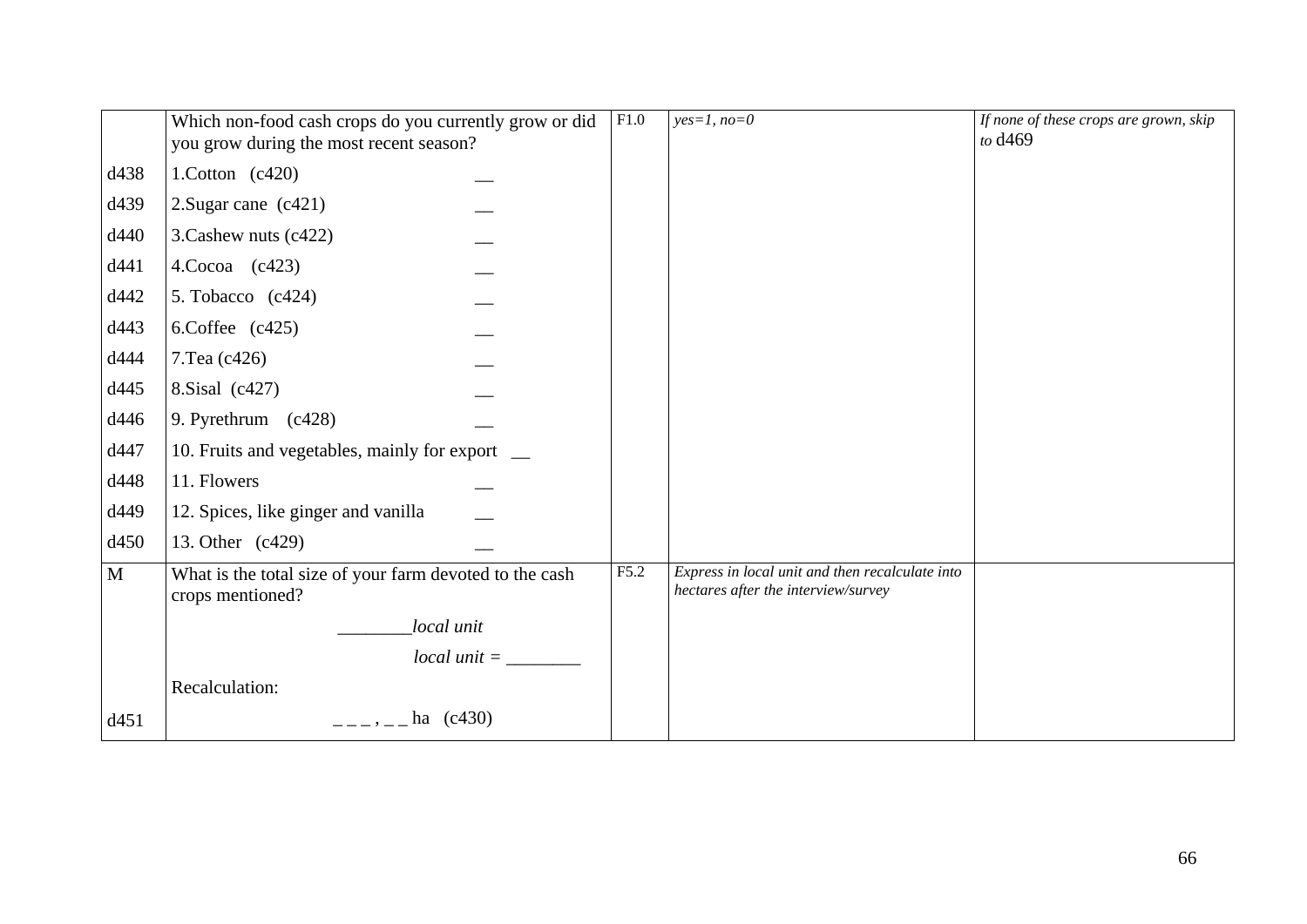| d452                 | How much of this land was irrigated?<br>local unit<br>Recalculation:<br>$\frac{1}{2}$ , $\frac{1}{2}$ , $\frac{1}{2}$ , $\frac{1}{2}$ (c431)              | F5.2 | Express in local unit and then recalculate into<br>hectares after the interview/survey                                                                                    |                             |
|----------------------|-----------------------------------------------------------------------------------------------------------------------------------------------------------|------|---------------------------------------------------------------------------------------------------------------------------------------------------------------------------|-----------------------------|
| d453<br>$\mathbf{M}$ | During the most recent season, did you use chemical<br>fertiliser on any of these crops? (c432)                                                           | F1.0 | $yes=1, no=0$                                                                                                                                                             |                             |
| d454                 | Was animal manure used?<br>(c433)                                                                                                                         | F1.0 | $yes=1, no=0$                                                                                                                                                             |                             |
| d455                 | Was green manure used? (c434)                                                                                                                             | F1.0 | $yes=1, no=0$                                                                                                                                                             |                             |
| d456                 | Were pesticides applied? $(c435)$                                                                                                                         | F1.0 | $yes=1, no=0$                                                                                                                                                             |                             |
| d457                 | Which one of the crops you sell is most profitable? (c436)                                                                                                | F2.0 | Use codes given in $d438-d450$ : Cotton=1,<br>sugar cane= $2$ etc.<br>No crops are sold= $0$                                                                              | If '0', then skip to $d462$ |
| d458                 | Is the price you receive for your most profitable non-food<br>cash crop better or worse today as compared to when the<br>household was formed? (cf. c437) | F1.0 | $0 =$ crop not grown at that time<br>$l = worse price today (price has decreased)$<br>$2 = no$ significant price change<br>$3$ = better price today (price has increased) |                             |
| d459                 | In your view, how has the overall market access for your<br>most profitable non-food cash crop changed since you<br>formed your household?                | F1.0 | $0=$ crop not grown at that time<br>$l =$ market access is worse now<br>$2$ = market access unchanged<br>$3=$ market access is better now                                 |                             |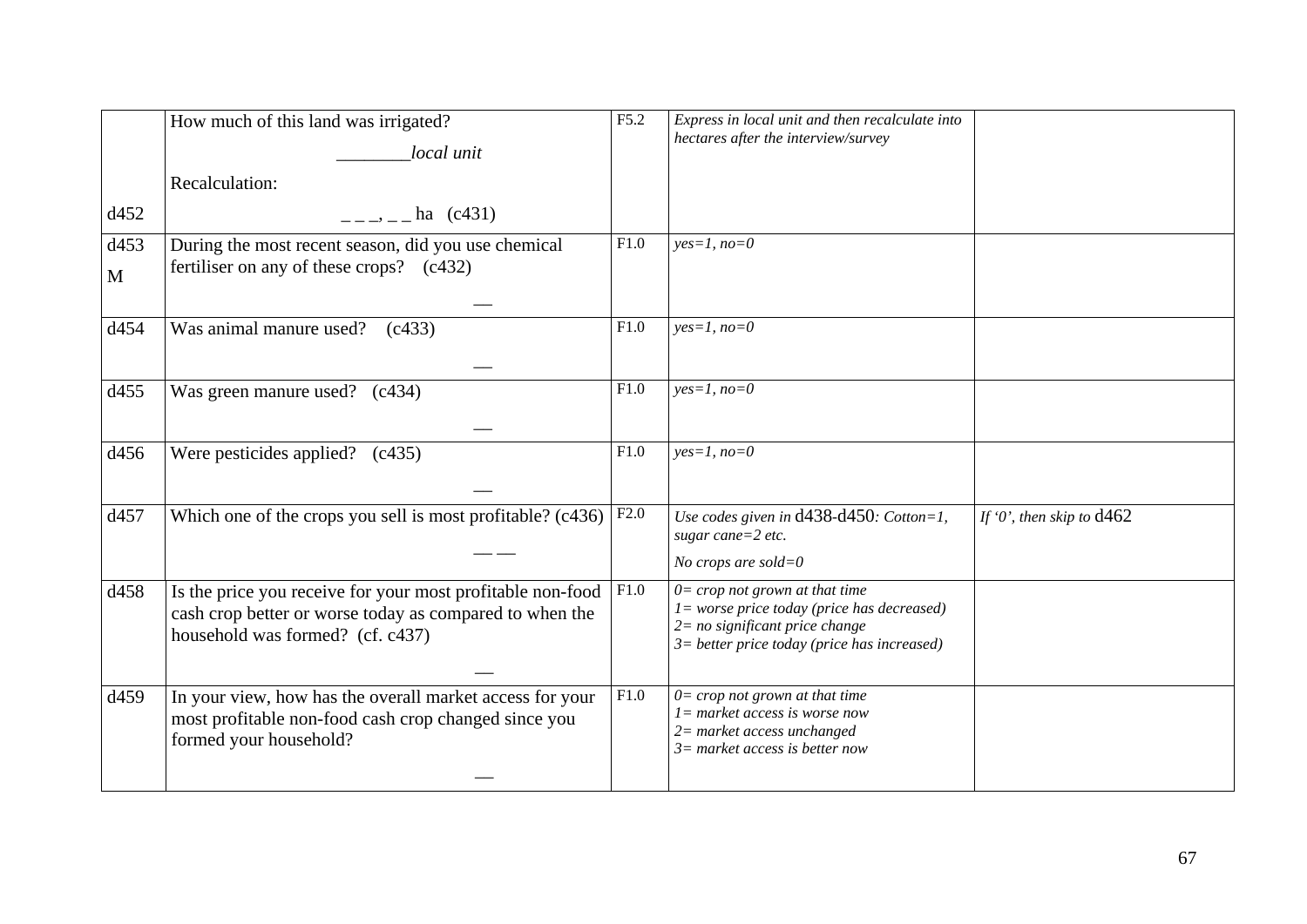| d460<br>d461                 | Is the price you receive for your most profitable non-food<br>cash crop better or worse today as compared to in 2002?<br>In your view, how has the overall market access for your<br>most profitable non-food cash crop changed since 2002? | F1.0<br>F1.0 | $0 =$ crop not grown in 2002<br>$l = worse price today (price has decreased)$<br>$2=$ no significant price change<br>$3$ = better price today (price has increased)<br>$0 =$ crop not grown in 2002<br>$l =$ market access is worse now<br>$2$ = market access unchanged<br>$3=$ market access is better now |                                                                                                             |
|------------------------------|---------------------------------------------------------------------------------------------------------------------------------------------------------------------------------------------------------------------------------------------|--------------|--------------------------------------------------------------------------------------------------------------------------------------------------------------------------------------------------------------------------------------------------------------------------------------------------------------|-------------------------------------------------------------------------------------------------------------|
| d462<br>$\mathbf{M}$         | How much of the work involved in the production of this<br>cash crop does the farm manager alone carry out?                                                                                                                                 | F3.0         |                                                                                                                                                                                                                                                                                                              | If 100%, then skip to $d465$<br>If no cash crop is sold: consider the<br>cash crop which you mainly produce |
| $\mathbf{M}$<br>d463<br>d464 | Who else is involved in the production of this cash crop?<br>Rank the two most important persons:<br>Person no. 1 involved:<br>Person no. 2 involved:                                                                                       | F1.0         | $0 = Nobody$ else<br>$l = Spouse of farm manager$<br>$2=$ Other male member of the household<br>$3=$ Other female member of the household                                                                                                                                                                    |                                                                                                             |
| d465                         | In case either only men or only women are responsible<br>for the production of this cash crop, is the other sex (men<br>or women) responsible for the production of any other<br>cash crops?                                                | F1.0         | $yes=1, no=0$                                                                                                                                                                                                                                                                                                |                                                                                                             |
| d466                         | Only for newly sampled households to answer:<br>Since you formed your farm/household, has there been<br>any change in the overall amount of land devoted to non-<br>food cash crops?<br>(c440)                                              | F1.0         | $l = less$ land under cash crops now<br>$2 = no change$<br>$3=$ more land under cash crops now                                                                                                                                                                                                               |                                                                                                             |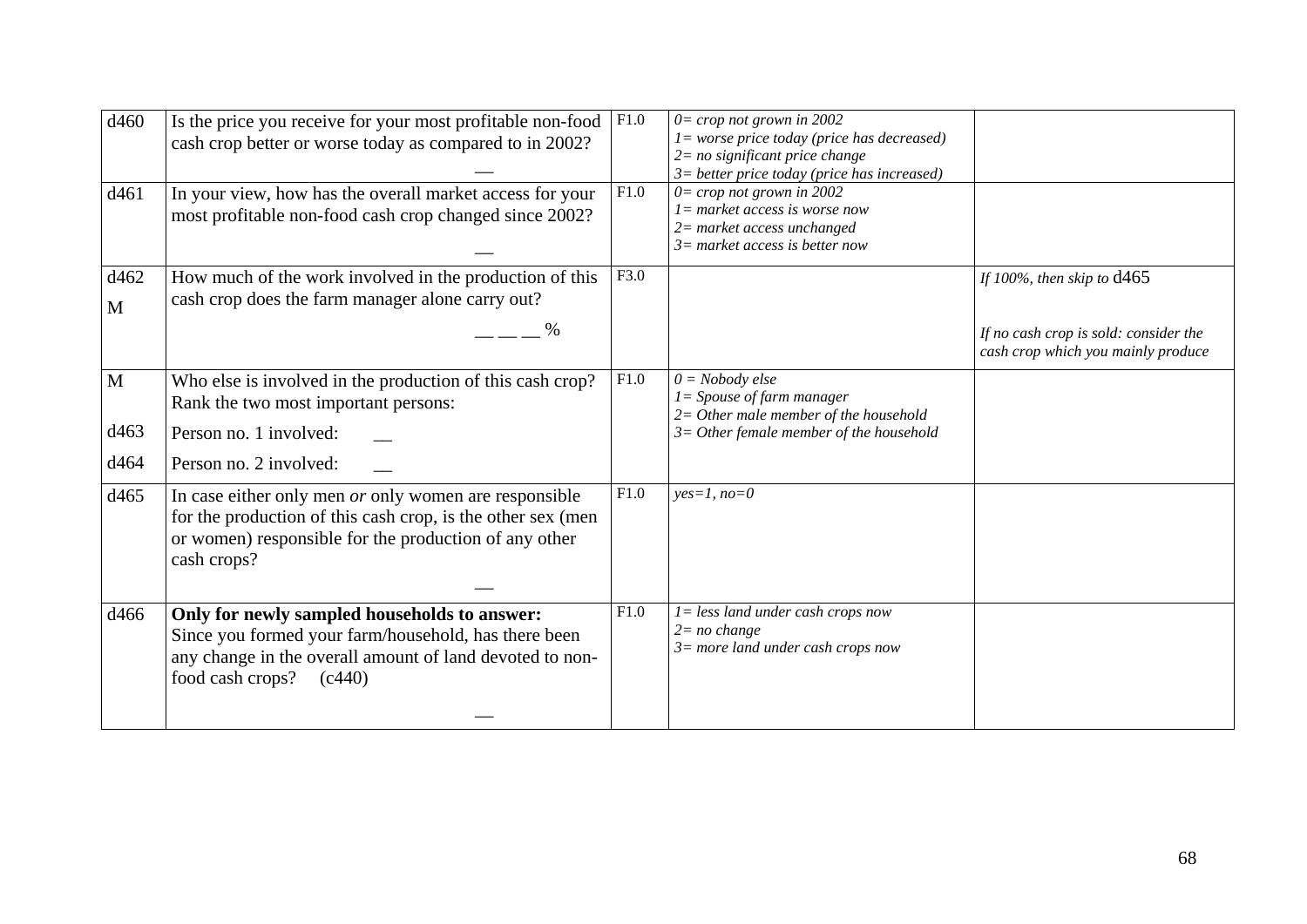| d467 | Has there been any change in the overall amount of land<br>devoted to non-food cash crops since 2002?                   | F1.0 | $l =$ less land under cash crops now<br>$2=no$ change<br>$3 = more$ land under cash crops now |
|------|-------------------------------------------------------------------------------------------------------------------------|------|-----------------------------------------------------------------------------------------------|
| d468 | Do you grow any of the mentioned cash crops on the<br>basis of a pre-arranged contract with a private trader?<br>(c438) | F1.0 | $yes=1, no=0$                                                                                 |
|      | 4 Agricultural Techniques                                                                                               |      |                                                                                               |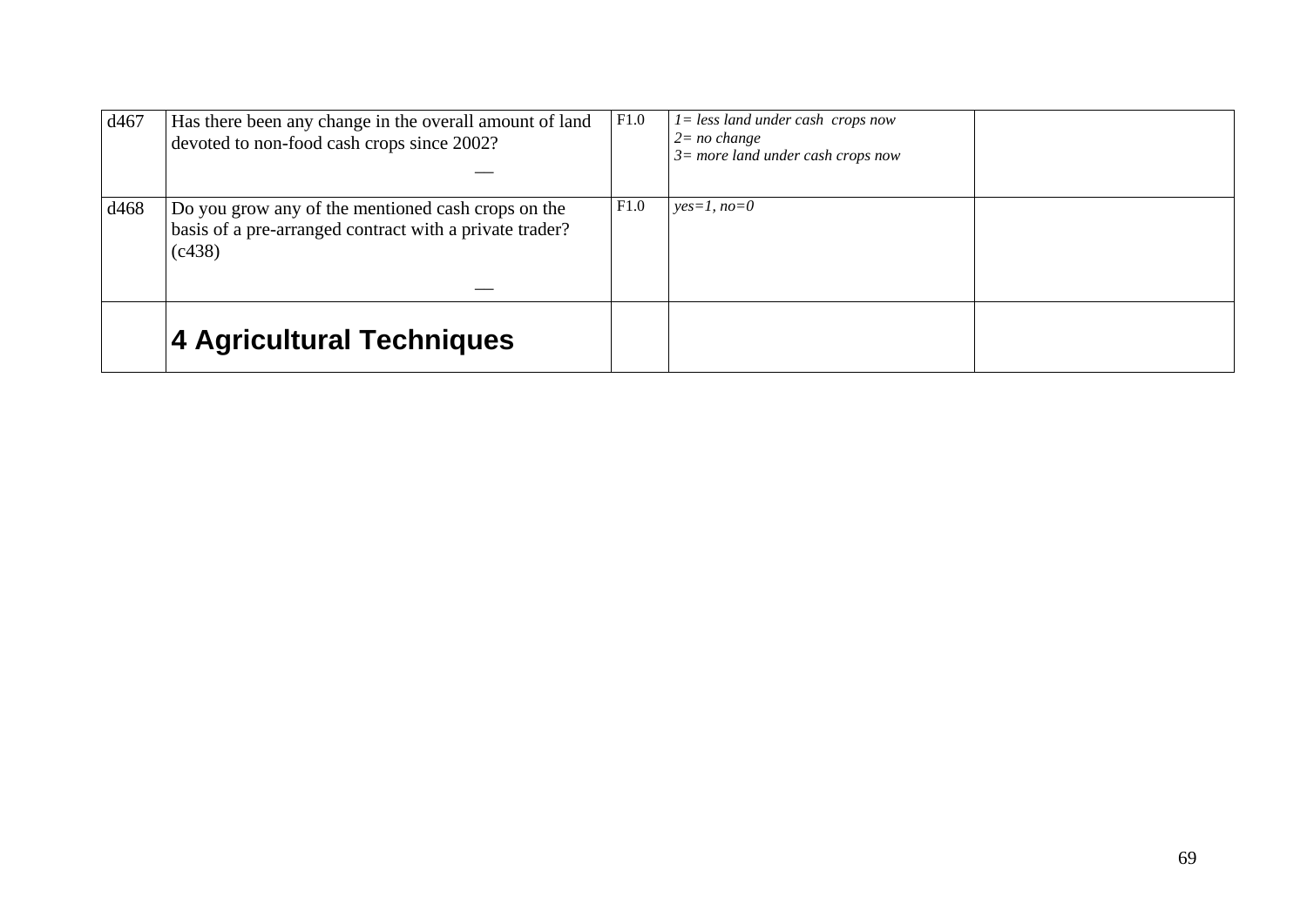| $\overline{\mathbf{M}}$ | Which of the following agricultural techniques do you<br>have enough knowledge about to be able to practice?<br>(Whether you do practice them or not is not relevant in<br>this question, we will return to that below) | F1.0 | $l = \sqrt{yes, 0} = no$ |  |
|-------------------------|-------------------------------------------------------------------------------------------------------------------------------------------------------------------------------------------------------------------------|------|--------------------------|--|
| d469                    | Crop rotation                                                                                                                                                                                                           |      |                          |  |
| d470                    | Intercropping                                                                                                                                                                                                           |      |                          |  |
| d471                    | Intercropping with nitrogen fixing crops (beans etc.) __                                                                                                                                                                |      |                          |  |
| d472                    | Fallowing                                                                                                                                                                                                               |      |                          |  |
| d473                    | Improved fallowing                                                                                                                                                                                                      |      |                          |  |
| d474                    | Animal manure                                                                                                                                                                                                           |      |                          |  |
| d475                    | Zero or minimum tillage                                                                                                                                                                                                 |      |                          |  |
| d476                    | Breaking the hard pan                                                                                                                                                                                                   |      |                          |  |
| d477                    | Green manure/compost/residue incorporation                                                                                                                                                                              |      |                          |  |
| d478                    | Chemical fertilizer                                                                                                                                                                                                     |      |                          |  |
| d479                    | Soil and water conservation (level bunds, grass strips,<br>terracing etc.)                                                                                                                                              |      |                          |  |
| d480                    | Improved planting practices                                                                                                                                                                                             |      |                          |  |
| d481                    | Integrated (Soil) Nutrient Management (INM) _                                                                                                                                                                           |      |                          |  |
| d482                    | <b>Integrated Pest Management (IPM)</b>                                                                                                                                                                                 |      |                          |  |
| d483                    | Agroforestry                                                                                                                                                                                                            |      |                          |  |
| d484                    | Pesticides/herbicides                                                                                                                                                                                                   |      |                          |  |
| d485                    | Rain water harvesting                                                                                                                                                                                                   |      |                          |  |
| d486                    | Irrigation                                                                                                                                                                                                              |      |                          |  |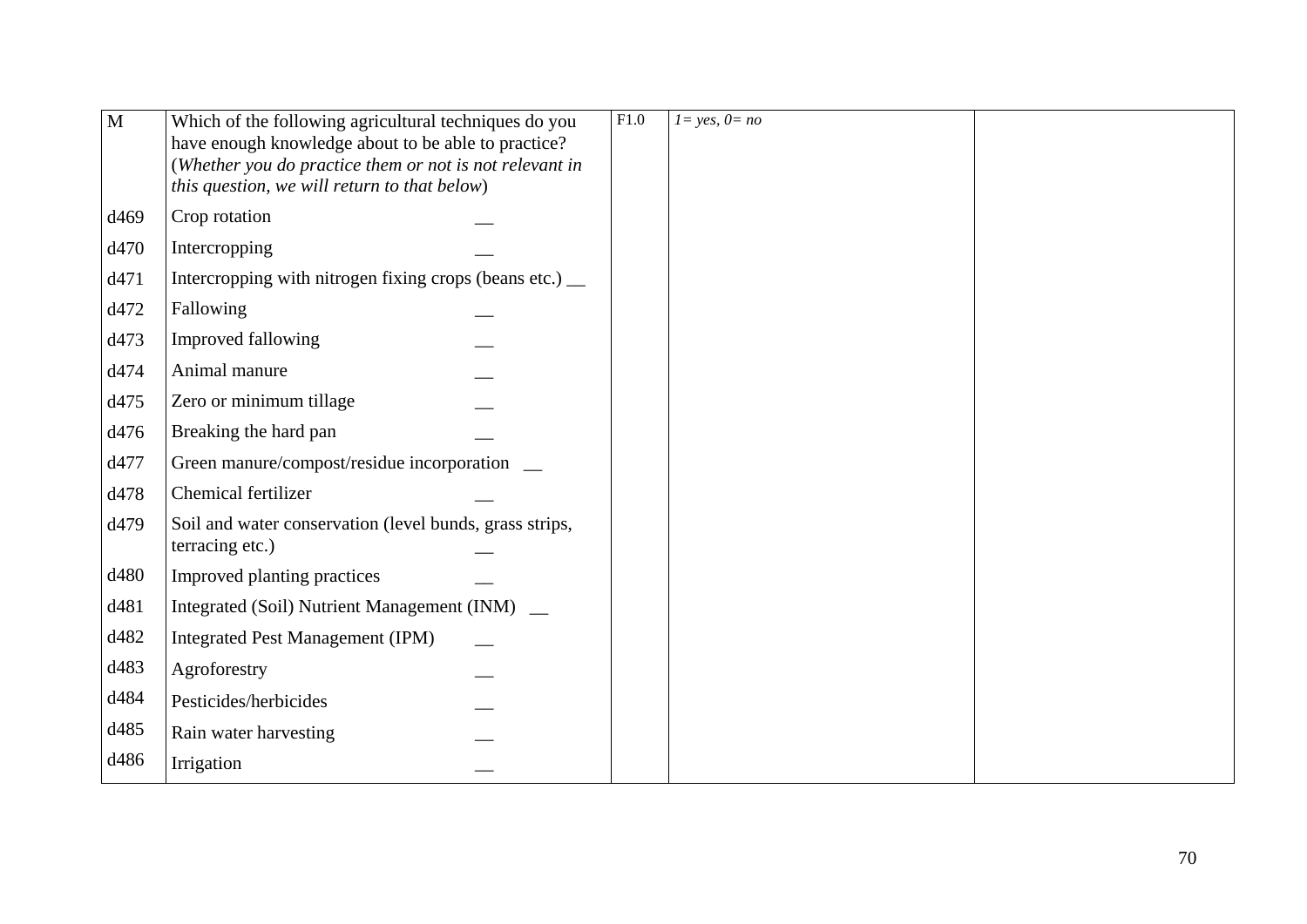| M    | Which of the following agricultural techniques do you<br>practice?         | F1.0 | $l = yes, 0 = no$ |  |
|------|----------------------------------------------------------------------------|------|-------------------|--|
| d487 | Crop rotation                                                              |      |                   |  |
| d488 | Intercropping                                                              |      |                   |  |
| d489 | Intercropping with nitrogen fixing crops (beans etc.) __                   |      |                   |  |
| d490 | Fallowing                                                                  |      |                   |  |
| d491 | Improved fallowing                                                         |      |                   |  |
| d492 | Animal manure                                                              |      |                   |  |
| d493 | Zero or minimum tillage                                                    |      |                   |  |
| d494 | Breaking the hard pan                                                      |      |                   |  |
| d495 | Green manure/compost/residue incorporation                                 |      |                   |  |
| d496 | Chemical fertilizer                                                        |      |                   |  |
| d497 | Soil and water conservation (level bunds, grass strips,<br>terracing etc.) |      |                   |  |
| d498 | Improved planting practices                                                |      |                   |  |
| d499 | Integrated (Soil) Nutrient Management (INM) _                              |      |                   |  |
| d500 | <b>Integrated Pest Management (IPM)</b>                                    |      |                   |  |
| d501 | Agroforestry                                                               |      |                   |  |
| d502 | Pesticides/herbicides                                                      |      |                   |  |
| d503 | Rain water harvesting                                                      |      |                   |  |
| d504 | Irrigation                                                                 |      |                   |  |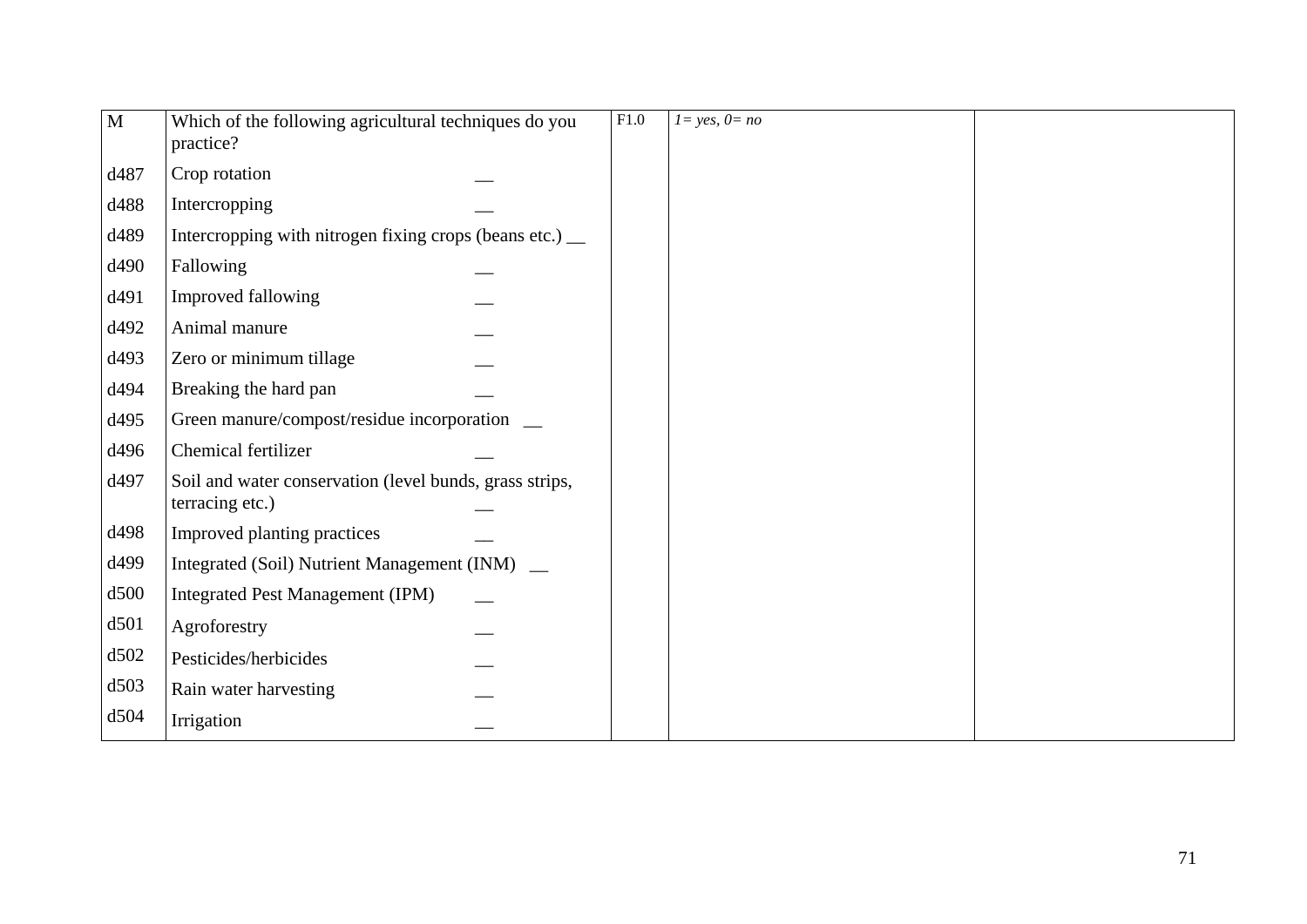| M    |                                            | Consider the techniques that you have enough knowledge        | F1.0 | $0=I$ am already practicing this technique or I                                                    |  |
|------|--------------------------------------------|---------------------------------------------------------------|------|----------------------------------------------------------------------------------------------------|--|
|      |                                            | about to be able to practice, but that you are not practicing |      | am not familiar with the technique                                                                 |  |
|      |                                            | today: which are the two main reasons for not practicing      |      | $l =$ they are too labour consuming                                                                |  |
|      | them?                                      |                                                               |      | $2$ = they involve other extra costs which I                                                       |  |
| d505 | Crop rotation                              | Major reason $1:$ $\_\_$                                      |      | cannot afford, e.g. inputs, animals, tools,<br>logistics                                           |  |
| d506 |                                            |                                                               |      | $3=I$ do not find it as a relevant technique for                                                   |  |
| d507 | Intercropping                              | Major reason 1: __                                            |      | me, e.g. they do not seem to make a difference/<br>they do not seem to have any effects on yields, |  |
| d508 |                                            |                                                               |      | etc.                                                                                               |  |
|      |                                            | Intercropping with nitrogen fixing crops (beans etc.)         |      | 4=they demand community efforts, which do<br>not exist at this point                               |  |
| d509 |                                            | Major reason $1:$ $\_\_$                                      |      | $5 = I$ used to practice the technique but have                                                    |  |
| d510 |                                            | Major reason $2:$ $\_\_$                                      |      | abandoned it for economic or labour reasons                                                        |  |
| d511 | Fallowing                                  | Major reason $1:$ $\_\_$                                      |      | $6 = I$ used to practice the technique but have<br>abandoned it since it didn't have any positive  |  |
| d512 |                                            |                                                               |      | effect on my crops                                                                                 |  |
| d513 | Improved fallowing                         | Major reason 1: __                                            |      |                                                                                                    |  |
| d514 |                                            |                                                               |      |                                                                                                    |  |
| d515 | Animal manure                              | Major reason $1:$ $\_\_$                                      |      |                                                                                                    |  |
| d516 |                                            |                                                               |      |                                                                                                    |  |
| d517 | Zero or minimum tillage                    | Major reason 1:                                               |      |                                                                                                    |  |
| d518 |                                            | Major reason $2:$ $\_\_$                                      |      |                                                                                                    |  |
| d519 | Breaking the hard pan                      | Major reason $1:$ $\_\_$                                      |      |                                                                                                    |  |
| d520 |                                            | Major reason 2: __                                            |      |                                                                                                    |  |
|      | Green manure/compost/residue incorporation |                                                               |      |                                                                                                    |  |
| d521 |                                            | Major reason 1: __                                            |      |                                                                                                    |  |
| d522 |                                            | Major reason $2:$ $\_\_$                                      |      |                                                                                                    |  |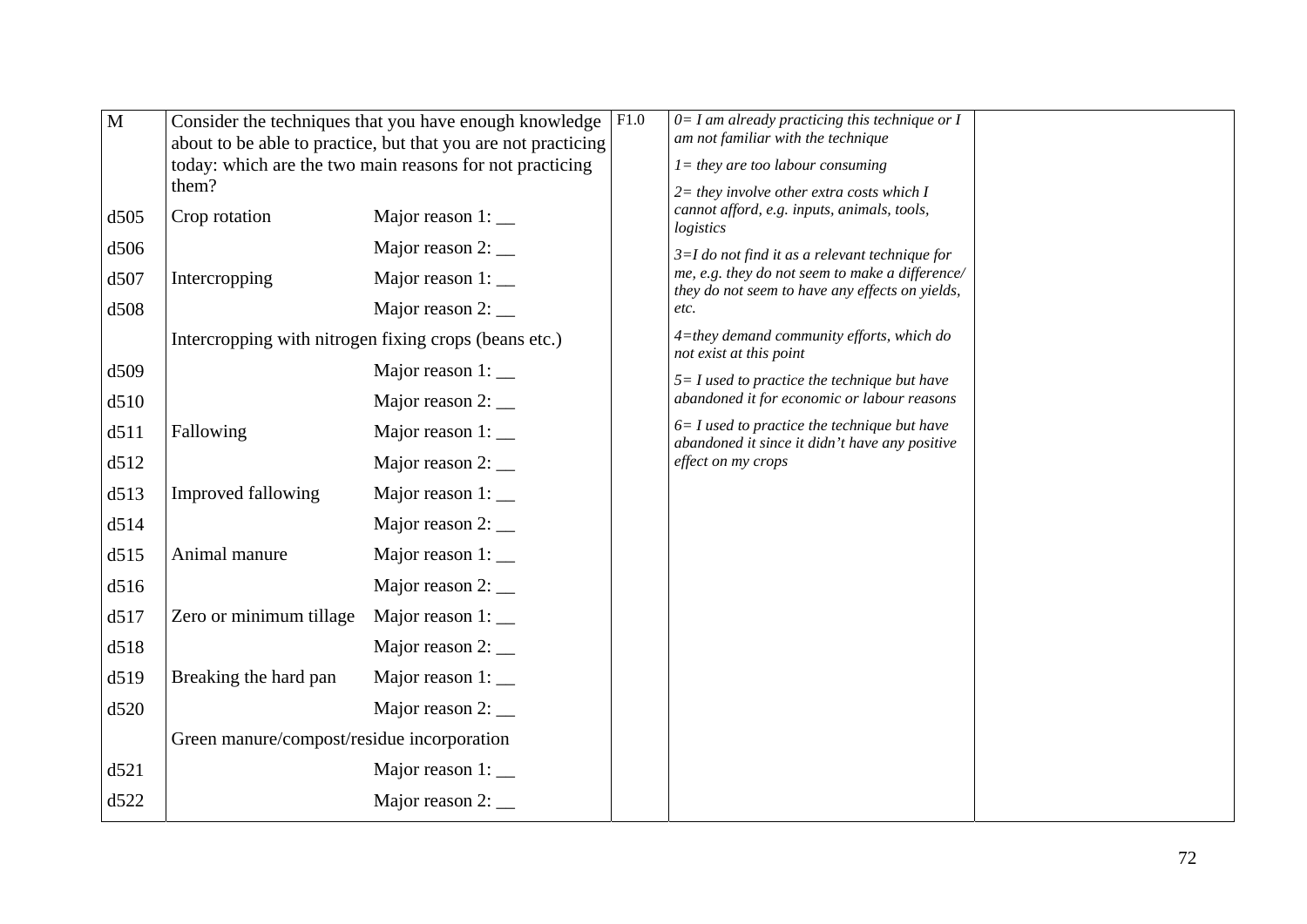| d523 | Chemical fertilizer                         | Major reason $1:$ $\_\_$                                                            |  |  |
|------|---------------------------------------------|-------------------------------------------------------------------------------------|--|--|
| d524 |                                             | Major reason $2:$ $\_\_$                                                            |  |  |
| d525 | terracing etc.)                             | Soil and water conservation (level bunds, grass strips,<br>Major reason $1:$ $\_\_$ |  |  |
| d526 |                                             | Major reason 2: __                                                                  |  |  |
|      | Improved planting practices                 |                                                                                     |  |  |
| d527 |                                             | Major reason $1:$ $\_\_$                                                            |  |  |
| d528 |                                             | Major reason $2:$ $\_\_$                                                            |  |  |
|      | Integrated (Soil) Nutrient Management (INM) |                                                                                     |  |  |
| d529 |                                             | Major reason $1:$ $\_\_$                                                            |  |  |
| d530 |                                             | Major reason $2:$ $\_\_$                                                            |  |  |
|      | <b>Integrated Pest Management (IPM)</b>     |                                                                                     |  |  |
| d531 |                                             | Major reason $1:$ $\_\_$                                                            |  |  |
| d532 |                                             | Major reason $2:$ $\_\_$                                                            |  |  |
| d533 | Agroforestry                                | Major reason $1:$ $\_\_$                                                            |  |  |
| d534 |                                             | Major reason $2:$ $\_\_$                                                            |  |  |
| d535 | Pesticides/herbicides                       | Major reason $1:$ $\_\_$                                                            |  |  |
| d536 |                                             | Major reason $2:$ $\_\_$                                                            |  |  |
| d537 | Rain water harvesting                       | Major reason 1:                                                                     |  |  |
| d538 |                                             |                                                                                     |  |  |
| d539 | Irrigation                                  | Major reason $1:$ $\_\_$                                                            |  |  |
| d540 |                                             | Major reason $2:$ $\_\_$                                                            |  |  |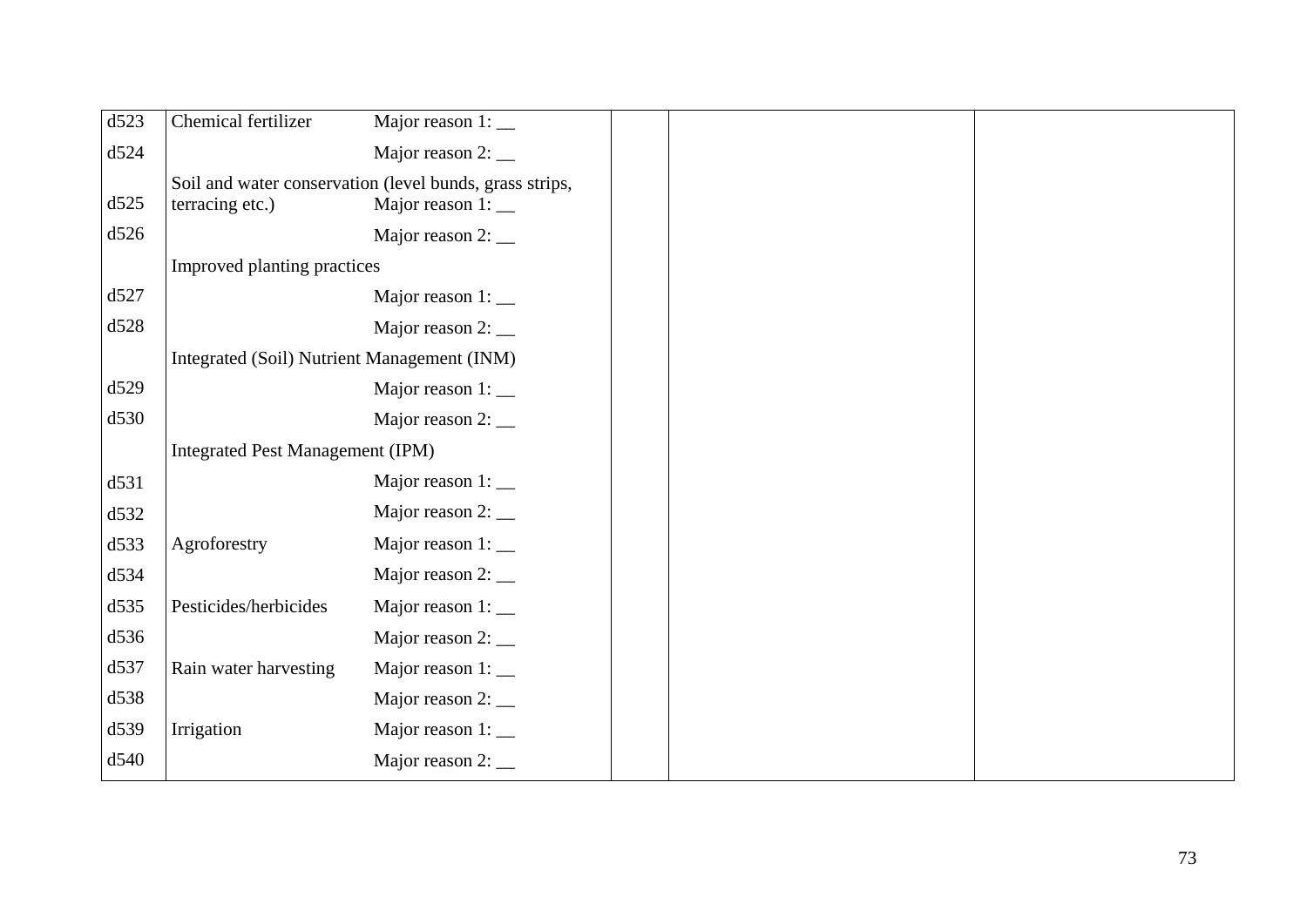|      | Where did you learn of the techniques you do practice at | F1.0 | $0 = I$ am not practicing this technique                        |  |
|------|----------------------------------------------------------|------|-----------------------------------------------------------------|--|
|      | this point/where did the information (about the          |      | $I = I$ learnt of it from my parents/ a family                  |  |
|      | techniques) come from? (When you have learnt of a        |      | member                                                          |  |
|      | technique from several sources, choose the source which  |      | $2=$ I learnt of it from a fellow farmer/ a                     |  |
|      | you consider had the greatest effect on your adoption    |      | neighbour                                                       |  |
|      | decision).                                               |      | $3 = I$ learnt of it from an extension agent/                   |  |
| d541 | Crop rotation                                            |      | NGO/ other formal organisation                                  |  |
| d542 | Intercropping                                            |      | $4 = I$ learnt of it from the radio/newspaper/<br>TV            |  |
| d543 | Intercropping with nitrogen fixing crops (beans etc.) _  |      | $5 = I$ learnt of it from an NGO                                |  |
| d544 | Fallowing                                                |      | $6=$ I learnt of it from the input supplier/                    |  |
| d545 | Improved fallowing                                       |      | private trader                                                  |  |
| d546 | Animal manure                                            |      | $7 = I$ learnt of it through an outgrower scheme<br>$8 = other$ |  |
| d547 | Zero or minimum tillage                                  |      |                                                                 |  |
| d548 | Breaking the hard pan                                    |      |                                                                 |  |
| d549 | Green manure/compost/residue incorporation               |      |                                                                 |  |
| d550 | Chemical fertilizer                                      |      |                                                                 |  |
| d551 | Soil and water conservation (level bunds, grass strips,  |      |                                                                 |  |
|      | terracing etc.)                                          |      |                                                                 |  |
| d552 | Improved planting practices                              |      |                                                                 |  |
| d553 | Integrated (Soil) Nutrient Management (INM) _            |      |                                                                 |  |
| d554 | <b>Integrated Pest Management (IPM)</b>                  |      |                                                                 |  |
| d555 | Agroforestry                                             |      |                                                                 |  |
| d556 | Pesticides/herbicides                                    |      |                                                                 |  |
| d557 | Rain water harvesting                                    |      |                                                                 |  |
| d558 | Irrigation                                               |      |                                                                 |  |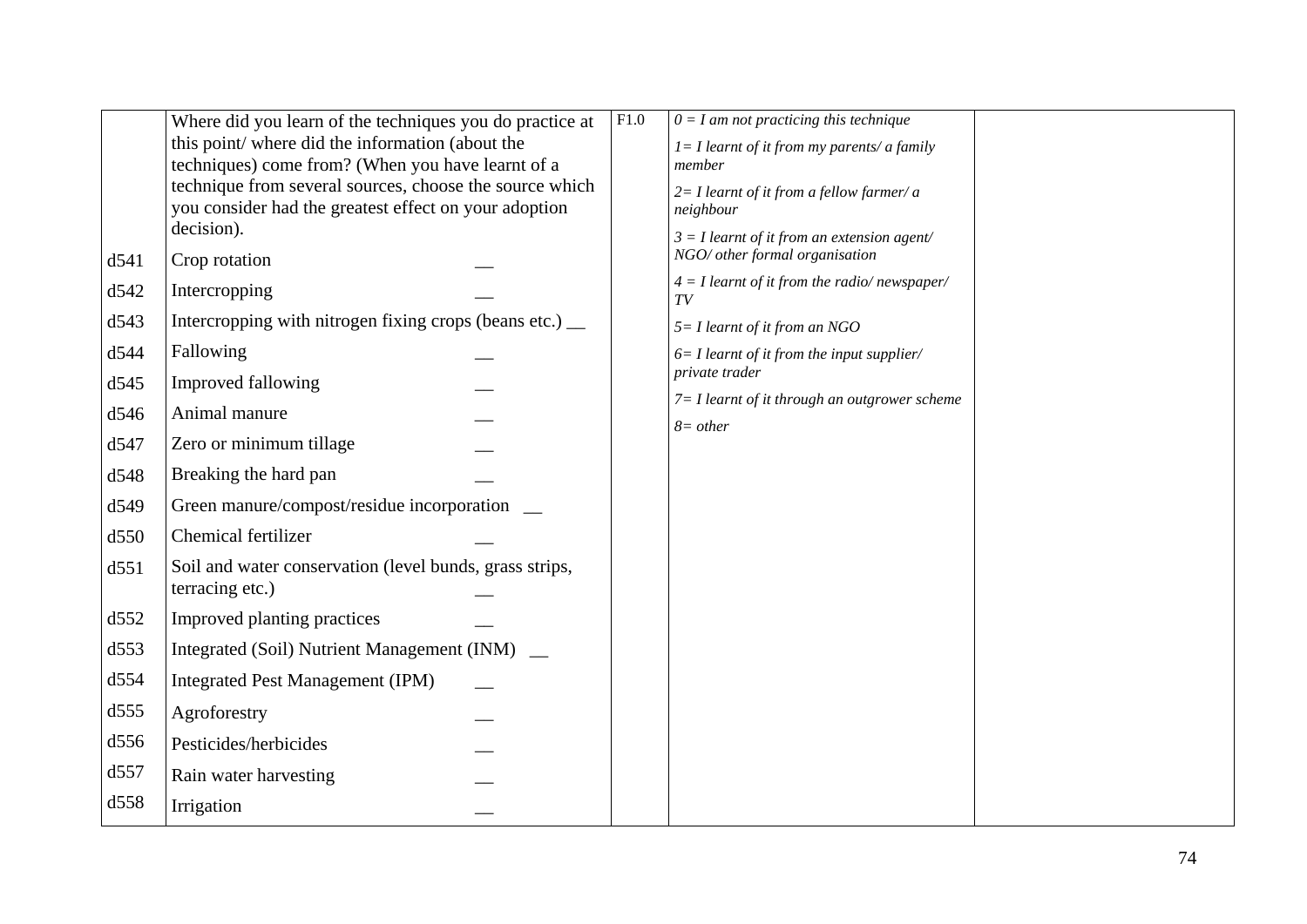|      | When did you learn of the techniques that you practice?                    | F1.0 | $0 = I$ am not familiar with this technique |  |
|------|----------------------------------------------------------------------------|------|---------------------------------------------|--|
| d559 | Crop rotation                                                              |      | $I =$ Within the last year                  |  |
| d560 | Intercropping                                                              |      | $2=$ Within the last five years (2002-2007) |  |
| d561 | Intercropping with nitrogen fixing crops (beans etc.) __                   |      | $3 = More than five years ago$              |  |
| d562 | Fallowing                                                                  |      |                                             |  |
| d563 | Improved fallowing                                                         |      |                                             |  |
| d564 | Animal manure                                                              |      |                                             |  |
| d565 | Zero or minimum tillage                                                    |      |                                             |  |
| d566 | Breaking the hard pan                                                      |      |                                             |  |
| d567 | Green manure/compost/residue incorporation _                               |      |                                             |  |
| d568 | Chemical fertilizer                                                        |      |                                             |  |
| d569 | Soil and water conservation (level bunds, grass strips,<br>terracing etc.) |      |                                             |  |
| d570 | Improved planting practices                                                |      |                                             |  |
| d571 | Integrated (Soil) Nutrient Management (INM) _                              |      |                                             |  |
| d572 | <b>Integrated Pest Management (IPM)</b>                                    |      |                                             |  |
| d573 | Agroforestry                                                               |      |                                             |  |
| d574 | Pesticides/herbicides                                                      |      |                                             |  |
| d575 | Rain water harvesting                                                      |      |                                             |  |
| d576 | Irrigation                                                                 |      |                                             |  |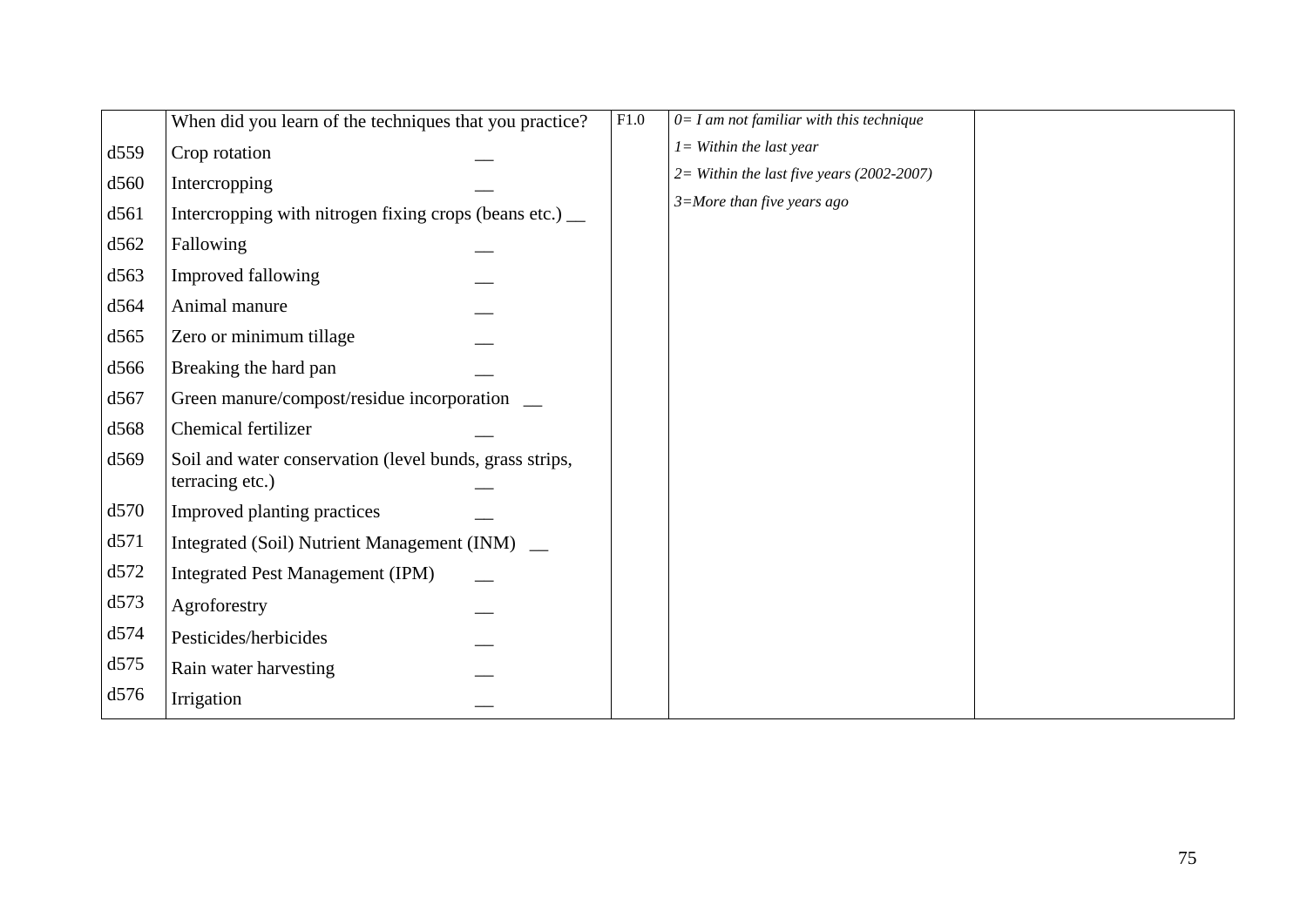| d577<br>d578 | What type of drying facility do you use when you are<br>going to dry your produce?<br>How do you store your produce?                                                                                                                                                                                     | $\overline{F1.0}$<br>F1.0 | $0 = none$ , I dry it on the ground<br>$l = \text{tarmac road}$<br>$2 = bags$ , tarpaulins, mats<br>$3=$ concrete drying floor<br>$4=other$<br>$l = bags$ inside house<br>$2 = in a grainery$ |                                                                                                                                                                                                                                                                    |
|--------------|----------------------------------------------------------------------------------------------------------------------------------------------------------------------------------------------------------------------------------------------------------------------------------------------------------|---------------------------|-----------------------------------------------------------------------------------------------------------------------------------------------------------------------------------------------|--------------------------------------------------------------------------------------------------------------------------------------------------------------------------------------------------------------------------------------------------------------------|
|              |                                                                                                                                                                                                                                                                                                          |                           | $3 = bags$ in a proper store<br>$4=other$                                                                                                                                                     |                                                                                                                                                                                                                                                                    |
| d579         | In the case that you store the bags inside your house, how<br>do you store them?                                                                                                                                                                                                                         | F1.0                      | $l = in$ bags straight on the floor<br>$2 =$ in bags on pallets on the floor to allow for<br>air circulation and to reduce humidity<br>$3 =$ in bags under the ceiling<br>$4=other$           |                                                                                                                                                                                                                                                                    |
| d580         | Do you use any pesticides or any other technique to<br>protect your stored crop, e.g. rat poison or treating the<br>seeds to protect them from mould/insects before bagging<br>them?                                                                                                                     | F1.0                      | $l = yes, 0 = no$                                                                                                                                                                             |                                                                                                                                                                                                                                                                    |
| d581         | Estimation of post-harvest losses:<br>If you consider a bag of grain that you store before selling<br>or consuming, when you are going to sell or consume it,<br>how much of the content in the bag has generally been<br>eaten or contaminated by animals or destroyed by<br>mould/insects?<br>$%$ lost | F2.0                      | If there are no post-harvest losses, indicate '0'                                                                                                                                             | Alternatively, ask: if you store e.g. 10<br>bags, when you are going to sell or<br>consume them, how many can you use<br>if you recalculate them into full bags in<br>the case of storage losses? Then<br>estimate the storage losses and record<br>that per cent. |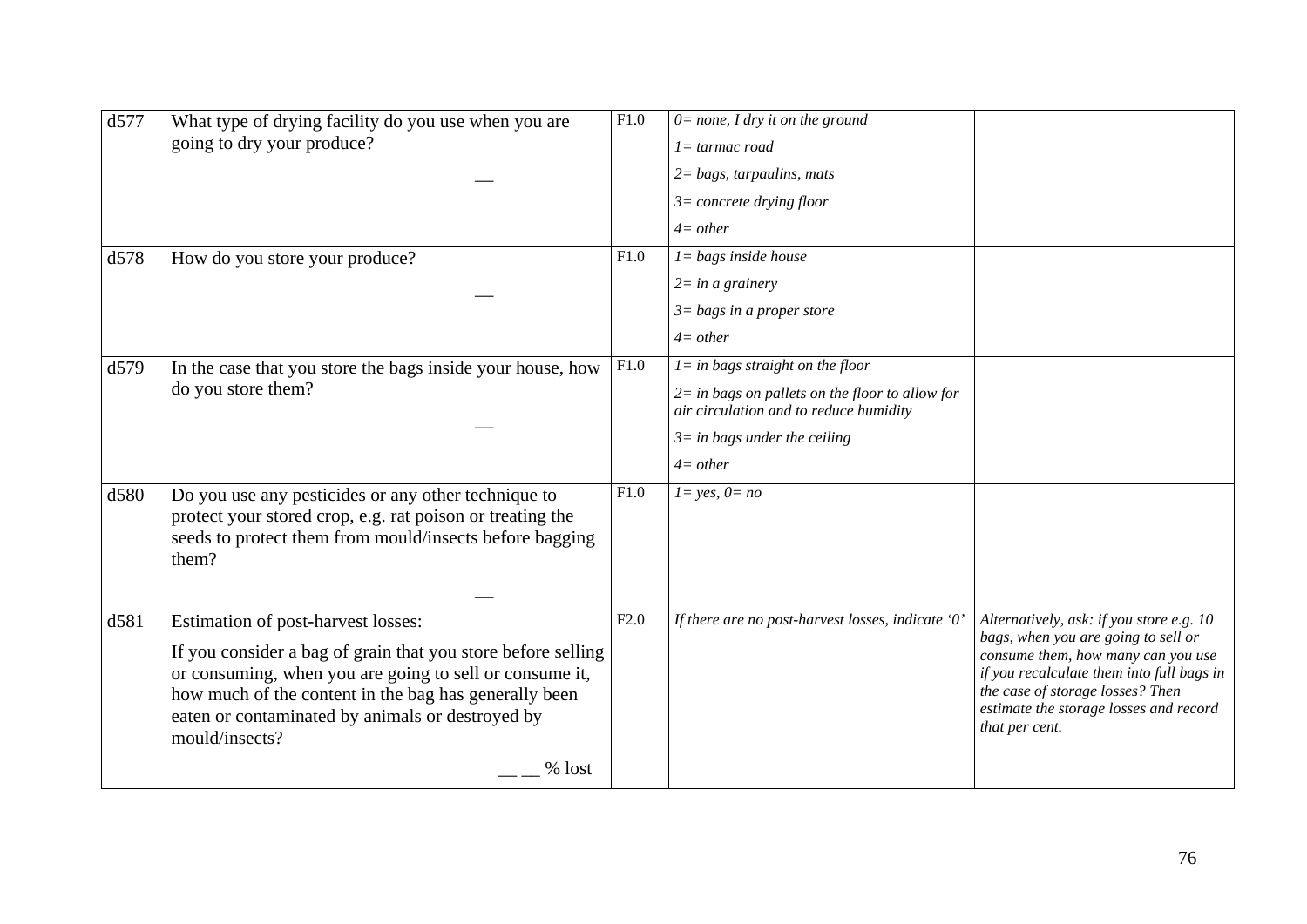|              | <b>5 Land resources</b>                                                                                                                                                                                                                                                                                                                                                                                                                                                                                     |      |                                                                                                                                                                      |                                                                                                                                                                                                                                                                   |
|--------------|-------------------------------------------------------------------------------------------------------------------------------------------------------------------------------------------------------------------------------------------------------------------------------------------------------------------------------------------------------------------------------------------------------------------------------------------------------------------------------------------------------------|------|----------------------------------------------------------------------------------------------------------------------------------------------------------------------|-------------------------------------------------------------------------------------------------------------------------------------------------------------------------------------------------------------------------------------------------------------------|
| $\mathbf{M}$ | Summing up the information given, what would you say<br>has been the total cultivated area of this farm during the<br>most recent season/year<br>$\frac{1}{2}$ $\frac{1}{2}$ $\frac{1}{2}$ $\frac{1}{2}$ $\frac{1}{2}$ $\frac{1}{2}$ $\frac{1}{2}$ $\frac{1}{2}$ $\frac{1}{2}$ $\frac{1}{2}$ $\frac{1}{2}$ $\frac{1}{2}$ $\frac{1}{2}$ $\frac{1}{2}$ $\frac{1}{2}$ $\frac{1}{2}$ $\frac{1}{2}$ $\frac{1}{2}$ $\frac{1}{2}$ $\frac{1}{2}$ $\frac{1}{2}$ $\frac{1}{2}$<br>$local unit = \_$<br>Recalculation: | F5.2 | Express in local unit and then recalculate into<br>hectares after the survey                                                                                         | This area should not fall below the<br>total of the areas reported for each<br>crop, respectively; i.e. $d070$ (maize) +<br>$d144 (cassava) + d217 (sorghum) +$<br>$d294$ (rice) + $d423$ (other food crops<br>and vegetables) + $d451$ (non-food<br>cash crops). |
| d582         | $\frac{1}{2}$ , $\frac{1}{2}$ , $\frac{1}{2}$ , $\frac{1}{2}$ (c441)                                                                                                                                                                                                                                                                                                                                                                                                                                        |      |                                                                                                                                                                      |                                                                                                                                                                                                                                                                   |
| $\mathbf{M}$ | How much extra land would you be able to put under<br>cultivation if you wanted to expand your farm?<br>$-- local$ unit<br>Recalculation:                                                                                                                                                                                                                                                                                                                                                                   | F5.2 | Express in local unit and then recalculate into<br>hectares after the survey                                                                                         | Take into account land that presently is<br>under fallow.                                                                                                                                                                                                         |
| d583         | $=-\frac{1}{2}$ – ha (c442)                                                                                                                                                                                                                                                                                                                                                                                                                                                                                 |      |                                                                                                                                                                      |                                                                                                                                                                                                                                                                   |
| $\mathbf{M}$ | How much of the total land belonging to this farm was<br>irrigated?<br>$\frac{1}{2}$ $\frac{1}{2}$ $\frac{1}{2}$ $\frac{1}{2}$ $\frac{1}{2}$ $\frac{1}{2}$ $\frac{1}{2}$ $\frac{1}{2}$ $\frac{1}{2}$ $\frac{1}{2}$ $\frac{1}{2}$ $\frac{1}{2}$ $\frac{1}{2}$ $\frac{1}{2}$ $\frac{1}{2}$ $\frac{1}{2}$ $\frac{1}{2}$ $\frac{1}{2}$ $\frac{1}{2}$ $\frac{1}{2}$ $\frac{1}{2}$ $\frac{1}{2}$<br>Recalculation:                                                                                                | F5.2 | Express in local unit and then recalculate into<br>hectares after the survey<br>If no irrigation, indicate '0'                                                       | Refers to any type of land with water<br>sources other than rain, like seasonally<br>flooded land, valley-bottom land,<br>riverside land etc.<br>If '0', then skip to $d586$                                                                                      |
| d584         | $= \rightarrow$ $ -$ ha (c443)                                                                                                                                                                                                                                                                                                                                                                                                                                                                              |      |                                                                                                                                                                      |                                                                                                                                                                                                                                                                   |
| d585         | If irrigated, what was the source of irrigation? (c444)                                                                                                                                                                                                                                                                                                                                                                                                                                                     | F1.0 | $l = \text{privately owned well}$<br>$2$ = privately owned river diversion<br>$3=$ community owned irrigation system<br>$4 = government$ owned scheme<br>$5 = other$ |                                                                                                                                                                                                                                                                   |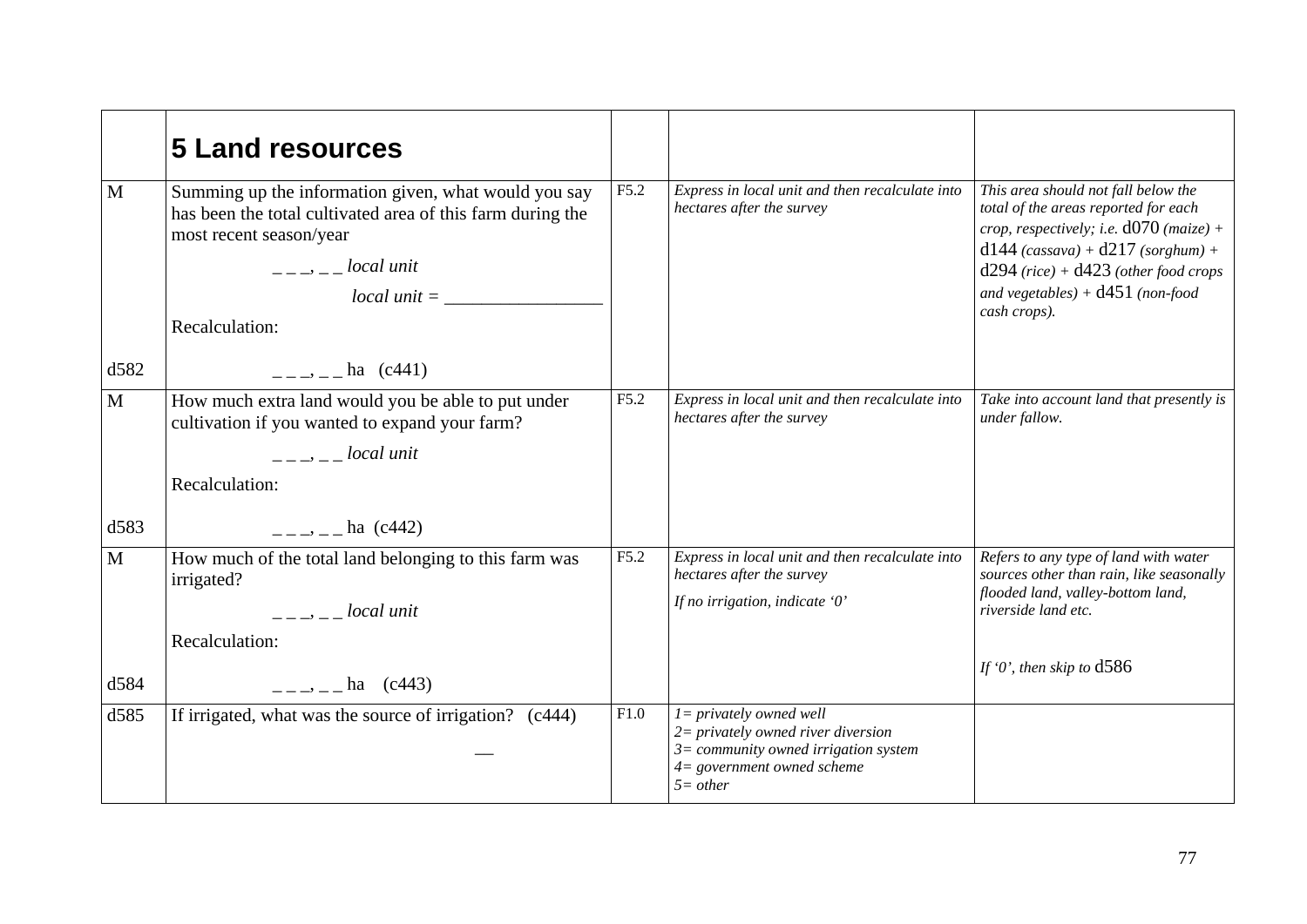| d586 | Only for newly sampled households to answer:<br>Since this household was formed, how has the total size<br>of the land cultivated changed? (c445)          | F1.0 | $1 = less$ land is cultivated now<br>$2=no$ change<br>$3=$ more land is cultivated now                                           |  |
|------|------------------------------------------------------------------------------------------------------------------------------------------------------------|------|----------------------------------------------------------------------------------------------------------------------------------|--|
|      |                                                                                                                                                            |      |                                                                                                                                  |  |
| d587 | Only for newly sampled households to answer:<br>Since this household was formed, how has the total size<br>of the land under irrigation changed?<br>(c446) | F1.0 | $0 = no$ land was irrigated at that time<br>$1 = less$ land is irrigated now<br>$2=no$ change<br>$3=$ more land is irrigated now |  |
|      | <b>6 Livestock &amp; Fish</b>                                                                                                                              |      |                                                                                                                                  |  |
|      | <b>Livestock</b>                                                                                                                                           |      |                                                                                                                                  |  |
|      | Which types of livestock/animals do you have?                                                                                                              | F3.0 | Indicate number of livestock. If no livestock of<br>that type, write '0'                                                         |  |
| d588 | Cows $(c447)$                                                                                                                                              |      |                                                                                                                                  |  |
| d589 | Oxen $(c448)$                                                                                                                                              |      |                                                                                                                                  |  |
| d590 | Goats/sheep (c449)                                                                                                                                         |      |                                                                                                                                  |  |
| d591 | Camels/donkeys (c450)                                                                                                                                      |      |                                                                                                                                  |  |
| d592 | Pigs $(c451)$                                                                                                                                              |      |                                                                                                                                  |  |
| d593 | Poultry (c452)                                                                                                                                             |      |                                                                                                                                  |  |
| d594 | Do you regularly sell any animal produce, like milk etc.?                                                                                                  | F1.0 | $yes=1, no=0$                                                                                                                    |  |
|      |                                                                                                                                                            |      |                                                                                                                                  |  |
| d595 | Do you regularly sell animals?                                                                                                                             | F1.0 | $yes=1, no=0$                                                                                                                    |  |
|      |                                                                                                                                                            |      |                                                                                                                                  |  |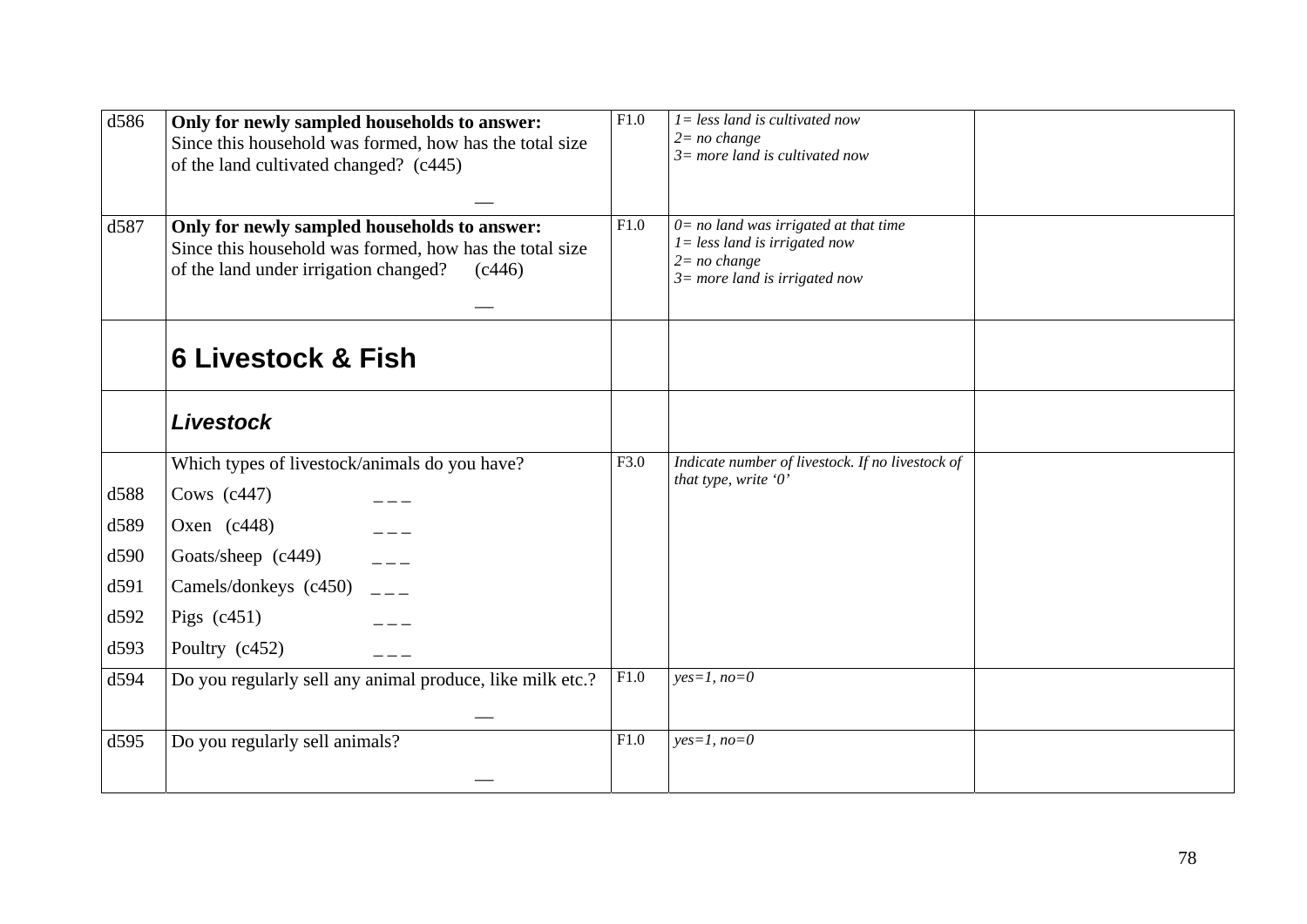| d596 | Do you use your livestock for draught or transport?                                                                                         | F1.0 | $yes=1, no=0$                                                                                                         |  |
|------|---------------------------------------------------------------------------------------------------------------------------------------------|------|-----------------------------------------------------------------------------------------------------------------------|--|
|      |                                                                                                                                             |      |                                                                                                                       |  |
| d597 | Do you stall-feed any cattle? (c454)                                                                                                        | F1.0 | $yes=1, no=0$                                                                                                         |  |
|      |                                                                                                                                             |      |                                                                                                                       |  |
| d598 | How do you keep most of your cattle? (c455)                                                                                                 | F1.0 | $l =$ stall feeding (zero grazing, tethered)<br>$2 = private (own) grazing land$<br>$3=$ communal (open) grazing land |  |
| d599 | Do you cultivate fodder crops? (c453)                                                                                                       | F1.0 | $yes=1, no=0$                                                                                                         |  |
| d600 | Only for newly sampled households to answer:<br>At the time when your household was formed, did you<br>stall-feed any cattle? (c456)        | F1.0 | $yes=1, no=0$                                                                                                         |  |
| d601 | Only for newly sampled households to answer:<br>At the time when your household was formed, how did<br>you keep most of your cattle? (c457) | F1.0 | $l =$ stall feeding (zero grazing)<br>$2 = private (own) grazing land$<br>$3=$ communal (open) grazing land           |  |
|      |                                                                                                                                             |      |                                                                                                                       |  |
| d602 | If you have cows, how many are graded or cross-breed<br>milk cows?                                                                          | F3.0 |                                                                                                                       |  |
| d603 | Only for newly sampled households to answer:                                                                                                | F1.0 | $yes=1, no=0$                                                                                                         |  |
|      | At the time your household was formed, were any of your<br>cows, if you had any, graded or cross-breed milk cows?<br>(c459)                 |      |                                                                                                                       |  |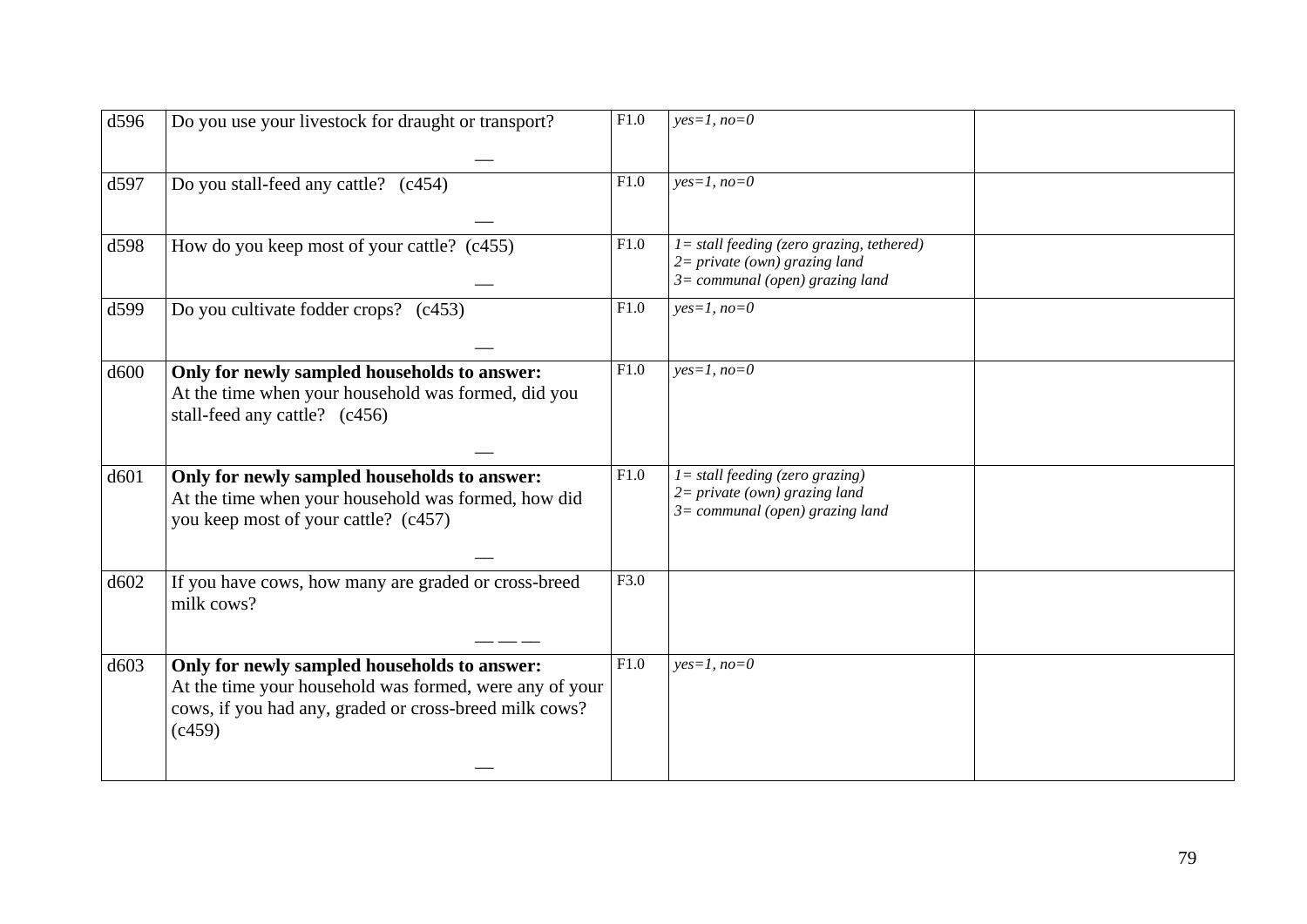|                  | Fish                                                |      |                                                                                        |                                                       |
|------------------|-----------------------------------------------------|------|----------------------------------------------------------------------------------------|-------------------------------------------------------|
| d604             | Do you have a fish pond?                            | F1.0 | $yes=1, no=0$                                                                          |                                                       |
|                  |                                                     |      |                                                                                        |                                                       |
| d605             | Do you have access to fishing waters/ do you fish?  | F1.0 | $yes=1, no=0$                                                                          | If 'no', then skip to $d607$                          |
| d606             | For which purpose are you mainly fishing?           | F1.0 | $l =$ household uses/own consumption<br>$2= commercial$ purposes<br>$3=$ other purpose |                                                       |
|                  | <b>7 Labour Resources</b>                           |      |                                                                                        |                                                       |
| M                | No. of household members who regularly sleep here:  | F2.0 |                                                                                        | Consider only regularly residing<br>household members |
| d607             | 16-60 years? (c460)                                 |      |                                                                                        |                                                       |
| d <sub>608</sub> | No. of males $(c461)$                               |      |                                                                                        |                                                       |
| d <sub>609</sub> | No. of females $(c462)$                             |      |                                                                                        |                                                       |
| $\mathbf{M}$     | No. of household members who regularly sleep here:  | F2.0 |                                                                                        | Consider only regularly residing<br>household members |
| d610             | 15 and below? $(c464)$                              |      |                                                                                        |                                                       |
| $\mathbf{M}$     | No. of household members who regularly sleep here:  | F2.0 |                                                                                        | Consider only regularly residing                      |
| d611             | 61 and above? $(c465)$                              |      |                                                                                        | household members                                     |
| M                | How many of the household members are able workers? | F2.0 |                                                                                        |                                                       |
| d612             |                                                     |      |                                                                                        |                                                       |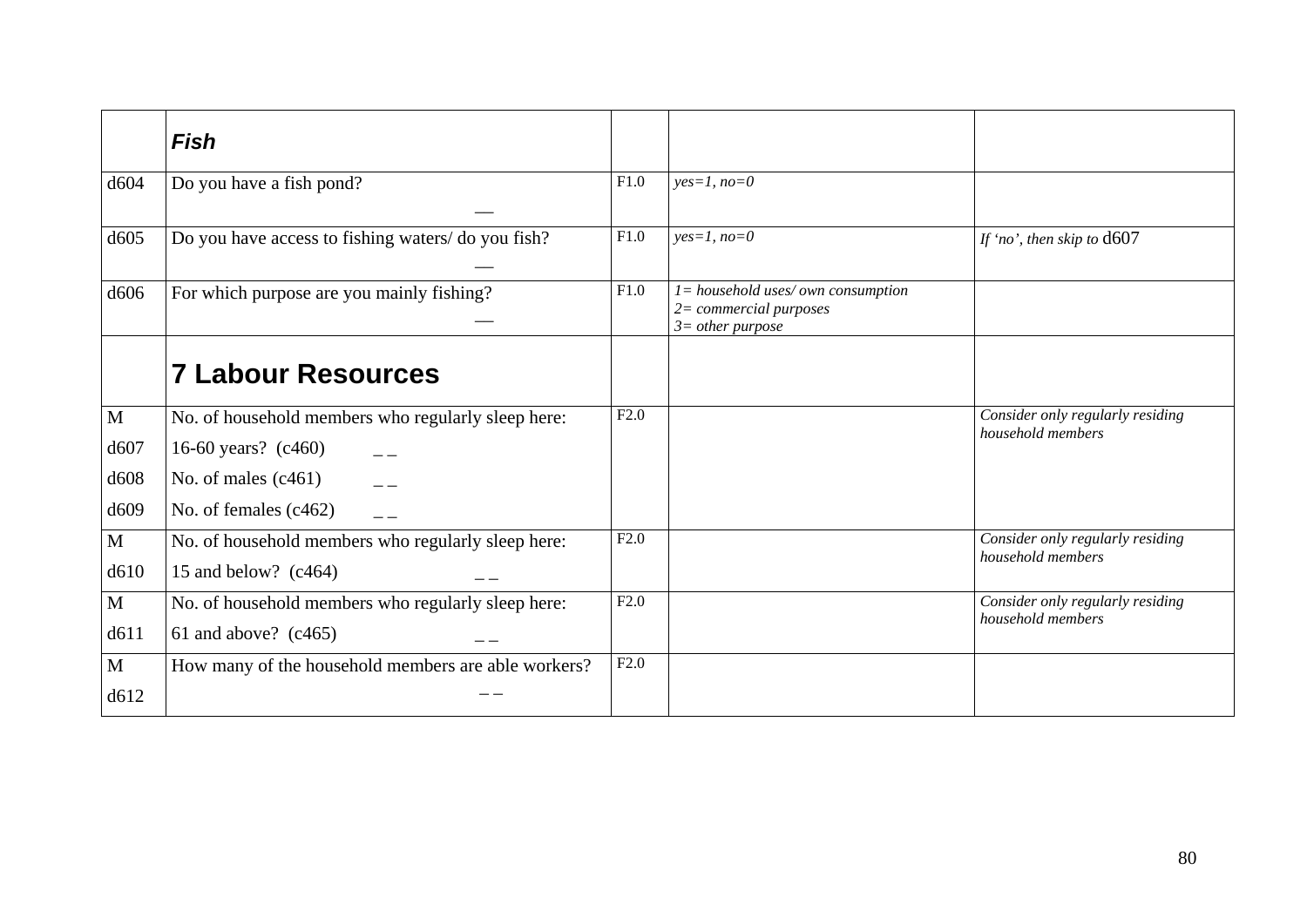| $\mathbf{M}$ | How many of the household members are suffering from<br>a long-term illness?   | F2.0 |  |
|--------------|--------------------------------------------------------------------------------|------|--|
| d613         | $16-60$ years                                                                  |      |  |
| d614         | 15 and below                                                                   |      |  |
| d615         | 61 and above                                                                   |      |  |
| $\mathbf{M}$ | How many household members are working on the farm?                            | F2.0 |  |
| d616         | $16-60$ years                                                                  |      |  |
| d617         | 15 and below                                                                   |      |  |
| d618         | 61 and above                                                                   |      |  |
| $\mathbf{M}$ | How many household members were working on the farm $ F2.0\rangle$<br>in 2002? |      |  |
| d619         | $16-60$ years                                                                  |      |  |
| d620         | 15 and below                                                                   |      |  |
| d621         | 61 and above                                                                   |      |  |
| $\mathbf{M}$ | How many people depend on the produce and income of<br>the farm?               | F2.0 |  |
| d622         | 16-60 years                                                                    |      |  |
| d623         | 15 and below                                                                   |      |  |
| d624         | 61 and above                                                                   |      |  |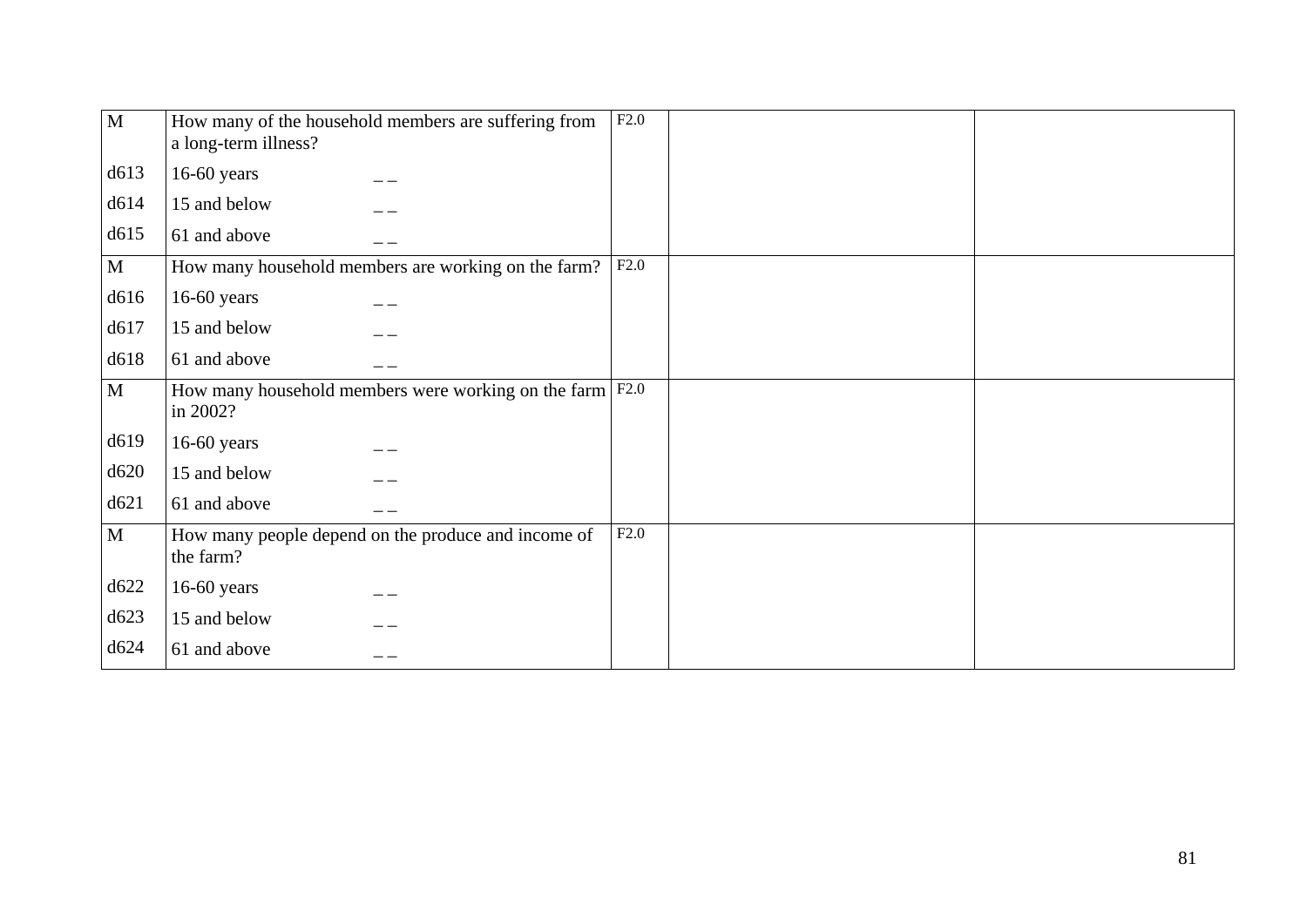| $\overline{M}$ | How many people depended on the produce and income<br>of the farm in 2002?                               | F2.0 |                             |  |
|----------------|----------------------------------------------------------------------------------------------------------|------|-----------------------------|--|
| d625           | $16-60$ years                                                                                            |      |                             |  |
| d626           | 15 and below                                                                                             |      |                             |  |
| d627           | 61 and above                                                                                             |      |                             |  |
| d628           | Main occupation of head of household? (c466)                                                             | F1.0 | $1 = farming$               |  |
| M              |                                                                                                          |      | $2 = non-farm$              |  |
|                |                                                                                                          |      | $3 =$ do not work (retired) |  |
| d629           | Main occupation of farm manager? (c467)                                                                  | F1.0 | $1 = farming$               |  |
| $\mathbf{M}$   |                                                                                                          |      | $2 = non-farm$              |  |
|                |                                                                                                          |      | $3 =$ do not work (retired) |  |
| d630           | How many adult household members (16-60 years) do                                                        | F2.0 |                             |  |
| M              | regularly take on employment outside the farm? (c468)                                                    |      |                             |  |
|                |                                                                                                          |      |                             |  |
| d631           | How many adult household members (16-60 years) do<br>regularly take on non-farm employment?              | F2.0 |                             |  |
| $\mathbf{M}$   |                                                                                                          |      |                             |  |
|                |                                                                                                          |      |                             |  |
| d632<br>M      | How many adult household members (16-60 years) are<br>regularly involved in some kind of micro business? | F2.0 |                             |  |
|                | (c469)                                                                                                   |      |                             |  |
|                |                                                                                                          |      |                             |  |
|                |                                                                                                          | F2.0 |                             |  |
| d633<br>M      | How many adult household members (16-60 years) are<br>regularly involved in large-scale business? (c470) |      |                             |  |
|                |                                                                                                          |      |                             |  |
|                |                                                                                                          |      |                             |  |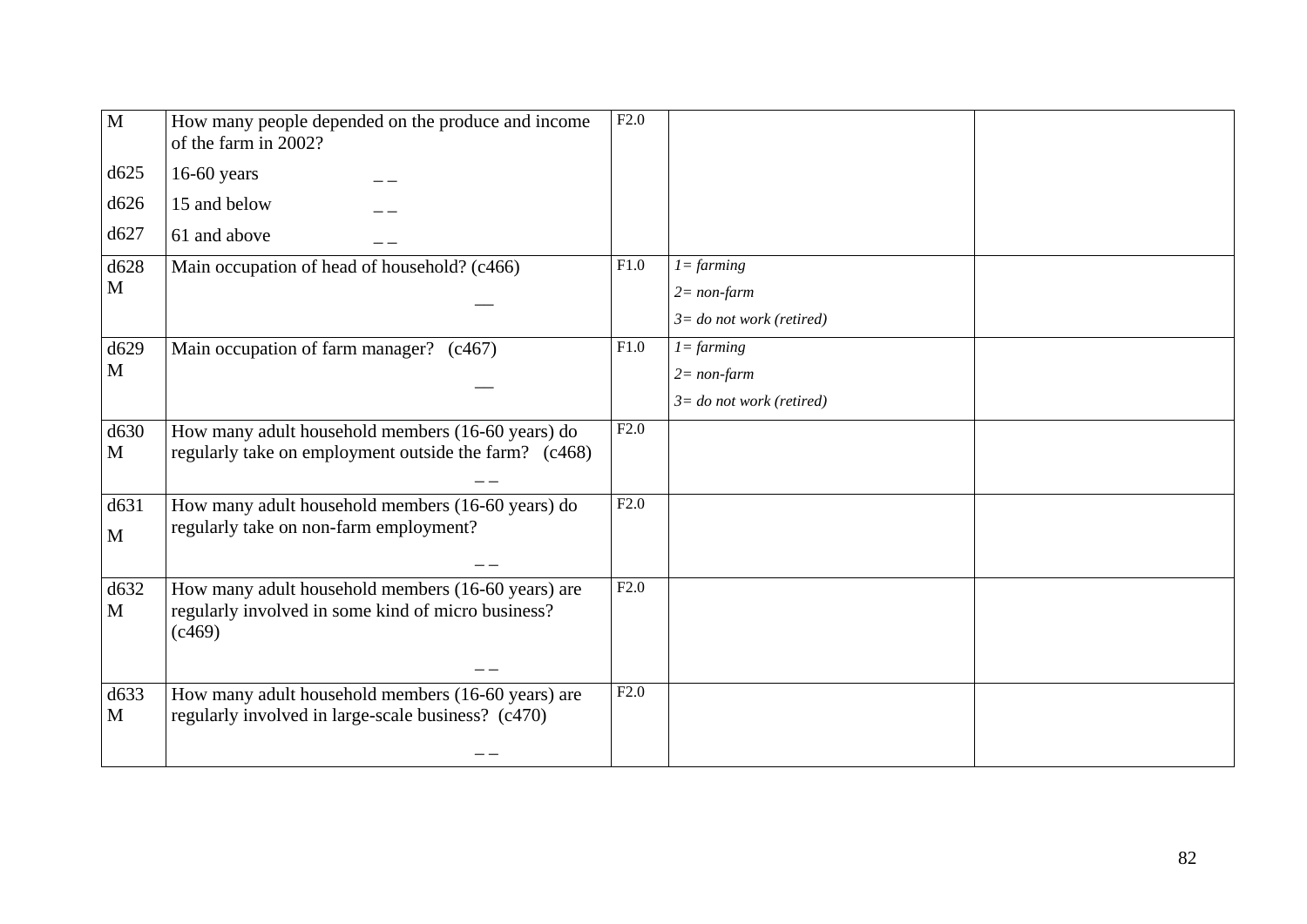| d634         | How many adult household members (16-60 years) take                               | $\overline{F2.0}$ |                           |                         |
|--------------|-----------------------------------------------------------------------------------|-------------------|---------------------------|-------------------------|
| $\mathbf{M}$ | on employment outside the farm on a seasonal basis?                               |                   |                           |                         |
|              |                                                                                   |                   |                           |                         |
| d635         | How many adult household members (16-60 years) take                               | F2.0              |                           |                         |
| $\mathbf{M}$ | on non-farm employment on a seasonal basis?                                       |                   |                           |                         |
|              |                                                                                   |                   |                           |                         |
| d636         | Apart from resident household members, how many adult                             | F2.0              |                           |                         |
| M            | family members do regularly work on this farm unit?<br>(c471)                     |                   |                           |                         |
|              |                                                                                   |                   |                           |                         |
|              |                                                                                   | F1.0              | $l = mainly$ men          |                         |
| $\mathbf M$  | Which tasks are men and women having the main<br>responsibility for respectively? |                   | $2 =$ mainly women        |                         |
| d637         |                                                                                   |                   | $3 =$ equal participation |                         |
|              | Land preparation                                                                  |                   |                           |                         |
| d638         | Planting                                                                          |                   |                           |                         |
| d639         | Weeding                                                                           |                   |                           |                         |
| d640         | Fertilising                                                                       |                   |                           |                         |
| d641         | Watching crops                                                                    |                   |                           |                         |
| d642         | Harvesting                                                                        |                   |                           |                         |
| d643         | Transporting crops                                                                |                   |                           |                         |
| d644         | Tending livestock                                                                 |                   |                           |                         |
| d645         | Other                                                                             |                   |                           |                         |
| d646         | Does your household regularly hire farm labour? (c472)                            | ${\rm F}1.0$      | $yes=1, no=0$             | If 'no', skip to $d656$ |
| M            |                                                                                   |                   |                           |                         |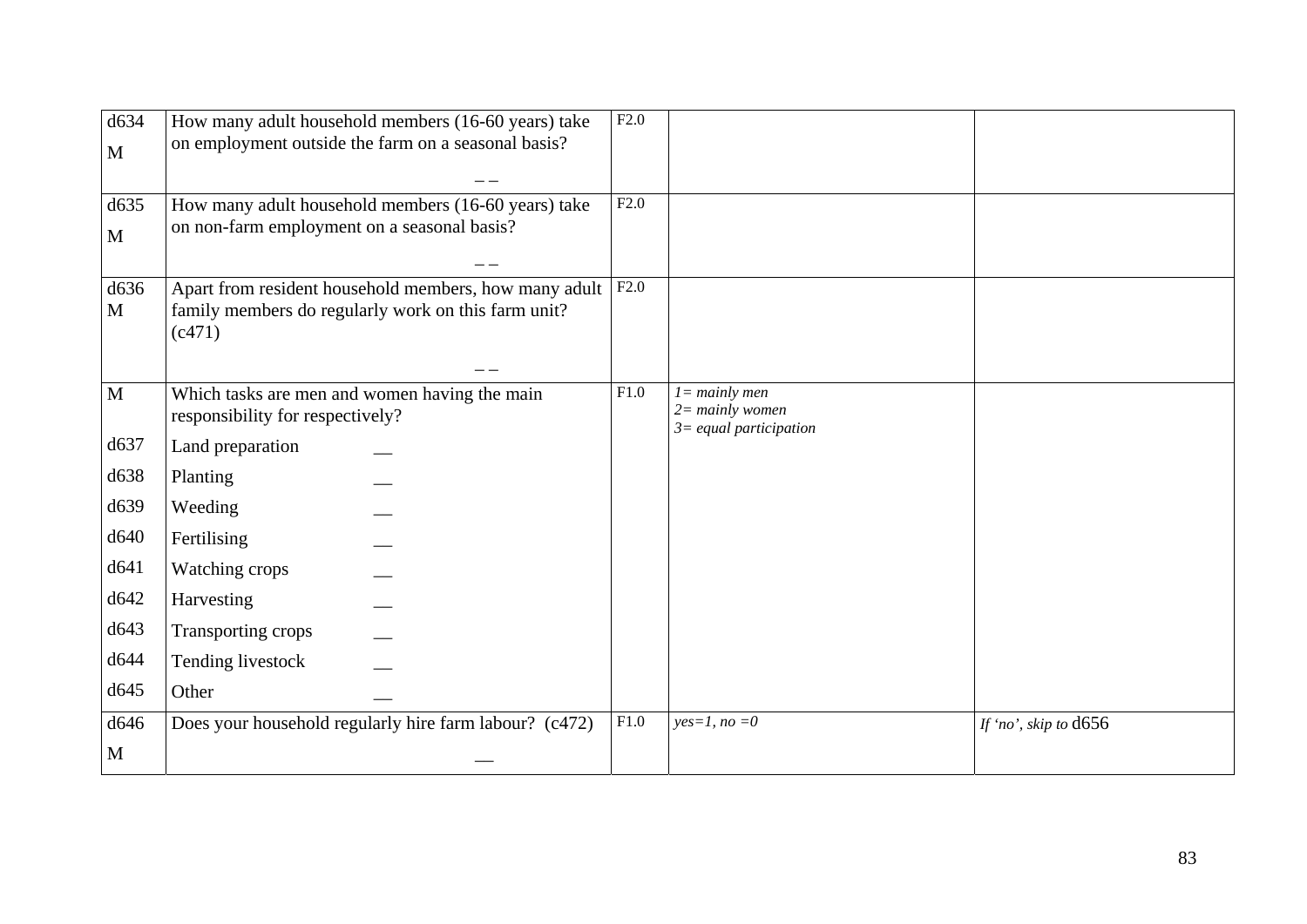| $\mathbf{M}$ | If you hire farm labour, for which tasks?                                                                                            | F1.0 | $yes=1, no=0$ |                       |
|--------------|--------------------------------------------------------------------------------------------------------------------------------------|------|---------------|-----------------------|
| d647         | Land preparation $(c473)$ __                                                                                                         |      |               |                       |
| d648         | Planting (c475)                                                                                                                      |      |               |                       |
| d649         | Weeding $(c477)$                                                                                                                     |      |               |                       |
| d650         | Fertilising (c479)                                                                                                                   |      |               |                       |
| d651         | Watching crops (c474)                                                                                                                |      |               |                       |
| d652         | Harvesting (c480)                                                                                                                    |      |               |                       |
| d653         | Transporting crops $(c478)$ __                                                                                                       |      |               |                       |
| d654         | Tending livestock $(c476)$ _                                                                                                         |      |               |                       |
| d655         | Other $(c481)$                                                                                                                       |      |               |                       |
| d656         | To investigator: Cf. the village diagnostics $(v036)$ where                                                                          | F1.0 | $yes=1, no=0$ | If 'no', skip to d666 |
| M            | the local concept for 'exchange labour' is established. It<br>is this concept that should be used here to avoid<br><i>confusion.</i> |      |               |                       |
|              | Does your family use [exchange labour]?                                                                                              |      |               |                       |
|              |                                                                                                                                      |      |               |                       |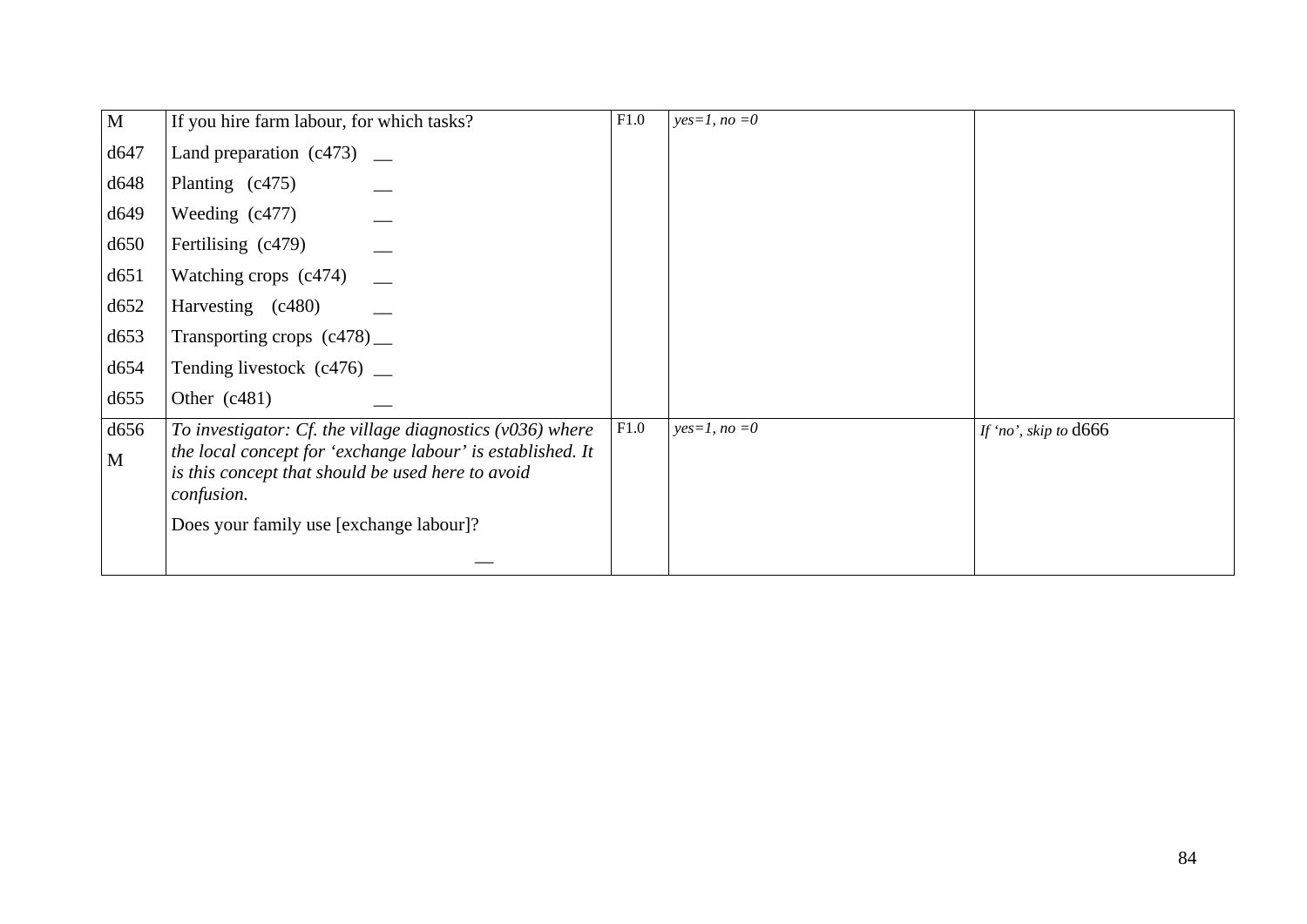| $\overline{M}$   | If you use [exchange labour], for which tasks?                                                             | $\overline{F1.0}$ | $yes=1, no=0$                                 |                                                            |
|------------------|------------------------------------------------------------------------------------------------------------|-------------------|-----------------------------------------------|------------------------------------------------------------|
| d657             | Land preparation                                                                                           |                   |                                               |                                                            |
| d658             | Planting                                                                                                   |                   |                                               |                                                            |
| d659             | Weeding                                                                                                    |                   |                                               |                                                            |
| d <sub>660</sub> | Fertilising                                                                                                |                   |                                               |                                                            |
| d661             | Watching crops                                                                                             |                   |                                               |                                                            |
| d662             | Harvesting                                                                                                 |                   |                                               |                                                            |
| d663             | Transporting crops                                                                                         |                   |                                               |                                                            |
| d664             | Tending livestock                                                                                          |                   |                                               |                                                            |
| d665             | Other                                                                                                      |                   |                                               |                                                            |
|                  | <b>8 Institutional Conditions</b>                                                                          |                   |                                               |                                                            |
| d666             | Have you received advice from extension staff<br>(governmental) at any time during the last year? (c483)   | F1.0              | $0$ =never<br>$1 = rarely$<br>$2 = regularly$ |                                                            |
| d667             | Have you received advice from non-governmental<br>extension services at any time during the last year?     | F1.0              | $0$ =never<br>$1 = rarely$<br>$2 = regularly$ | If $d666$ eq. '0' and $d667$ eq. '0', then<br>skip to d669 |
| d668             | If you have received advice from any extension service<br>(governmental or non-governmental), did you pay? | F1.0              | $yes=1, no=0$                                 |                                                            |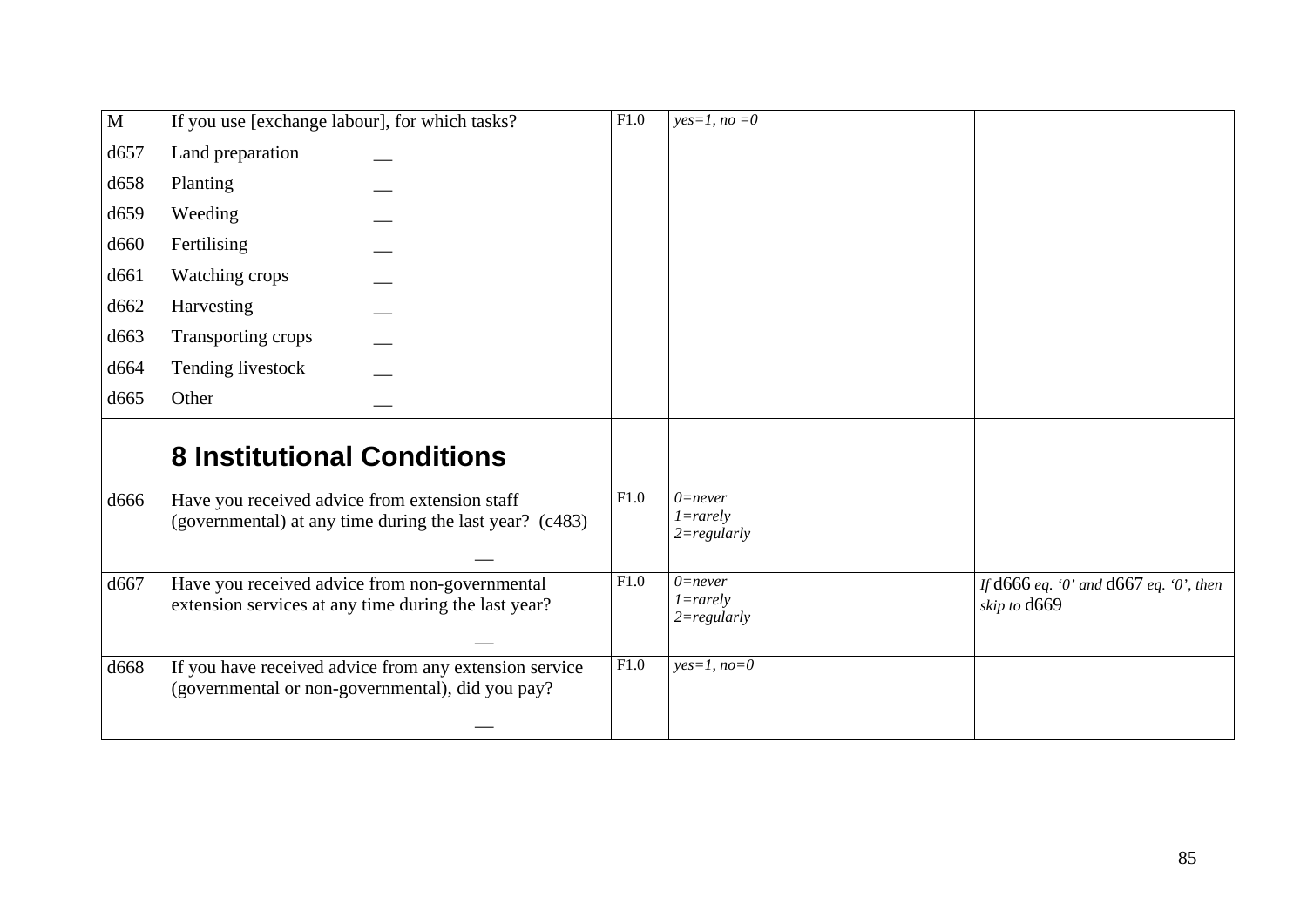| d669      | Are you (farm manager) a member of any local farmer<br>group/organisation/club/association dealing with<br>agriculture? (c484)                                                                                            | F1.0 | $yes=1, no=0$                                                                                                                                                                             |  |
|-----------|---------------------------------------------------------------------------------------------------------------------------------------------------------------------------------------------------------------------------|------|-------------------------------------------------------------------------------------------------------------------------------------------------------------------------------------------|--|
| d670      | Do you at present obtain any form of agricultural input<br>credit? $(c485)$                                                                                                                                               | F1.0 | $yes=1, no=0$                                                                                                                                                                             |  |
| d671<br>M | Only for newly sampled households to answer:<br>How did you first obtain land in this village when your<br>household was formed?<br>(c486)                                                                                | F1.0 | $l=I$ was allocated virgin land/pasture<br>2=I was allocated family land under fallow<br>$3=I$ inherited land already under cultivation<br>4=I purchased land<br>5=I borrowed/rented land |  |
| d672<br>M | What is the status of most of the land that you now<br>cultivate? (c487)                                                                                                                                                  | F1.0 | $l =$ individually owned by farm household<br>$2=$ use rights allocated by communal/clan/<br>government authority<br>$3$ = rented/borrowed from other individuals/<br>families            |  |
| d673<br>M | Do you have full control of all the land you now cultivate<br>or do you need to consult any other person in order to<br>obtain permission for cultivation, change crops/land use,<br>for some or all of your land? (c488) | F1.0 | $I = full control$<br>$2$ = need permission                                                                                                                                               |  |
| d674<br>M | Do you hold a formal title or registration of all or parts of<br>your land?                                                                                                                                               | F1.0 | $yes = 1, no = 0$                                                                                                                                                                         |  |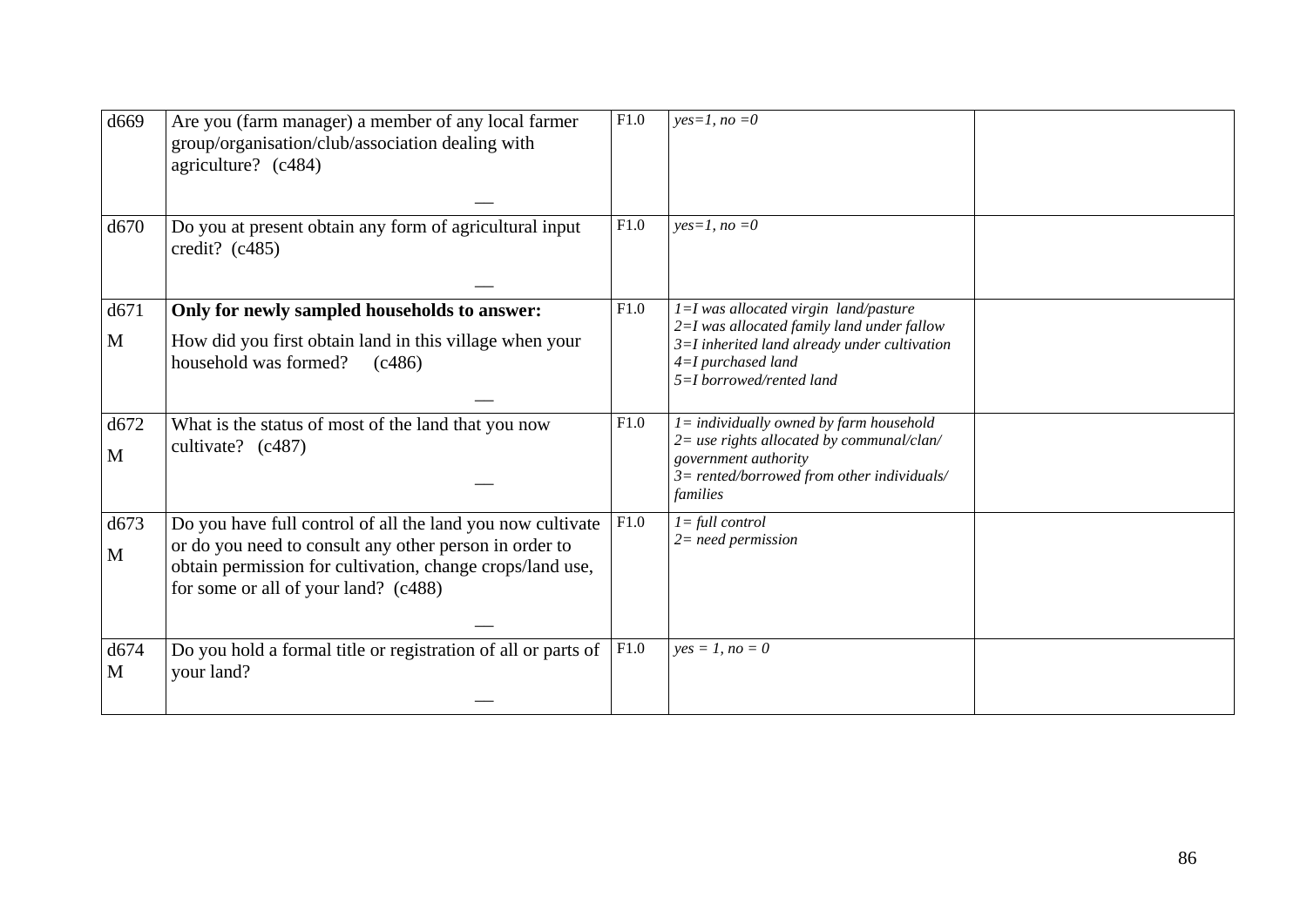| M         | If you wanted to expand your farm size, which<br>alternatives would be possible in this village?                     | F1.0 | $yes = 1, no = 0$                                                                                                                                                                                                                                                                      |  |
|-----------|----------------------------------------------------------------------------------------------------------------------|------|----------------------------------------------------------------------------------------------------------------------------------------------------------------------------------------------------------------------------------------------------------------------------------------|--|
| d675      | Clearing virgin land?                                                                                                |      |                                                                                                                                                                                                                                                                                        |  |
| d676      | Turning grazing land into cultivation?                                                                               |      |                                                                                                                                                                                                                                                                                        |  |
| d677      | Bringing fallow land into permanent cultivation?                                                                     |      |                                                                                                                                                                                                                                                                                        |  |
| d678      | Renting / borrowing land?                                                                                            |      |                                                                                                                                                                                                                                                                                        |  |
| d679      | Buying land?                                                                                                         |      |                                                                                                                                                                                                                                                                                        |  |
| d680<br>M | If you had the means to expand your farm size, what<br>would be the most appropriate measure in your case?<br>(c489) | F1.0 | $l =$ clearing virgin land<br>$2$ = turning grazing land into cultivation<br>$3 = bringing$ fallow land into permanent<br>cultivation<br>$4$ = renting/borrowing land<br>$5 = buying$ land                                                                                             |  |
| d681<br>M | How will your children mainly obtain land in this village?<br>(c490)                                                 | F1.0 | $I =$ They will be allocated land not previously<br>cultivated (virgin land or pasture)<br>$2=$ They will be allocated family land now<br>under fallow<br>$3=$ They will inherit land already under<br>cultivation<br>$4=$ They will rent/borrow land<br>$5 = They$ will purchase land |  |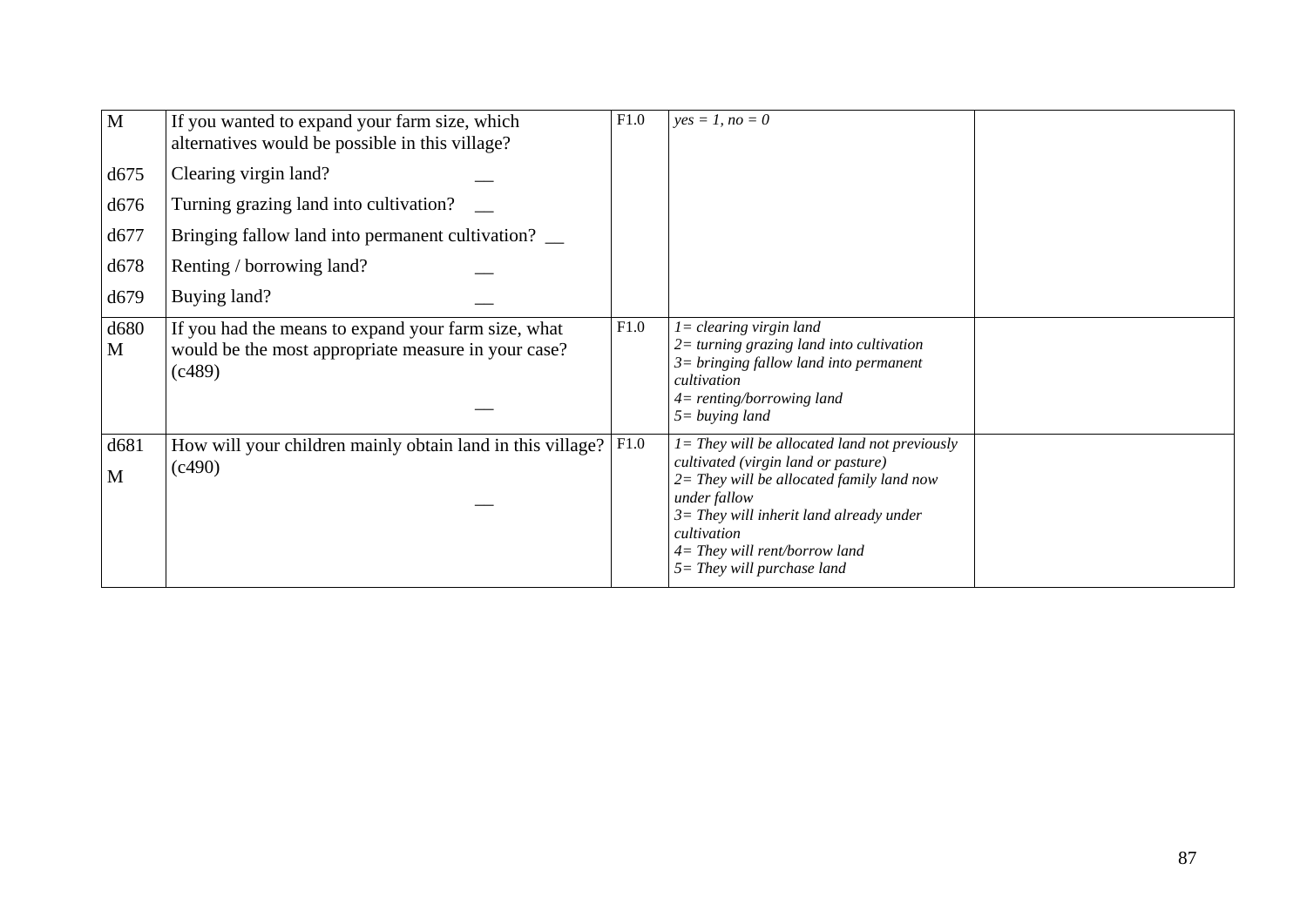|           | <b>9 Incomes and Expenditures</b>                                                                            |      |                                                                                                                                                                                                                                                                                                                                                                                                                                                                                                       |  |
|-----------|--------------------------------------------------------------------------------------------------------------|------|-------------------------------------------------------------------------------------------------------------------------------------------------------------------------------------------------------------------------------------------------------------------------------------------------------------------------------------------------------------------------------------------------------------------------------------------------------------------------------------------------------|--|
|           | <i><u><b>Incomes</b></u></i>                                                                                 |      |                                                                                                                                                                                                                                                                                                                                                                                                                                                                                                       |  |
| d682<br>M | Which income source generated most cash for your<br>household in the course of the past year? (cf. c501)     | F2.0 | $I = Sale$ of food staples, $2 = Sale$ of other food<br>crops, $3 =$ Sale of non-food cash crops, $4 =$<br>Sale of animals/animal produce, $5 =$ Leasing<br>out machinery (e.g. tractors) and/or<br>equipment, oxen, push carts etc., $6=$ Work on<br>others' farms/agricultural labour, $7 = Non-$<br>farm salaried employment, $8 = Micro$<br>business, $9 = Large-scale business$ , $10 = Rent$ ,<br>interest, $11 =$ Pensions, $12 =$ Remittances from<br>absent household members, children etc. |  |
| d683<br>M | Which farm income source generated most cash for this<br>household in the course of the past year (cf. c502) | F1.0 | $l = sale of food staples, 2 = sale of other food$<br>crops, $3 =$ sale of non-food cash crops, $4 =$<br>sale of animals/animal produce, $5 =$ leasing<br>out machinery (e.g. tractors) and/or<br>equipment, oxen, push carts etc.                                                                                                                                                                                                                                                                    |  |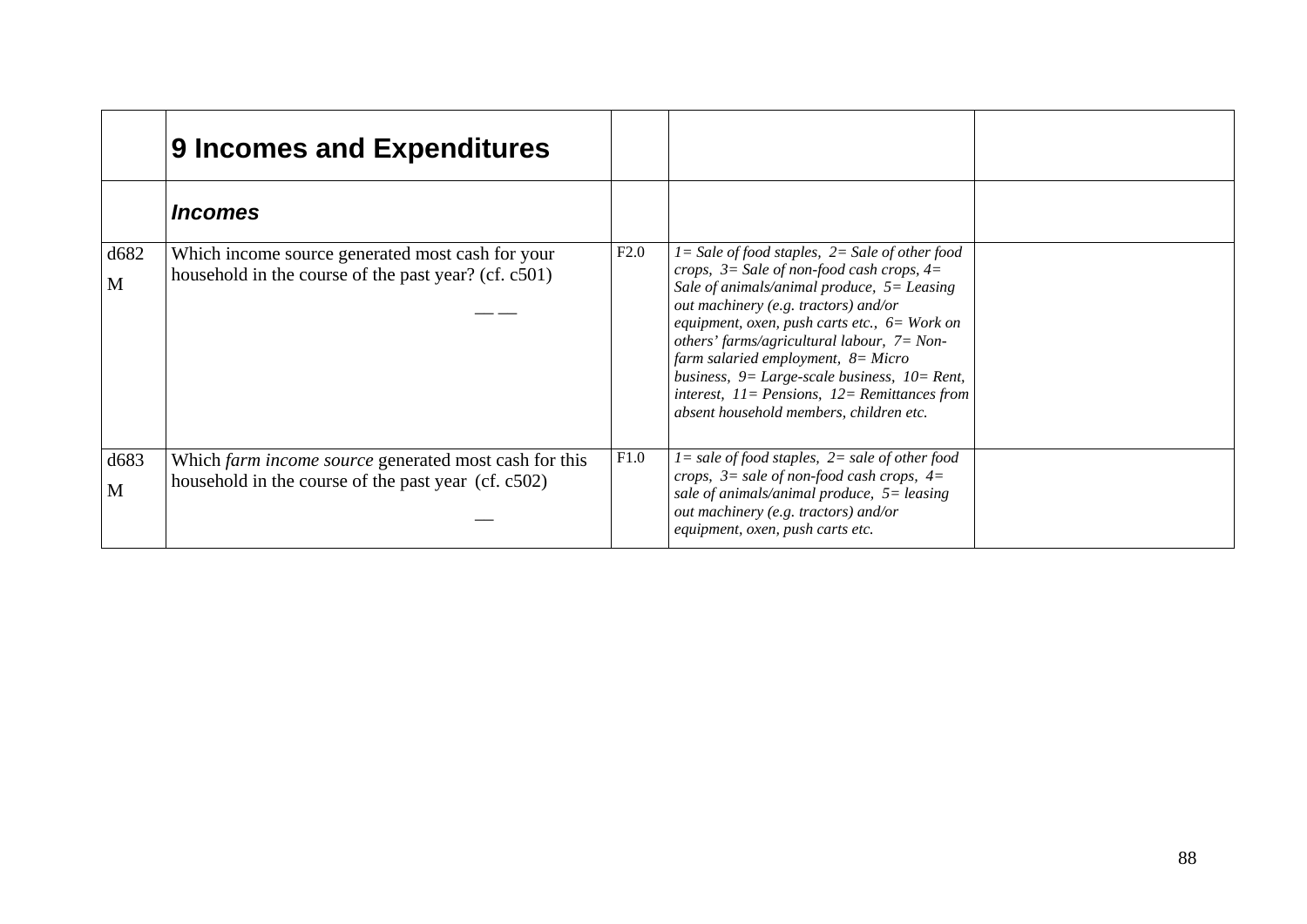| $\mathbf{M}$ | How much money (make an estimation) have the<br>different sources of cash income generated in the course<br>of the past year? | F4.0 | indicate in local currency but recalculate into<br>fixed USD after survey<br>$0 =$ this was not one of the household's income |  |
|--------------|-------------------------------------------------------------------------------------------------------------------------------|------|-------------------------------------------------------------------------------------------------------------------------------|--|
|              | 01.Sale of food staples (cf. c491)                                                                                            |      | sources                                                                                                                       |  |
|              | $-- local currency$                                                                                                           |      |                                                                                                                               |  |
| d684         | $---$ USD                                                                                                                     |      |                                                                                                                               |  |
|              | 02. Sale of other food crops (cf. c492)                                                                                       |      |                                                                                                                               |  |
|              | $\frac{1}{2}$ - $\frac{1}{2}$ local currency                                                                                  |      |                                                                                                                               |  |
| d685         | $---$ USD                                                                                                                     |      |                                                                                                                               |  |
|              | 03. Sale of non-food cash crops (cf. c493)                                                                                    |      |                                                                                                                               |  |
|              | $\frac{1}{2}$ = $\frac{1}{2}$ local currency                                                                                  |      |                                                                                                                               |  |
| d686         | $---$ USD                                                                                                                     |      |                                                                                                                               |  |
|              | 04. Sale of animals/animal produce (cf. c494)                                                                                 |      |                                                                                                                               |  |
|              | $---$ local currency                                                                                                          |      |                                                                                                                               |  |
| d687         | $---$ USD                                                                                                                     |      |                                                                                                                               |  |
|              | 05. Leasing out machinery (e.g. tractors) and/or<br>equipment, oxen, push carts etc.                                          |      |                                                                                                                               |  |
|              | $\frac{1}{2}$ - $\frac{1}{2}$ local currency                                                                                  |      |                                                                                                                               |  |
| d688         | USD                                                                                                                           |      |                                                                                                                               |  |
|              | 06. Work on others' farms /agricultural labour                                                                                |      |                                                                                                                               |  |
|              | $L_{-}$ = $L_{0}$ = local currency                                                                                            |      |                                                                                                                               |  |
| d689         | $---$ USD                                                                                                                     |      |                                                                                                                               |  |
|              |                                                                                                                               |      |                                                                                                                               |  |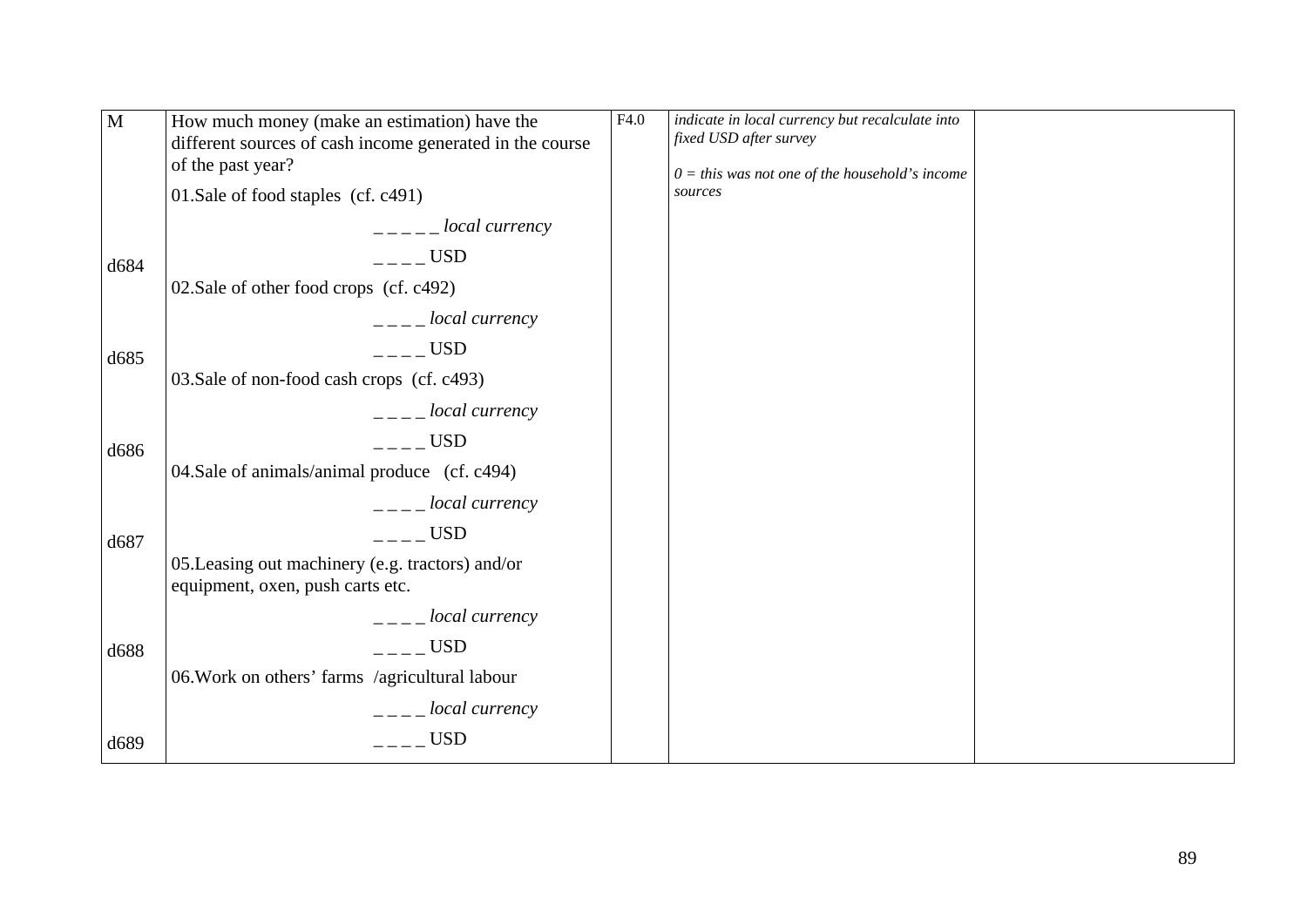|      | 07. Non-farm salaried employment (cf. c495)                                  |  |
|------|------------------------------------------------------------------------------|--|
|      | $---$ local currency                                                         |  |
| d690 | $---$ USD                                                                    |  |
|      | 08. Micro business (cf. c496)                                                |  |
|      | $\frac{1}{2}$ = $\frac{1}{2}$ local currency                                 |  |
| d691 | $---$ USD                                                                    |  |
|      | 09. Large-scale business (cf. c497)                                          |  |
|      | $\frac{1}{2}$ = $\frac{1}{2}$ local currency                                 |  |
| d692 | $---$ USD                                                                    |  |
|      | 10. Rent, interest (cf. c498)                                                |  |
|      | $---$ local currency                                                         |  |
| d693 | $---$ USD                                                                    |  |
|      | 11. Pensions (cf. c499)                                                      |  |
|      | $---$ local currency                                                         |  |
| d694 | $---$ USD                                                                    |  |
|      | 12. Remittances from absent household members, children<br>etc. $(cf. c500)$ |  |
|      | $\frac{1}{2}$ = $\frac{1}{2}$ local currency                                 |  |
| d695 | $\overline{a}$ – $\overline{c}$ USD                                          |  |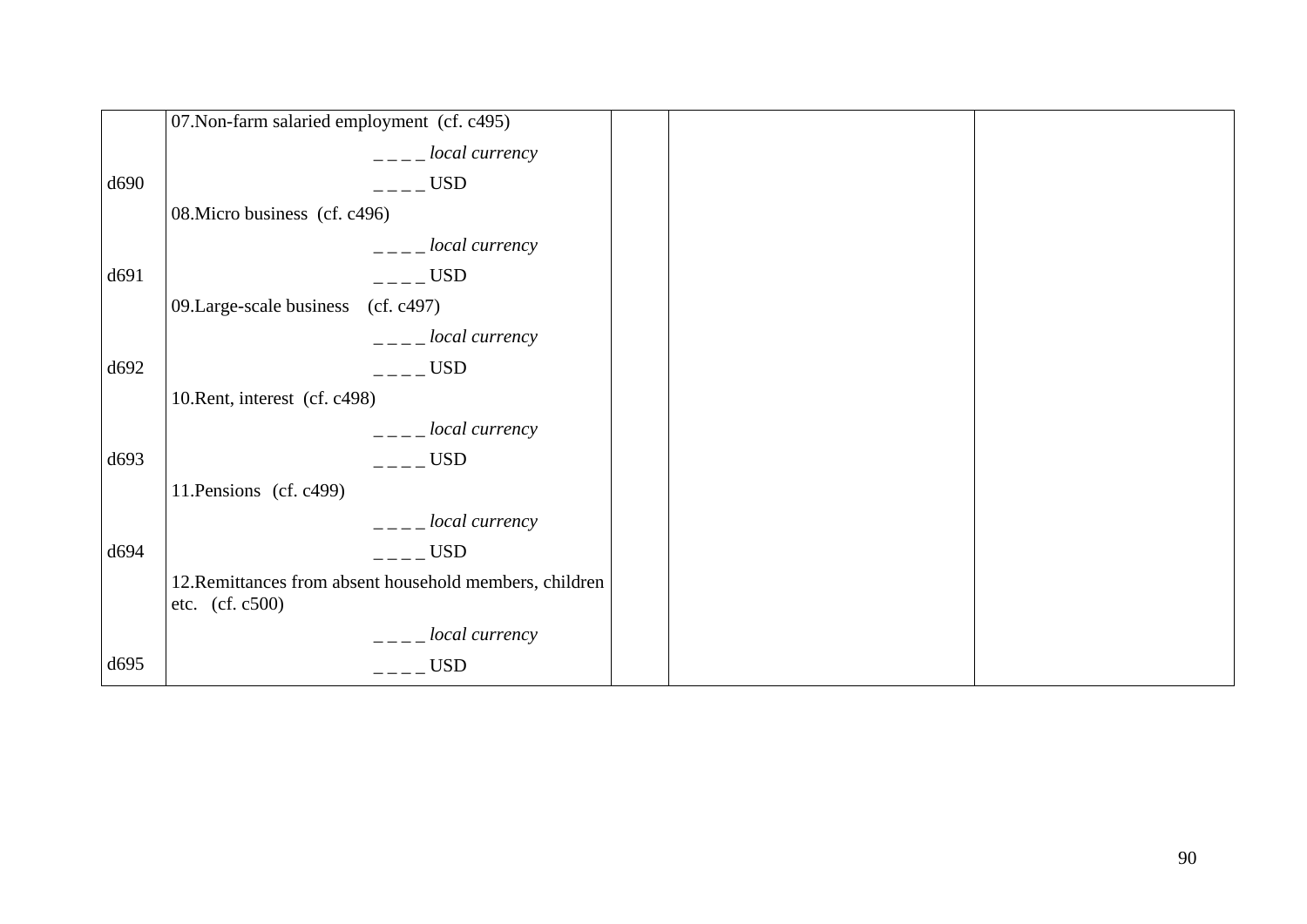| $\mathbf{M}$ | Consumer durables: which of the following assets do you<br>possess?                                          | F1.0 | $yes=1, no=0$                                                                                                                                                                 |                                                    |
|--------------|--------------------------------------------------------------------------------------------------------------|------|-------------------------------------------------------------------------------------------------------------------------------------------------------------------------------|----------------------------------------------------|
| d696         | Wired electricity/power (c503)                                                                               |      |                                                                                                                                                                               |                                                    |
| d697         | Mobile or stationary telephone (c504)                                                                        |      |                                                                                                                                                                               |                                                    |
| d698         | Diesel power generator or similar $(c505)$ $\_\_$                                                            |      |                                                                                                                                                                               |                                                    |
| d699         | Water pipe to house $(c506)$                                                                                 |      |                                                                                                                                                                               |                                                    |
| d700         | TV-set $(c507)$                                                                                              |      |                                                                                                                                                                               |                                                    |
| d701         | Radio (c508)                                                                                                 |      |                                                                                                                                                                               |                                                    |
| d702         | Tape recorder (c509)                                                                                         |      |                                                                                                                                                                               |                                                    |
| d703         | Bicycle $(c510)$                                                                                             |      |                                                                                                                                                                               |                                                    |
| d704         | Sewing machine (c511)                                                                                        |      |                                                                                                                                                                               |                                                    |
| d705         | Kerosene stove or other modern stove $(c512)$                                                                |      |                                                                                                                                                                               |                                                    |
| d706         | Battery torch (c513)                                                                                         |      |                                                                                                                                                                               |                                                    |
| d707         | If you do not own a mobile or stationary telephone $-\text{ do}$<br>you still have access to either of them? | F1.0 | $yes=1, no=0$                                                                                                                                                                 |                                                    |
|              |                                                                                                              |      |                                                                                                                                                                               |                                                    |
| d708<br>M    | Means of transport: which is your most advanced means<br>of own transport? (c514)                            | F1.0 | $1 = foot, 2 = bicycle, 3 = donkey/horse,$<br>$4=$ motor bike, $5=$ car, tractor, truck                                                                                       |                                                    |
|              |                                                                                                              |      |                                                                                                                                                                               |                                                    |
| d709<br>M    | Housing standard: what kind of house do you have?<br>(c515)                                                  | F1.0 | $l =$ mud house with thatched roof<br>$2 =$ mud house with corrugated iron roof<br>$3 = block/b$ rick house with corrugated iron<br>roof or other more advanced housing types | Interviewer may ask or observe<br>housing standard |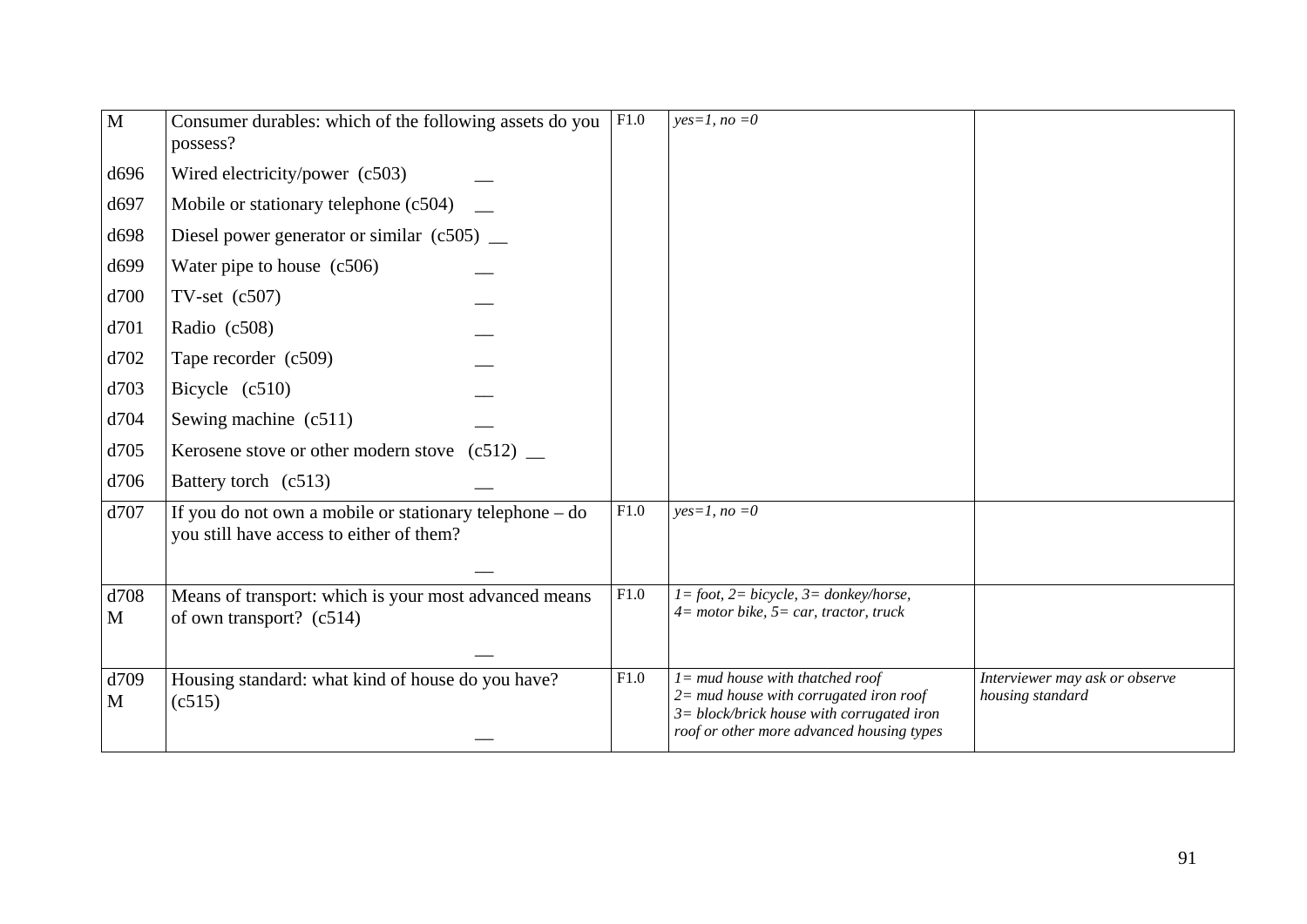| d710 | For interviewer:                                                                                                                                                       | F1.0 | $l = very poor$<br>$2 =$ below average wealth                                                            | Consider land and livestock assets,<br>non-farm incomes, capital assets, |
|------|------------------------------------------------------------------------------------------------------------------------------------------------------------------------|------|----------------------------------------------------------------------------------------------------------|--------------------------------------------------------------------------|
| M    | Looking at this household by way of its capital assets and<br>appearance, how would you rank its wealth in comparison<br>with other households in this village? (c516) |      | $3=average$ wealth<br>$4 = above average$<br>$5 = very \, wealthy$                                       | consumer durables etc                                                    |
|      |                                                                                                                                                                        |      |                                                                                                          |                                                                          |
|      | <b>Expenditures</b>                                                                                                                                                    |      |                                                                                                          |                                                                          |
|      | Looking at the costs for purchased inputs in farm<br>production, how much would you say that you have spent<br>on the following expenditures?                          |      | $0 = No$ cash outlay<br>$I = A$ low/small cost<br>$2 = A$ moderate cost<br>$3 = A$ very significant cost |                                                                          |
| d711 | Seeds $(c517)$                                                                                                                                                         |      |                                                                                                          |                                                                          |
| d712 | Chemical fertilizer (c518)                                                                                                                                             |      |                                                                                                          |                                                                          |
| d713 | Pesticides (c519)                                                                                                                                                      |      |                                                                                                          |                                                                          |
| d714 | Hired labour (c520)                                                                                                                                                    |      |                                                                                                          |                                                                          |
| d715 | Land rented $(c521)$                                                                                                                                                   |      |                                                                                                          |                                                                          |
| d716 | Machinery/ implements for land preparation $(c522)$ _                                                                                                                  |      |                                                                                                          |                                                                          |
| d717 | Transport (c523)                                                                                                                                                       |      |                                                                                                          |                                                                          |
| d718 | Land improvement measures (conservation structures,                                                                                                                    |      |                                                                                                          |                                                                          |
|      | irrigation etc.) $(c524)$                                                                                                                                              |      |                                                                                                          |                                                                          |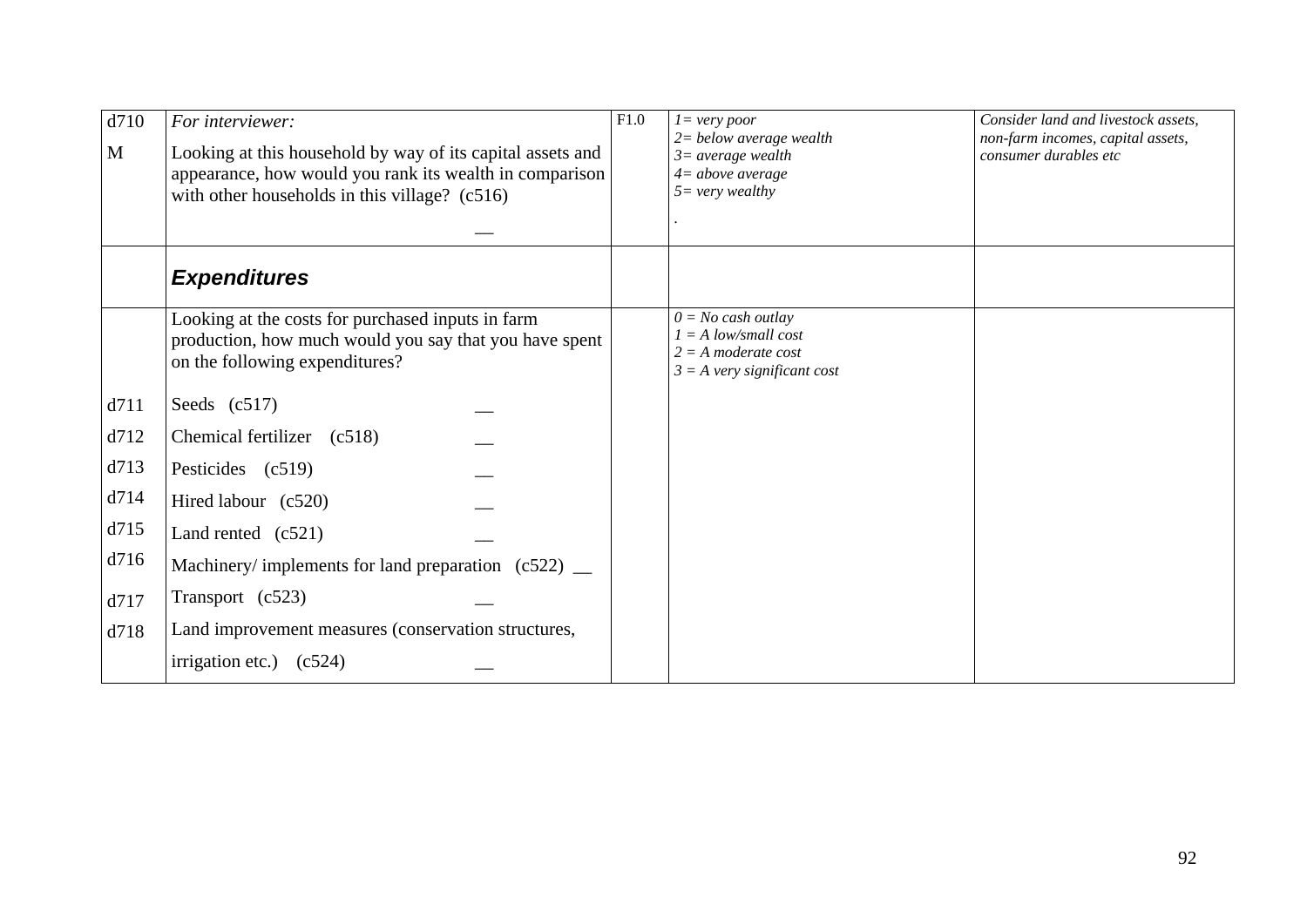|      |                                   | Which food crops did you purchase during the past year? | F1.0 | $yes=1, no=0$ |  |
|------|-----------------------------------|---------------------------------------------------------|------|---------------|--|
| d719 | Maize (c525)                      |                                                         |      |               |  |
| d720 | Cassava $(c526)$                  |                                                         |      |               |  |
| d721 | Sorghum (c527)                    |                                                         |      |               |  |
| d722 | Rice $(c528)$                     |                                                         |      |               |  |
| d723 | Bananas (c529)                    |                                                         |      |               |  |
| d724 | Beans (c530)                      |                                                         |      |               |  |
| d725 | Peas $(c531)$                     |                                                         |      |               |  |
| d726 | Irish potatoes $(c532)$           |                                                         |      |               |  |
| d727 | Sweet potatoes (c533)             |                                                         |      |               |  |
| d728 | Millet (c534)                     |                                                         |      |               |  |
| d729 | Groundnuts? (c535)                |                                                         |      |               |  |
| d730 | Vegetables (c536)                 |                                                         |      |               |  |
|      | past year?                        | Which animal produce/food did you purchase during the   | F1.0 | $yes=1, no=0$ |  |
| d731 | Milk $(c537)$                     |                                                         |      |               |  |
| d732 | Meat $(c538)$                     |                                                         |      |               |  |
| d733 | Fish (c539)                       |                                                         |      |               |  |
| d734 | Egg                               |                                                         |      |               |  |
| d735 | cover your expenditures? $(c541)$ | In the past year, have you borrowed money to be able to | F1.0 | $yes=1, no=0$ |  |